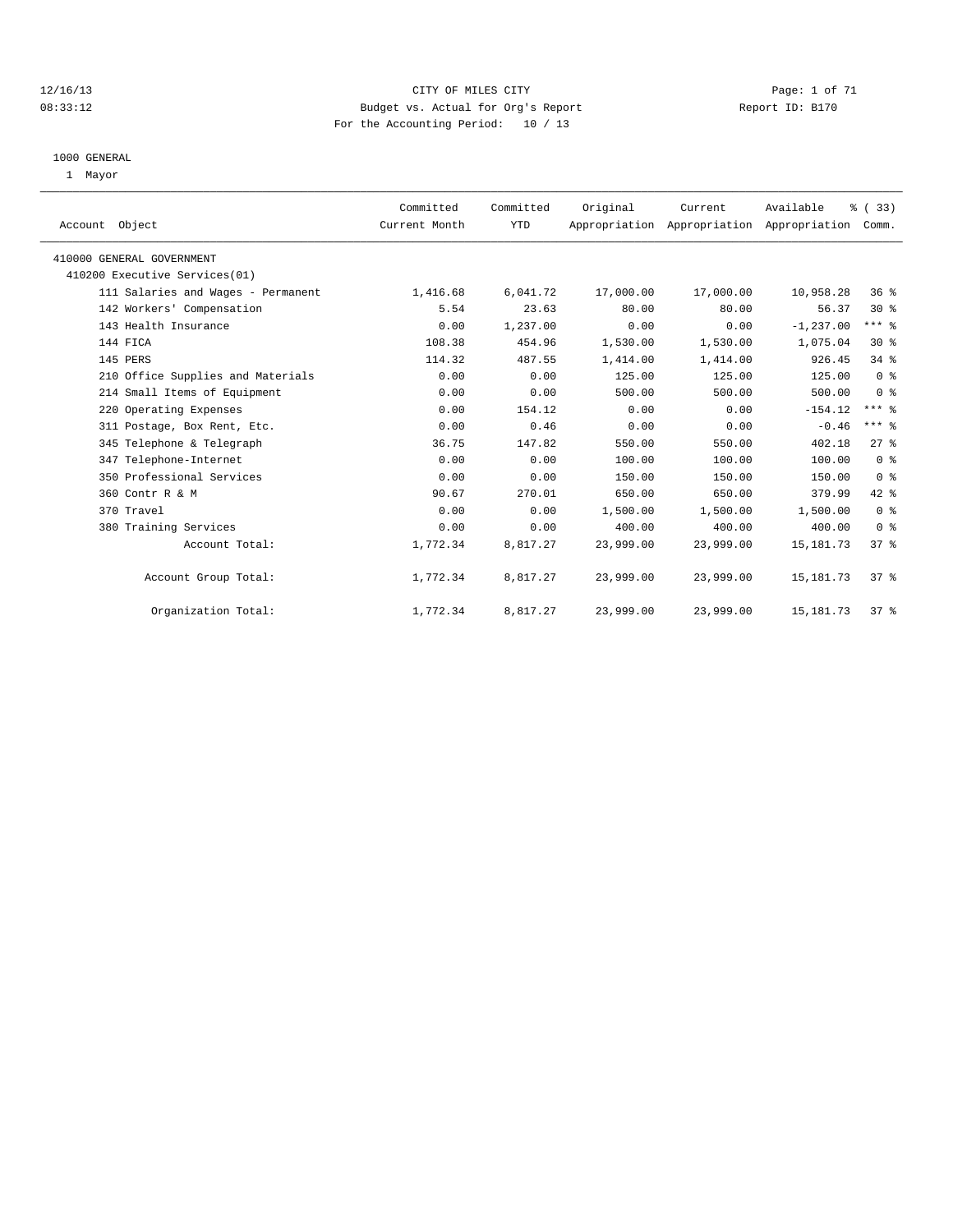#### 12/16/13 CITY OF MILES CITY Page: 2 of 71 08:33:12 Budget vs. Actual for Org's Report Changer Report ID: B170 For the Accounting Period: 10 / 13

#### 1000 GENERAL

2 City Council

| Account Object                           | Committed<br>Current Month | Committed<br><b>YTD</b> | Original  | Current   | Available<br>Appropriation Appropriation Appropriation | <sub>ර</sub> ි (33)<br>Comm. |
|------------------------------------------|----------------------------|-------------------------|-----------|-----------|--------------------------------------------------------|------------------------------|
| 410000 GENERAL GOVERNMENT                |                            |                         |           |           |                                                        |                              |
| 410100 Legislative Services(02)          |                            |                         |           |           |                                                        |                              |
| 111 Salaries and Wages - Permanent       | 2,000.00                   | 8,000.00                | 24,000.00 | 24,000.00 | 16,000.00                                              | 33 <sup>8</sup>              |
| 142 Workers' Compensation                | 7.84                       | 31.36                   | 94.00     | 94.00     | 62.64                                                  | 33 <sup>8</sup>              |
| 144 FTCA                                 | 152.96                     | 611.84                  | 1,836.00  | 1,836.00  | 1,224.16                                               | $33$ $%$                     |
| 145 PERS                                 | 60.54                      | 242.14                  | 636.00    | 636.00    | 393.86                                                 | 38 <sup>8</sup>              |
| 220 Operating Expenses                   | 0.00                       | 154.13                  | 0.00      | 0.00      | $-154.13$                                              | $***$ 8                      |
| 350 Professional Services                | 0.00                       | 5,000.00                | 0.00      | 0.00      | $-5,000.00$                                            | $***$ 8                      |
| 370 Travel                               | 0.00                       | 0.00                    | 500.00    | 500.00    | 500.00                                                 | 0 <sup>8</sup>               |
| 380 Training Services                    | 0.00                       | 0.00                    | 500.00    | 500.00    | 500.00                                                 | 0 <sup>8</sup>               |
| Account Total:                           | 2,221.34                   | 14,039.47               | 27,566.00 | 27,566.00 | 13,526.53                                              | $51$ $%$                     |
| 410105 Safety Culture-Supplies           |                            |                         |           |           |                                                        |                              |
| 230 Repair and Maintenance Supplies      | 0.00                       | 0.00                    | 1,000.00  | 1,000.00  | 1,000.00                                               | 0 <sup>8</sup>               |
| Account Total:                           | 0.00                       | 0.00                    | 1,000.00  | 1,000.00  | 1,000.00                                               | 0 <sup>8</sup>               |
| Account Group Total:                     | 2,221.34                   | 14,039.47               | 28,566.00 | 28,566.00 | 14,526.53                                              | 49 %                         |
| 470000 Housing and Community Development |                            |                         |           |           |                                                        |                              |
| 470300 Ecomonic Development              |                            |                         |           |           |                                                        |                              |
| 350 Professional Services                | 0.00                       | 8,569.00                | 13,438.00 | 13,438.00 | 4,869.00                                               | 64 %                         |
| Account Total:                           | 0.00                       | 8,569.00                | 13,438.00 | 13,438.00 | 4,869.00                                               | 64 %                         |
| Account Group Total:                     | 0.00                       | 8,569.00                | 13,438.00 | 13,438.00 | 4,869.00                                               | 64 %                         |
| 520000 OTHER FINANCING USES              |                            |                         |           |           |                                                        |                              |
| 521000 Interfund Operating Transfers Out |                            |                         |           |           |                                                        |                              |
| 820 Transfers to Other Funds             | 0.00                       | 0.00                    | 46,000.00 | 46,000.00 | 46,000.00                                              | 0 <sup>8</sup>               |
| Account Total:                           | 0.00                       | 0.00                    | 46,000.00 | 46,000.00 | 46,000.00                                              | 0 <sup>8</sup>               |
| Account Group Total:                     | 0.00                       | 0.00                    | 46,000.00 | 46,000.00 | 46,000.00                                              | 0 <sup>8</sup>               |
| Organization Total:                      | 2,221.34                   | 22,608.47               | 88,004.00 | 88,004.00 | 65, 395.53                                             | $26$ %                       |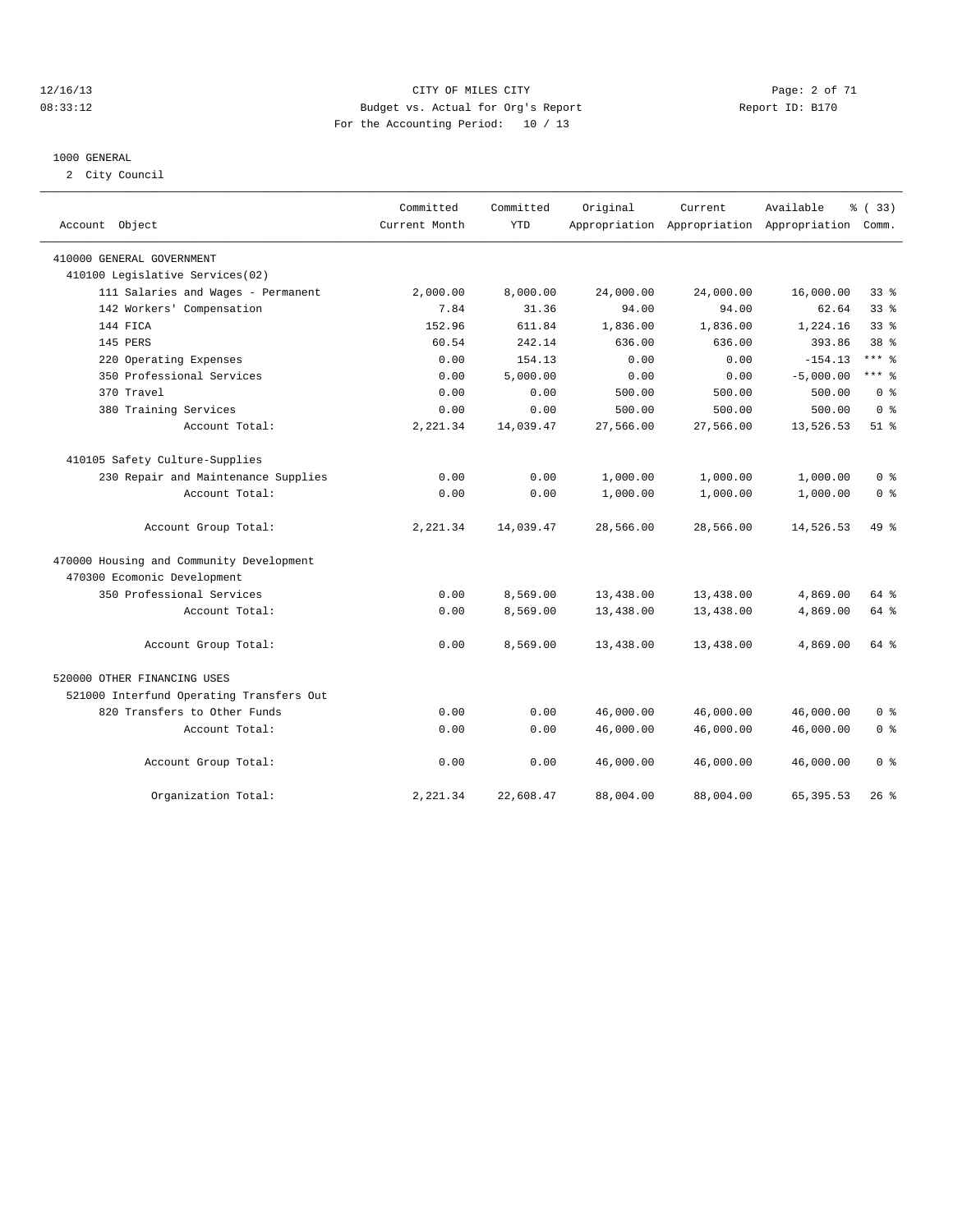#### 12/16/13 CITY OF MILES CITY Page: 3 of 71 08:33:12 Budget vs. Actual for Org's Report Changer Report ID: B170 For the Accounting Period: 10 / 13

————————————————————————————————————————————————————————————————————————————————————————————————————————————————————————————————————

#### 1000 GENERAL

3 City Clerk

|                                            | Committed     | Committed   | Original   | Current                                         | Available   | % (33)          |
|--------------------------------------------|---------------|-------------|------------|-------------------------------------------------|-------------|-----------------|
| Account Object                             | Current Month | <b>YTD</b>  |            | Appropriation Appropriation Appropriation Comm. |             |                 |
| 410000 GENERAL GOVERNMENT                  |               |             |            |                                                 |             |                 |
| 410500 Financial Services(03)              |               |             |            |                                                 |             |                 |
| 111 Salaries and Wages - Permanent         | 8,509.50      | 34,140.86   | 109,195.00 | 109,195.00                                      | 75,054.14   | $31$ %          |
| 121 OVERTIME-PERMANENT                     | 0.00          | 0.00        | 4,267.00   | 4,267.00                                        | 4,267.00    | 0 <sup>8</sup>  |
| 131 VACATION                               | 458.63        | 1,645.50    | 5,847.00   | 5,847.00                                        | 4,201.50    | $28$ %          |
| 132 SICK LEAVE                             | 355.70        | 1,072.80    | 0.00       | 0.00                                            | $-1,072.80$ | $***$ $%$       |
| 133 OTHER LEAVE PAY                        | 101.61        | 823.25      | 7,212.00   | 7,212.00                                        | 6,388.75    | $11$ %          |
| 141 Unemployment Insurance                 | 42.42         | 171.62      | 569.00     | 569.00                                          | 397.38      | $30*$           |
| 142 Workers' Compensation                  | 85.96         | 347.78      | 1,148.00   | 1,148.00                                        | 800.22      | $30*$           |
| 143 Health Insurance                       | 1,855.15      | 7,420.60    | 22,266.00  | 22,266.00                                       | 14,845.40   | 33 <sup>8</sup> |
| 144 FICA                                   | 720.62        | 2,915.42    | 9,678.00   | 9,678.00                                        | 6,762.58    | $30*$           |
| 145 PERS                                   | 760.62        | 3,040.94    | 10,116.00  | 10,116.00                                       | 7,075.06    | $30*$           |
| 196 CLOTHING ALLOTMENT                     | 0.00          | 450.00      | 450.00     | 450.00                                          | 0.00        | 100 %           |
| 210 Office Supplies and Materials          | 475.65        | 777.47      | 2,808.00   | 2,808.00                                        | 2,030.53    | 28%             |
| 214 Small Items of Equipment               | 0.00          | 0.00        | 3,050.00   | 3,050.00                                        | 3,050.00    | 0 <sup>8</sup>  |
| 220 Operating Expenses                     | 320.61        | 336.25      | 3,600.00   | 3,600.00                                        | 3,263.75    | 9 <sub>8</sub>  |
| 230 Repair and Maintenance Supplies        | 0.00          | 0.00        | 200.00     | 200.00                                          | 200.00      | 0 <sup>8</sup>  |
| 311 Postage, Box Rent, Etc.                | $-617.70$     | $-1,011.15$ | 3,600.00   | 3,600.00                                        | 4,611.15    | $-28$ %         |
| 320 Printing, Duplicating, Typing &        | $-1,647.50$   | 70.69       | 1,000.00   | 1,000.00                                        | 929.31      | 7 <sup>8</sup>  |
| 330 Publicity, Subscriptions & Dues        | 139.73        | 166.40      | 1,400.00   | 1,400.00                                        | 1,233.60    | $12*$           |
| 334 Memberships, Registrations & Dues      | 0.00          | 2,673.00    | 3,400.00   | 3,400.00                                        | 727.00      | 79 %            |
| 345 Telephone & Telegraph                  | 58.19         | 248.39      | 750.00     | 750.00                                          | 501.61      | 33 <sup>8</sup> |
| 347 Telephone-Internet                     | 19.52         | 80.43       | 250.00     | 250.00                                          | 169.57      | $32*$           |
| 350 Professional Services                  | 1,647.50      | 9,581.78    | 35,000.00  | 35,000.00                                       | 25, 418.22  | 27%             |
| 360 Contr R & M                            | 408.00        | 5,787.67    | 8,000.00   | 8,000.00                                        | 2,212.33    | 72 %            |
| 370 Travel                                 | 0.00          | 0.00        | 1,200.00   | 1,200.00                                        | 1,200.00    | 0 <sup>8</sup>  |
| 380 Training Services                      | 0.00          | 0.00        | 1,000.00   | 1,000.00                                        | 1,000.00    | 0 <sup>8</sup>  |
| 382 Books                                  | $-463.45$     | 0.00        | 200.00     | 200.00                                          | 200.00      | 0 <sup>8</sup>  |
| 521 Surety Bonds for Officials & Employees | 0.00          | 983.00      | 983.00     | 983.00                                          | 0.00        | $100*$          |
| Account Total:                             | 13,230.76     | 71,722.70   | 237,189.00 | 237,189.00                                      | 165,466.30  | $30*$           |
| 411101 Labor Negotiations                  |               |             |            |                                                 |             |                 |
| 350 Professional Services                  | 0.00          | 306.25      | 12,000.00  | 12,000.00                                       | 11,693.75   | 3%              |
| Account Total:                             | 0.00          | 306.25      | 12,000.00  | 12,000.00                                       | 11,693.75   | 3 <sup>8</sup>  |
| Account Group Total:                       | 13,230.76     | 72,028.95   | 249,189.00 | 249,189.00                                      | 177,160.05  | 29%             |
| 510000 MISCELLANEOUS                       |               |             |            |                                                 |             |                 |
| 510330 Comprehensive Liability Insurance   |               |             |            |                                                 |             |                 |
| 513 Liability                              | 0.00          | 63,584.37   | 63,584.00  | 63,584.00                                       |             | $-0.37$ 100 %   |
| Account Total:                             | 0.00          | 63,584.37   | 63,584.00  | 63,584.00                                       |             | $-0.37$ 100 %   |
| Account Group Total:                       | 0.00          | 63,584.37   | 63,584.00  | 63,584.00                                       |             | $-0.37$ 100 %   |
| Organization Total:                        | 13,230.76     | 135, 613.32 | 312,773.00 | 312,773.00                                      | 177, 159.68 | 43%             |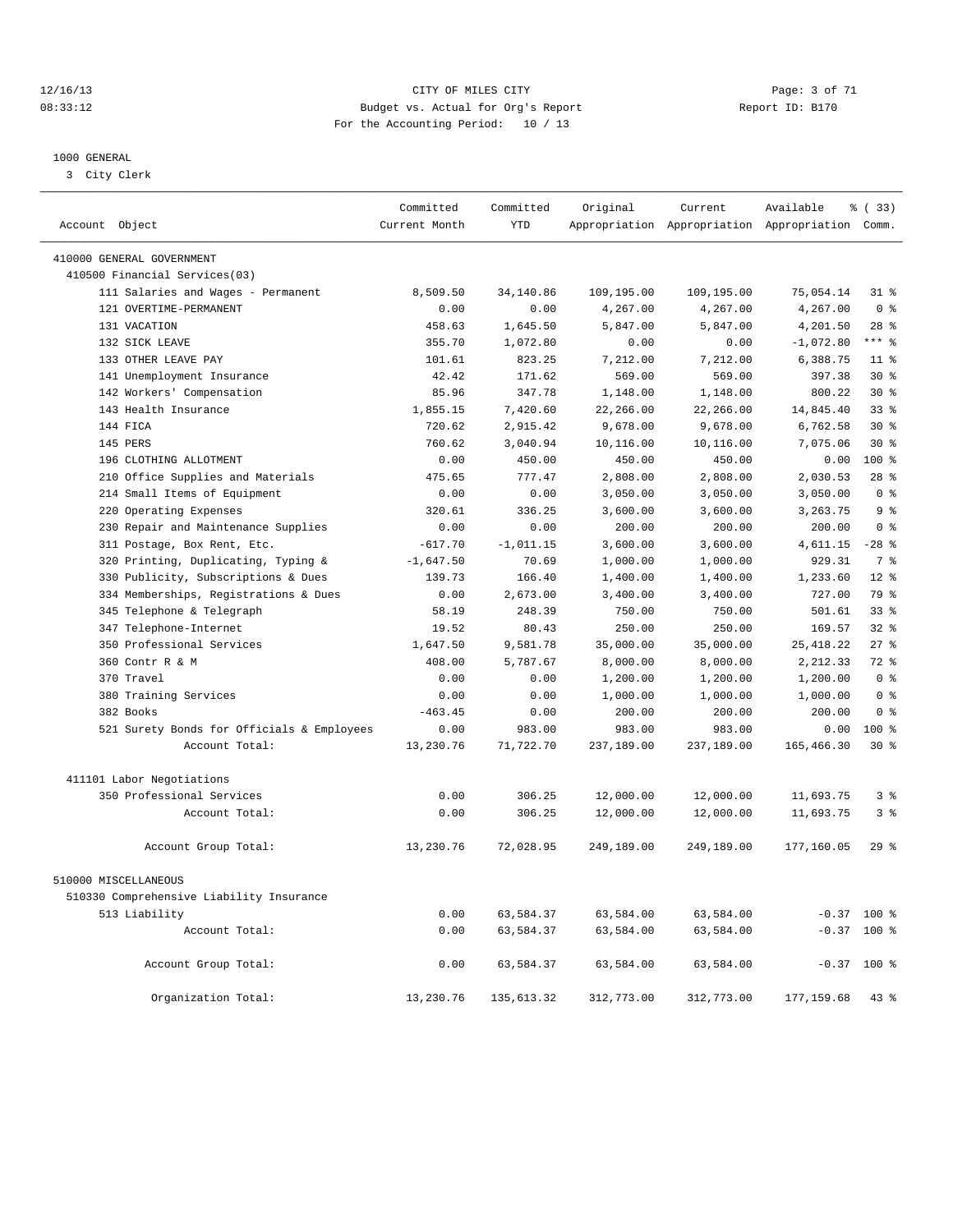#### 12/16/13 CITY OF MILES CITY Page: 4 of 71 08:33:12 Budget vs. Actual for Org's Report Changer Report ID: B170 For the Accounting Period: 10 / 13

# 1000 GENERAL

4 Attorney

| Account Object                     | Committed<br>Current Month | Committed<br>YTD | Original   | Current    | Available<br>Appropriation Appropriation Appropriation | % (33)<br>Comm. |  |
|------------------------------------|----------------------------|------------------|------------|------------|--------------------------------------------------------|-----------------|--|
|                                    |                            |                  |            |            |                                                        |                 |  |
| 410000 GENERAL GOVERNMENT          |                            |                  |            |            |                                                        |                 |  |
| 411100 Legal Services (04)         |                            |                  |            |            |                                                        |                 |  |
| 111 Salaries and Wages - Permanent | 6,901.60                   | 27, 177.38       | 78,098.00  | 78,098.00  | 50,920.62                                              | 35%             |  |
| 141 Unemployment Insurance         | 31.06                      | 122.46           | 352.00     | 352.00     | 229.54                                                 | 35%             |  |
| 142 Workers' Compensation          | 214.92                     | 869.86           | 395.00     | 395.00     | $-474.86$                                              | $220*$          |  |
| 144 FICA                           | 527.97                     | 2,081.93         | 5,975.00   | 5,975.00   | 3,893.07                                               | 35%             |  |
| 145 PERS                           | 556.96                     | 2,193.25         | 6, 303.00  | 6,303.00   | 4,109.75                                               | 35%             |  |
| 196 CLOTHING ALLOTMENT             | 0.00                       | 37.50            | 56.00      | 56.00      | 18.50                                                  | 67 <sup>8</sup> |  |
| 210 Office Supplies and Materials  | 416.38                     | 483.74           | 250.00     | 250.00     | $-233.74$                                              | $193$ $%$       |  |
| 214 Small Items of Equipment       | 0.00                       | 0.00             | 200.00     | 200.00     | 200.00                                                 | 0 <sup>8</sup>  |  |
| 220 Operating Expenses             | 48.65                      | 187.05           | 300.00     | 300.00     | 112.95                                                 | 62 %            |  |
| 311 Postage, Box Rent, Etc.        | 135.20                     | 305.07           | 300.00     | 300.00     | $-5.07$                                                | 102 %           |  |
| 345 Telephone & Telegraph          | 10.30                      | 42.30            | 120.00     | 120.00     | 77.70                                                  | 35 <sup>8</sup> |  |
| 347 Telephone-Internet             | 0.00                       | 0.00             | 120.00     | 120.00     | 120.00                                                 | 0 <sup>8</sup>  |  |
| 350 Professional Services          | 100.00                     | 400.00           | 1,200.00   | 1,200.00   | 800.00                                                 | 33%             |  |
| 360 Contr R & M                    | 0.00                       | 0.00             | 200.00     | 200.00     | 200.00                                                 | 0 <sup>8</sup>  |  |
| 370 Travel                         | 0.00                       | 0.00             | 550.00     | 550.00     | 550.00                                                 | 0 <sup>8</sup>  |  |
| Account Total:                     | 8,943.04                   | 33,900.54        | 94,419.00  | 94,419.00  | 60,518.46                                              | $36*$           |  |
| Account Group Total:               | 8,943.04                   | 33,900.54        | 94,419.00  | 94,419.00  | 60,518.46                                              | $36*$           |  |
| Organization Total:                | 8,943.04                   | 33,900.54        | 94, 419.00 | 94, 419.00 | 60,518.46                                              | 36%             |  |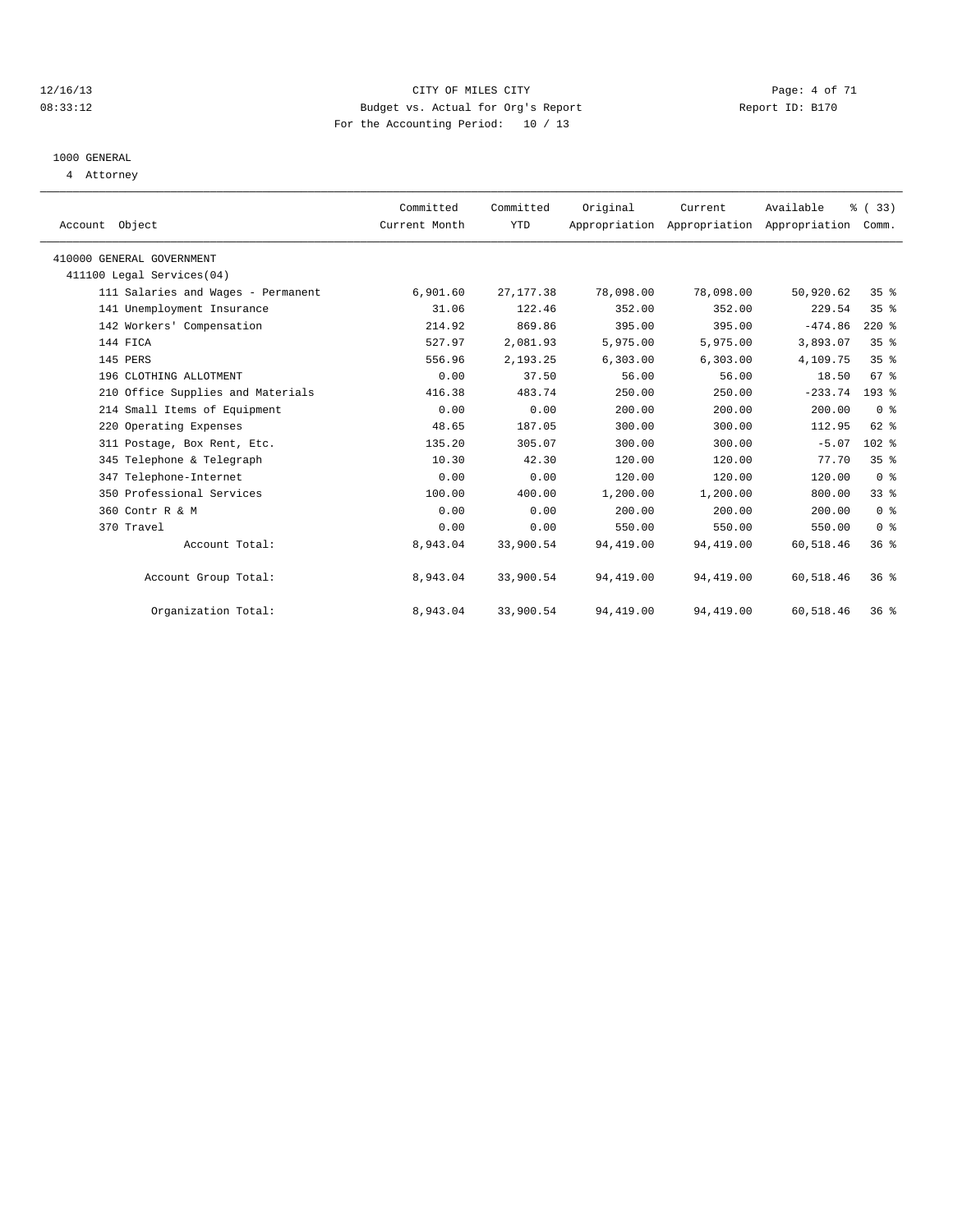#### 12/16/13 CITY OF MILES CITY Page: 5 of 71 08:33:12 Budget vs. Actual for Org's Report Changer Report ID: B170 For the Accounting Period: 10 / 13

#### 1000 GENERAL

5 Police

|                                             | Committed     | Committed   | Original             | Current      | Available                                       | % (33)          |
|---------------------------------------------|---------------|-------------|----------------------|--------------|-------------------------------------------------|-----------------|
| Account Object                              | Current Month | <b>YTD</b>  |                      |              | Appropriation Appropriation Appropriation Comm. |                 |
| 420000 PUBLIC SAFETY                        |               |             |                      |              |                                                 |                 |
| 420140 Crime Control and Investigation (05) |               |             |                      |              |                                                 |                 |
| 111 Salaries and Wages - Permanent          | 41,209.41     | 183,507.21  | 619, 418.00          | 619, 418.00  | 435,910.79                                      | $30*$           |
| 121 OVERTIME-PERMANENT                      | 1,961.29      | 4,078.48    | 21,504.00            | 21,504.00    | 17,425.52                                       | 19 <sup>°</sup> |
| 131 VACATION                                | 4,107.13      | 13,559.55   | 30,000.00            | 30,000.00    | 16,440.45                                       | 45 %            |
| 132 SICK LEAVE                              | 1,687.90      | 7,307.48    | 7,500.00             | 7,500.00     | 192.52                                          | 97 <sup>8</sup> |
| 133 OTHER LEAVE PAY                         | 0.00          | 1,015.91    | 8,004.00             | 8,004.00     | 6,988.09                                        | $13*$           |
| 134 HOLIDAY PAY                             | 2, 145, 35    | 6,813.44    | 21,504.00            | 21,504.00    | 14,690.56                                       | $32$ $%$        |
| 141 Unemployment Insurance                  | 231.22        | 1,010.82    | 3,186.00             | 3,186.00     | 2,175.18                                        | $32$ $%$        |
| 142 Workers' Compensation                   | 2,236.47      | 9,778.56    | 32,326.00            | 32,326.00    | 22,547.44                                       | $30*$           |
| 143 Health Insurance                        | 6,901.41      | 28,806.63   | 111,306.00           | 111,306.00   | 82, 499.37                                      | $26$ %          |
| 144 FICA                                    | 734.05        | 3,494.53    | 13,631.00            | 13,631.00    | 10,136.47                                       | $26$ %          |
| 146 Police Pension                          | 6,524.16      | 28, 114. 28 | 94,431.00            | 94,431.00    | 66, 316.72                                      | $30*$           |
| 196 CLOTHING ALLOTMENT                      | 270.00        | 6,030.00    | 12,960.00            | 12,960.00    | 6,930.00                                        | 47 %            |
| Office Supplies and Materials<br>210        | 828.37        | 1,581.58    | 5,000.00             | 5,000.00     | 3,418.42                                        | $32$ $%$        |
| 214 Small Items of Equipment                | 9,505.24      | 9,342.07    | 19,600.00            | 19,600.00    | 10,257.93                                       | 48 %            |
| 220 Operating Expenses                      | 872.82        | 3,198.12    | 13,125.00            | 13,125.00    | 9,926.88                                        | $24$ %          |
| 226 Clothing and Uniforms                   | 0.00          | 278.33      | 500.00               | 500.00       | 221.67                                          | 56%             |
| 227 Firearm Supplies                        | 0.00          | 0.00        | 4,800.00             | 4,800.00     | 4,800.00                                        | 0 <sup>8</sup>  |
| Repair and Maintenance Supplies<br>230      | 560.15        | 1,282.54    | 6,000.00             | 6,000.00     | 4,717.46                                        | $21$ %          |
| 231 Gas, Oil, Diesel Fuel, Grease, etc.     | 3,385.09      | 10,846.08   | 32,000.00            | 32,000.00    | 21, 153.92                                      | $34$ $%$        |
| 311 Postage, Box Rent, Etc.                 | 73.43         | 285.24      | 600.00               | 600.00       | 314.76                                          | 48 %            |
| 330 Publicity, Subscriptions & Dues         | 0.00          | 0.00        | 300.00               | 300.00       | 300.00                                          | 0 <sup>8</sup>  |
| 334 Memberships, Registrations & Dues       | 17.00         | 117.00      | 1,800.00             | 1,800.00     | 1,683.00                                        | 7 %             |
| Telephone & Telegraph<br>345                | 318.77        | 1,276.18    | 4,500.00             | 4,500.00     | 3, 223.82                                       | $28$ %          |
| 346 Garbage Service                         | 43.00         | 172.00      | 500.00               | 500.00       | 328.00                                          | $34$ $%$        |
| 347 Telephone-Internet                      | 65.60         | 262.40      | 800.00               | 800.00       | 537.60                                          | 33%             |
| 350 Professional Services                   | 549.25        | 2,432.75    | 9,000.00             | 9,000.00     | 6,567.25                                        | $27$ %          |
| 360 Contr R & M                             | 32.12         | 64.24       | 1,500.00             | 1,500.00     | 1,435.76                                        | 4%              |
| 366 R&M Vehicles - Police/Animal Control    | 404.93        | 3,509.85    | 18,000.00            | 18,000.00    | 14,490.15                                       | 19 <sup>8</sup> |
| 370 Travel                                  | 69.00         | 1,338.95    | 5,500.00             | 5,500.00     | 4,161.05                                        | $24$ %          |
| 380 Training Services                       | 1,595.00      | 3,290.00    | 9,000.00             | 9,000.00     | 5,710.00                                        | 37%             |
| 381 BOOKS(POP&MILES) (correct)              | 0.00          | 0.00        | 500.00               | 500.00       | 500.00                                          | 0 <sup>8</sup>  |
| 512 Insurance on Vehicles & Equipment       | 0.00          | 1,474.59    | 1,475.00             | 1,475.00     | 0.41                                            | 100 %           |
| 700 Grants, Contributions & Indemnities     | 0.00          | 15,970.00   | 15,970.00            | 15,970.00    | 0.00                                            | $100*$          |
| Account Total:                              | 86,328.16     | 350,238.81  | 1,126,240.00         | 1,126,240.00 | 776,001.19                                      | $31$ %          |
|                                             |               |             |                      |              |                                                 |                 |
| 420142 Drug Enforcement                     |               |             |                      |              |                                                 |                 |
| 111 Salaries and Wages - Permanent          | 7,260.58      | 27,098.12   | 45,263.00            | 45,263.00    | 18,164.88                                       | 60 %            |
| 121 OVERTIME-PERMANENT                      | 862.79        | 2,393.08    | 1,274.00             | 1,274.00     | $-1, 119.08$                                    | 188 %           |
| 131 VACATION                                | 0.00          | 0.00        | 1,070.00             | 1,070.00     | 1,070.00                                        | 0 <sup>8</sup>  |
| 132 SICK LEAVE                              | 0.00          | 0.00        | 700.00               | 700.00       | 700.00                                          | 0 <sup>8</sup>  |
| 133 OTHER LEAVE PAY                         | 0.00          | 0.00        | 531.00               | 531.00       | 531.00                                          | 0 <sup>8</sup>  |
| 134 HOLIDAY PAY                             | 837.52        | 2,254.32    | 212.00               | 212.00       | $-2,042.32$                                     | *** 응           |
| 141 Unemployment Insurance                  | 40.34         | 142.85      | 219.00               | 219.00       | 76.15                                           |                 |
| 142 Workers' Compensation                   | 373.10        | 1,360.43    |                      | 2,219.00     | 858.57                                          | 65 %<br>61 %    |
| 143 Health Insurance                        | 1,811.68      | 5,425.86    | 2,219.00<br>7,422.00 | 7,422.00     | 1,996.14                                        | 73 %            |
| 144 FICA                                    | 129.72        | 460.07      | 705.00               | 705.00       | 244.93                                          | 65 %            |
| 146 Police Pension                          | 1,033.99      | 3,850.88    | 6,762.00             | 6,762.00     | 2,911.12                                        | 57%             |
| 196 CLOTHING ALLOTMENT                      | 0.00          | 0.00        | 720.00               | 720.00       | 720.00                                          | 0 <sup>8</sup>  |
|                                             |               |             |                      |              |                                                 |                 |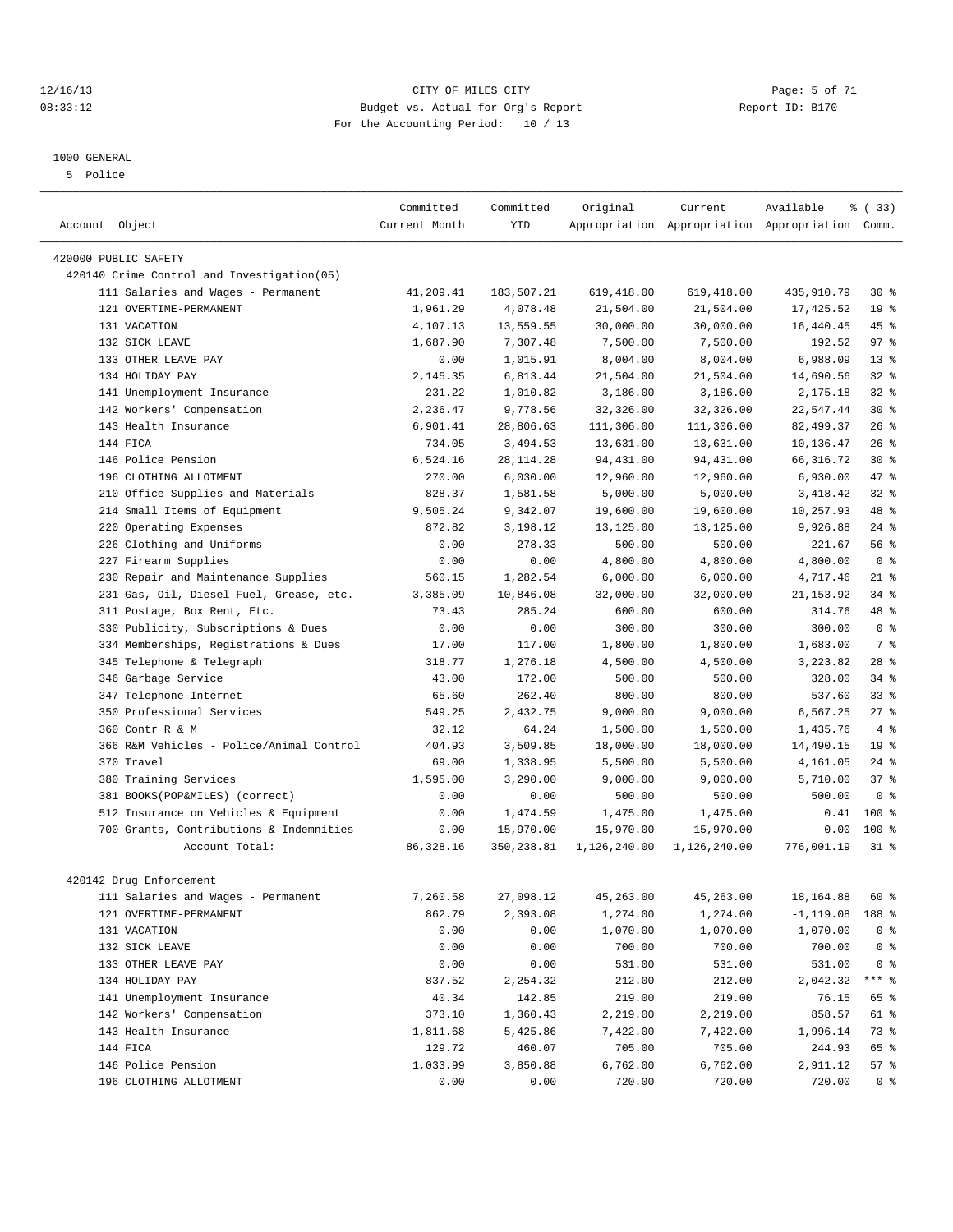#### 12/16/13 CITY OF MILES CITY Page: 6 of 71 08:33:12 Budget vs. Actual for Org's Report Changer Report ID: B170 For the Accounting Period: 10 / 13

#### 1000 GENERAL

5 Police

| Account Object                           | Committed<br>Current Month | Committed<br>YTD | Original     | Current      | Available<br>Appropriation Appropriation Appropriation Comm. | % (33)         |
|------------------------------------------|----------------------------|------------------|--------------|--------------|--------------------------------------------------------------|----------------|
| Account Total:                           | 12,349.72                  | 42,985.61        | 67,097.00    | 67,097.00    | 24, 111.39                                                   | 64 %           |
| 420144 School Resource Officer           |                            |                  |              |              |                                                              |                |
| 111 Salaries and Wages - Permanent       | 4,361.76                   | 8,344.25         | 29,463.00    | 29,463.00    | 21, 118.75                                                   | $28$ %         |
| 121 OVERTIME-PERMANENT                   | 0.00                       | 0.00             | 1,500.00     | 1,500.00     | 1,500.00                                                     | 0 <sup>8</sup> |
| 131 VACATION                             | 0.00                       | 0.00             | 3,976.00     | 3,976.00     | 3,976.00                                                     | 0 <sup>8</sup> |
| 132 SICK LEAVE                           | 0.00                       | 0.00             | 1,300.00     | 1,300.00     | 1,300.00                                                     | 0 <sup>8</sup> |
| 133 OTHER LEAVE PAY                      | 0.00                       | 0.00             | 2,500.00     | 2,500.00     | 2,500.00                                                     | 0 <sup>8</sup> |
| 134 HOLIDAY PAY                          | 0.00                       | 0.00             | 500.00       | 500.00       | 500.00                                                       | 0 <sup>8</sup> |
| 141 Unemployment Insurance               | 19.63                      | 37.56            | 177.00       | 177.00       | 139.44                                                       | $21$ %         |
| 142 Workers' Compensation                | 186.59                     | 367.67           | 1,792.00     | 1,792.00     | 1,424.33                                                     | $21$ %         |
| 143 Health Insurance                     | 618.50                     | 1,237.00         | 5,202.00     | 5,202.00     | 3,965.00                                                     | $24$ %         |
| 144 FICA                                 | 61.79                      | 118.09           | 569.00       | 569.00       | 450.91                                                       | $21$ %         |
| 146 Police Pension                       | 554.11                     | 1,113.37         | 5,236.00     | 5,236.00     | 4,122.63                                                     | $21$ %         |
| Account Total:                           | 5,802.38                   | 11,217.94        | 52,215.00    | 52, 215.00   | 40,997.06                                                    | $21$ %         |
| 420160 Communications-Dispatch           |                            |                  |              |              |                                                              |                |
| 111 Salaries and Wages - Permanent       | 21,010.35                  | 71,892.99        | 243,149.00   | 243,149.00   | 171,256.01                                                   | $30*$          |
| 121 OVERTIME-PERMANENT                   | 480.08                     | 2,587.50         | 6,000.00     | 6,000.00     | 3,412.50                                                     | 43 %           |
| 131 VACATION                             | 370.04                     | 3,929.39         | 12,000.00    | 12,000.00    | 8,070.61                                                     | 33%            |
| 132 SICK LEAVE                           | 370.04                     | 2,610.49         | 4,500.00     | 4,500.00     | 1,889.51                                                     | 58 %           |
| 133 OTHER LEAVE PAY                      | 248.53                     | 591.33           | 3,500.00     | 3,500.00     | 2,908.67                                                     | $17*$          |
| 134 HOLIDAY PAY                          | 1,049.76                   | 3,461.40         | 12,620.00    | 12,620.00    | 9,158.60                                                     | $27$ %         |
| 141 Unemployment Insurance               | 106.35                     | 387.25           | 1,265.00     | 1,265.00     | 877.75                                                       | $31$ %         |
| 142 Workers' Compensation                | 1,031.56                   | 3,771.76         | 12,929.00    | 12,929.00    | 9,157.24                                                     | 29%            |
| 143 Health Insurance                     | 3,096.30                   | 12,385.20        | 44,532.00    | 44,532.00    | 32,146.80                                                    | $28$ %         |
| 144 FICA                                 | 1,796.36                   | 6,537.69         | 21,509.00    | 21,509.00    | 14,971.31                                                    | $30*$          |
| 145 PERS                                 | 1,898.79                   | 6,865.45         | 20,676.00    | 20,676.00    | 13,810.55                                                    | 33%            |
| 196 CLOTHING ALLOTMENT                   | 104.16                     | 991.66           | 2,400.00     | 2,400.00     | 1,408.34                                                     | 41 %           |
| Office Supplies and Materials<br>210     | 0.00                       | 242.01           | 3,000.00     | 3,000.00     | 2,757.99                                                     | 8 %            |
| 214 Small Items of Equipment             | 0.00                       | 0.00             | 200.00       | 200.00       | 200.00                                                       | 0 <sup>8</sup> |
| 220 Operating Expenses                   | 172.32                     | 172.32           | 1,000.00     | 1,000.00     | 827.68                                                       | $17*$          |
| 226 Clothing and Uniforms                | 0.00                       | 0.00             | 100.00       | 100.00       | 100.00                                                       | 0 <sup>8</sup> |
| 231 Gas, Oil, Diesel Fuel, Grease, etc.  | 258.45                     | 307.93           | 500.00       | 500.00       | 192.07                                                       | 62 %           |
| 311 Postage, Box Rent, Etc.              | 0.00                       | 0.00             | 75.00        | 75.00        | 75.00                                                        | 0 <sup>8</sup> |
| 320 Printing, Duplicating, Typing &      | 0.00                       | 0.00             | 100.00       | 100.00       | 100.00                                                       | 0 <sup>8</sup> |
| 330 Publicity, Subscriptions & Dues      | 0.00                       | 0.00             | 150.00       | 150.00       | 150.00                                                       | 0 <sup>°</sup> |
| 334 Memberships, Registrations & Dues    | 0.00                       | 0.00             | 400.00       | 400.00       | 400.00                                                       | 0 <sup>8</sup> |
| 345 Telephone & Telegraph                | 536.57                     | 2,067.37         | 4,000.00     | 4,000.00     | 1,932.63                                                     | $52$ $%$       |
| 350 Professional Services                | $-2,099.50$                | 0.00             | 500.00       | 500.00       | 500.00                                                       | 0 <sup>8</sup> |
| 366 R&M Vehicles - Police/Animal Control | 0.00                       | 0.00             | 200.00       | 200.00       | 200.00                                                       | 0 <sup>8</sup> |
| 370 Travel                               | 0.00                       | 770.82           | 1,000.00     | 1,000.00     | 229.18                                                       | 77 %           |
| 380 Training Services                    | 0.00                       | 0.00             | 1,000.00     | 1,000.00     | 1,000.00                                                     | 0 <sup>8</sup> |
| Account Total:                           | 30,430.16                  | 119,572.56       | 397,305.00   | 397,305.00   | 277,732.44                                                   | $30*$          |
| Account Group Total:                     | 134,910.42                 | 524,014.92       | 1,642,857.00 | 1,642,857.00 | 1,118,842.08                                                 | 32 %           |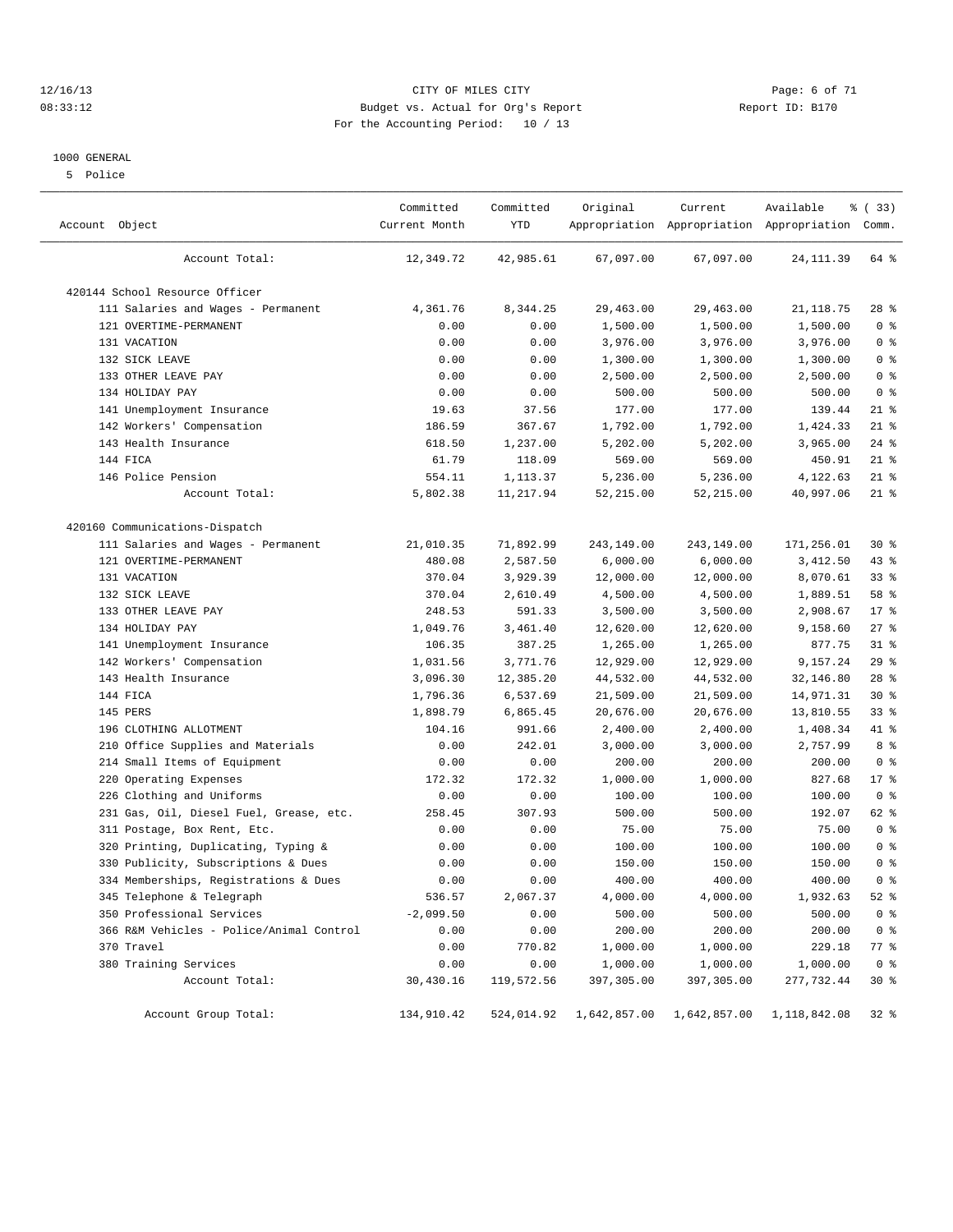#### 12/16/13 CITY OF MILES CITY Page: 7 of 71 08:33:12 Budget vs. Actual for Org's Report Changer Report ID: B170 For the Accounting Period: 10 / 13

#### 1000 GENERAL

5 Police

| Object<br>Account                                         | Committed<br>Current Month | Committed<br><b>YTD</b> | Original     | Current<br>Appropriation Appropriation | Available<br>Appropriation | % (33)<br>Comm. |
|-----------------------------------------------------------|----------------------------|-------------------------|--------------|----------------------------------------|----------------------------|-----------------|
| 490000 DEBT SERVICE<br>490500 Other Debt Service Payments |                            |                         |              |                                        |                            |                 |
| 610 Principal-Police Cars                                 | 0.00                       | 8,960.94                | 18,006.00    | 18,006.00                              | 9,045.06                   | $50*$           |
| 620 Interest-Police Cars                                  | 0.00                       | 134.60                  | 227.00       | 227.00                                 | 92.40                      | 59 <sub>8</sub> |
| Account Total:                                            | 0.00                       | 9,095.54                | 18,233.00    | 18,233.00                              | 9,137.46                   | $50*$           |
| Account Group Total:                                      | 0.00                       | 9,095.54                | 18,233.00    | 18,233.00                              | 9,137.46                   | $50*$           |
| Organization Total:                                       | 134,910.42                 | 533, 110.46             | 1,661,090.00 | 1,661,090.00                           | 1,127,979.54               | 328             |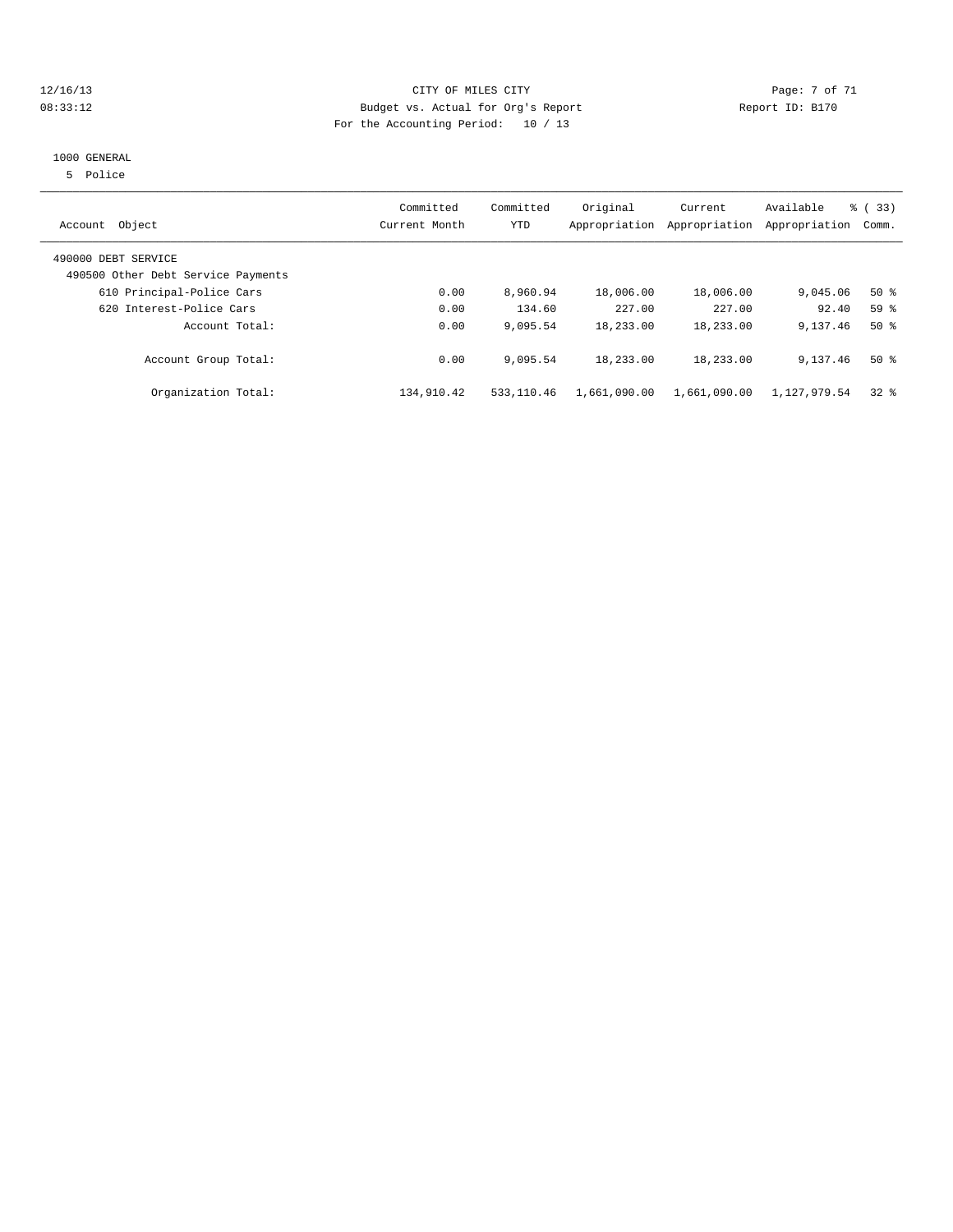#### 12/16/13 CITY OF MILES CITY Page: 8 of 71 08:33:12 Budget vs. Actual for Org's Report Changer Report ID: B170 For the Accounting Period: 10 / 13

#### 1000 GENERAL

6 Police Judge

|                                       | Committed     | Committed  | Original   | Current                                         | Available    | % (33)          |  |
|---------------------------------------|---------------|------------|------------|-------------------------------------------------|--------------|-----------------|--|
| Account Object                        | Current Month | <b>YTD</b> |            | Appropriation Appropriation Appropriation Comm. |              |                 |  |
| 410000 GENERAL GOVERNMENT             |               |            |            |                                                 |              |                 |  |
| 410300 Judicial Services(06)          |               |            |            |                                                 |              |                 |  |
| 111 Salaries and Wages - Permanent    | 6,665.32      | 27, 287.62 | 92,725.00  | 92,725.00                                       | 65, 437.38   | 29%             |  |
| 121 OVERTIME-PERMANENT                | 0.00          | 0.00       | 600.00     | 600.00                                          | 600.00       | 0 <sup>8</sup>  |  |
| 131 VACATION                          | 424.56        | 1,473.02   | 0.00       | 0.00                                            | $-1, 473.02$ | $***$ 8         |  |
| 132 SICK LEAVE                        | 0.00          | 859.76     | 0.00       | 0.00                                            | $-859.76$    | *** *           |  |
| 141 Unemployment Insurance            | 24.40         | 104.66     | 300.00     | 300.00                                          | 195.34       | 35 <sup>8</sup> |  |
| 142 Workers' Compensation             | 69.06         | 298.24     | 924.00     | 924.00                                          | 625.76       | $32$ $%$        |  |
| 143 Health Insurance                  | 1,236.30      | 4,945.20   | 14,504.00  | 14,504.00                                       | 9,558.80     | $34$ $%$        |  |
| 144 FICA                              | 537.50        | 2,269.39   | 7,139.00   | 7,139.00                                        | 4,869.61     | $32$ $%$        |  |
| 145 PERS                              | 437.66        | 1,852.39   | 6,598.00   | 6,598.00                                        | 4,745.61     | $28$ %          |  |
| 196 CLOTHING ALLOTMENT                | 0.00          | 300.00     | 300.00     | 300.00                                          | 0.00         | $100$ %         |  |
| 210 Office Supplies and Materials     | 0.00          | 0.00       | 1,800.00   | 1,800.00                                        | 1,800.00     | 0 <sup>8</sup>  |  |
| 214 Small Items of Equipment          | 0.00          | 0.00       | 1,000.00   | 1,000.00                                        | 1,000.00     | 0 <sup>8</sup>  |  |
| 220 Operating Expenses                | 24.50         | 51.69      | 350.00     | 350.00                                          | 298.31       | 15 <sup>°</sup> |  |
| 230 Repair and Maintenance Supplies   | 0.00          | 40.00      | 100.00     | 100.00                                          | 60.00        | 40 %            |  |
| 311 Postage, Box Rent, Etc.           | 240.88        | 870.48     | 1,200.00   | 1,200.00                                        | 329.52       | 73.8            |  |
| 330 Publicity, Subscriptions & Dues   | 0.00          | 0.00       | 800.00     | 800.00                                          | 800.00       | 0 <sup>8</sup>  |  |
| 334 Memberships, Registrations & Dues | 0.00          | 775.00     | 1,500.00   | 1,500.00                                        | 725.00       | $52$ $%$        |  |
| 345 Telephone & Telegraph             | 175.82        | 699.12     | 0.00       | 0.00                                            | $-699.12$    | $***$ $%$       |  |
| 347 Telephone-Internet                | 37.60         | 37.60      | 2,000.00   | 2,000.00                                        | 1,962.40     | 2 <sup>8</sup>  |  |
| 350 Professional Services             | 175.00        | 175.00     | 500.00     | 500.00                                          | 325.00       | 35 <sup>8</sup> |  |
| 360 Contr R & M                       | 0.00          | 2,087.97   | 2,000.00   | 2,000.00                                        | $-87.97$     | $104$ %         |  |
| 370 Travel                            | 0.00          | 1,063.97   | 3,000.00   | 3,000.00                                        | 1,936.03     | 35%             |  |
| 380 Training Services                 | 0.00          | 0.00       | 400.00     | 400.00                                          | 400.00       | 0 <sup>8</sup>  |  |
| 382 Books                             | 340.00        | 340.00     | 800.00     | 800.00                                          | 460.00       | $43$ $%$        |  |
| 533 Machinery and Equipment Rental    | 0.00          | 70.09      | 1,000.00   | 1,000.00                                        | 929.91       | 7 %             |  |
| Account Total:                        | 10,388.60     | 45,601.20  | 139,540.00 | 139,540.00                                      | 93,938.80    | $33*$           |  |
| Account Group Total:                  | 10,388.60     | 45,601.20  | 139,540.00 | 139,540.00                                      | 93,938.80    | $33*$           |  |
| Organization Total:                   | 10,388.60     | 45,601.20  | 139,540.00 | 139,540.00                                      | 93,938.80    | 33%             |  |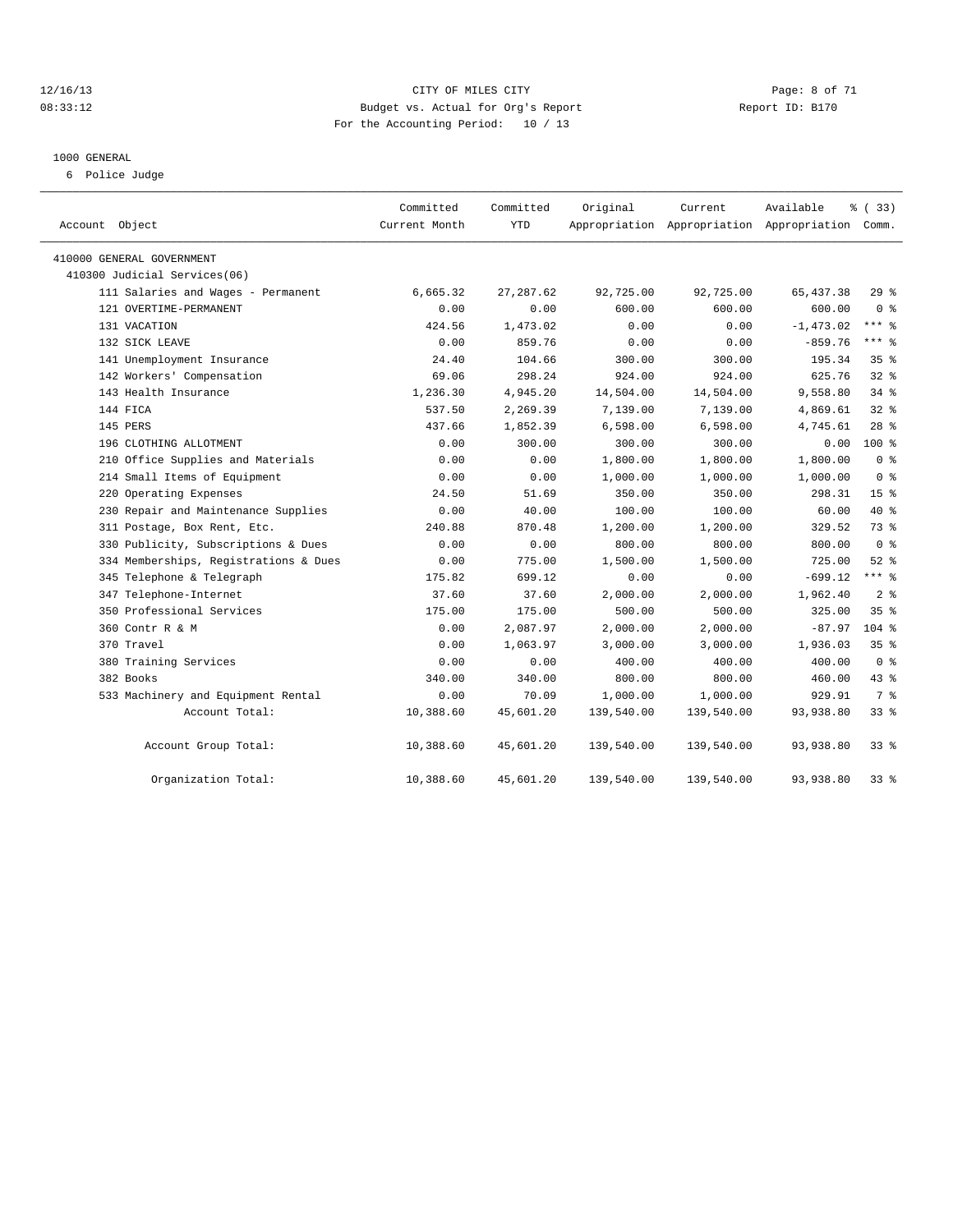#### 12/16/13 CITY OF MILES CITY Page: 9 of 71 08:33:12 Budget vs. Actual for Org's Report Changer Report ID: B170 For the Accounting Period: 10 / 13

————————————————————————————————————————————————————————————————————————————————————————————————————————————————————————————————————

#### 1000 GENERAL

7 Fire

|                                         | Committed     | Committed    | Original   | Current          | Available                                       | % (33)          |
|-----------------------------------------|---------------|--------------|------------|------------------|-------------------------------------------------|-----------------|
| Account Object                          | Current Month | YTD          |            |                  | Appropriation Appropriation Appropriation Comm. |                 |
| 420000 PUBLIC SAFETY                    |               |              |            |                  |                                                 |                 |
| 420460 Fire Suppression(07)             |               |              |            |                  |                                                 |                 |
| 111 Salaries and Wages - Permanent      | 28,741.81     | 113, 111.64  | 349,089.00 | 349,089.00       | 235,977.36                                      | $32$ $%$        |
| 112 SALARIES AND WAGES - PART PAID      | 0.00          | 383.50       | 6,000.00   | 6,000.00         | 5,616.50                                        | 6 %             |
| 121 OVERTIME-PERMANENT                  | 2,305.72      | 9,899.88     | 23,000.00  | 23,000.00        | 13,100.12                                       | $43$ %          |
| 131 VACATION                            | 7,084.82      | 11,941.39    | 15,550.00  | 15,550.00        | 3,608.61                                        | $77$ $%$        |
| 132 SICK LEAVE                          | 7,203.19      | 10,026.86    | 15,000.00  | 15,000.00        | 4,973.14                                        | 67%             |
| 133 OTHER LEAVE PAY                     | 0.00          | 12.74        | 3,000.00   | 3,000.00         | 2,987.26                                        | 0 <sup>8</sup>  |
| 134 HOLIDAY PAY                         | 782.85        | 2,302.07     | 8,500.00   | 8,500.00         | 6,197.93                                        | $27$ %          |
| 141 Unemployment Insurance              | 207.53        | 664.62       | 1,559.00   | 1,559.00         | 894.38                                          | 43 %            |
| 142 Workers' Compensation               | 1,652.72      | 6,162.30     | 12,271.00  | 12,271.00        | 6,108.70                                        | 50%             |
| 143 Health Insurance                    | 4,933.11      | 19,994.80    | 59,228.00  | 59,228.00        | 39, 233. 20                                     | $34$ $%$        |
| 144 FICA                                | 667.53        | 2,160.51     | 5,061.00   | 5,061.00         | 2,900.49                                        | $43$ %          |
| 147 Firemen's Pension                   | 5,665.16      | 18,423.10    | 50,129.00  | 50,129.00        | 31,705.90                                       | 37%             |
| 210 Office Supplies and Materials       | 85.86         | 14.00        | 900.00     | 900.00           | 886.00                                          | 2 <sup>8</sup>  |
| 211 Clothing Allotment                  | 345.88        | 2,190.88     | 7,900.00   | 7,900.00         | 5,709.12                                        | 28 %            |
| 214 Small Items of Equipment            | 312.93        | 321.55       | 4,500.00   | 4,500.00         | 4,178.45                                        | 7 %             |
| 220 Operating Expenses                  | 366.49        | 1,001.32     | 3,500.00   | 3,500.00         | 2,498.68                                        | 29%             |
| 226 Clothing and Uniforms               | 0.00          | 167.01       | 5,000.00   | 5,000.00         | 4,832.99                                        | 3%              |
| 230 Repair and Maintenance Supplies     | 198.53        | 691.83       | 5,000.00   | 5,000.00         | 4,308.17                                        | $14$ %          |
| 231 Gas, Oil, Diesel Fuel, Grease, etc. | 575.87        | 2,136.10     | 6,000.00   | 6,000.00         | 3,863.90                                        | 36%             |
| 241 Consumable Tools                    | 0.00          | 0.00         | 350.00     | 350.00           | 350.00                                          | 0 <sup>8</sup>  |
| 311 Postage, Box Rent, Etc.             | 0.00          | 0.00         | 150.00     | 150.00           | 150.00                                          | 0 <sup>8</sup>  |
| 320 Printing, Duplicating, Typing &     | 0.00          | 63.89        | 100.00     | 100.00           | 36.11                                           | 64 %            |
| 330 Publicity, Subscriptions & Dues     | 0.00          | 0.00         | 500.00     | 500.00           | 500.00                                          | 0 <sup>8</sup>  |
| 334 Memberships, Registrations & Dues   | 0.00          | 0.00         | 1,200.00   | 1,200.00         | 1,200.00                                        | 0 <sup>8</sup>  |
| 341 Electric Utility Services           | 306.26        | 1,354.72     | 3,300.00   | 3,300.00         | 1,945.28                                        | 41 %            |
| 342 Water Utility Services              | 30.90         | 121.20       | 450.00     | 450.00           | 328.80                                          | $27$ %          |
| 343 Sewer Utility Services              | 18.52         | 69.54        | 300.00     | 300.00           | 230.46                                          | $23$ $%$        |
| 344 Gas Utility Service                 | 11.65         | 50.34        | 2,000.00   | 2,000.00         | 1,949.66                                        | 3%              |
| 345 Telephone & Telegraph               | 267.50        | 1,021.10     | 3,000.00   | 3,000.00         | 1,978.90                                        | $34$ %          |
| 346 Garbage Service                     | 0.00          | 493.42       | 900.00     | 900.00           | 406.58                                          | $55$ $%$        |
| 347 Telephone-Internet                  | 135.60        | 449.16       | 1,000.00   | 1,000.00         | 550.84                                          | 45 %            |
| 350 Professional Services               | 1,352.08      | 2,101.36     | 5,500.00   | 5,500.00         | 3,398.64                                        | 38 <sup>8</sup> |
| 360 Contr R & M                         | 0.00          | 0.00         | 2,000.00   | 2,000.00         | 2,000.00                                        | 0 <sup>8</sup>  |
| 364 R&M Vehicles - Fire/Amb             | 0.00          | 4,710.22     | 6,500.00   | 6,500.00         | 1,789.78                                        | 72 %            |
| 370 Travel                              | 875.29        | 1,268.72     | 2,500.00   | 2,500.00         | 1,231.28                                        | $51$ %          |
| 380 Training Services                   | 179.00        | 179.00       | 2,000.00   | 2,000.00         | 1,821.00                                        | 9 <sub>8</sub>  |
| 382 Books                               | 47.25         | 115.63       | 1,500.00   | $1\,, 500\,.$ 00 | 1,384.37                                        | 8 %             |
| 400 BUILDING MATERIALS                  | 373.82        | 471.90       | 1,800.00   | 1,800.00         | 1,328.10                                        | $26$ %          |
| 511 Insurance on Buildings              | 0.00          | 1,723.07     | 1,723.00   | 1,723.00         | $-0.07$                                         | 100 %           |
| 512 Insurance on Vehicles & Equipment   | 0.00          | 5,343.05     | 5,343.00   | 5,343.00         | $-0.05$                                         | 100 %           |
| Account Total:                          | 64,727.87     | 221, 142. 42 | 623,303.00 | 623,303.00       | 402,160.58                                      | 35%             |
| Account Group Total:                    | 64,727.87     | 221,142.42   | 623,303.00 | 623,303.00       | 402,160.58                                      | 35%             |
| Organization Total:                     | 64,727.87     | 221, 142. 42 | 623,303.00 | 623,303.00       | 402,160.58                                      | $35*$           |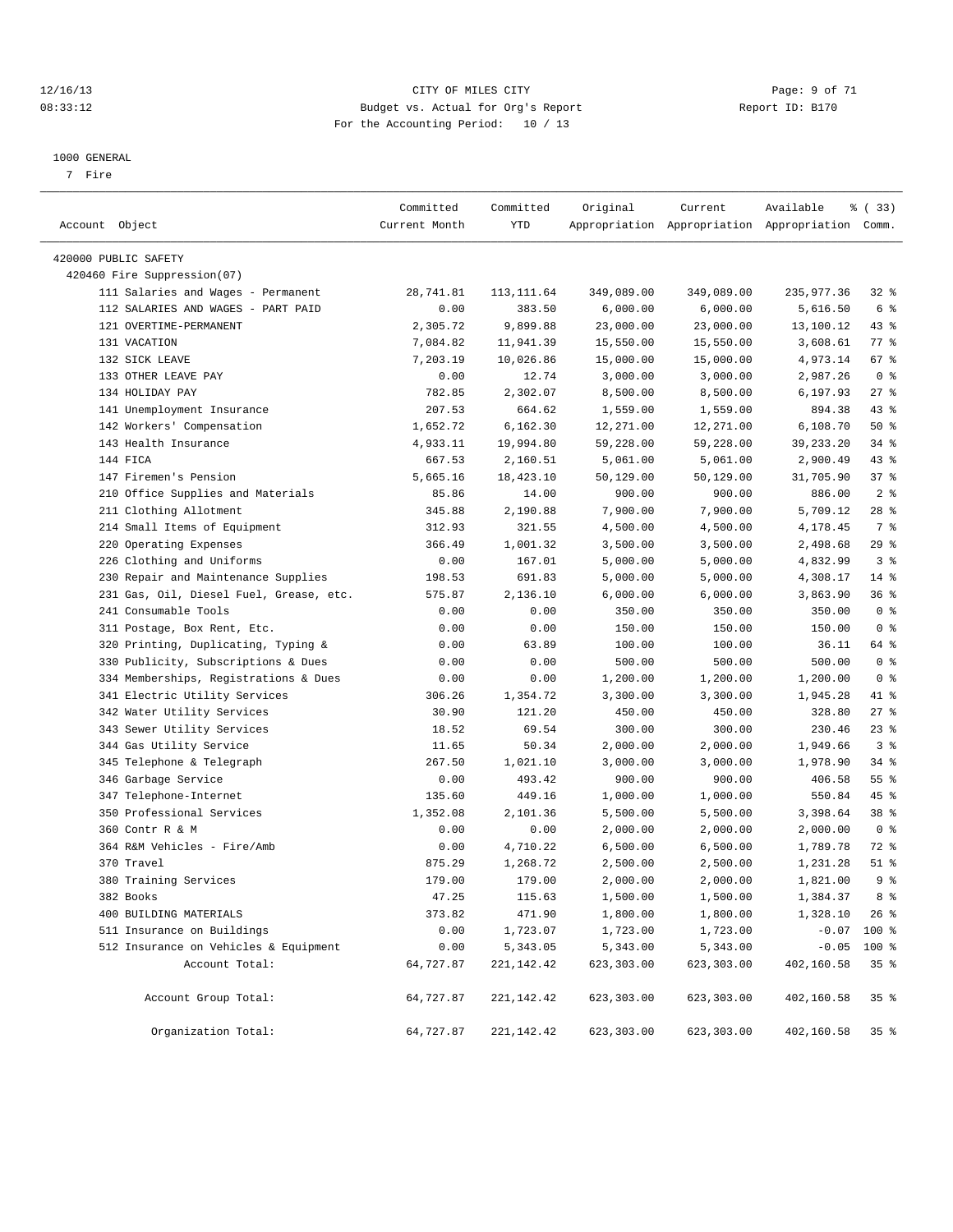#### 12/16/13 Page: 10 of 71 08:33:12 Budget vs. Actual for Org's Report Changer Report ID: B170 For the Accounting Period: 10 / 13

#### 1000 GENERAL

8 City Hall Maintenance

| Account Object                      | Committed<br>Current Month | Committed<br>YTD | Original  | Current<br>Appropriation Appropriation Appropriation Comm. | Available | % (33)             |  |
|-------------------------------------|----------------------------|------------------|-----------|------------------------------------------------------------|-----------|--------------------|--|
| 410000 GENERAL GOVERNMENT           |                            |                  |           |                                                            |           |                    |  |
| 411230 City Hall                    |                            |                  |           |                                                            |           |                    |  |
| 214 Small Items of Equipment        | 0.00                       | 0.00             | 400.00    | 400.00                                                     | 400.00    | 0 <sup>8</sup>     |  |
| 220 Operating Expenses              | 231.08                     | 742.91           | 2,500.00  | 2,500.00                                                   | 1,757.09  | $30*$              |  |
| 230 Repair and Maintenance Supplies | 2.94                       | 199.09           | 1,000.00  | 1,000.00                                                   | 800.91    | $20*$              |  |
| 341 Electric Utility Services       | 469.24                     | 2,581.22         | 5,500.00  | 5,500.00                                                   | 2,918.78  | 47.8               |  |
| 342 Water Utility Services          | 51.52                      | 212.52           | 750.00    | 750.00                                                     | 537.48    | 28 <sup>8</sup>    |  |
| 343 Sewer Utility Services          | 32.50                      | 130.00           | 370.00    | 370.00                                                     | 240.00    | 35 <sup>8</sup>    |  |
| 344 Gas Utility Service             | 82.28                      | 161.60           | 5,000.00  | 5,000.00                                                   | 4,838.40  | 3%                 |  |
| 346 Garbage Service                 | 0.00                       | 47.41            | 200.00    | 200.00                                                     | 152.59    | $24$ $%$           |  |
| 360 Contr R & M                     | 1,408.66                   | 5,182.78         | 29,000.00 | 29,000.00                                                  | 23,817.22 | 18 <sup>8</sup>    |  |
| 400 BUILDING MATERIALS              | 0.00                       | 0.00             | 300.00    | 300.00                                                     | 300.00    | 0 <sup>8</sup>     |  |
| 511 Insurance on Buildings          | 0.00                       | 2,482.57         | 2,483.00  | 2,483.00                                                   | 0.43      | $100*$             |  |
| Account Total:                      | 2,278.22                   | 11,740.10        | 47,503.00 | 47,503.00                                                  | 35,762.90 | $25$ $%$           |  |
| Account Group Total:                | 2,278.22                   | 11,740.10        | 47,503.00 | 47,503.00                                                  | 35,762.90 | $25$ $\frac{6}{3}$ |  |
| Organization Total:                 | 2,278.22                   | 11,740.10        | 47,503.00 | 47,503.00                                                  | 35,762.90 | $25$ $%$           |  |
|                                     |                            |                  |           |                                                            |           |                    |  |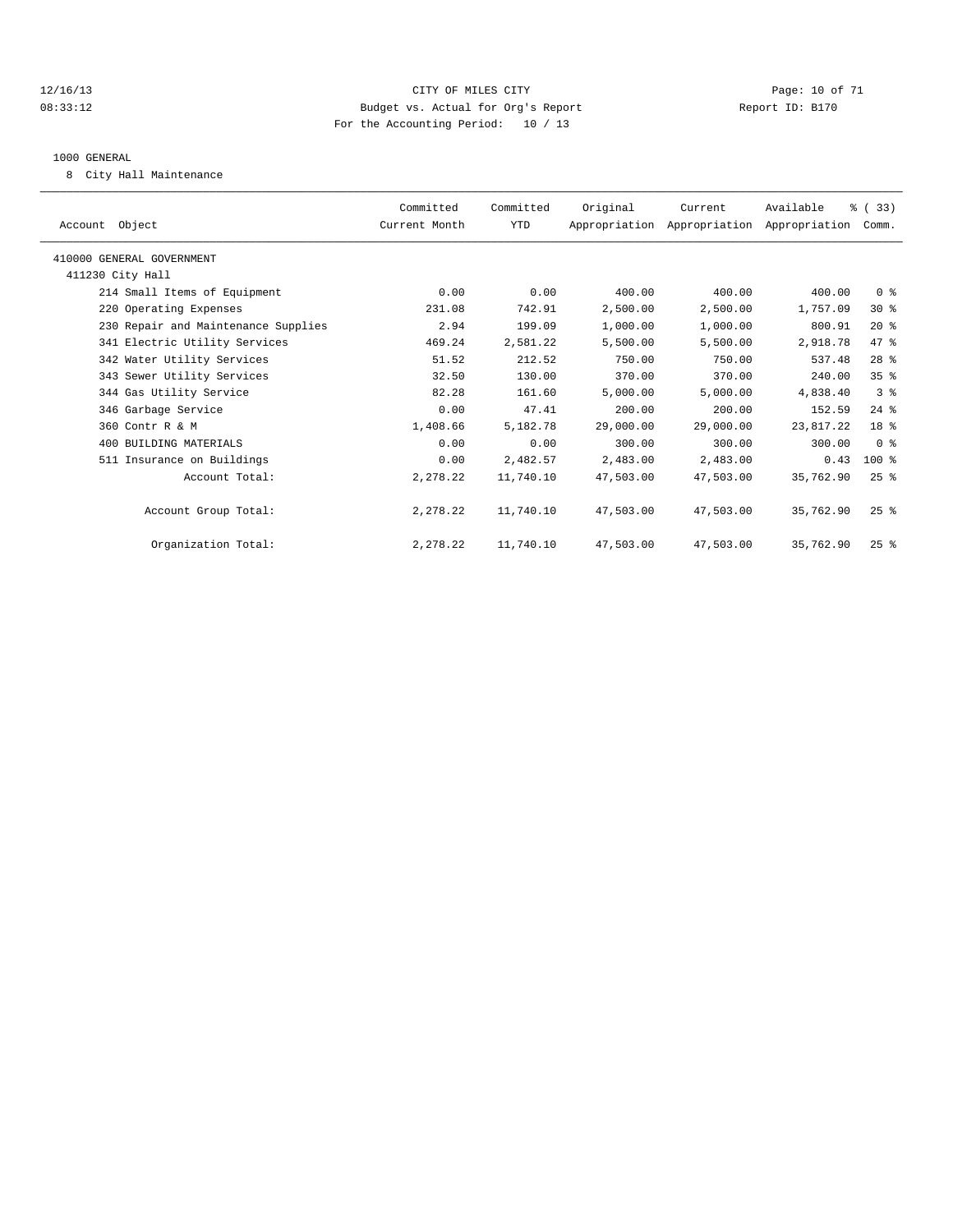#### 12/16/13 Page: 11 of 71 08:33:12 Budget vs. Actual for Org's Report Changer Report ID: B170 For the Accounting Period: 10 / 13

#### 1000 GENERAL

9 Treasurer

|                                    | Committed     | Committed | Original  | Current                     | Available     | % (33)          |
|------------------------------------|---------------|-----------|-----------|-----------------------------|---------------|-----------------|
| Account Object                     | Current Month | YTD       |           | Appropriation Appropriation | Appropriation | Comm.           |
| 410000 GENERAL GOVERNMENT          |               |           |           |                             |               |                 |
| 410540 City Treasurer(09)          |               |           |           |                             |               |                 |
| 111 Salaries and Wages - Permanent | 1,666.66      | 6,666.64  | 20,000.00 | 20,000.00                   | 13, 333.36    | $33*$           |
| 142 Workers' Compensation          | 6.52          | 26.08     | 78.00     | 78.00                       | 51.92         | 33 <sup>8</sup> |
| 144 FICA                           | 127.50        | 510.00    | 1,530.00  | 1,530.00                    | 1,020.00      | 33 <sup>8</sup> |
| 145 PERS                           | 134.50        | 538.00    | 1,614.00  | 1,614.00                    | 1,076.00      | 33 <sup>8</sup> |
| 345 Telephone & Telegraph          | 10.30         | 42.30     | 100.00    | 100.00                      | 57.70         | 42 %            |
| 350 Professional Services          | 0.00          | 0.00      | 83.00     | 83.00                       | 83.00         | 0 <sup>8</sup>  |
| 360 Contr R & M                    | 102.00        | 303.76    | 840.00    | 840.00                      | 536.24        | 36%             |
| 369 Other Repair and Maintenance   | 0.00          | 0.00      | 450.00    | 450.00                      | 450.00        | 0 <sup>8</sup>  |
| Account Total:                     | 2,047.48      | 8,086.78  | 24,695.00 | 24,695.00                   | 16,608.22     | 33 <sup>8</sup> |
| Account Group Total:               | 2,047.48      | 8,086.78  | 24,695.00 | 24,695.00                   | 16,608.22     | $33*$           |
| Organization Total:                | 2,047.48      | 8,086.78  | 24,695.00 | 24,695.00                   | 16,608.22     | 33 <sup>8</sup> |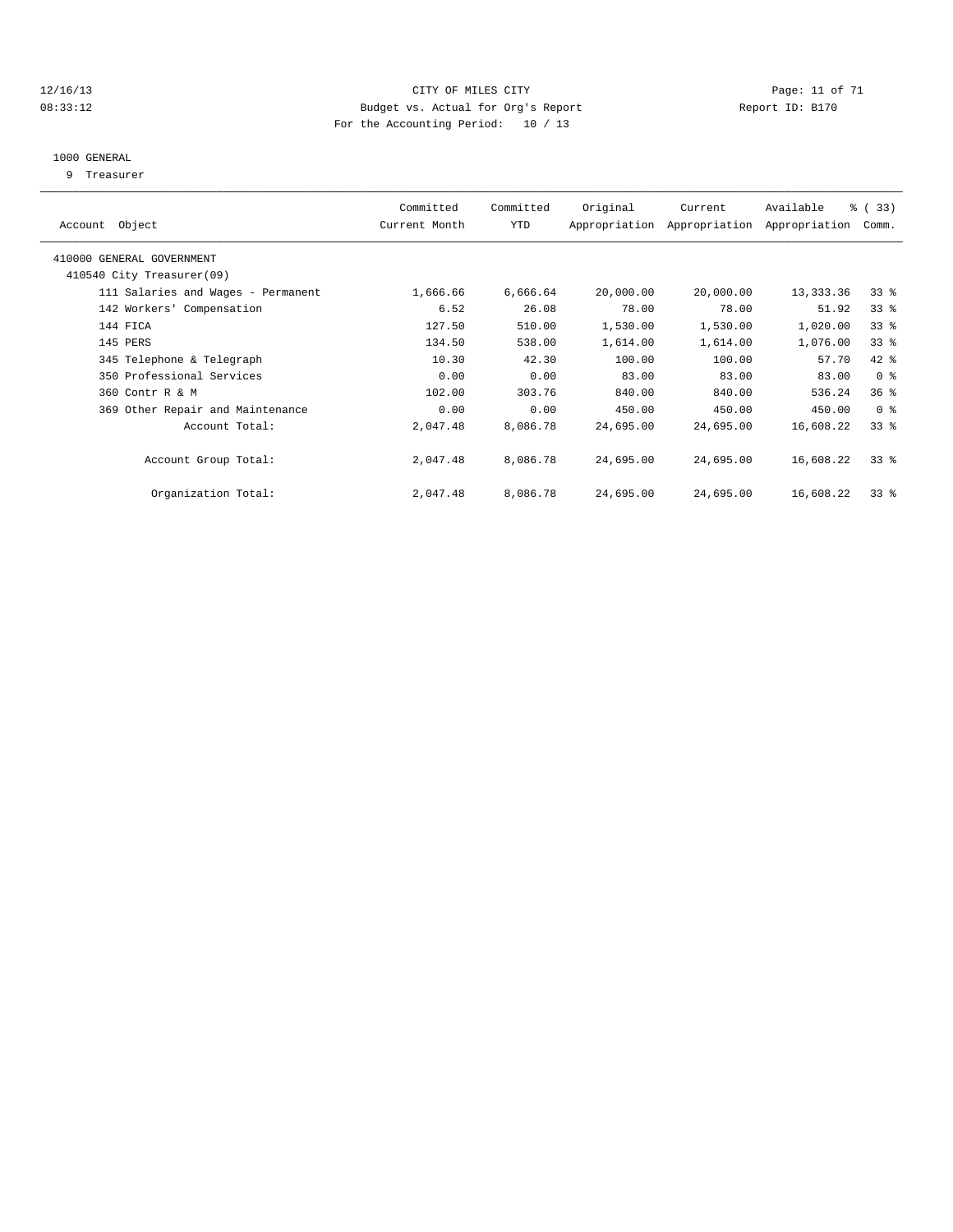#### 12/16/13 Page: 12 of 71 CITY OF MILES CITY Page: 12 of 71 08:33:12 **Budget vs. Actual for Org's Report Report ID: B170** For the Accounting Period: 10 / 13

#### 1000 GENERAL

11 Historic Preservation

| Object<br>Account                                                       | Committed<br>Current Month | Committed<br>YTD | Original<br>Appropriation | Current<br>Appropriation | Available<br>Appropriation | % (33)<br>Comm. |
|-------------------------------------------------------------------------|----------------------------|------------------|---------------------------|--------------------------|----------------------------|-----------------|
| 520000 OTHER FINANCING USES<br>521000 Interfund Operating Transfers Out |                            |                  |                           |                          |                            |                 |
| 820 Transfers to Other Funds                                            | 0.00                       | 0.00             | 8,000.00                  | 8,000.00                 | 8.000.00                   | 0 <sup>8</sup>  |
| Account Total:                                                          | 0.00                       | 0.00             | 8,000.00                  | 8,000.00                 | 8.000.00                   | 0 <sup>8</sup>  |
| Account Group Total:                                                    | 0.00                       | 0.00             | 8,000.00                  | 8.000.00                 | 8.000.00                   | 0 %             |
| Organization Total:                                                     | 0.00                       | 0.00             | 8,000.00                  | 8,000.00                 | 8.000.00                   | 0 <sup>8</sup>  |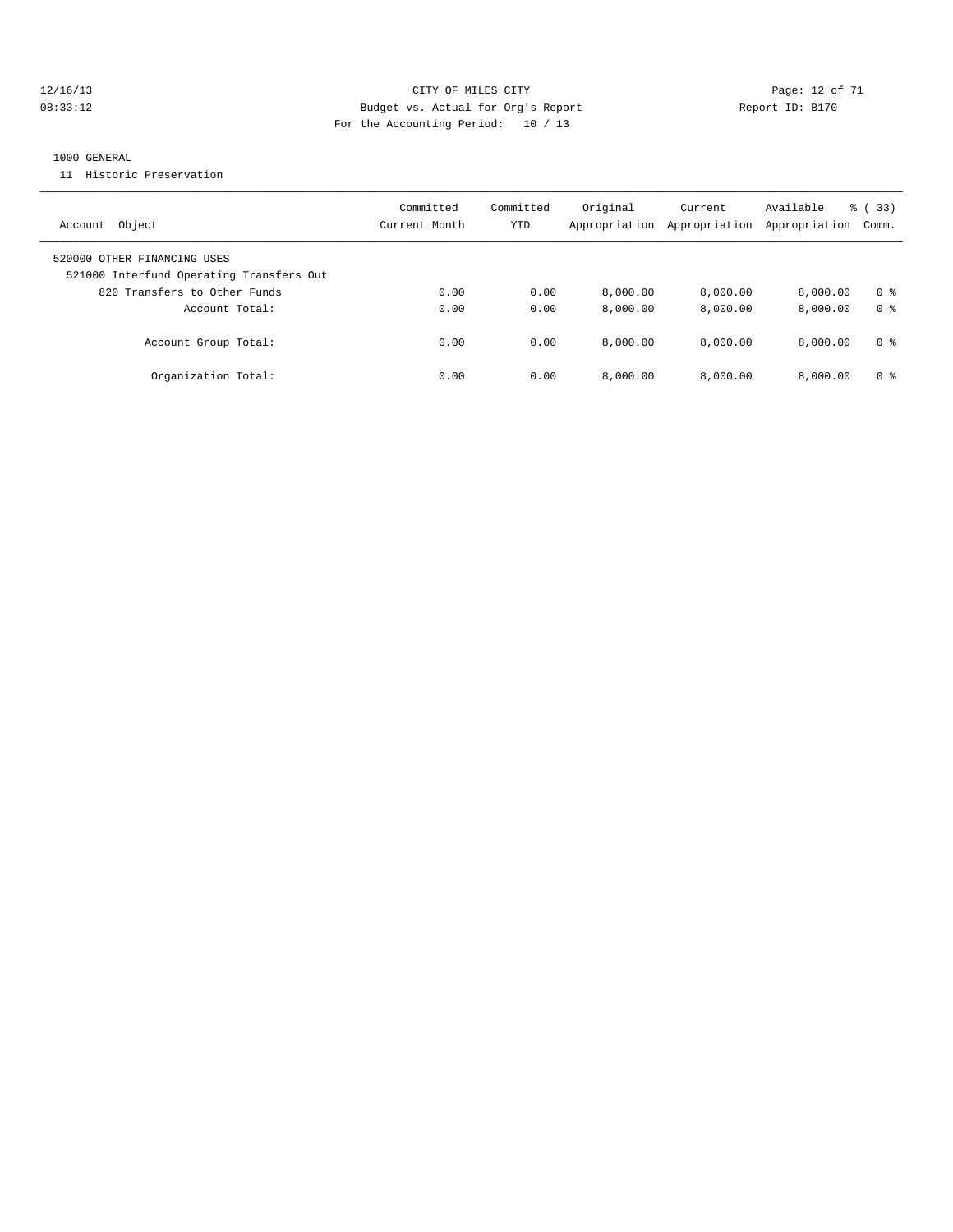#### 12/16/13 Page: 13 of 71 08:33:12 Budget vs. Actual for Org's Report Changer Report ID: B170 For the Accounting Period: 10 / 13

————————————————————————————————————————————————————————————————————————————————————————————————————————————————————————————————————

#### 1000 GENERAL

13 Park

| Account Object                             | Committed<br>Current Month | Committed<br>YTD | Original   | Current    | Available<br>Appropriation Appropriation Appropriation Comm. | १ (33)          |
|--------------------------------------------|----------------------------|------------------|------------|------------|--------------------------------------------------------------|-----------------|
| 460000 CULTURE AND RECREATION              |                            |                  |            |            |                                                              |                 |
| 460432 Lion Shelter                        |                            |                  |            |            |                                                              |                 |
| 230 Repair and Maintenance Supplies        | 0.00                       | 0.00             | 5,000.00   | 5,000.00   | 5,000.00                                                     | 0 <sup>8</sup>  |
| Account Total:                             | 0.00                       | 0.00             | 5,000.00   | 5,000.00   | 5,000.00                                                     | 0 <sup>8</sup>  |
| 460433 Park Operations(13)                 |                            |                  |            |            |                                                              |                 |
| 111 Salaries and Wages - Permanent         | 11,015.43                  | 45,995.70        | 129,796.00 | 129,796.00 | 83,800.30                                                    | 35 <sup>8</sup> |
| 121 OVERTIME-PERMANENT                     | 111.40                     | 4,579.90         | 6,000.00   | 6,000.00   | 1,420.10                                                     | 76 %            |
| 131 VACATION                               | 205.58                     | 2,840.31         | 10,500.00  | 10,500.00  | 7,659.69                                                     | $27$ %          |
| 132 SICK LEAVE                             | 0.00                       | 1,798.75         | 5,000.00   | 5,000.00   | 3,201.25                                                     | 36%             |
| 134 HOLIDAY PAY                            | 154.72                     | 2,654.20         | 3,000.00   | 3,000.00   | 345.80                                                       | 88 %            |
| 141 Unemployment Insurance                 | 51.69                      | 262.52           | 694.00     | 694.00     | 431.48                                                       | 38 %            |
| 142 Workers' Compensation                  | 595.46                     | 3,117.25         | 8,051.00   | 8,051.00   | 4,933.75                                                     | 39 %            |
| 143 Health Insurance                       | 1,972.65                   | 7,847.40         | 24,047.00  | 24,047.00  | 16,199.60                                                    | $33$ $%$        |
| 144 FICA                                   | 831.29                     | 4,274.96         | 11,804.00  | 11,804.00  | 7,529.04                                                     | 36%             |
| 145 PERS                                   | 927.03                     | 4,134.35         | 11,670.00  | 11,670.00  | 7,535.65                                                     | 35 <sup>8</sup> |
| 196 CLOTHING ALLOTMENT                     | 0.00                       | 457.50           | 450.00     | 450.00     | $-7.50$                                                      | $102$ %         |
| 210 Office Supplies and Materials          | 0.00                       | 0.00             | 150.00     | 150.00     | 150.00                                                       | 0 <sup>8</sup>  |
| 214 Small Items of Equipment               | 74.99                      | 354.63           | 7,500.00   | 7,500.00   | 7,145.37                                                     | 5 <sup>°</sup>  |
| 220 Operating Expenses                     | 436.38                     | 870.32           | 2,200.00   | 2,200.00   | 1,329.68                                                     | 40 %            |
| 222 Chemicals, Lab & Med Supplies          | 100.00                     | 100.00           | 8,920.00   | 8,920.00   | 8,820.00                                                     | 1 <sup>°</sup>  |
| 226 Clothing and Uniforms                  | 0.00                       | 0.00             | 500.00     | 500.00     | 500.00                                                       | 0 <sup>8</sup>  |
| 230 Repair and Maintenance Supplies        | 860.87                     | 2,914.72         | 10,000.00  | 10,000.00  | 7,085.28                                                     | 29%             |
| 231 Gas, Oil, Diesel Fuel, Grease, etc.    | 738.95                     | 2,821.00         | 8,000.00   | 8,000.00   | 5,179.00                                                     | 35 <sup>8</sup> |
| 334 Memberships, Registrations & Dues      | 50.00                      | 50.00            | 500.00     | 500.00     | 450.00                                                       | $10*$           |
| 341 Electric Utility Services              | 579.22                     | 3,200.68         | 7,500.00   | 7,500.00   | 4,299.32                                                     | 43 %            |
| 342 Water Utility Services                 | 4,381.47                   | 13,740.53        | 22,000.00  | 22,000.00  | 8,259.47                                                     | 62 %            |
| 343 Sewer Utility Services                 | 142.19                     | 327.04           | 1,000.00   | 1,000.00   | 672.96                                                       | $33$ $%$        |
| 344 Gas Utility Service                    | 58.07                      | 177.80           | 2,400.00   | 2,400.00   | 2,222.20                                                     | 7 %             |
| 345 Telephone & Telegraph                  | 46.36                      | 183.23           | 500.00     | 500.00     | 316.77                                                       | 37%             |
| 346 Garbage Service                        | 0.00                       | 237.06           | 850.00     | 850.00     | 612.94                                                       | $28$ %          |
| 347 Telephone-Internet                     | 37.60                      | 150.40           | 450.00     | 450.00     | 299.60                                                       | $33$ $%$        |
| 350 Professional Services                  | 574.20                     | 616.20           | 10,000.00  | 10,000.00  | 9,383.80                                                     | 6 %             |
| 360 Contr R & M                            | 0.00                       | 426.95           | 9,000.00   | 9,000.00   | 8,573.05                                                     | 5 <sup>°</sup>  |
| 363 R&M Vehicles/Equip/Labor-PW            | 0.00                       | 900.19           | 17,300.00  | 17,300.00  | 16,399.81                                                    | 5 <sup>°</sup>  |
| 370 Travel                                 | 129.39                     | 129.39           | 600.00     | 600.00     | 470.61                                                       | $22$ %          |
| 380 Training Services                      | 0.00                       | 0.00             | 1,000.00   | 1,000.00   | 1,000.00                                                     | 0 <sup>8</sup>  |
| 511 Insurance on Buildings                 | 0.00                       | 2,382.75         | 2,383.00   | 2,383.00   | 0.25                                                         | $100*$          |
| 512 Insurance on Vehicles & Equipment      | 0.00                       | 450.51           | 451.00     | 451.00     | 0.49                                                         | $100*$          |
| 514 Other Insurance (Boilers)              | 0.00                       | 0.00             | 800.00     | 800.00     | 800.00                                                       | 0 <sup>8</sup>  |
| 936 Parks and Recreation Facilities        | 19,790.03                  | 1,625.24         | 89,177.00  | 89,177.00  | 87,551.76                                                    | 2 <sup>8</sup>  |
| Account Total:                             | 43,864.97                  | 109,621.48       | 414,193.00 | 414,193.00 | 304,571.52                                                   | $26$ %          |
| 460434 Fish, Wildlife Trailways            |                            |                  |            |            |                                                              |                 |
| 740 Awards and Indemnities                 | 0.00                       | 220.63           | 16,953.00  | 16,953.00  | 16,732.37                                                    | 1 <sup>°</sup>  |
| Account Total:                             | 0.00                       | 220.63           | 16,953.00  | 16,953.00  | 16,732.37                                                    | 1 <sup>8</sup>  |
| 460439 Riverside Park Tennis Court Project |                            |                  |            |            |                                                              |                 |
| 350 Professional Services                  | 33.77                      | 33.77            | 0.00       | 0.00       | $-33.77$ *** %                                               |                 |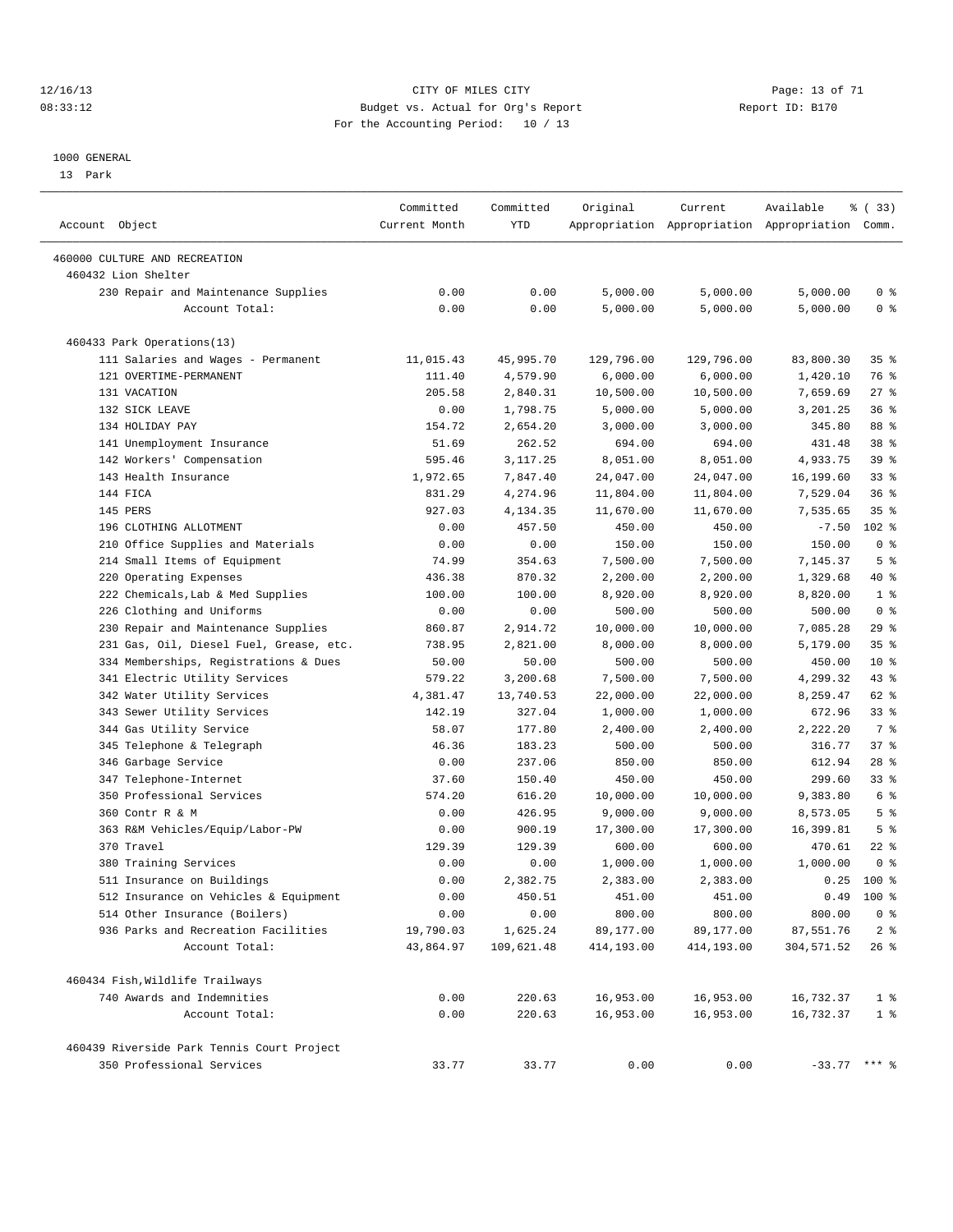#### 12/16/13 Page: 14 of 71 08:33:12 Budget vs. Actual for Org's Report Changer Report ID: B170 For the Accounting Period: 10 / 13

#### 1000 GENERAL

13 Park

| Object<br>Account    | Committed<br>Current Month | Committed<br>YTD | Original   | Current<br>Appropriation Appropriation | Available<br>Appropriation Comm. | <sub>ර</sub> ි (33) |
|----------------------|----------------------------|------------------|------------|----------------------------------------|----------------------------------|---------------------|
| Account Total:       | 33.77                      | 33.77            | 0.00       | 0.00                                   | $-33.77$ *** $%$                 |                     |
| Account Group Total: | 43,898.74                  | 109,875.88       | 436,146.00 | 436,146.00                             | 326, 270. 12                     | $25$ %              |
| Organization Total:  | 43,898.74                  | 109,875.88       | 436,146.00 | 436,146.00                             | 326,270.12                       | $25$ %              |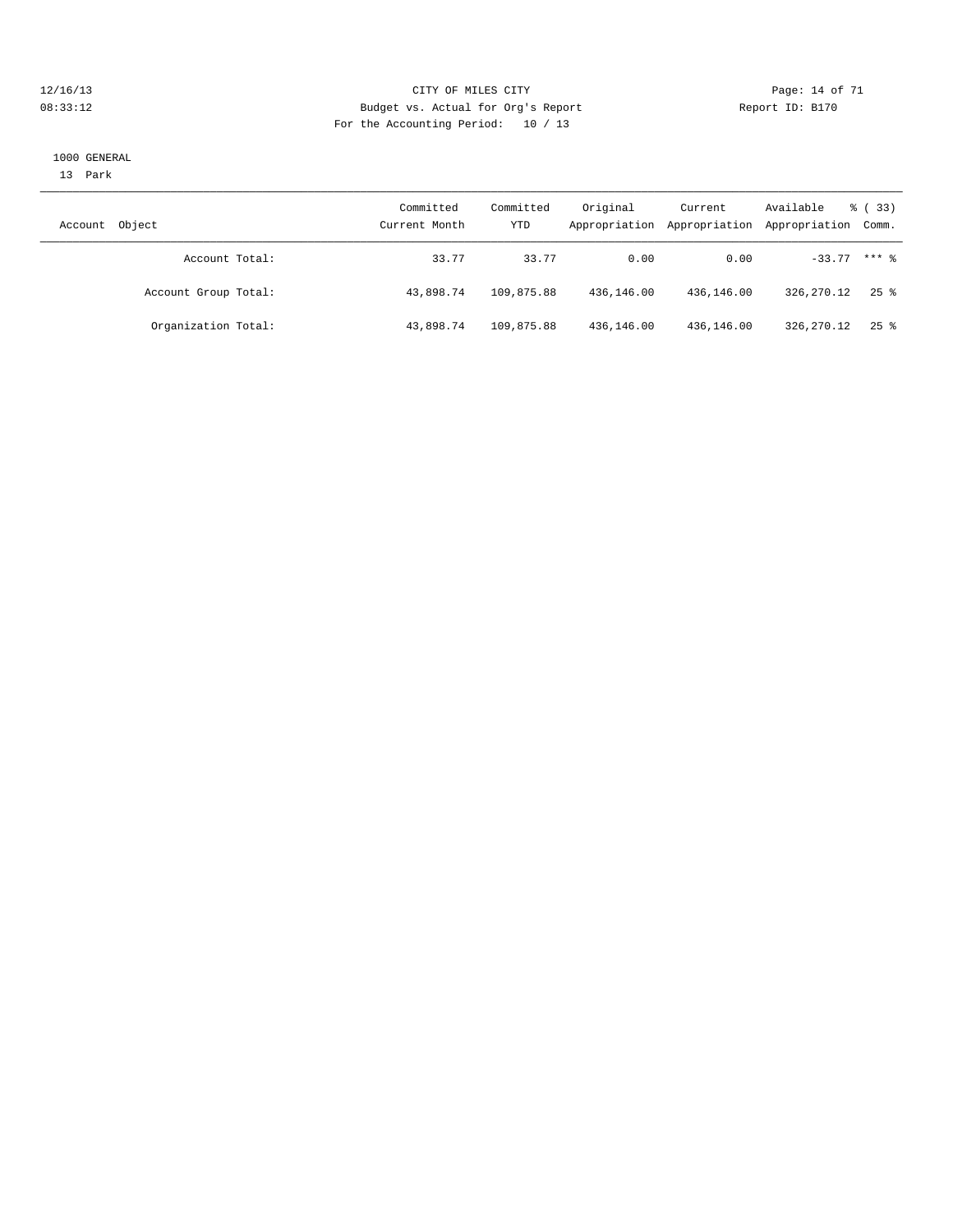#### 12/16/13 Page: 15 of 71 08:33:12 Budget vs. Actual for Org's Report Changer Report ID: B170 For the Accounting Period: 10 / 13

#### 1000 GENERAL

14 Swim Pool

| Account Object                      | Committed<br>Current Month | Committed<br><b>YTD</b> | Original  | Current   | Available<br>Appropriation Appropriation Appropriation Comm. | % (33)         |  |
|-------------------------------------|----------------------------|-------------------------|-----------|-----------|--------------------------------------------------------------|----------------|--|
| 460000 CULTURE AND RECREATION       |                            |                         |           |           |                                                              |                |  |
| 460445 Swimming Pool                |                            |                         |           |           |                                                              |                |  |
| 111 Salaries and Wages - Permanent  | 0.00                       | 34, 153.04              | 50,000.00 | 50,000.00 | 15,846.96                                                    | 68 %           |  |
| 141 Unemployment Insurance          | 0.00                       | 153.69                  | 69.00     | 69.00     | $-84.69$                                                     | $223$ %        |  |
| 142 Workers' Compensation           | 0.00                       | 1,788.26                | 797.00    | 797.00    | $-991.26$                                                    | $224$ $%$      |  |
| 144 FICA                            | 0.00                       | 2,612.70                | 1,165.00  | 1,165.00  | $-1,447.70$                                                  | $224$ $%$      |  |
| 145 PERS                            | 0.00                       | 369.20                  | 127.00    | 127.00    | $-242.20$                                                    | $291$ %        |  |
| 214 Small Items of Equipment        | 0.00                       | 0.00                    | 200.00    | 200.00    | 200.00                                                       | 0 <sup>8</sup> |  |
| 220 Operating Expenses              | 0.00                       | 35.81                   | 900.00    | 900.00    | 864.19                                                       | $4\degree$     |  |
| 222 Chemicals, Lab & Med Supplies   | 0.00                       | 41.66                   | 3.000.00  | 3,000.00  | 2,958.34                                                     | 1 <sup>8</sup> |  |
| 226 Clothing and Uniforms           | 0.00                       | 336.00                  | 0.00      | 0.00      | $-336.00$                                                    | $***$ 8        |  |
| 230 Repair and Maintenance Supplies | 0.00                       | 21.99                   | 1,000.00  | 1,000.00  | 978.01                                                       | 2 <sup>8</sup> |  |
| 341 Electric Utility Services       | 75.29                      | 870.02                  | 1,000.00  | 1,000.00  | 129.98                                                       | 87%            |  |
| 342 Water Utility Services          | 35.58                      | 239.67                  | 300.00    | 300.00    | 60.33                                                        | $80*$          |  |
| 343 Sewer Utility Services          | 21.33                      | 85.32                   | 85.00     | 85.00     | $-0.32$                                                      | $100*$         |  |
| 345 Telephone & Telegraph           | $-45.71$                   | 34.17                   | 130.00    | 130.00    | 95.83                                                        | 26%            |  |
| 350 Professional Services           | 0.00                       | 0.00                    | 250.00    | 250.00    | 250.00                                                       | 0 <sup>8</sup> |  |
| 360 Contr R & M                     | 0.00                       | 0.00                    | 500.00    | 500.00    | 500.00                                                       | 0 <sup>8</sup> |  |
| 363 R&M Vehicles/Equip/Labor-PW     | 0.00                       | 0.00                    | 1,000.00  | 1,000.00  | 1,000.00                                                     | 0 <sup>8</sup> |  |
| 380 Training Services               | 0.00                       | 421.00                  | 1,200.00  | 1,200.00  | 779.00                                                       | 35%            |  |
| 540 Special Assessments             | 0.00                       | 0.00                    | 678.00    | 678.00    | 678.00                                                       | 0 <sup>8</sup> |  |
| Account Total:                      | 86.49                      | 41, 162.53              | 62,401.00 | 62,401.00 | 21, 238.47                                                   | 66 %           |  |
| Account Group Total:                | 86.49                      | 41,162.53               | 62,401.00 | 62,401.00 | 21, 238.47                                                   | 66 %           |  |
| Organization Total:                 | 86.49                      | 41, 162.53              | 62,401.00 | 62,401.00 | 21, 238.47                                                   | 66 %           |  |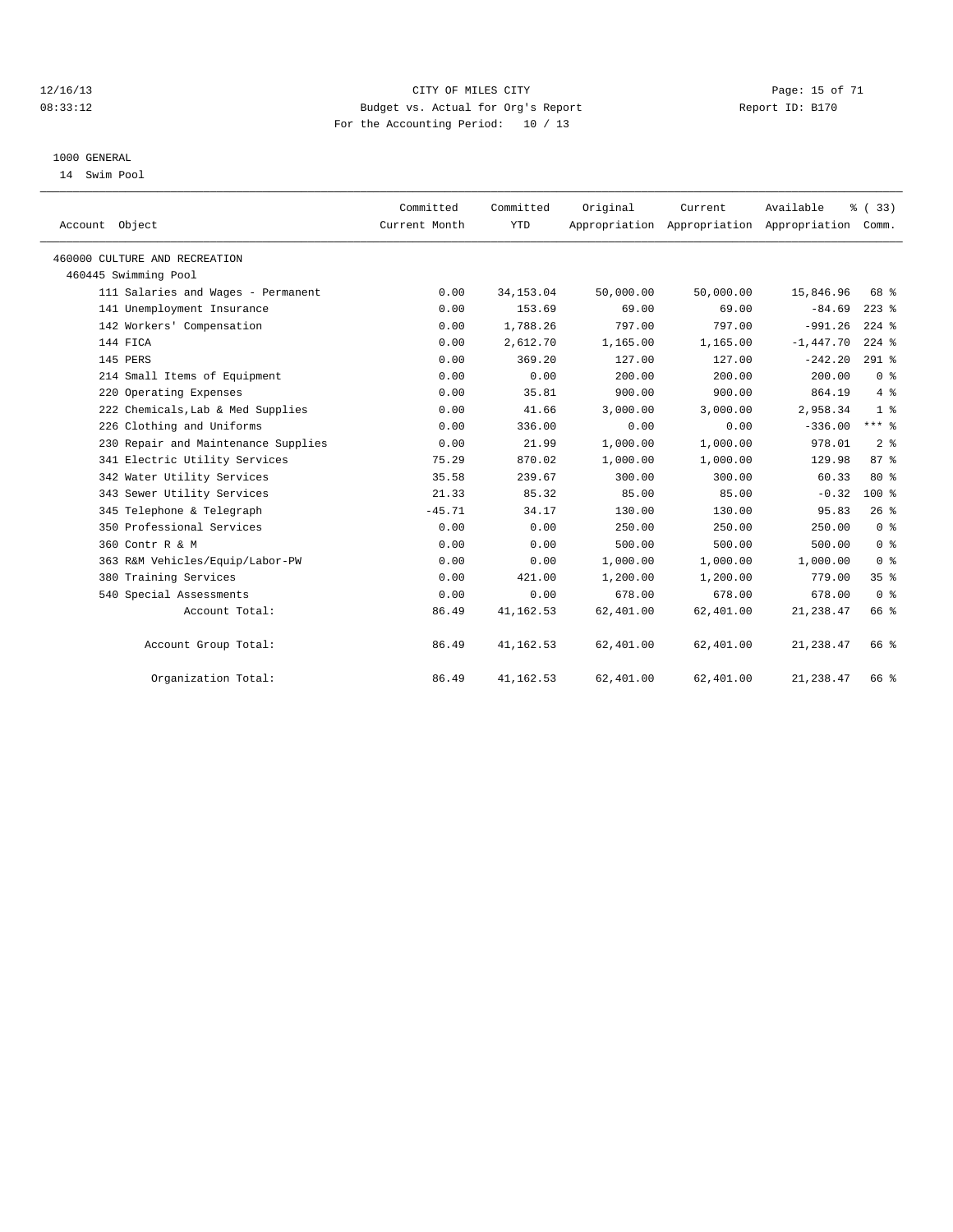#### 12/16/13 Page: 16 of 71 08:33:12 Budget vs. Actual for Org's Report Changer Report ID: B170 For the Accounting Period: 10 / 13

#### 1000 GENERAL 16 Library

| Object<br>Account                                                       | Committed<br>Current Month | Committed<br><b>YTD</b> | Original<br>Appropriation | Current<br>Appropriation | Available<br>Appropriation | % (33)<br>Comm. |
|-------------------------------------------------------------------------|----------------------------|-------------------------|---------------------------|--------------------------|----------------------------|-----------------|
| 520000 OTHER FINANCING USES<br>521000 Interfund Operating Transfers Out |                            |                         |                           |                          |                            |                 |
| 820 Transfers to Other Funds                                            | 23,623.91                  | 94,495.64               | 283,487.00                | 283,487.00               | 188,991.36                 | $33*$           |
| Account Total:                                                          | 23,623.91                  | 94,495.64               | 283, 487, 00              | 283,487.00               | 188,991.36                 | $33*$           |
| Account Group Total:                                                    | 23,623.91                  | 94,495.64               | 283,487.00                | 283, 487, 00             | 188,991.36                 | $33*$           |
| Organization Total:                                                     | 23,623.91                  | 94,495.64               | 283, 487, 00              | 283,487.00               | 188,991.36                 | $33*$           |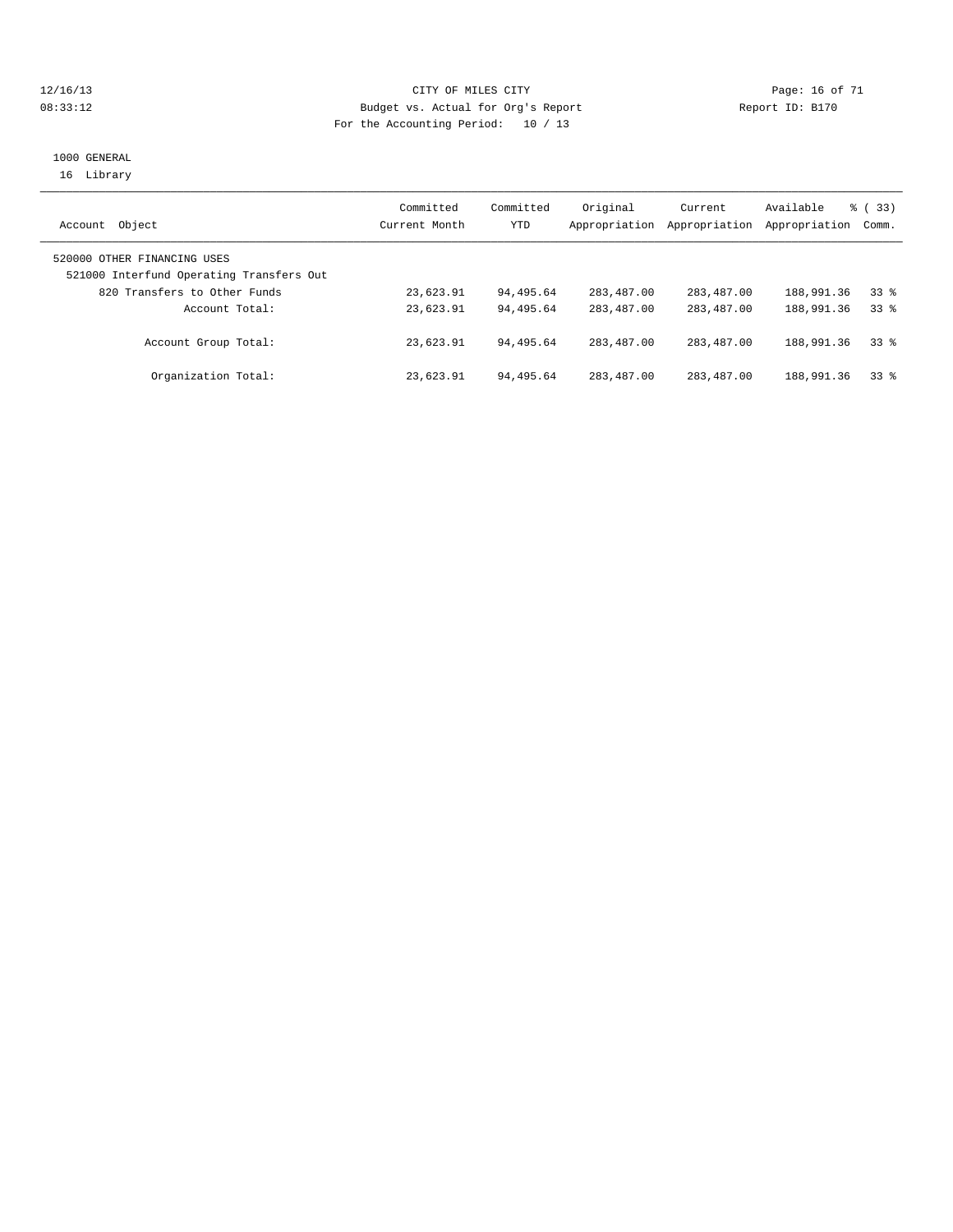#### 12/16/13 Page: 17 of 71 CHT CHE CITY CONTROLLER CITY PAGE: 17 of 71 08:33:12 Budget vs. Actual for Org's Report Report ID: B170 For the Accounting Period: 10 / 13

#### 1000 GENERAL

21 Animal Control

| Account Object                           | Committed<br>Current Month | Committed<br><b>YTD</b> | Original  | Current   | Available<br>Appropriation Appropriation Appropriation Comm. | % (33)          |
|------------------------------------------|----------------------------|-------------------------|-----------|-----------|--------------------------------------------------------------|-----------------|
|                                          |                            |                         |           |           |                                                              |                 |
| 440000 PUBLIC HEALTH                     |                            |                         |           |           |                                                              |                 |
| 440600 Animal Control Services (21)      |                            |                         |           |           |                                                              |                 |
| 111 Salaries and Wages - Permanent       | 3,099.49                   | 12,647.00               | 42,864.00 | 42,864.00 | 30,217.00                                                    | $30*$           |
| 131 VACATION                             | 484.75                     | 1,467.81                | 0.00      | 0.00      | $-1, 467.81$                                                 | *** 응           |
| 132 SICK LEAVE                           | 0.00                       | 232.15                  | 0.00      | 0.00      | $-232.15$                                                    | $***$ $%$       |
| 134 HOLIDAY PAY                          | 39.00                      | 117.00                  | 0.00      | 0.00      | $-117.00$                                                    | $***$ $-$       |
| 141 Unemployment Insurance               | 16.31                      | 65.10                   | 101.00    | 101.00    | 35.90                                                        | 64 %            |
| 142 Workers' Compensation                | 188.48                     | 753.62                  | 1,177.00  | 1,177.00  | 423.38                                                       | 64 %            |
| 143 Health Insurance                     | 618.50                     | 2,474.00                | 7,422.00  | 7,422.00  | 4,948.00                                                     | 33 <sup>8</sup> |
| 144 FICA                                 | 277.17                     | 1,106.47                | 1,720.00  | 1,720.00  | 613.53                                                       | 64 %            |
| 145 PERS                                 | 275.40                     | 1,099.89                | 1,643.00  | 1,643.00  | 543.11                                                       | 67 %            |
| 196 CLOTHING ALLOTMENT                   | 0.00                       | 0.00                    | 720.00    | 720.00    | 720.00                                                       | 0 <sup>8</sup>  |
| 210 Office Supplies and Materials        | 0.00                       | 0.00                    | 150.00    | 150.00    | 150.00                                                       | 0 <sup>8</sup>  |
| 211 Clothing Allotment                   | 0.00                       | 0.00                    | 150.00    | 150.00    | 150.00                                                       | 0 <sup>8</sup>  |
| 214 Small Items of Equipment             | 0.00                       | 0.00                    | 400.00    | 400.00    | 400.00                                                       | 0 <sup>8</sup>  |
| 220 Operating Expenses                   | 40.00                      | 218.56                  | 1,200.00  | 1,200.00  | 981.44                                                       | 18 %            |
| 230 Repair and Maintenance Supplies      | 0.00                       | 0.00                    | 250.00    | 250.00    | 250.00                                                       | 0 <sup>8</sup>  |
| 231 Gas, Oil, Diesel Fuel, Grease, etc.  | 204.21                     | 436.14                  | 1,400.00  | 1,400.00  | 963.86                                                       | $31$ %          |
| 311 Postage, Box Rent, Etc.              | 0.00                       | 0.00                    | 20.00     | 20.00     | 20.00                                                        | 0 <sup>8</sup>  |
| 320 Printing, Duplicating, Typing &      | 0.00                       | 0.00                    | 25.00     | 25.00     | 25.00                                                        | 0 <sup>8</sup>  |
| 330 Publicity, Subscriptions & Dues      | 0.00                       | 0.00                    | 25.00     | 25.00     | 25.00                                                        | 0 <sup>8</sup>  |
| 341 Electric Utility Services            | 57.06                      | 234.88                  | 350.00    | 350.00    | 115.12                                                       | 67 %            |
| 342 Water Utility Services               | 20.94                      | 86.32                   | 350.00    | 350.00    | 263.68                                                       | 25%             |
| 343 Sewer Utility Services               | 12.95                      | 51.80                   | 150.00    | 150.00    | 98.20                                                        | 35 <sup>8</sup> |
| 344 Gas Utility Service                  | 19.82                      | 84.01                   | 600.00    | 600.00    | 515.99                                                       | $14$ %          |
| 345 Telephone & Telegraph                | 40.03                      | 162.14                  | 500.00    | 500.00    | 337.86                                                       | 328             |
| 347 Telephone-Internet                   | 0.00                       | 0.00                    | 20.00     | 20.00     | 20.00                                                        | 0 <sup>8</sup>  |
| 350 Professional Services                | 602.00                     | 1,208.00                | 3,000.00  | 3,000.00  | 1,792.00                                                     | $40*$           |
| 360 Contr R & M                          | 0.00                       | 0.00                    | 100.00    | 100.00    | 100.00                                                       | 0 <sup>8</sup>  |
| 366 R&M Vehicles - Police/Animal Control | 0.00                       | 0.00                    | 100.00    | 100.00    | 100.00                                                       | 0 <sup>8</sup>  |
| 370 Travel                               | 0.00                       | 0.00                    | 200.00    | 200.00    | 200.00                                                       | 0 <sup>8</sup>  |
| 380 Training Services                    | 0.00                       | 0.00                    | 100.00    | 100.00    | 100.00                                                       | 0 <sup>8</sup>  |
| 511 Insurance on Buildings               | 0.00                       | 68.36                   | 68.00     | 68.00     | $-0.36$                                                      | $101$ %         |
| Account Total:                           | 5,996.11                   | 22, 513.25              | 64,805.00 | 64,805.00 | 42, 291.75                                                   | 35 <sup>8</sup> |
| Account Group Total:                     | 5,996.11                   | 22, 513.25              | 64,805.00 | 64,805.00 | 42, 291.75                                                   | 35 <sup>8</sup> |
| Organization Total:                      | 5,996.11                   | 22, 513.25              | 64,805.00 | 64,805.00 | 42, 291.75                                                   | 35 <sup>8</sup> |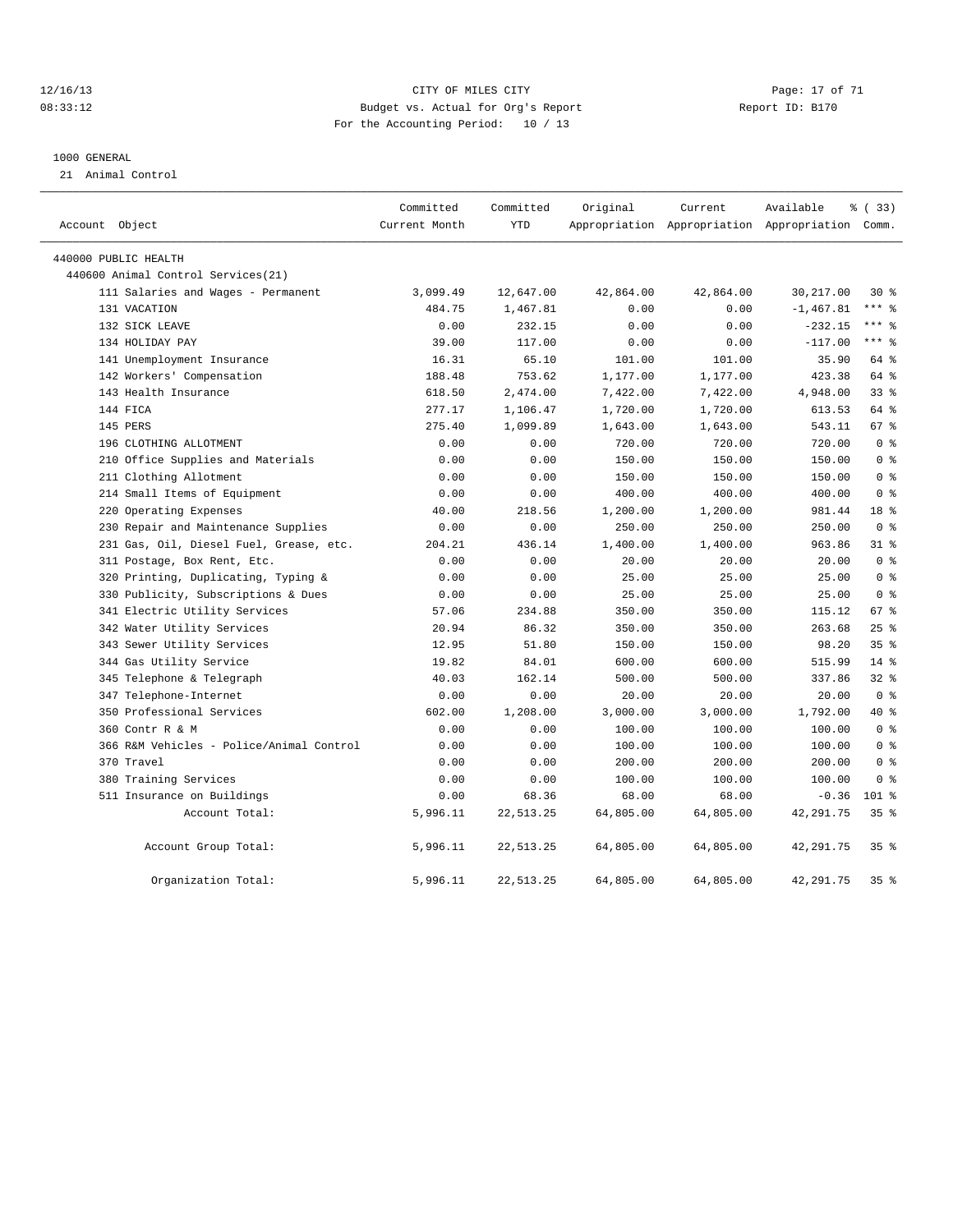#### 12/16/13 Page: 18 of 71 08:33:12 Budget vs. Actual for Org's Report Report ID: B170 For the Accounting Period: 10 / 13

#### 1000 GENERAL

36 Planning & Community Services

| Account Object                                                    | Committed<br>Current Month | Committed<br><b>YTD</b> | Original   | Current   | Available<br>Appropriation Appropriation Appropriation Comm. | % (33)          |
|-------------------------------------------------------------------|----------------------------|-------------------------|------------|-----------|--------------------------------------------------------------|-----------------|
|                                                                   |                            |                         |            |           |                                                              |                 |
| 410000 GENERAL GOVERNMENT<br>411020 Community Services & Planning |                            |                         |            |           |                                                              |                 |
| 111 Salaries and Wages - Permanent                                | 3,094.25                   | 13,966.93               | 34, 356.00 | 34,356.00 | 20,389.07                                                    | 41 %            |
| 121 OVERTIME-PERMANENT                                            | 4.91                       | 24.52                   | 0.00       | 0.00      | $-24.52$                                                     | $***$ $%$       |
| 131 VACATION                                                      | 0.00                       | 3,870.13                | 396.00     | 396.00    | $-3, 474.13$                                                 | $977$ $%$       |
| 132 SICK LEAVE                                                    | 37.59                      | 1,606.87                | 198.00     | 198.00    | $-1,408.87$                                                  | 812 %           |
| 133 OTHER LEAVE PAY                                               | 0.00                       | 190.54                  | 0.00       | 0.00      | $-190.54$                                                    | $***$ $_{8}$    |
| 141 Unemployment Insurance                                        | 14.08                      | 89.73                   | 155.00     | 155.00    | 65.27                                                        | 58 %            |
| 142 Workers' Compensation                                         | 14.47                      | 120.54                  | 1,799.00   | 1,799.00  | 1,678.46                                                     | 7 %             |
| 143 Health Insurance                                              | 673.81                     | 3, 313.84               | 7,422.00   | 7,422.00  | 4,108.16                                                     | 45%             |
| 144 FICA                                                          | 236.03                     | 1,511.77                | 2,628.00   | 2,628.00  | 1,116.23                                                     | 58 %            |
| 145 PERS                                                          | 253.15                     | 1,586.49                | 2,772.00   | 2,772.00  | 1,185.51                                                     | 57%             |
| 196 CLOTHING ALLOTMENT                                            | 0.00                       | 313.50                  | 314.00     | 314.00    | 0.50                                                         | 100 %           |
| 210 Office Supplies and Materials                                 | 33.09                      | 115.96                  | 850.00     | 850.00    | 734.04                                                       | $14*$           |
| 214 Small Items of Equipment                                      | 0.00                       | 0.00                    | 1,200.00   | 1,200.00  | 1,200.00                                                     | 0 <sup>8</sup>  |
| 220 Operating Expenses                                            | 0.00                       | 0.00                    | 100.00     | 100.00    | 100.00                                                       | 0 <sup>8</sup>  |
| 311 Postage, Box Rent, Etc.                                       | 32.18                      | 69.20                   | 200.00     | 200.00    | 130.80                                                       | 35 <sup>8</sup> |
| 320 Printing, Duplicating, Typing &                               | 0.00                       | 0.00                    | 500.00     | 500.00    | 500.00                                                       | 0 <sup>8</sup>  |
| 327 Map Printing                                                  | 0.00                       | 0.00                    | 250.00     | 250.00    | 250.00                                                       | 0 <sup>8</sup>  |
| 331 Publication of Formal & Legal Notices                         | 0.00                       | 0.00                    | 275.00     | 275.00    | 275.00                                                       | 0 <sup>8</sup>  |
| 345 Telephone & Telegraph                                         | 83.23                      | 324.90                  | 900.00     | 900.00    | 575.10                                                       | 36 <sup>8</sup> |
| 347 Telephone-Internet                                            | 0.00                       | 0.00                    | 100.00     | 100.00    | 100.00                                                       | 0 <sup>8</sup>  |
| 350 Professional Services                                         | 0.00                       | 0.00                    | 20,500.00  | 20,500.00 | 20,500.00                                                    | 0 <sup>8</sup>  |
| 360 Contr R & M                                                   | 211.25                     | 629.09                  | 2,000.00   | 2,000.00  | 1,370.91                                                     | $31$ $%$        |
| 370 Travel                                                        | $-27.00$                   | 42.32                   | 800.00     | 800.00    | 757.68                                                       | 5 <sup>°</sup>  |
| 380 Training Services                                             | 175.00                     | 175.00                  | 700.00     | 700.00    | 525.00                                                       | $25$ $%$        |
| 382 Books                                                         | 0.00                       | 0.00                    | 250.00     | 250.00    | 250.00                                                       | 0 <sup>8</sup>  |
| Account Total:                                                    | 4,836.04                   | 27,951.33               | 78,665.00  | 78,665.00 | 50,713.67                                                    | 36 %            |
| Account Group Total:                                              | 4,836.04                   | 27,951.33               | 78,665.00  | 78,665.00 | 50,713.67                                                    | 36%             |
| Organization Total:                                               | 4,836.04                   | 27,951.33               | 78,665.00  | 78,665.00 | 50,713.67                                                    | 36%             |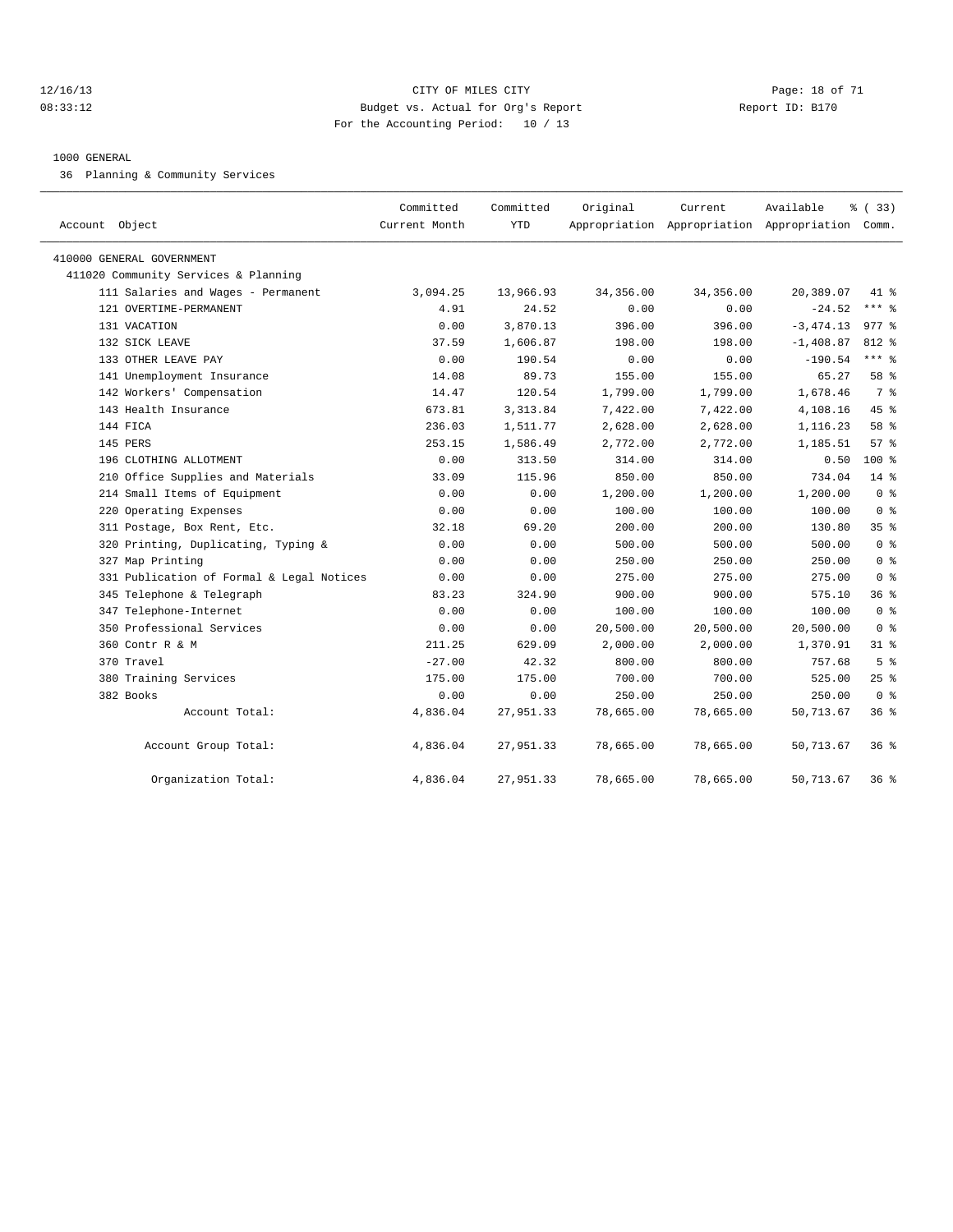#### 12/16/13 Page: 19 of 71 08:33:12 Budget vs. Actual for Org's Report Changer Report ID: B170 For the Accounting Period: 10 / 13

#### 1000 GENERAL

37 CITY HEALTH

| Object<br>Account                                                       | Committed<br>Current Month | Committed<br><b>YTD</b> | Original<br>Appropriation | Current<br>Appropriation | Available<br>Appropriation | % (33)<br>Comm.       |
|-------------------------------------------------------------------------|----------------------------|-------------------------|---------------------------|--------------------------|----------------------------|-----------------------|
| 520000 OTHER FINANCING USES<br>521000 Interfund Operating Transfers Out |                            |                         |                           |                          |                            |                       |
| 820 Transfers to Other Funds<br>Account Total:                          | 0.00<br>0.00               | 0.00<br>0.00            | 30,000.00<br>30,000.00    | 30,000.00<br>30,000.00   | 30,000.00<br>30,000.00     | 0 ક<br>0 <sup>8</sup> |
| Account Group Total:                                                    | 0.00                       | 0.00                    | 30,000.00                 | 30,000.00                | 30,000.00                  | 0 ક                   |
| Organization Total:                                                     | 0.00                       | 0.00                    | 30,000.00                 | 30,000.00                | 30,000.00                  | 0 ક                   |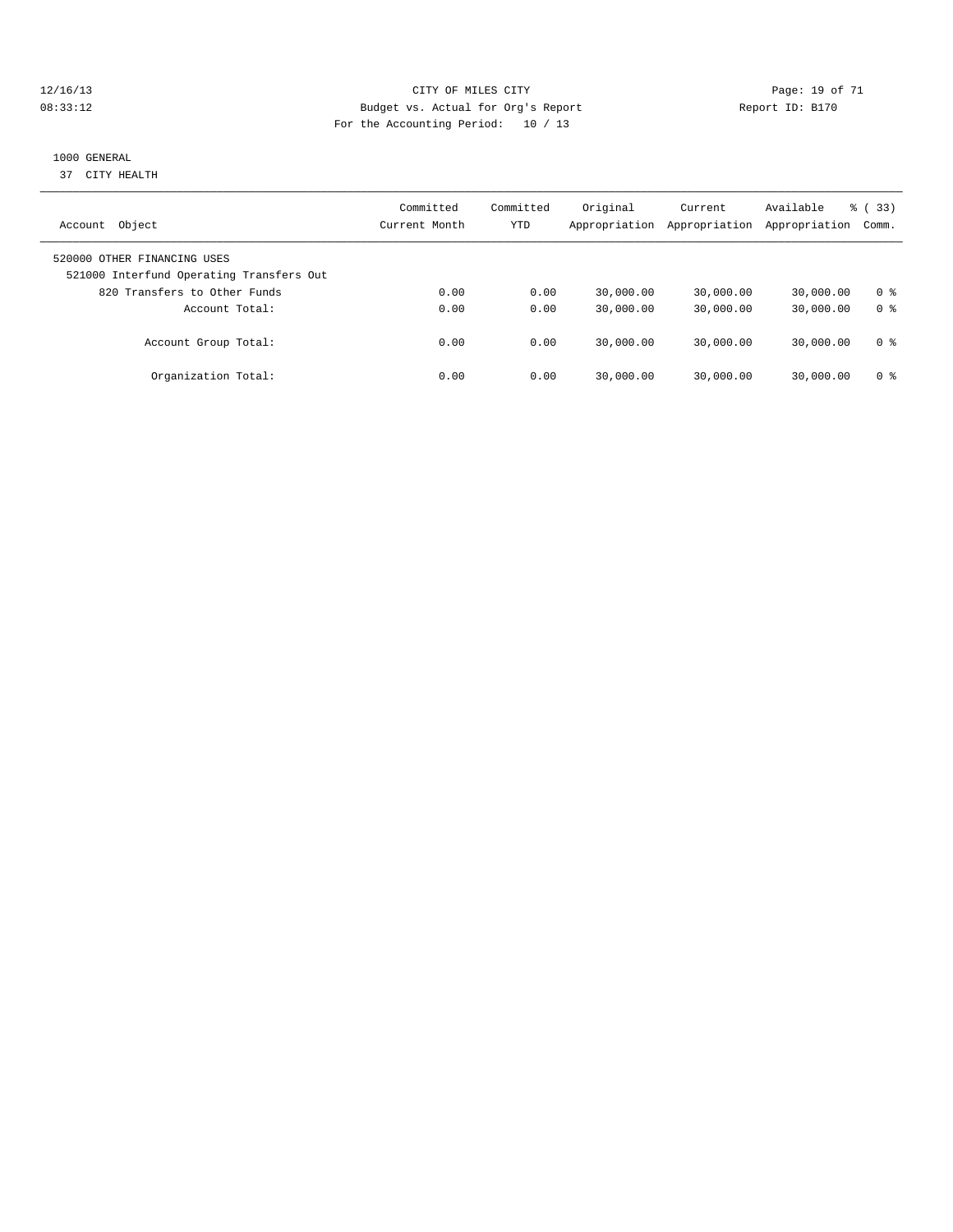#### 12/16/13 Page: 20 of 71 08:33:12 Budget vs. Actual for Org's Report Changer Report ID: B170 For the Accounting Period: 10 / 13

#### 1000 GENERAL

201 Flood Prevention

| Account Object                            | Committed<br>Current Month | Committed<br><b>YTD</b> | Original   | Current    | Available<br>Appropriation Appropriation Appropriation Comm. | % (33)          |
|-------------------------------------------|----------------------------|-------------------------|------------|------------|--------------------------------------------------------------|-----------------|
| 430000 Public Works                       |                            |                         |            |            |                                                              |                 |
| 431200 Flood Control                      |                            |                         |            |            |                                                              |                 |
| 111 Salaries and Wages - Permanent        | 1,261.26                   | 4,830.79                | 12,213.00  | 12,213.00  | 7,382.21                                                     | 40 %            |
| 131 VACATION                              | 0.00                       | 156.15                  | 2,200.00   | 2,200.00   | 2,043.85                                                     | 7 <sup>°</sup>  |
| 132 SICK LEAVE                            | 0.00                       | 65.36                   | 700.00     | 700.00     | 634.64                                                       | 9 <sup>8</sup>  |
| 133 OTHER LEAVE PAY                       | 0.00                       | 0.00                    | 728.00     | 728.00     | 728.00                                                       | 0 <sup>8</sup>  |
| 141 Unemployment Insurance                | 5.67                       | 22.93                   | 72.00      | 72.00      | 49.07                                                        | $32*$           |
| 142 Workers' Compensation                 | 66.05                      | 367.48                  | 838.00     | 838.00     | 470.52                                                       | 44 %            |
| 143 Health Insurance                      | 247.41                     | 989.61                  | 2,969.00   | 2,969.00   | 1,979.39                                                     | 33 <sup>8</sup> |
| 144 FICA                                  | 96.49                      | 391.08                  | 1,212.00   | 1,212.00   | 820.92                                                       | $32$ $%$        |
| 145 PERS                                  | 101.76                     | 407.72                  | 1,279.00   | 1,279.00   | 871.28                                                       | $32$ $%$        |
| 196 CLOTHING ALLOTMENT                    | 0.00                       | 60.00                   | 60.00      | 60.00      | 0.00                                                         | $100*$          |
| 210 Office Supplies and Materials         | 0.00                       | 67.61                   | 250.00     | 250.00     | 182.39                                                       | 27%             |
| 214 Small Items of Equipment              | 0.00                       | 0.00                    | 1,500.00   | 1,500.00   | 1,500.00                                                     | 0 <sup>8</sup>  |
| 220 Operating Expenses                    | 0.00                       | 0.00                    | 250.00     | 250.00     | 250.00                                                       | 0 <sup>8</sup>  |
| 311 Postage, Box Rent, Etc.               | $-766.74$                  | $-685.06$               | 300.00     | 300.00     | 985.06                                                       | $***$ $%$       |
| 327 Map Printing                          | 0.00                       | 0.00                    | 150.00     | 150.00     | 150.00                                                       | 0 <sup>8</sup>  |
| 330 Publicity, Subscriptions & Dues       | 137.50                     | 137.50                  | 100.00     | 100.00     | $-37.50$                                                     | 138 %           |
| 331 Publication of Formal & Legal Notices | 0.00                       | 44.00                   | 2,000.00   | 2,000.00   | 1,956.00                                                     | 2 <sup>8</sup>  |
| 334 Memberships, Registrations & Dues     | 0.00                       | 50.00                   | 250.00     | 250.00     | 200.00                                                       | $20*$           |
| 345 Telephone & Telegraph                 | 0.00                       | 0.00                    | 100.00     | 100.00     | 100.00                                                       | 0 <sup>8</sup>  |
| 350 Professional Services                 | 750.01                     | 9,585.15                | 198,500.00 | 198,500.00 | 188, 914.85                                                  | 5 <sup>8</sup>  |
| 370 Travel                                | 0.00                       | 0.00                    | 2,000.00   | 2,000.00   | 2,000.00                                                     | 0 <sup>8</sup>  |
| 380 Training Services                     | 0.00                       | $-632.13$               | 500.00     | 500.00     | 1,132.13                                                     | $***$ $=$       |
| 382 Books                                 | 0.00                       | 0.00                    | 100.00     | 100.00     | 100.00                                                       | 0 <sup>8</sup>  |
| 513 Liability                             | 324.00                     | 324.00                  | 0.00       | 0.00       | $-324.00$                                                    | $***$ $=$       |
| 533 Machinery and Equipment Rental        | 0.00                       | 0.00                    | 250.00     | 250.00     | 250.00                                                       | 0 <sup>8</sup>  |
| 540 Special Assessments                   | 0.00                       | 0.00                    | 250.00     | 250.00     | 250.00                                                       | 0 <sup>8</sup>  |
| Account Total:                            | 2,223.41                   | 16,182.19               | 228,771.00 | 228,771.00 | 212,588.81                                                   | 7 %             |
| Account Group Total:                      | 2,223.41                   | 16, 182. 19             | 228,771.00 | 228,771.00 | 212,588.81                                                   | 7 %             |
| Organization Total:                       | 2,223.41                   | 16,182.19               | 228,771.00 | 228,771.00 | 212,588.81                                                   | 7 %             |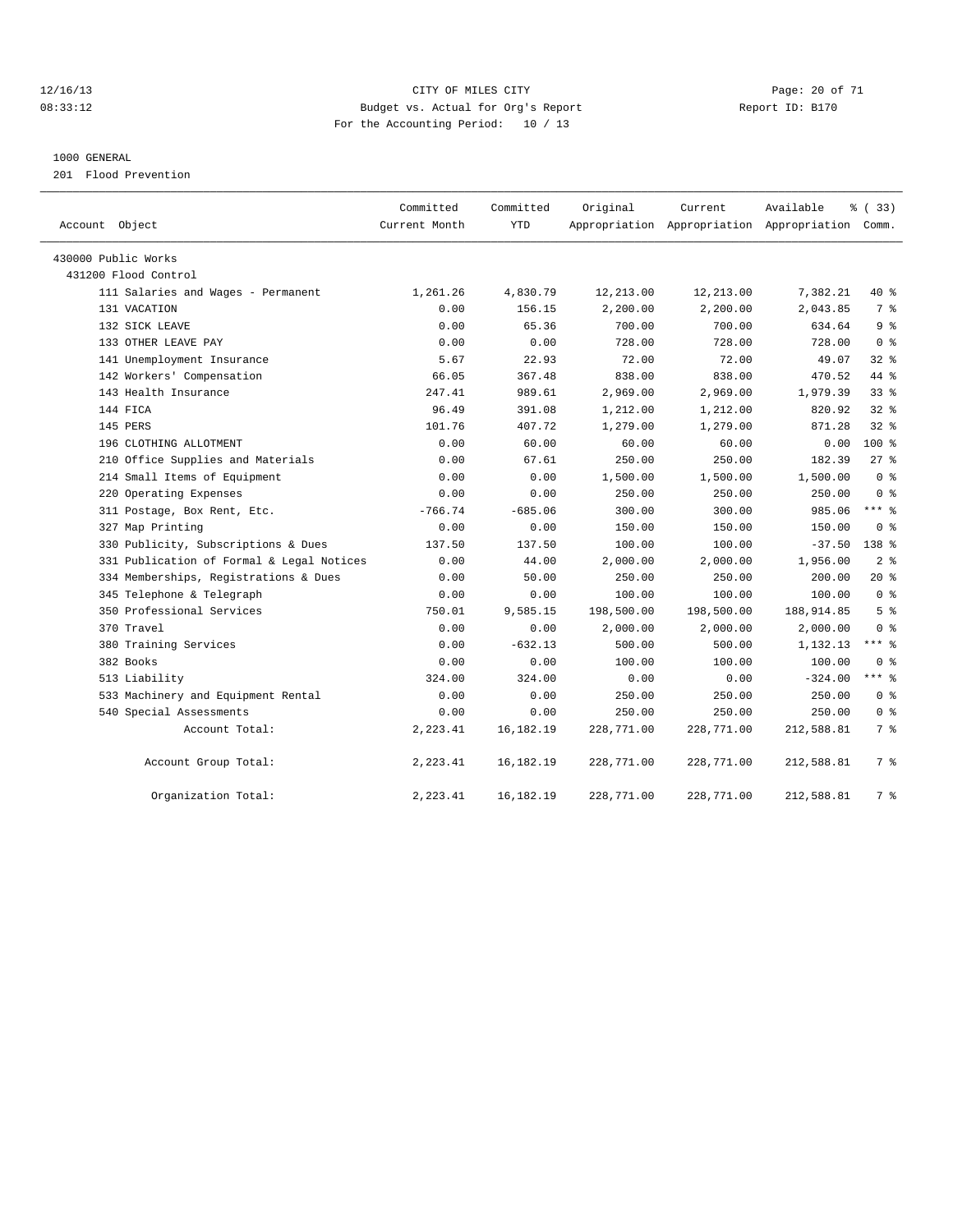#### 12/16/13 Page: 21 of 71 CITY OF MILES CITY CHANGES CONTROLLED PAGE: 21 of 71 08:33:12 Budget vs. Actual for Org's Report Report ID: B170 For the Accounting Period: 10 / 13

## 1000 GENERAL

301 Elections

| Object<br>Account                             | Committed<br>Current Month | Committed<br><b>YTD</b> | Original<br>Appropriation | Current<br>Appropriation | Available<br>Appropriation | % (33)<br>Comm. |
|-----------------------------------------------|----------------------------|-------------------------|---------------------------|--------------------------|----------------------------|-----------------|
| 410000 GENERAL GOVERNMENT<br>410600 Elections |                            |                         |                           |                          |                            |                 |
| 300 PURCHASED SERVICES                        | 0.00                       | 0.00                    | 9.500.00                  | 9,500.00                 | 9,500.00                   | 0 ક             |
| Account Total:                                | 0.00                       | 0.00                    | 9.500.00                  | 9.500.00                 | 9,500.00                   | 0 <sup>8</sup>  |
| Account Group Total:                          | 0.00                       | 0.00                    | 9.500.00                  | 9.500.00                 | 9,500.00                   | 0 <sup>8</sup>  |
| Organization Total:                           | 0.00                       | 0.00                    | 9.500.00                  | 9,500.00                 | 9,500.00                   | 0 <sup>8</sup>  |

Fund Total: 321,184.77 1,332,801.38 4,217,101.00 4,217,101.00 2,884,299.62 32 %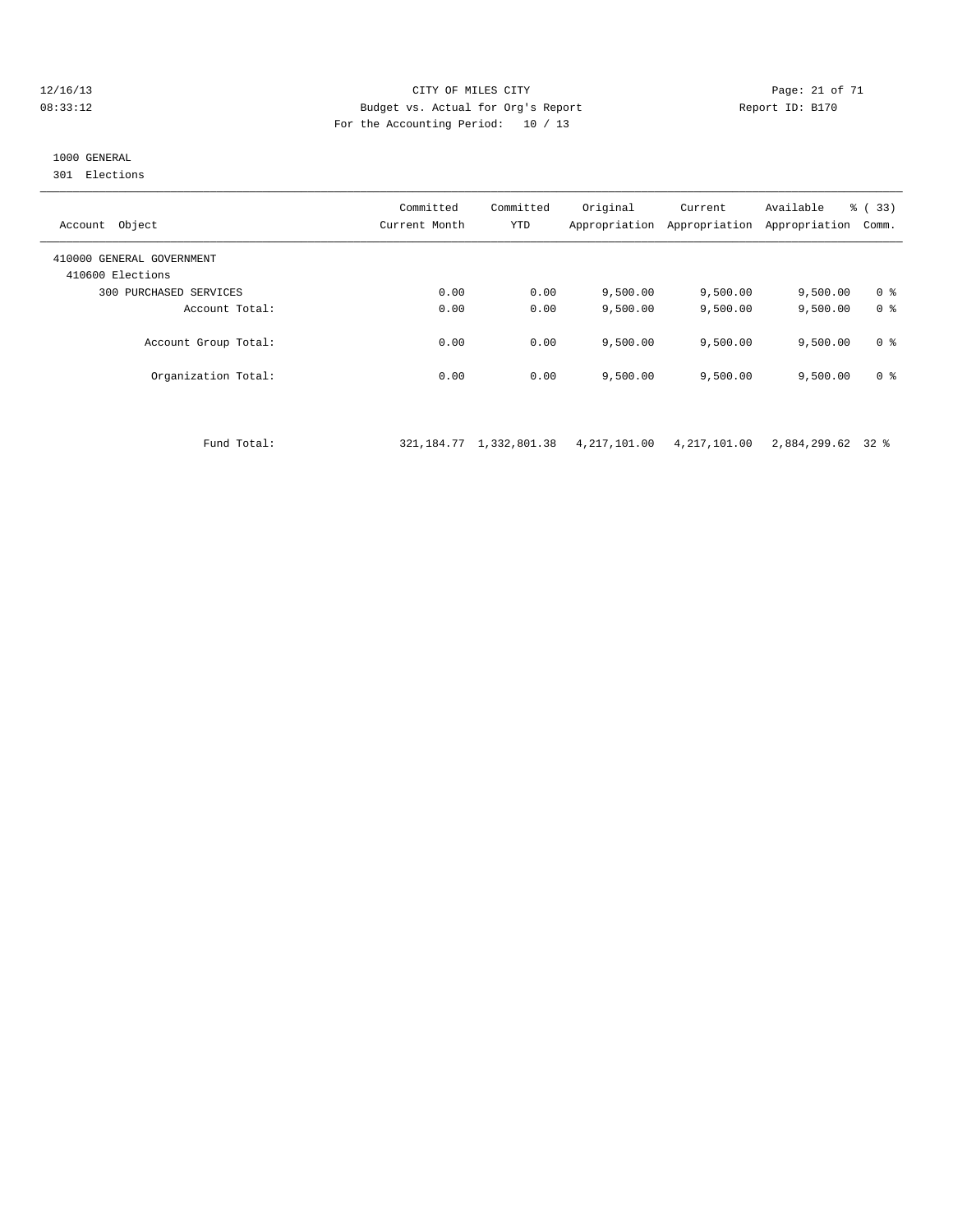#### 12/16/13 Page: 22 of 71 08:33:12 Budget vs. Actual for Org's Report Changer Report ID: B170 For the Accounting Period: 10 / 13

————————————————————————————————————————————————————————————————————————————————————————————————————————————————————————————————————

# 2220 LIBRARY

16 Library

|                                                   | Committed            | Committed             | Original         | Current        | Available                                       | <sub>है</sub> (33) |
|---------------------------------------------------|----------------------|-----------------------|------------------|----------------|-------------------------------------------------|--------------------|
| Account Object                                    | Current Month        | YTD                   |                  |                | Appropriation Appropriation Appropriation Comm. |                    |
| 460000 CULTURE AND RECREATION                     |                      |                       |                  |                |                                                 |                    |
| 460100 Library Services(16)                       |                      |                       |                  |                |                                                 |                    |
| 111 Salaries and Wages - Permanent                |                      |                       | 191,938.00       | 191,938.00     |                                                 | $30*$              |
| 131 VACATION                                      | 13,941.65            | 57,939.08             |                  |                | 133,998.92                                      | $***$ $-$          |
| 132 SICK LEAVE                                    | 1,366.16             | 4,516.34              | 0.00<br>0.00     | 0.00           | $-4,516.34$                                     | $***$ $-$          |
|                                                   | 416.88               | 1,291.93              |                  | 0.00           | $-1, 291.93$                                    | *** 응              |
| 133 OTHER LEAVE PAY<br>141 Unemployment Insurance | 359.81<br>72.42      | 571.46<br>292.99      | 0.00             | 0.00<br>864.00 | $-571.46$<br>571.01                             | 34 %               |
| 142 Workers' Compensation                         |                      |                       | 864.00<br>750.00 |                |                                                 | 34 %               |
| 143 Health Insurance                              | 62.85                | 254.24                |                  | 750.00         | 495.76                                          | $33$ $%$           |
| 144 FICA                                          | 3,091.80<br>1,176.78 | 12,367.20<br>4,763.08 | 37,110.00        | 37,110.00      | 24,742.80                                       | $32$ $%$           |
| 145 PERS                                          |                      |                       | 14,683.00        | 14,683.00      | 9,919.92                                        |                    |
| 196 CLOTHING ALLOTMENT                            | 1,298.02             | 5,190.56              | 15,489.00        | 15,489.00      | 10,298.44<br>150.00                             | $34$ $%$<br>83%    |
|                                                   | 0.00                 | 750.00                | 900.00           | 900.00         |                                                 |                    |
| 210 Office Supplies and Materials                 | 182.78               | 315.48                | 1,500.00         | 1,500.00       | 1,184.52                                        | $21$ %             |
| 220 Operating Expenses                            | 0.00                 | 0.00                  | 1,000.00         | 1,000.00       | 1,000.00                                        | 0 <sup>8</sup>     |
| 224 Janitorial Supplies                           | 106.10               | 210.10                | 500.00           | 500.00         | 289.90                                          | 42 %               |
| 311 Postage, Box Rent, Etc.                       | 104.10               | 344.07                | 2,000.00         | 2,000.00       | 1,655.93                                        | $17*$              |
| 320 Printing, Duplicating, Typing &               | 51.41                | 194.45                | 1,000.00         | 1,000.00       | 805.55                                          | 19 <sup>°</sup>    |
| 334 Memberships, Registrations & Dues             | 0.00                 | 0.00                  | 1,000.00         | 1,000.00       | 1,000.00                                        | 0 <sup>8</sup>     |
| 341 Electric Utility Services                     | 643.09               | 3,333.81              | 6,500.00         | 6,500.00       | 3,166.19                                        | $51$ %             |
| 342 Water Utility Services                        | 22.82                | 99.93                 | 500.00           | 500.00         | 400.07                                          | $20*$              |
| 343 Sewer Utility Services                        | 12.95                | 51.80                 | 300.00           | 300.00         | 248.20                                          | $17*$              |
| 344 Gas Utility Service                           | 45.01                | 118.01                | 4,000.00         | 4,000.00       | 3,881.99                                        | 3 <sup>8</sup>     |
| 345 Telephone & Telegraph                         | 0.00                 | 240.87                | 1,500.00         | 1,500.00       | 1,259.13                                        | 16 <sup>8</sup>    |
| 346 Garbage Service                               | 0.00                 | 0.00                  | 500.00           | 500.00         | 500.00                                          | 0 <sup>8</sup>     |
| 347 Telephone-Internet                            | 0.00                 | 390.59                | 1,500.00         | 1,500.00       | 1,109.41                                        | $26$ %             |
| 350 Professional Services                         | 0.00                 | 0.00                  | 7,000.00         | 7,000.00       | 7,000.00                                        | 0 <sup>8</sup>     |
| 360 Contr R & M                                   | 325.00               | 2,719.83              | 8,000.00         | 8,000.00       | 5,280.17                                        | $34$ $%$           |
| 370 Travel                                        | 0.00                 | 797.09                | 2,000.00         | 2,000.00       | 1,202.91                                        | 40 %               |
| 380 Training Services                             | 0.00                 | 0.00                  | 1,500.00         | 1,500.00       | 1,500.00                                        | 0 <sup>8</sup>     |
| 382 Books                                         | 920.94               | 1,909.93              | 15,000.00        | 15,000.00      | 13,090.07                                       | $13*$              |
| 511 Insurance on Buildings                        | 0.00                 | 3,055.16              | 3,055.00         | 3,055.00       | $-0.16$                                         | $100*$             |
| Account Total:                                    | 24,200.57            | 101,718.00            | 320,089.00       | 320,089.00     | 218,371.00                                      | $32$ $%$           |
| Account Group Total:                              | 24,200.57            | 101,718.00            | 320,089.00       | 320,089.00     | 218,371.00                                      | $32*$              |
| 510000 MISCELLANEOUS                              |                      |                       |                  |                |                                                 |                    |
| 510330 Comprehensive Liability Insurance          |                      |                       |                  |                |                                                 |                    |
| 511 Insurance on Buildings                        | 0.00                 | 0.00                  | 4,000.00         | 4,000.00       | 4,000.00                                        | 0 <sup>8</sup>     |
| 513 Liability                                     | 0.00                 | 3,621.96              | 3,622.00         | 3,622.00       |                                                 | $0.04$ 100 %       |
| Account Total:                                    | 0.00                 | 3,621.96              | 7,622.00         | 7,622.00       | 4,000.04                                        | 48 %               |
| Account Group Total:                              | 0.00                 | 3,621.96              | 7,622.00         | 7,622.00       | 4,000.04                                        | 48 %               |
| 520000 OTHER FINANCING USES                       |                      |                       |                  |                |                                                 |                    |
| 521000 Interfund Operating Transfers Out          |                      |                       |                  |                |                                                 |                    |
| 820 Transfers to Other Funds                      | 1,548.05             | 6,192.20              | 18,576.00        | 18,576.00      | 12,383.80                                       | 338                |
| 920 Buildings                                     | 0.00                 | 0.00                  | 18,000.00        | 18,000.00      | 18,000.00                                       | 0 <sup>8</sup>     |
| Account Total:                                    | 1,548.05             | 6,192.20              | 36,576.00        | 36,576.00      | 30, 383.80                                      | $17$ %             |
|                                                   |                      |                       |                  |                |                                                 |                    |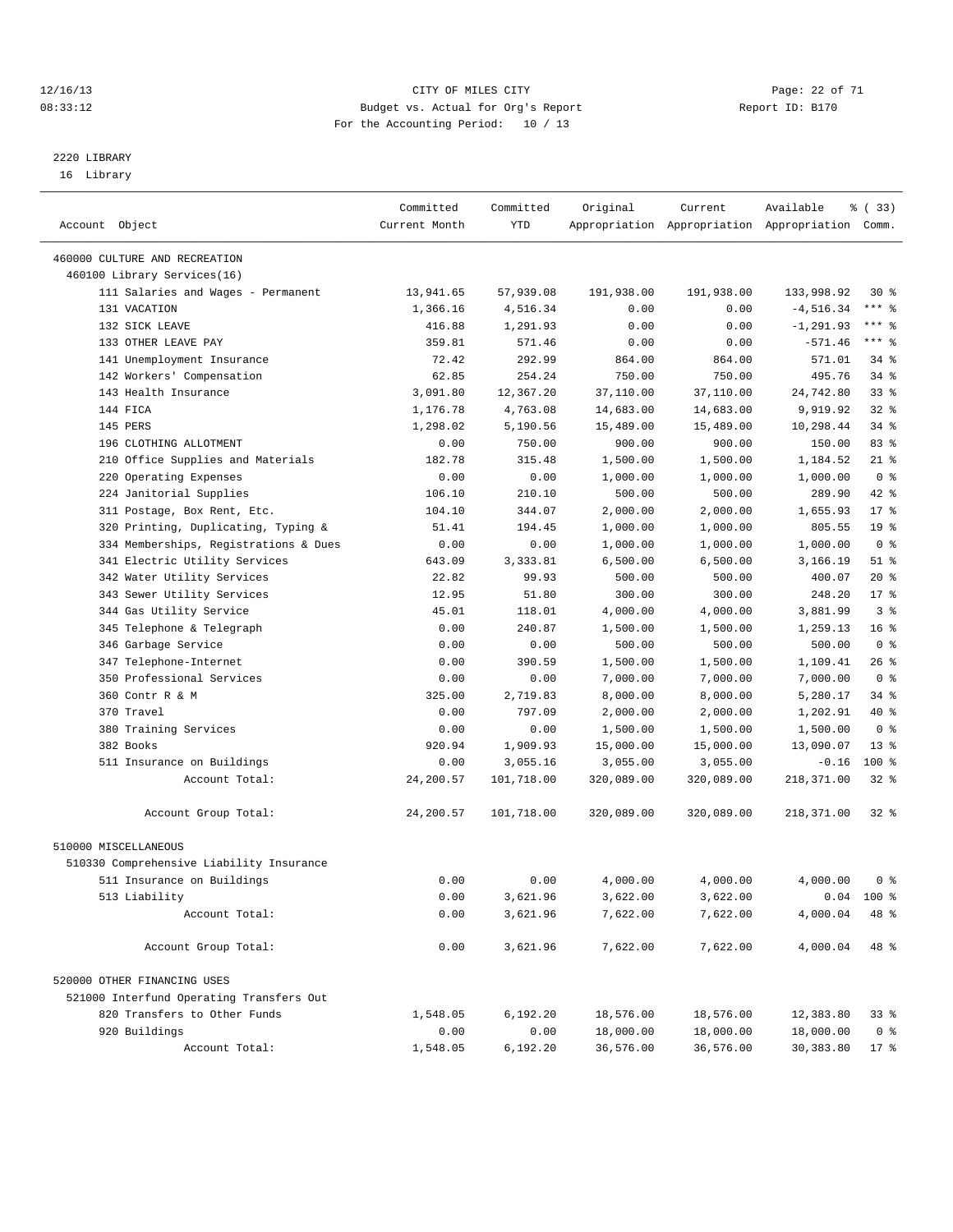#### 12/16/13 Page: 23 of 71 08:33:12 **Budget vs. Actual for Org's Report Report ID: B170** For the Accounting Period: 10 / 13

#### 2220 LIBRARY 16 Library

| Object<br>Account    | Committed<br>Current Month | Committed<br>YTD | Original<br>Appropriation | Current<br>Appropriation | Available<br>Appropriation | % (33)<br>Comm. |
|----------------------|----------------------------|------------------|---------------------------|--------------------------|----------------------------|-----------------|
| Account Group Total: | 1,548.05                   | 6,192.20         | 36,576.00                 | 36,576.00                | 30,383.80                  | $17*$           |
| Organization Total:  | 25,748.62                  | 111,532.16       | 364, 287, 00              | 364,287.00               | 252,754.84                 | 318             |
| Fund Total:          | 25,748.62                  | 111,532.16       | 364, 287, 00              | 364,287.00               | 252,754.84 31 %            |                 |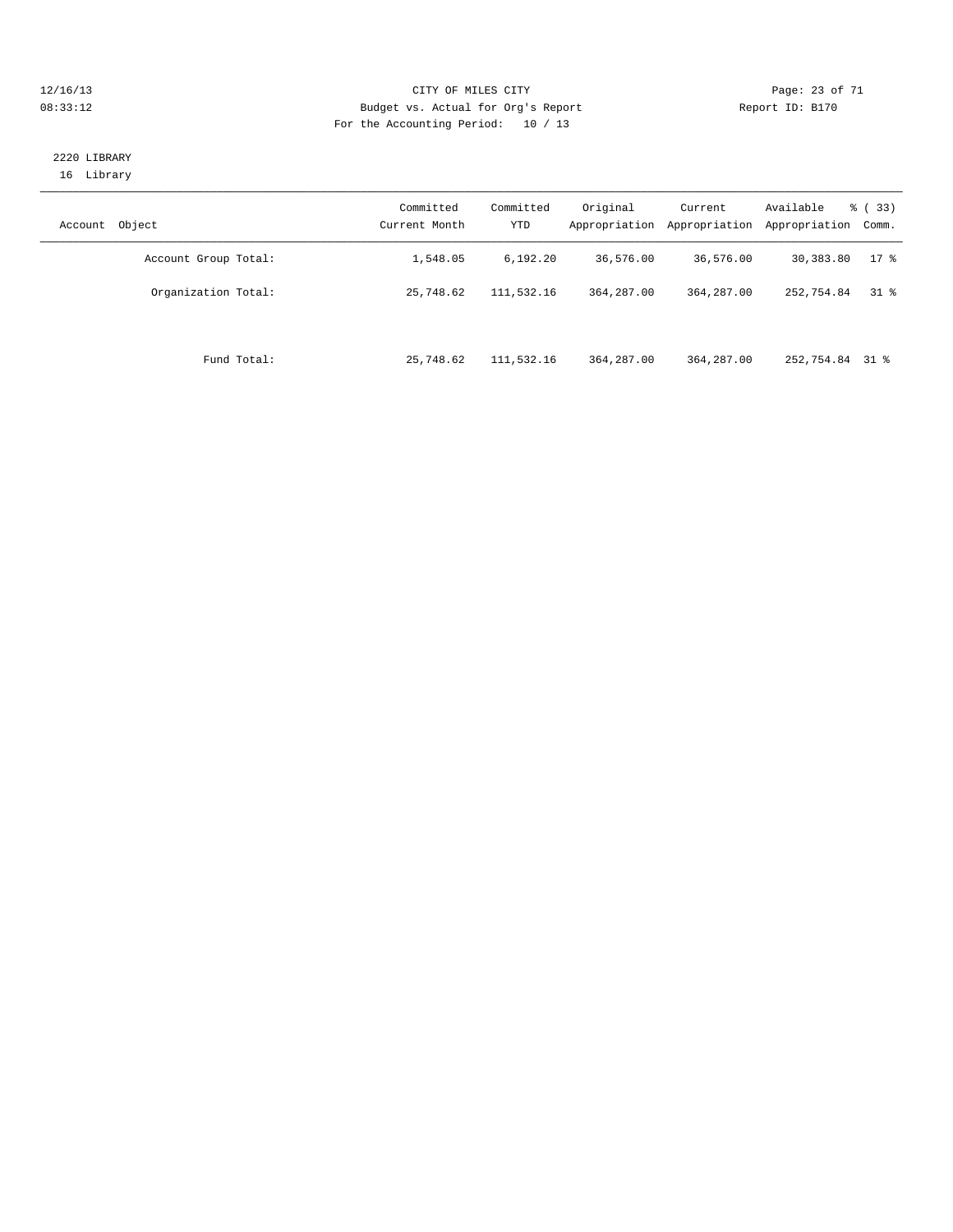#### 12/16/13 Page: 24 of 71 08:33:12 **Budget vs. Actual for Org's Report Report ID: B170** For the Accounting Period: 10 / 13

# 2270 Health

37 CITY HEALTH

| Account Object                     | Committed<br>Current Month | Committed<br><b>YTD</b> | Original  | Current<br>Appropriation Appropriation | Available<br>Appropriation | % ( 33 )<br>Comm. |
|------------------------------------|----------------------------|-------------------------|-----------|----------------------------------------|----------------------------|-------------------|
| 440000 PUBLIC HEALTH               |                            |                         |           |                                        |                            |                   |
| 440140 Registration and Inspection |                            |                         |           |                                        |                            |                   |
| 311 Postage, Box Rent, Etc.        | 0.00                       | 0.00                    | 200.00    | 200.00                                 | 200.00                     | 0 <sup>8</sup>    |
| 350 Professional Services          | 2,750.00                   | 11,000.00               | 35,000.00 | 35,000.00                              | 24,000.00                  | $31$ $%$          |
| Account Total:                     | 2,750.00                   | 11,000.00               | 35,200.00 | 35,200.00                              | 24,200.00                  | 31.8              |
| Account Group Total:               | 2,750.00                   | 11,000.00               | 35,200.00 | 35,200.00                              | 24,200.00                  | $31*$             |
| Organization Total:                | 2,750.00                   | 11,000.00               | 35,200.00 | 35,200.00                              | 24,200.00                  | 318               |
|                                    |                            |                         |           |                                        |                            |                   |
| Fund Total:                        | 2,750.00                   | 11,000.00               | 35,200.00 | 35,200.00                              | 24,200.00                  | 31 %              |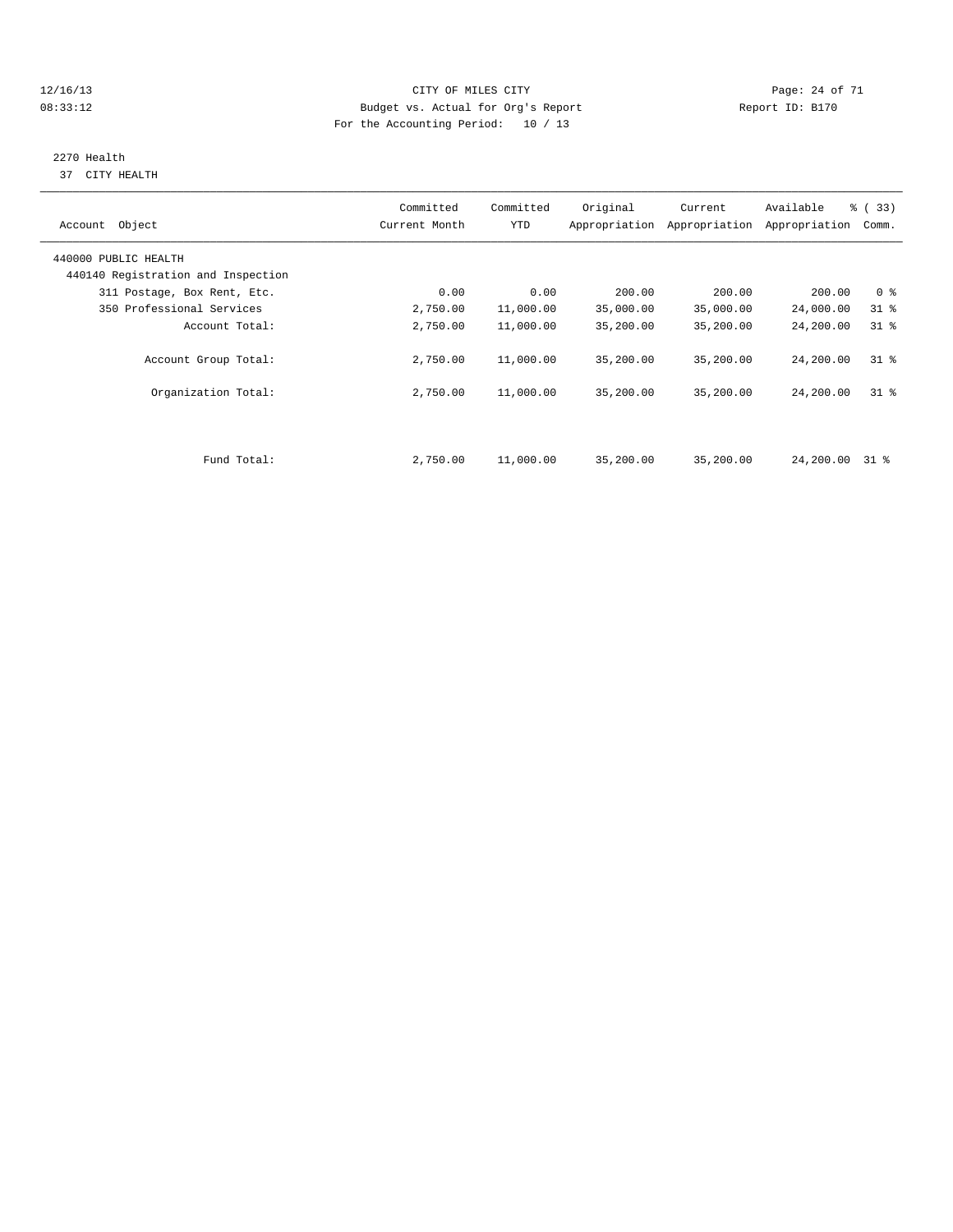#### 12/16/13 Page: 25 of 71 08:33:12 Budget vs. Actual for Org's Report Changer Report ID: B170 For the Accounting Period: 10 / 13

# 2372 Permissive Medical Levy

20 Permissive Medical Levy

| Account Object                                                          | Committed<br>Current Month | Committed<br>YTD | Original   | Current<br>Appropriation Appropriation | Available<br>Appropriation | $\frac{6}{6}$ (33)<br>Comm. |
|-------------------------------------------------------------------------|----------------------------|------------------|------------|----------------------------------------|----------------------------|-----------------------------|
| 520000 OTHER FINANCING USES<br>521000 Interfund Operating Transfers Out |                            |                  |            |                                        |                            |                             |
| 820 Transfers to Other Funds                                            | 0.00                       | 0.00             | 145,053.00 | 145,053.00                             | 145,053.00                 | 0 <sup>8</sup>              |
| Account Total:                                                          | 0.00                       | 0.00             | 145,053.00 | 145,053.00                             | 145,053.00                 | 0 <sup>8</sup>              |
| Account Group Total:                                                    | 0.00                       | 0.00             | 145,053.00 | 145,053.00                             | 145,053.00                 | 0 <sup>8</sup>              |
| Organization Total:                                                     | 0.00                       | 0.00             | 145,053.00 | 145,053.00                             | 145,053.00                 | 0 <sup>8</sup>              |
|                                                                         |                            |                  |            |                                        |                            |                             |
| Fund Total:                                                             | 0.00                       | 0.00             | 145,053.00 | 145,053.00                             | 145,053.00                 | 0 <sup>8</sup>              |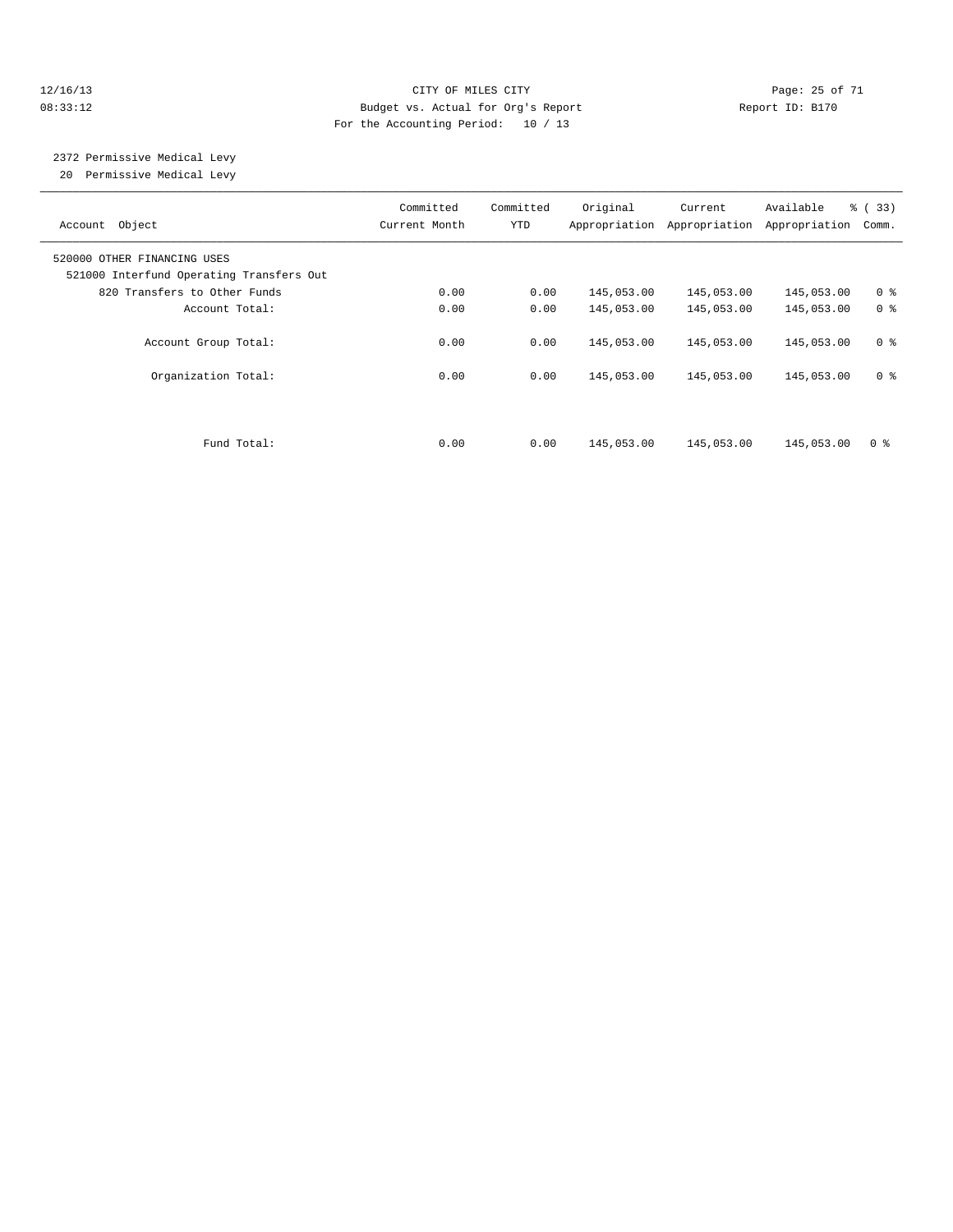#### 12/16/13 Page: 26 of 71 08:33:12 Budget vs. Actual for Org's Report Report ID: B170 For the Accounting Period: 10 / 13

————————————————————————————————————————————————————————————————————————————————————————————————————————————————————————————————————

# 2394 BUILDING CODE ENFORCEMENT

18 BUILDING INSPECTION

|                                          | Committed     | Committed   | Original   | Current    | Available                                       | १ (33)          |  |
|------------------------------------------|---------------|-------------|------------|------------|-------------------------------------------------|-----------------|--|
| Account Object                           | Current Month | YTD         |            |            | Appropriation Appropriation Appropriation Comm. |                 |  |
| 420000 PUBLIC SAFETY                     |               |             |            |            |                                                 |                 |  |
| 420531 Building Inspection               |               |             |            |            |                                                 |                 |  |
| 111 Salaries and Wages - Permanent       | 620.07        | 2,330.54    | 6,973.00   | 6,973.00   | 4,642.46                                        | 33%             |  |
| 121 OVERTIME-PERMANENT                   | 5.45          | 27.23       | 100.00     | 100.00     | 72.77                                           | $27$ %          |  |
| 131 VACATION                             | 0.00          | 155.17      | 567.00     | 567.00     | 411.83                                          | $27$ %          |  |
| 132 SICK LEAVE                           | 14.52         | 54.44       | 44.00      | 44.00      | $-10.44$                                        | $124$ %         |  |
| 133 OTHER LEAVE PAY                      | 0.00          | 0.00        | 150.00     | 150.00     | 150.00                                          | 0 <sup>8</sup>  |  |
| 141 Unemployment Insurance               | 2.88          | 11.71       | 27.00      | 27.00      | 15.29                                           | $43$ %          |  |
| 142 Workers' Compensation                | 20.23         | 61.70       | 242.00     | 242.00     | 180.30                                          | $25$ $%$        |  |
| 143 Health Insurance                     | 123.71        | 494.85      | 1,480.00   | 1,480.00   | 985.15                                          | 33%             |  |
| 144 FICA                                 | 44.62         | 181.34      | 599.00     | 599.00     | 417.66                                          | $30*$           |  |
| 145 PERS                                 | 51.65         | 207.20      | 554.00     | 554.00     | 346.80                                          | 37%             |  |
| 196 CLOTHING ALLOTMENT                   | 0.00          | 30.00       | 30.00      | 30.00      | 0.00                                            | $100*$          |  |
| 210 Office Supplies and Materials        | 0.00          | 0.00        | 3,000.00   | 3,000.00   | 3,000.00                                        | 0 <sup>8</sup>  |  |
| 214 Small Items of Equipment             | 0.00          | 1,510.00    | 12,000.00  | 12,000.00  | 10,490.00                                       | 13 <sup>°</sup> |  |
| 220 Operating Expenses                   | 0.00          | 28.00       | 0.00       | 0.00       | $-28.00$                                        | $***$ $-$       |  |
| 311 Postage, Box Rent, Etc.              | 55.74         | 116.82      | 250.00     | 250.00     | 133.18                                          | 47 %            |  |
| 320 Printing, Duplicating, Typing &      | 0.00          | 0.00        | 300.00     | 300.00     | 300.00                                          | 0 <sup>8</sup>  |  |
| 330 Publicity, Subscriptions & Dues      | 27.50         | 116.90      | 50.00      | 50.00      | $-66.90$                                        | $234$ $%$       |  |
| 334 Memberships, Registrations & Dues    | 0.00          | 0.00        | 300.00     | 300.00     | 300.00                                          | 0 <sup>8</sup>  |  |
| 345 Telephone & Telegraph                | 26.36         | 103.13      | 400.00     | 400.00     | 296.87                                          | $26$ %          |  |
| 350 Professional Services                | 4,383.50      | 35, 429. 15 | 75,000.00  | 75,000.00  | 39,570.85                                       | 47 %            |  |
| 380 Training Services                    | 25.96         | 25.96       | 1,500.00   | 1,500.00   | 1,474.04                                        | 2 <sup>8</sup>  |  |
| 382 Books                                | 58.26         | 58.26       | 500.00     | 500.00     | 441.74                                          | $12*$           |  |
| 513 Liability                            | 81.00         | 81.00       | 0.00       | 0.00       | $-81.00$                                        | *** %           |  |
| 540 Special Assessments                  | 0.00          | 520.41      | 700.00     | 700.00     | 179.59                                          | 74 %            |  |
| Account Total:                           | 5,541.45      | 41,543.81   | 104,766.00 | 104,766.00 | 63, 222. 19                                     | 40 %            |  |
| Account Group Total:                     | 5,541.45      | 41,543.81   | 104,766.00 | 104,766.00 | 63,222.19                                       | 40 %            |  |
|                                          |               |             |            |            |                                                 |                 |  |
| 510000 MISCELLANEOUS                     |               |             |            |            |                                                 |                 |  |
| 510330 Comprehensive Liability Insurance |               |             |            |            |                                                 |                 |  |
| 513 Liability                            | 0.00          | 1,171.62    | 1,172.00   | 1,172.00   | 0.38                                            | $100*$          |  |
| Account Total:                           | 0.00          | 1,171.62    | 1,172.00   | 1,172.00   | 0.38                                            | $100$ %         |  |
| Account Group Total:                     | 0.00          | 1,171.62    | 1,172.00   | 1,172.00   |                                                 | $0.38$ 100 %    |  |
| 520000 OTHER FINANCING USES              |               |             |            |            |                                                 |                 |  |
| 521000 Interfund Operating Transfers Out |               |             |            |            |                                                 |                 |  |
| 820 Transfers to Other Funds             | 470.11        | 1,880.44    | 5,641.00   | 5,641.00   | 3,760.56                                        | 33%             |  |
| Account Total:                           | 470.11        | 1,880.44    | 5,641.00   | 5,641.00   | 3,760.56                                        | 33%             |  |
| Account Group Total:                     | 470.11        | 1,880.44    | 5,641.00   | 5,641.00   | 3,760.56                                        | $33$ $%$        |  |
|                                          |               |             |            |            |                                                 |                 |  |
| Organization Total:                      | 6,011.56      | 44,595.87   | 111,579.00 | 111,579.00 | 66,983.13                                       | $40*$           |  |
| Fund Total:                              | 6,011.56      | 44,595.87   | 111,579.00 | 111,579.00 | 66,983.13 40 %                                  |                 |  |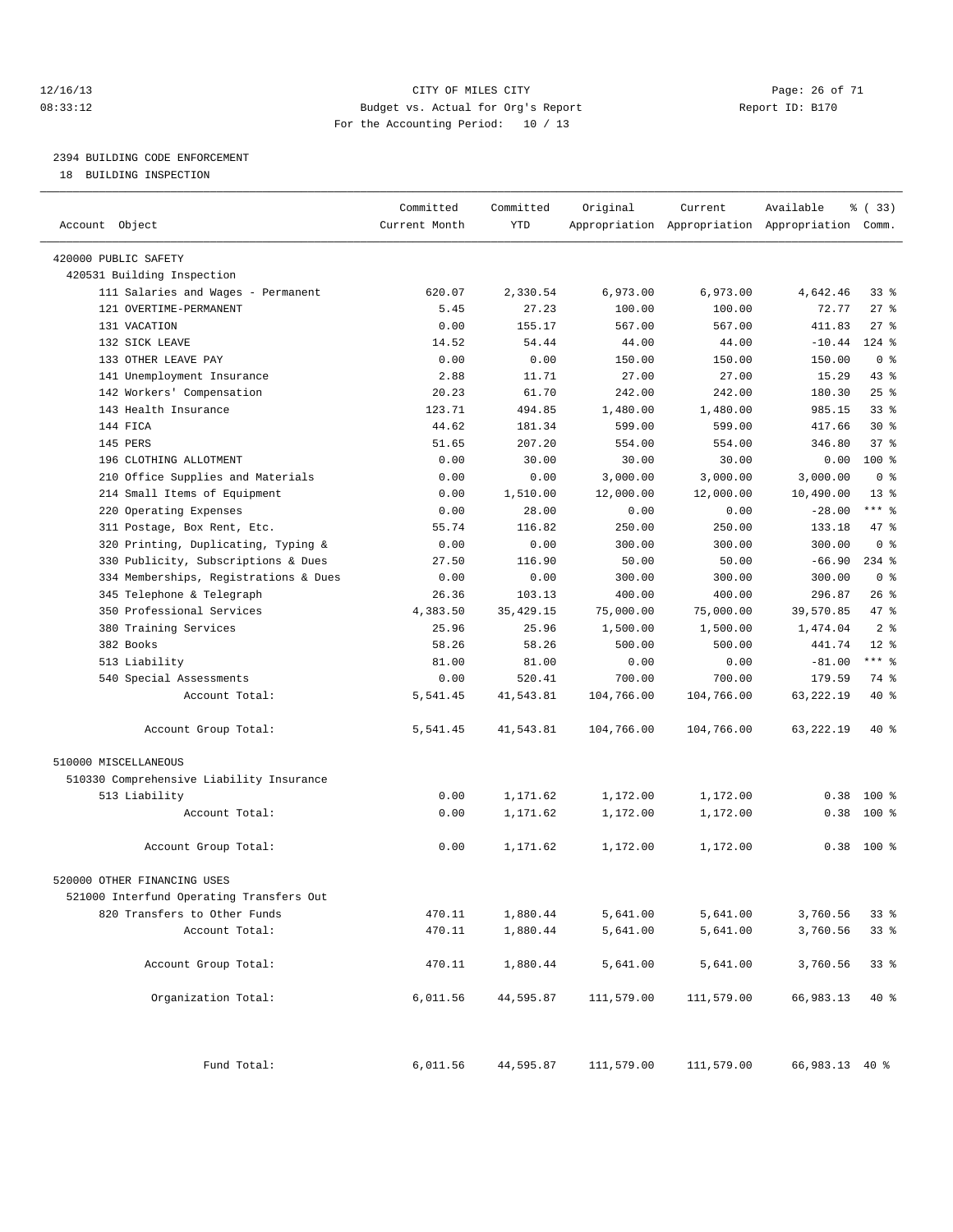#### 12/16/13 Page: 27 of 71 08:33:12 Budget vs. Actual for Org's Report Report ID: B170 For the Accounting Period: 10 / 13

#### 2400 LTG M D#165-(Gen City) 46 SID #165

| Account Object                           | Committed<br>Current Month | Committed<br><b>YTD</b> | Original   | Current<br>Appropriation Appropriation Appropriation | Available  | % (33)<br>Comm. |  |
|------------------------------------------|----------------------------|-------------------------|------------|------------------------------------------------------|------------|-----------------|--|
| 430000 Public Works                      |                            |                         |            |                                                      |            |                 |  |
| 430263 STREET LIGHTING                   |                            |                         |            |                                                      |            |                 |  |
| 341 Electric Utility Services            | 10,544.85                  | 33,903.67               | 110,000.00 | 110,000.00                                           | 76,096.33  | $31$ $%$        |  |
| 533 Machinery and Equipment Rental       | 4,191.75                   | 21,789.28               | 47,000.00  | 47,000.00                                            | 25, 210.72 | 46%             |  |
| Account Total:                           | 14,736.60                  | 55,692.95               | 157,000.00 | 157,000.00                                           | 101,307.05 | 35%             |  |
| Account Group Total:                     | 14,736.60                  | 55,692.95               | 157,000.00 | 157,000.00                                           | 101,307.05 | 35%             |  |
| 520000 OTHER FINANCING USES              |                            |                         |            |                                                      |            |                 |  |
| 521000 Interfund Operating Transfers Out |                            |                         |            |                                                      |            |                 |  |
| 820 Transfers to Other Funds             | 0.00                       | 1,000.00                | 1,000.00   | 1,000.00                                             | 0.00       | $100*$          |  |
| Account Total:                           | 0.00                       | 1,000.00                | 1,000.00   | 1,000.00                                             | 0.00       | 100 %           |  |
| Account Group Total:                     | 0.00                       | 1,000.00                | 1,000.00   | 1,000.00                                             |            | $0.00$ 100 %    |  |
| Organization Total:                      | 14,736.60                  | 56,692.95               | 158,000.00 | 158,000.00                                           | 101,307.05 | 36 <sup>8</sup> |  |
|                                          |                            |                         |            |                                                      |            |                 |  |
| Fund Total:                              | 14,736.60                  | 56,692.95               | 158,000.00 | 158,000.00                                           | 101,307.05 | 36 %            |  |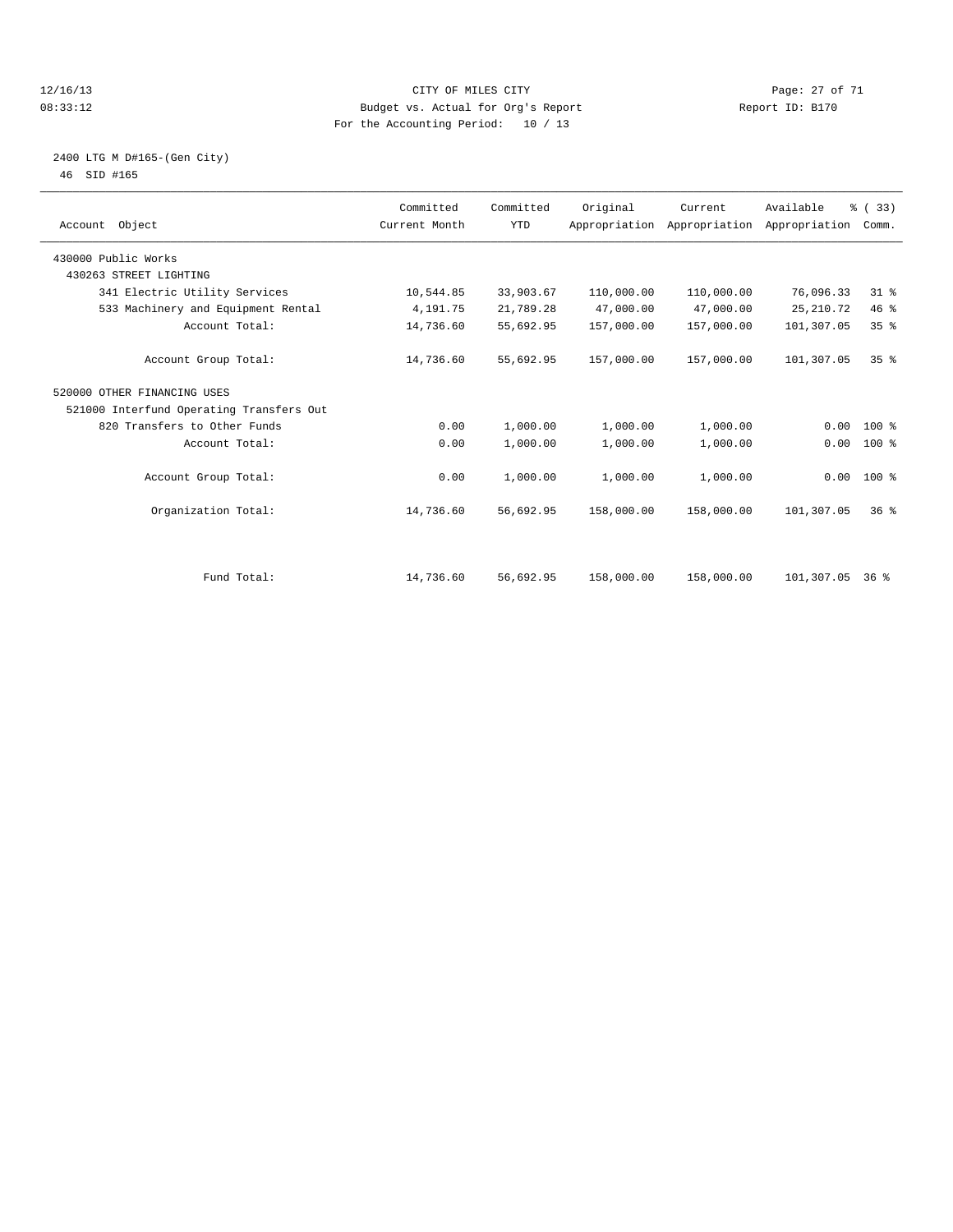#### 12/16/13 Page: 28 of 71 08:33:12 Budget vs. Actual for Org's Report Report ID: B170 For the Accounting Period: 10 / 13

# 2420 LTG M D#167-(MilesAddn Etc)

48 SID #167

| Account Object                           | Committed<br>Current Month | Committed<br><b>YTD</b> | Original  | Current<br>Appropriation Appropriation Appropriation | Available      | % (33)<br>Comm. |  |
|------------------------------------------|----------------------------|-------------------------|-----------|------------------------------------------------------|----------------|-----------------|--|
| 430000 Public Works                      |                            |                         |           |                                                      |                |                 |  |
| 430263 STREET LIGHTING                   |                            |                         |           |                                                      |                |                 |  |
| 341 Electric Utility Services            | 1,933.35                   | 7,140.34                | 19,900.00 | 19,900.00                                            | 12,759.66      | 36%             |  |
| 533 Machinery and Equipment Rental       | 667.90                     | 2,671.60                | 9,000.00  | 9,000.00                                             | 6,328.40       | $30*$           |  |
| Account Total:                           | 2,601.25                   | 9,811.94                | 28,900.00 | 28,900.00                                            | 19,088.06      | 34%             |  |
| Account Group Total:                     | 2,601.25                   | 9,811.94                | 28,900.00 | 28,900.00                                            | 19,088.06      | $34$ $%$        |  |
| 520000 OTHER FINANCING USES              |                            |                         |           |                                                      |                |                 |  |
| 521000 Interfund Operating Transfers Out |                            |                         |           |                                                      |                |                 |  |
| 820 Transfers to Other Funds             | 0.00                       | 1,000.00                | 1,000.00  | 1,000.00                                             | 0.00           | $100*$          |  |
| Account Total:                           | 0.00                       | 1,000.00                | 1,000.00  | 1,000.00                                             | 0.00           | 100 %           |  |
| Account Group Total:                     | 0.00                       | 1,000.00                | 1,000.00  | 1,000.00                                             | 0.00           | 100 %           |  |
| Organization Total:                      | 2,601.25                   | 10,811.94               | 29,900.00 | 29,900.00                                            | 19,088.06      | 36 <sup>8</sup> |  |
|                                          |                            |                         |           |                                                      |                |                 |  |
| Fund Total:                              | 2,601.25                   | 10,811.94               | 29,900.00 | 29,900.00                                            | 19,088.06 36 % |                 |  |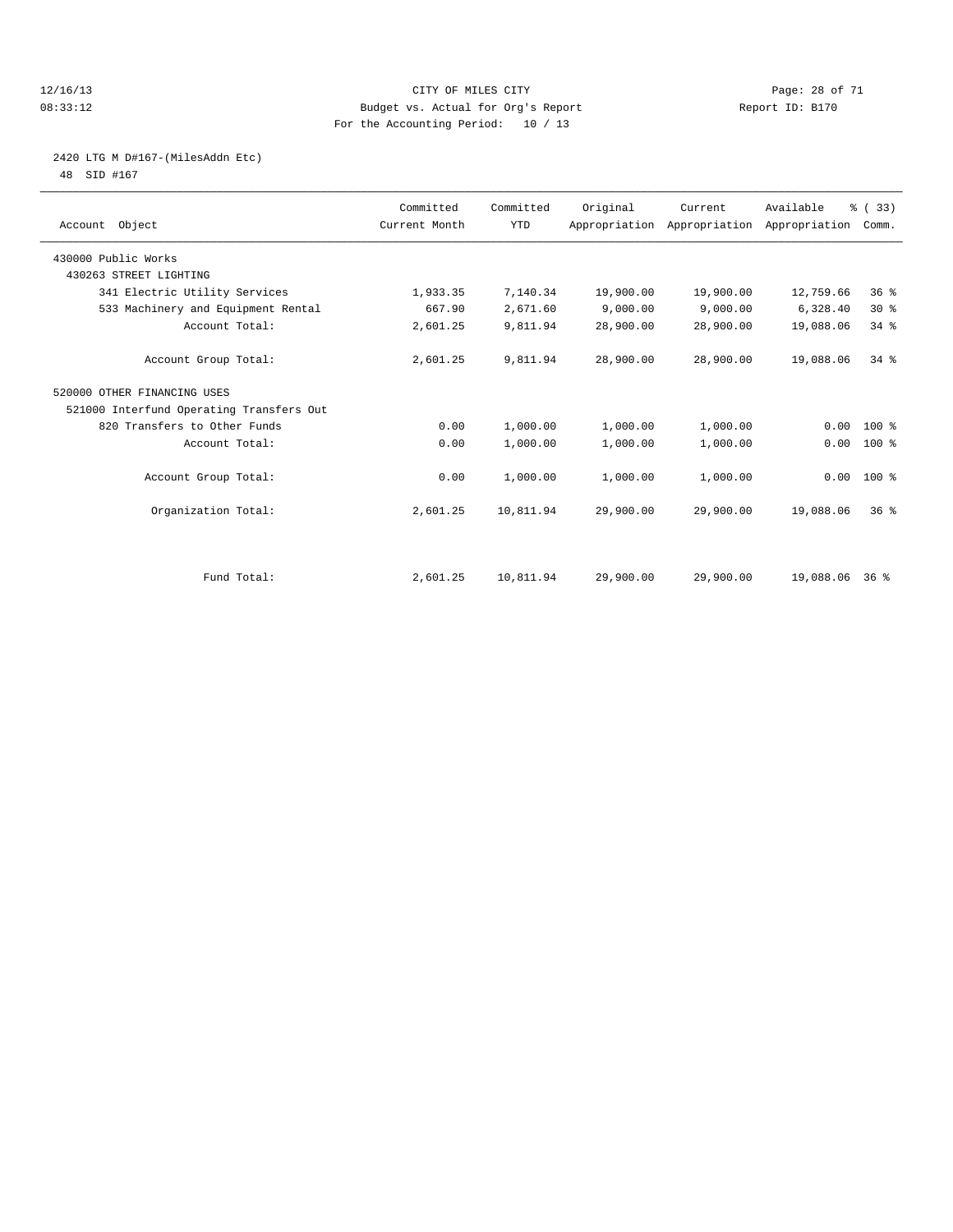#### 12/16/13 Page: 29 of 71 08:33:12 Budget vs. Actual for Org's Report Report ID: B170 For the Accounting Period: 10 / 13

# 2430 LTG M D#171-(Balsam Est)

49 SID #171

| Account Object                           | Committed<br>Current Month | Committed<br><b>YTD</b> | Original | Current<br>Appropriation Appropriation Appropriation | Available | % (33)<br>Comm. |  |
|------------------------------------------|----------------------------|-------------------------|----------|------------------------------------------------------|-----------|-----------------|--|
| 430000 Public Works                      |                            |                         |          |                                                      |           |                 |  |
| 430263 STREET LIGHTING                   |                            |                         |          |                                                      |           |                 |  |
| 230 Repair and Maintenance Supplies      | 305.92                     | 305.92                  | 500.00   | 500.00                                               | 194.08    | $61$ $%$        |  |
| 341 Electric Utility Services            | 137.08                     | 504.81                  | 1,400.00 | 1,400.00                                             | 895.19    | 36 <sup>8</sup> |  |
| 360 Contr R & M                          | 122.00                     | 122.00                  | 300.00   | 300.00                                               | 178.00    | 41.8            |  |
| Account Total:                           | 565.00                     | 932.73                  | 2,200.00 | 2,200.00                                             | 1,267.27  | 42 %            |  |
| Account Group Total:                     | 565.00                     | 932.73                  | 2,200.00 | 2,200.00                                             | 1,267.27  | $42*$           |  |
| 520000 OTHER FINANCING USES              |                            |                         |          |                                                      |           |                 |  |
| 521000 Interfund Operating Transfers Out |                            |                         |          |                                                      |           |                 |  |
| 820 Transfers to Other Funds             | 0.00                       | 1,000.00                | 1,000.00 | 1,000.00                                             | 0.00      | $100*$          |  |
| Account Total:                           | 0.00                       | 1,000.00                | 1,000.00 | 1,000.00                                             | 0.00      | 100 %           |  |
| Account Group Total:                     | 0.00                       | 1,000.00                | 1,000.00 | 1,000.00                                             | 0.00      | 100 %           |  |
| Organization Total:                      | 565.00                     | 1,932.73                | 3,200.00 | 3,200.00                                             | 1,267.27  | 60 %            |  |
|                                          |                            |                         |          |                                                      |           |                 |  |
| Fund Total:                              | 565.00                     | 1,932.73                | 3,200.00 | 3,200.00                                             | 1,267.27  | 60 %            |  |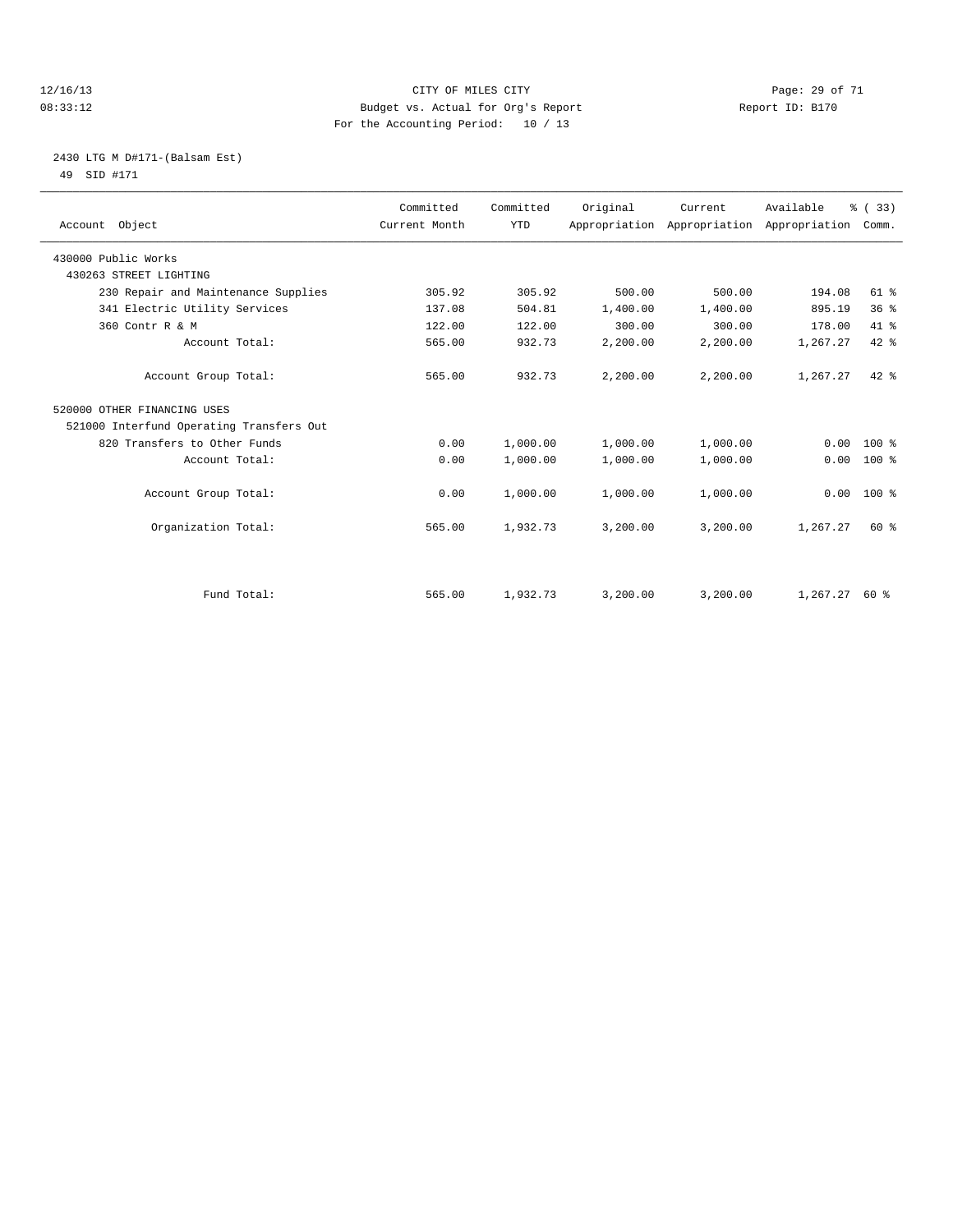#### 12/16/13 Page: 30 of 71 08:33:12 Budget vs. Actual for Org's Report Report ID: B170 For the Accounting Period: 10 / 13

#### 2440 LTG M D#172-(Main Str) 50 SID #172

| Account Object                           | Committed<br>Current Month | Committed<br><b>YTD</b> | Original  | Current<br>Appropriation Appropriation | Available<br>Appropriation | % (33)<br>Comm. |
|------------------------------------------|----------------------------|-------------------------|-----------|----------------------------------------|----------------------------|-----------------|
| 430000 Public Works                      |                            |                         |           |                                        |                            |                 |
| 430263 STREET LIGHTING                   |                            |                         |           |                                        |                            |                 |
| 230 Repair and Maintenance Supplies      | 2,923.16                   | 2,923.16                | 5,700.00  | 5,700.00                               | 2,776.84                   | $51$ %          |
| 341 Electric Utility Services            | 1,218.89                   | 4, 419.18               | 13,000.00 | 13,000.00                              | 8,580.82                   | 34%             |
| 360 Contr R & M                          | 497.96                     | 497.96                  | 1,700.00  | 1,700.00                               | 1,202.04                   | 29%             |
| Account Total:                           | 4,640.01                   | 7,840.30                | 20,400.00 | 20,400.00                              | 12,559.70                  | 38 %            |
| Account Group Total:                     | 4,640.01                   | 7,840.30                | 20,400.00 | 20,400.00                              | 12,559.70                  | 38 <sup>8</sup> |
| 520000 OTHER FINANCING USES              |                            |                         |           |                                        |                            |                 |
| 521000 Interfund Operating Transfers Out |                            |                         |           |                                        |                            |                 |
| 820 Transfers to Other Funds             | 0.00                       | 1,000.00                | 1,000.00  | 1,000.00                               | 0.00                       | $100*$          |
| Account Total:                           | 0.00                       | 1,000.00                | 1,000.00  | 1,000.00                               | 0.00                       | $100*$          |
| Account Group Total:                     | 0.00                       | 1,000.00                | 1,000.00  | 1,000.00                               | 0.00                       | $100*$          |
| Organization Total:                      | 4,640.01                   | 8,840.30                | 21,400.00 | 21,400.00                              | 12,559.70                  | 41.8            |
|                                          |                            |                         |           |                                        |                            |                 |
| Fund Total:                              | 4,640.01                   | 8,840.30                | 21,400.00 | 21,400.00                              | 12,559.70                  | $41*$           |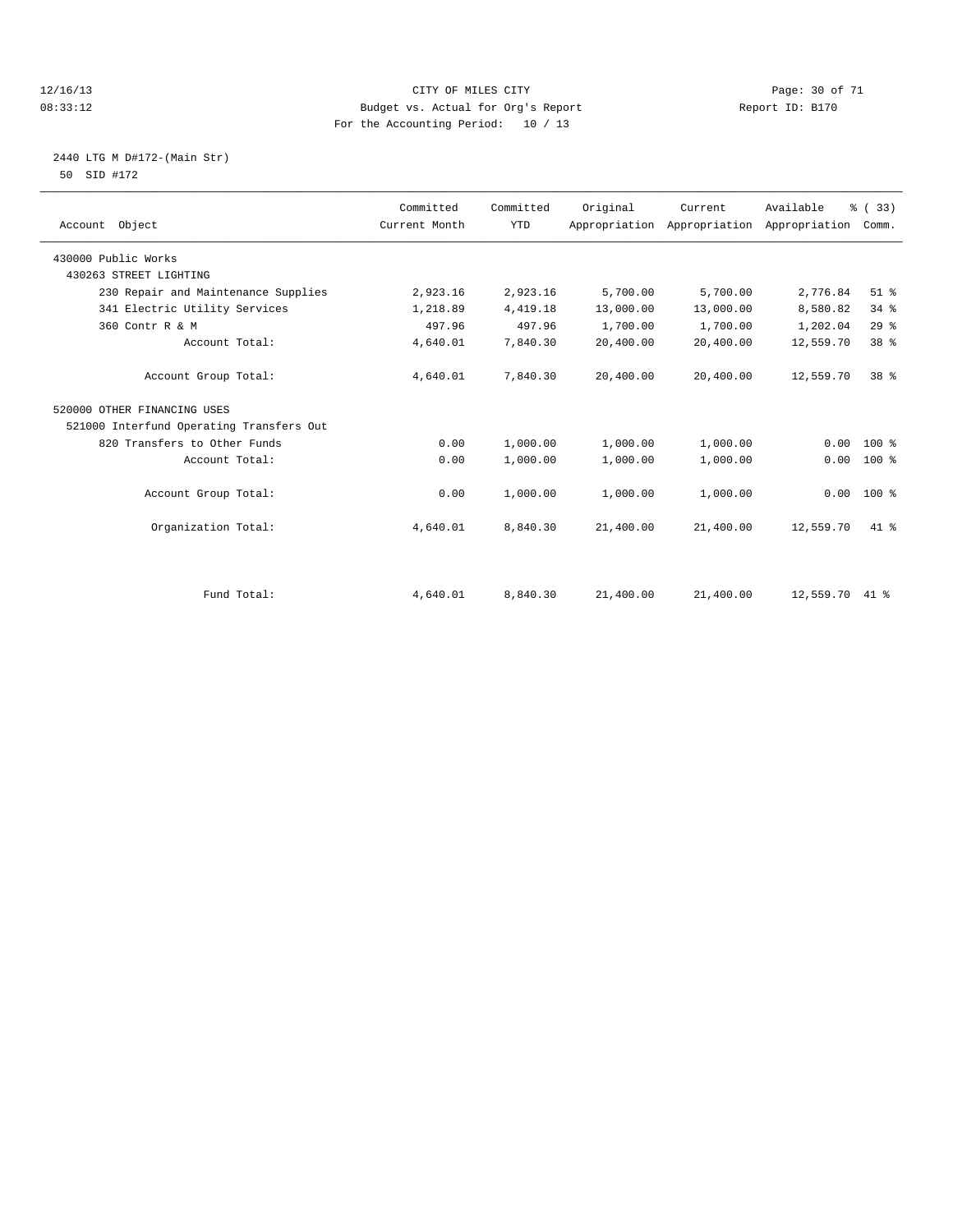#### 12/16/13 Page: 31 of 71 08:33:12 Budget vs. Actual for Org's Report Report ID: B170 For the Accounting Period: 10 / 13

#### 2450 LTG M D#195-(SG-Trico) 51 SID #195

| Account Object                           | Committed<br>Current Month | Committed<br><b>YTD</b> | Original | Current  | Available<br>Appropriation Appropriation Appropriation | % (33)<br>Comm. |  |
|------------------------------------------|----------------------------|-------------------------|----------|----------|--------------------------------------------------------|-----------------|--|
| 430000 Public Works                      |                            |                         |          |          |                                                        |                 |  |
| 430263 STREET LIGHTING                   |                            |                         |          |          |                                                        |                 |  |
| 341 Electric Utility Services            | 401.84                     | 1,607.36                | 5,000.00 | 5,000.00 | 3,392.64                                               | 32%             |  |
| Account Total:                           | 401.84                     | 1,607.36                | 5,000.00 | 5,000.00 | 3,392.64                                               | 32%             |  |
| Account Group Total:                     | 401.84                     | 1,607.36                | 5,000.00 | 5,000.00 | 3,392.64                                               | $32*$           |  |
| 520000 OTHER FINANCING USES              |                            |                         |          |          |                                                        |                 |  |
| 521000 Interfund Operating Transfers Out |                            |                         |          |          |                                                        |                 |  |
| 820 Transfers to Other Funds             | 0.00                       | 1,000.00                | 1,000.00 | 1,000.00 |                                                        | $0.00 100$ %    |  |
| Account Total:                           | 0.00                       | 1,000.00                | 1,000.00 | 1,000.00 | 0.00                                                   | 100 %           |  |
| Account Group Total:                     | 0.00                       | 1,000.00                | 1,000.00 | 1,000.00 |                                                        | $0.00$ 100 %    |  |
| Organization Total:                      | 401.84                     | 2,607.36                | 6,000.00 | 6,000.00 | 3,392.64                                               | 43.8            |  |
|                                          |                            |                         |          |          |                                                        |                 |  |
| Fund Total:                              | 401.84                     | 2,607.36                | 6,000.00 | 6,000.00 | $3,392.64$ 43 %                                        |                 |  |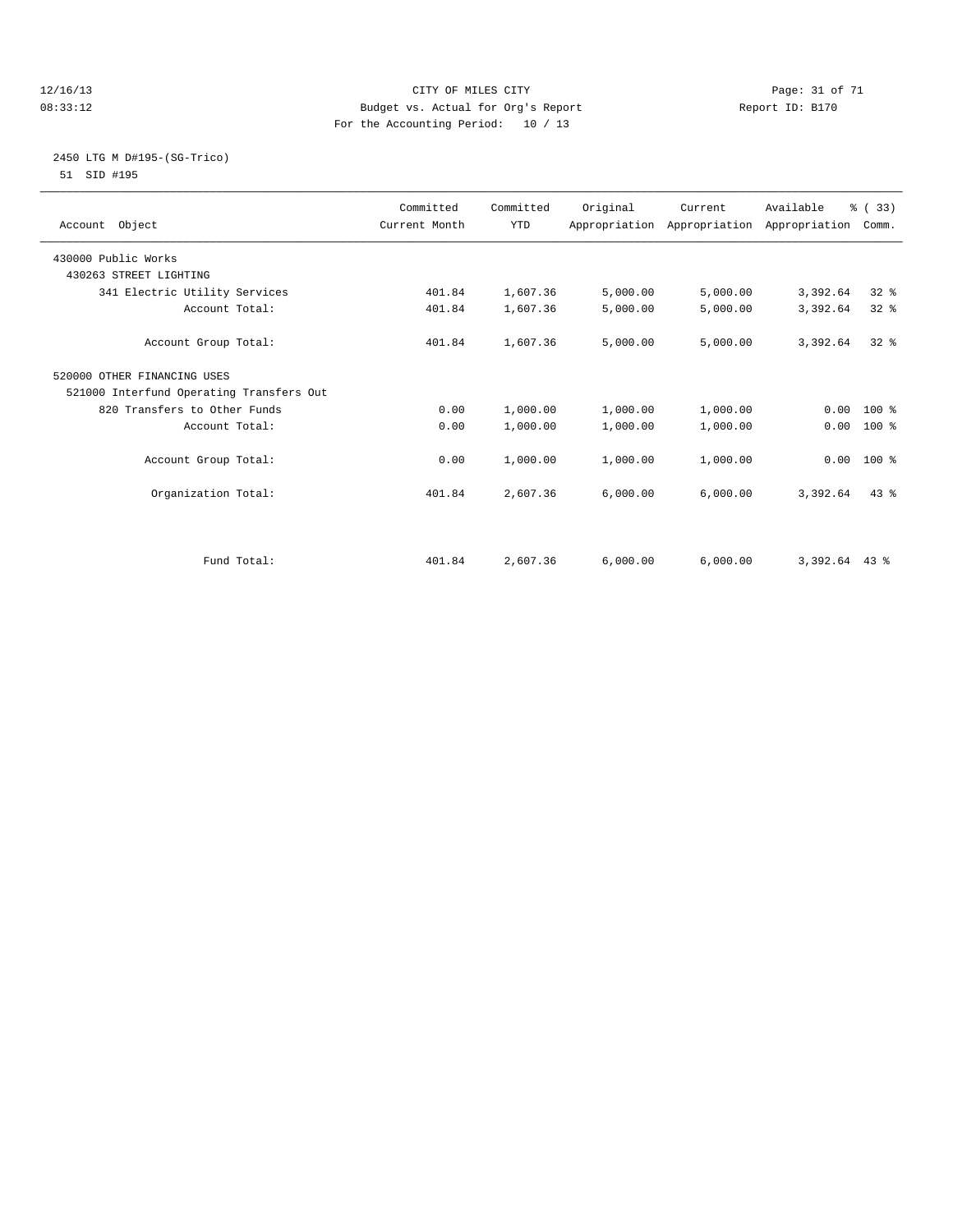#### 12/16/13 Page: 32 of 71 08:33:12 Budget vs. Actual for Org's Report Report ID: B170 For the Accounting Period: 10 / 13

#### 2470 LTG M D#202-(SG-MDU&NV) 72 SID #202

| Account Object                           | Committed<br>Current Month | Committed<br><b>YTD</b> | Original | Current<br>Appropriation Appropriation Appropriation | Available | % (33)<br>Comm. |  |
|------------------------------------------|----------------------------|-------------------------|----------|------------------------------------------------------|-----------|-----------------|--|
| 430000 Public Works                      |                            |                         |          |                                                      |           |                 |  |
| 430263 STREET LIGHTING                   |                            |                         |          |                                                      |           |                 |  |
| 341 Electric Utility Services            | 292.81                     | 1,081.44                | 3,650.00 | 3,650.00                                             | 2,568.56  | $30*$           |  |
| 533 Machinery and Equipment Rental       | 304.12                     | 1,216.48                | 3,200.00 | 3,200.00                                             | 1,983.52  | 38 %            |  |
| Account Total:                           | 596.93                     | 2,297.92                | 6,850.00 | 6,850.00                                             | 4,552.08  | 34.8            |  |
| Account Group Total:                     | 596.93                     | 2,297.92                | 6,850.00 | 6,850.00                                             | 4,552.08  | 34.8            |  |
| 520000 OTHER FINANCING USES              |                            |                         |          |                                                      |           |                 |  |
| 521000 Interfund Operating Transfers Out |                            |                         |          |                                                      |           |                 |  |
| 820 Transfers to Other Funds             | 0.00                       | 1,000.00                | 1,000.00 | 1,000.00                                             | 0.00      | $100*$          |  |
| Account Total:                           | 0.00                       | 1,000.00                | 1,000.00 | 1,000.00                                             | 0.00      | $100*$          |  |
| Account Group Total:                     | 0.00                       | 1,000.00                | 1,000.00 | 1,000.00                                             |           | $0.00$ 100 %    |  |
| Organization Total:                      | 596.93                     | 3,297.92                | 7,850.00 | 7,850.00                                             | 4,552.08  | $42*$           |  |
|                                          |                            |                         |          |                                                      |           |                 |  |
| Fund Total:                              | 596.93                     | 3,297.92                | 7,850.00 | 7,850.00                                             | 4,552.08  | $42$ %          |  |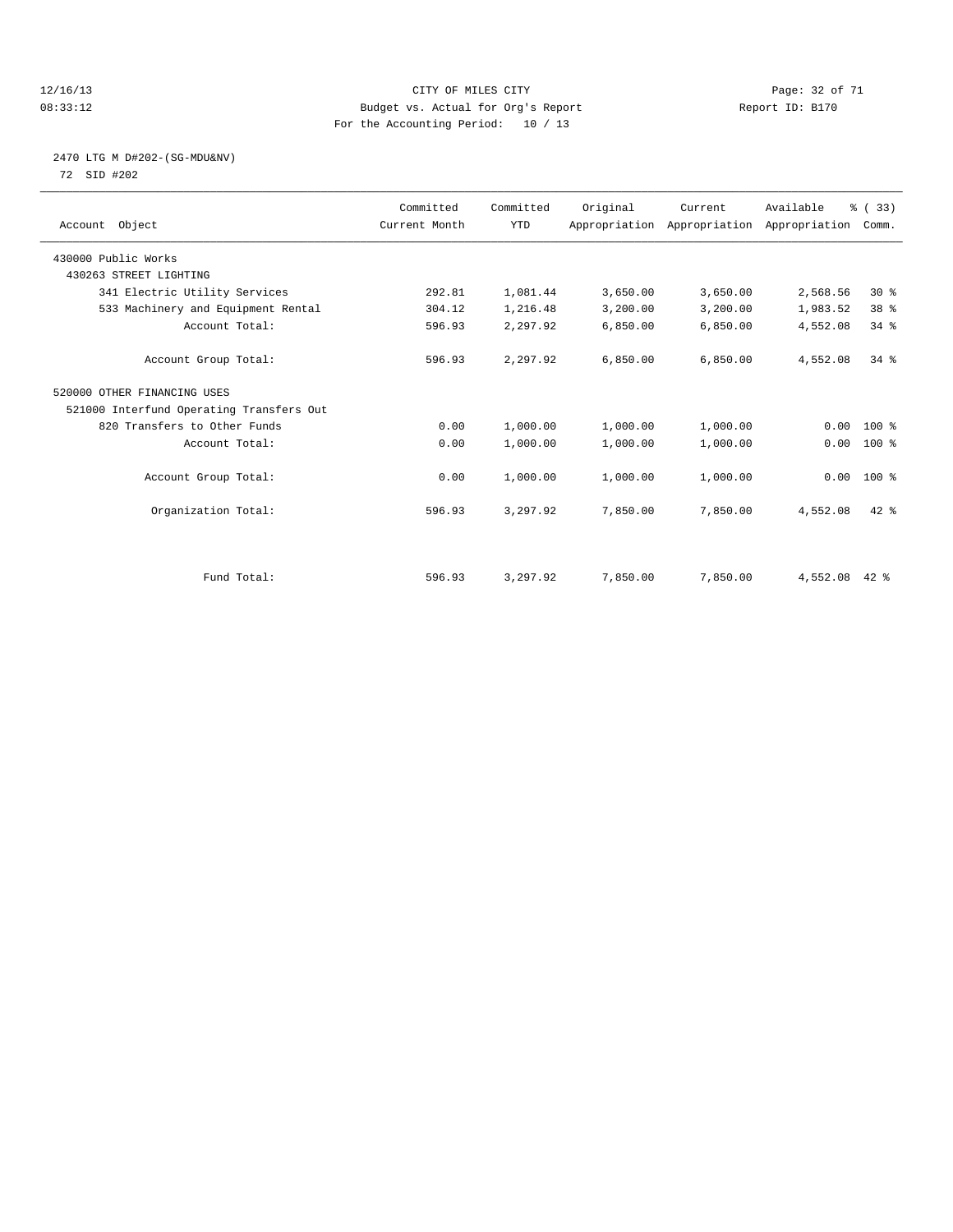#### 12/16/13 Page: 33 of 71 08:33:12 Budget vs. Actual for Org's Report Report ID: B170 For the Accounting Period: 10 / 13

#### 2480 LTG M M#173-(Milestown Estates)

47 SID #173(Ltg-Milestown)

| Account Object                           | Committed<br>Current Month | Committed<br><b>YTD</b> | Original | Current<br>Appropriation Appropriation Appropriation | Available       | % (33)<br>Comm. |  |
|------------------------------------------|----------------------------|-------------------------|----------|------------------------------------------------------|-----------------|-----------------|--|
| 430000 Public Works                      |                            |                         |          |                                                      |                 |                 |  |
| 430263 STREET LIGHTING                   |                            |                         |          |                                                      |                 |                 |  |
| 230 Repair and Maintenance Supplies      | 34.62                      | 34.62                   | 460.00   | 460.00                                               | 425.38          | 8 %             |  |
| 341 Electric Utility Services            | 64.02                      | 235.88                  | 700.00   | 700.00                                               | 464.12          | 34%             |  |
| Account Total:                           | 98.64                      | 270.50                  | 1,160.00 | 1,160.00                                             | 889.50          | $23$ $%$        |  |
| Account Group Total:                     | 98.64                      | 270.50                  | 1,160.00 | 1,160.00                                             | 889.50          | $23$ $%$        |  |
| 520000 OTHER FINANCING USES              |                            |                         |          |                                                      |                 |                 |  |
| 521000 Interfund Operating Transfers Out |                            |                         |          |                                                      |                 |                 |  |
| 820 Transfers to Other Funds             | 0.00                       | 0.00                    | 250.00   | 250.00                                               | 250.00          | 0 <sup>8</sup>  |  |
| Account Total:                           | 0.00                       | 0.00                    | 250.00   | 250.00                                               | 250.00          | 0 <sup>8</sup>  |  |
| Account Group Total:                     | 0.00                       | 0.00                    | 250.00   | 250.00                                               | 250.00          | 0 <sup>8</sup>  |  |
| Organization Total:                      | 98.64                      | 270.50                  | 1,410.00 | 1,410.00                                             | 1,139.50        | 19 <sup>°</sup> |  |
|                                          |                            |                         |          |                                                      |                 |                 |  |
| Fund Total:                              | 98.64                      | 270.50                  | 1,410.00 | 1,410.00                                             | $1,139.50$ 19 % |                 |  |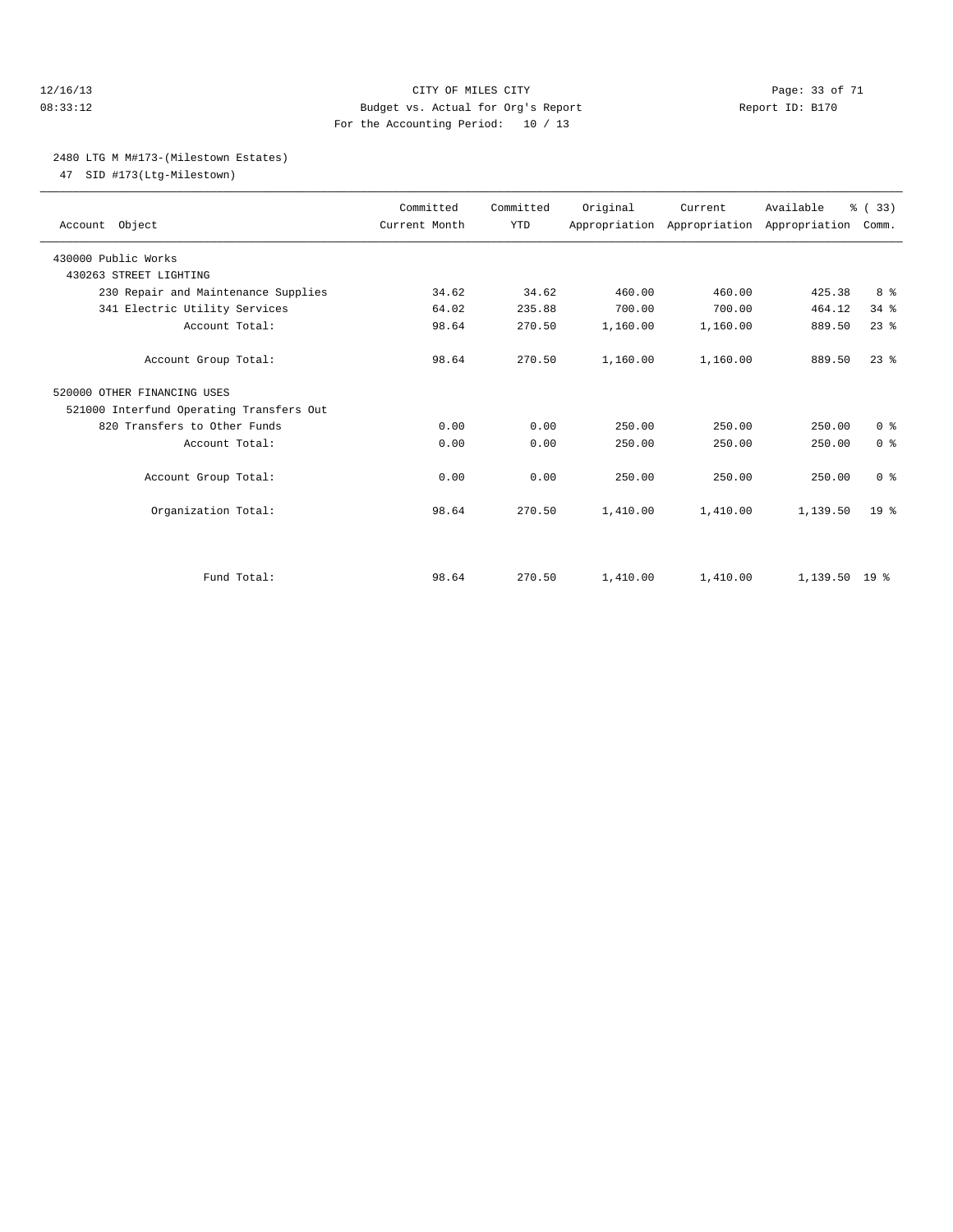#### 12/16/13 Page: 34 of 71 08:33:12 Budget vs. Actual for Org's Report Report ID: B170 For the Accounting Period: 10 / 13

————————————————————————————————————————————————————————————————————————————————————————————————————————————————————————————————————

2510 STR MAINT DIST #204

107 Paved St. Maint. Dist.#204

|                                                                                | Committed     | Committed  | Original   | Current                                         | Available            | % (33)          |
|--------------------------------------------------------------------------------|---------------|------------|------------|-------------------------------------------------|----------------------|-----------------|
| Account Object                                                                 | Current Month | YTD        |            | Appropriation Appropriation Appropriation Comm. |                      |                 |
|                                                                                |               |            |            |                                                 |                      |                 |
| 430000 Public Works<br>430220 Operations                                       |               |            |            |                                                 |                      |                 |
| 111 Salaries and Wages - Permanent                                             | 16,801.58     | 64,809.97  | 180,062.00 | 180,062.00                                      | 115,252.03           | 36%             |
| 121 OVERTIME-PERMANENT                                                         | 330.20        | 633.20     | 5,119.00   | 5,119.00                                        | 4,485.80             | $12*$           |
| 131 VACATION                                                                   | 490.24        | 4,497.82   | 14,000.00  | 14,000.00                                       | 9,502.18             | $32$ $%$        |
| 132 SICK LEAVE                                                                 | 644.21        | 1,324.84   | 11,000.00  | 11,000.00                                       | 9,675.16             | $12*$           |
| 133 OTHER LEAVE PAY                                                            | 0.00          | 0.00       | 9,480.00   | 9,480.00                                        | 9,480.00             | 0 <sup>8</sup>  |
| 134 HOLIDAY PAY                                                                | 0.00          | 65.76      | 6,446.00   | 6,446.00                                        | 6,380.24             | 1 <sup>8</sup>  |
| 141 Unemployment Insurance                                                     | 82.19         | 323.70     | 1,016.00   | 1,016.00                                        | 692.30               | $32$ $%$        |
| 142 Workers' Compensation                                                      | 976.98        | 3,859.17   | 11,572.00  | 11,572.00                                       | 7,712.83             | 338             |
| 143 Health Insurance                                                           | 3,073.95      | 11,247.33  | 33,622.00  | 33,622.00                                       | 22, 374.67           | $33$ $%$        |
| 144 FICA                                                                       | 1,330.85      | 5,241.13   | 17,266.00  | 17,266.00                                       | 12,024.87            | $30*$           |
| 145 PERS                                                                       | 1,474.07      | 5,437.54   | 17,596.00  | 17,596.00                                       | 12,158.46            | $31$ %          |
| 196 CLOTHING ALLOTMENT                                                         | 0.00          | 592.50     | 550.00     | 550.00                                          | $-42.50$             | 108 %           |
| 210 Office Supplies and Materials                                              | 26.06         | 201.14     | 500.00     | 500.00                                          | 298.86               | 40 %            |
|                                                                                | 0.00          | 1,063.88   | 6,000.00   | 6,000.00                                        |                      | 18 <sup>°</sup> |
| 214 Small Items of Equipment<br>220 Operating Expenses                         | 69.14         | 479.37     | 9,000.00   | 9,000.00                                        | 4,936.12<br>8,520.63 | 5 <sup>°</sup>  |
| 222 Chemicals, Lab & Med Supplies                                              | 0.00          | 438.00     | 400.00     | 400.00                                          | $-38.00$             | $110*$          |
| 226 Clothing and Uniforms                                                      | 0.00          | 191.98     |            | 550.00                                          | 358.02               | 35%             |
|                                                                                |               |            | 550.00     | 18,000.00                                       |                      |                 |
| 230 Repair and Maintenance Supplies<br>231 Gas, Oil, Diesel Fuel, Grease, etc. | 543.04        | 2,467.52   | 18,000.00  |                                                 | 15,532.48            | $14*$<br>$26$ % |
| 241 Consumable Tools                                                           | 3,701.59      | 9,085.52   | 35,000.00  | 35,000.00                                       | 25, 914.48           | 0 <sup>8</sup>  |
|                                                                                | 0.00          | 0.00       | 50.00      | 50.00                                           | 50.00                |                 |
| 242 Sign Parts and Supplies                                                    | 74.46         | 2,147.94   | 7,000.00   | 7,000.00                                        | 4,852.06             | $31$ %          |
| 311 Postage, Box Rent, Etc.                                                    | 4.56          | 4.56       | 75.00      | 75.00                                           | 70.44                | 6 <sup>°</sup>  |
| 320 Printing, Duplicating, Typing &                                            | 0.00          | 0.00       | 100.00     | 100.00                                          | 100.00               | 0 <sup>8</sup>  |
| 330 Publicity, Subscriptions & Dues                                            | 210.00        | 210.00     | 400.00     | 400.00                                          | 190.00               | 53 %            |
| 334 Memberships, Registrations & Dues                                          | 0.00          | 0.00       | 150.00     | 150.00                                          | 150.00               | 0 <sup>8</sup>  |
| 341 Electric Utility Services                                                  | 92.16         | 355.89     | 1,000.00   | 1,000.00                                        | 644.11               | 36%             |
| 344 Gas Utility Service                                                        | 12.90         | 34.30      | 1,000.00   | 1,000.00                                        | 965.70               | 3%              |
| 345 Telephone & Telegraph                                                      | 139.87        | 577.20     | 1,500.00   | 1,500.00                                        | 922.80               | 38 %            |
| 346 Garbage Service                                                            | 0.00          | 0.00       | 175.00     | 175.00                                          | 175.00               | 0 <sup>8</sup>  |
| 347 Telephone-Internet                                                         | 0.00          | 0.00       | 200.00     | 200.00                                          | 200.00               | 0 <sup>8</sup>  |
| 350 Professional Services                                                      | 55.20         | 295.20     | 2,000.00   | 2,000.00                                        | 1,704.80             | 15 <sup>°</sup> |
| 360 Contr R & M                                                                | 87.04         | 259.20     | 6,000.00   | 6,000.00                                        | 5,740.80             | 4%              |
| 363 R&M Vehicles/Equip/Labor-PW                                                | 3,240.53      | 28,595.39  | 80,000.00  | 80,000.00                                       | 51,404.61            | 36%             |
| 370 Travel                                                                     | 335.01        | 335.01     | 800.00     | 800.00                                          | 464.99               | 42 %            |
| 380 Training Services                                                          | 56.00         | 56.00      | 700.00     | 700.00                                          | 644.00               | 8 %             |
| 382 Books                                                                      | 0.00          | 111.39     | 200.00     | 200.00                                          | 88.61                | 56 %            |
| 511 Insurance on Buildings                                                     | 0.00          | 547.98     | 548.00     | 548.00                                          | 0.02                 | $100$ %         |
| 512 Insurance on Vehicles & Equipment                                          | 0.00          | 2,448.31   | 2,448.00   | 2,448.00                                        |                      | $-0.31$ 100 %   |
| 513 Liability                                                                  | 194.40        | 194.40     | 0.00       | 0.00                                            | $-194.40$            | $***$ $-$       |
| 531 Building & Office Rental                                                   | 350.00        | 1,400.00   | 4,200.00   | 4,200.00                                        | 2,800.00             | 33%             |
| 532 Land Rental                                                                | 0.00          | 4,560.37   | 8,100.00   | 8,100.00                                        | 3,539.63             | 56 %            |
| Account Total:                                                                 | 34, 396.23    | 154,093.51 | 493,825.00 | 493,825.00                                      | 339,731.49           | $31$ %          |
| 430233 Roadway/Re-surfacing                                                    |               |            |            |                                                 |                      |                 |
| 230 Repair and Maintenance Supplies                                            | $-50,795.16$  | 0.00       | 0.00       | 0.00                                            | 0.00                 | 0 <sup>8</sup>  |
| 350 Professional Services                                                      | 21, 264.14    | 205,043.08 | 686,990.00 | 686,990.00                                      | 481,946.92           | $30*$           |
| Account Total:                                                                 | $-29,531.02$  | 205,043.08 | 686,990.00 | 686,990.00                                      | 481,946.92           | 30 <sub>8</sub> |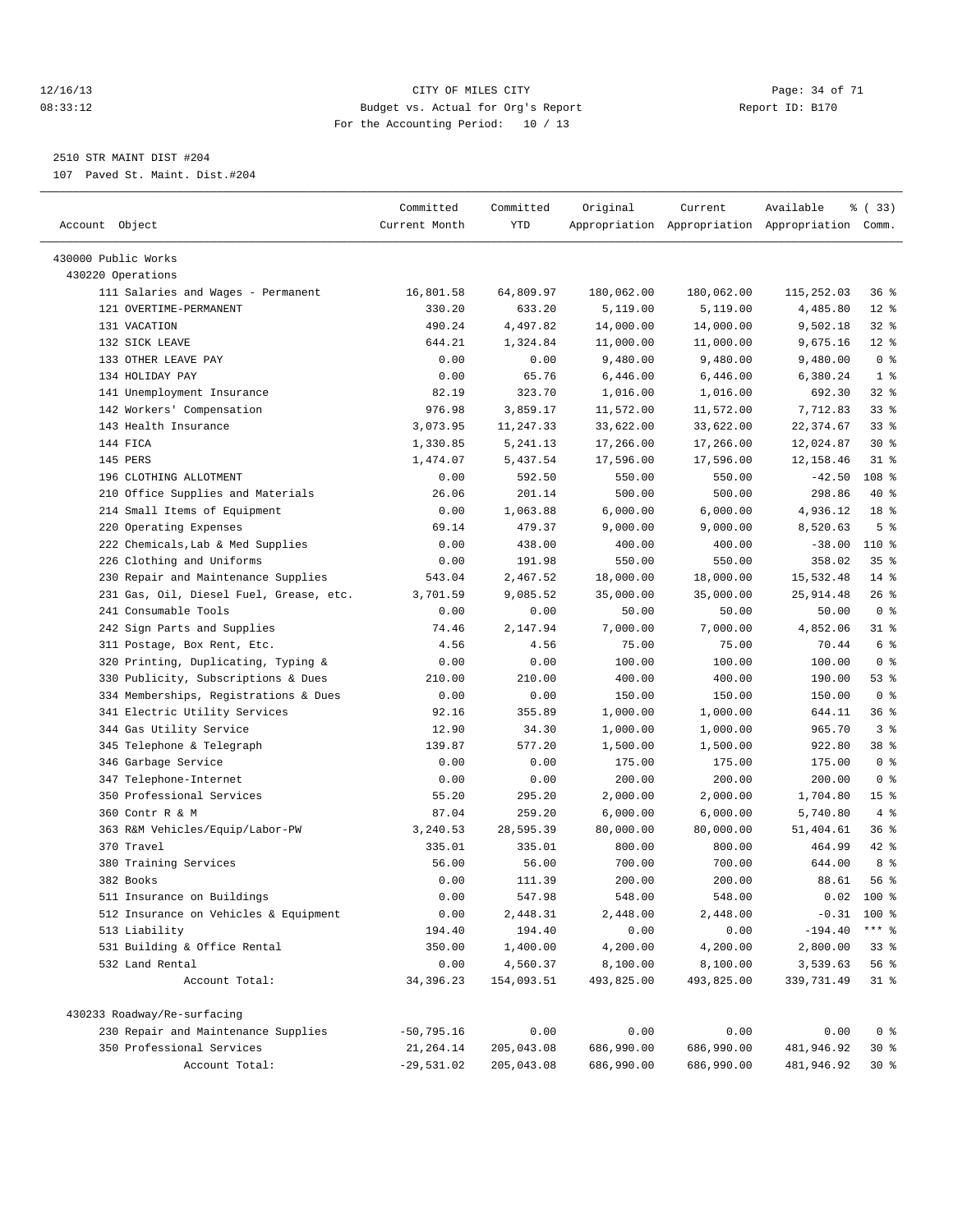#### 12/16/13 Page: 35 of 71 08:33:12 Budget vs. Actual for Org's Report Report ID: B170 For the Accounting Period: 10 / 13

### 2510 STR MAINT DIST #204

107 Paved St. Maint. Dist.#204

| Account Object                           | Committed<br>Current Month | Committed<br><b>YTD</b> | Original     | Current      | Available<br>Appropriation Appropriation Appropriation | % (33)<br>Comm. |  |
|------------------------------------------|----------------------------|-------------------------|--------------|--------------|--------------------------------------------------------|-----------------|--|
|                                          |                            |                         |              |              |                                                        |                 |  |
| 430234 CURB AND GUTTER                   |                            |                         |              |              |                                                        |                 |  |
| 350 Professional Services                | 0.00                       | 0.00                    | 142,000.00   | 142,000.00   | 142,000.00                                             | 0 <sup>8</sup>  |  |
| Account Total:                           | 0.00                       | 0.00                    | 142,000.00   | 142,000.00   | 142,000.00                                             | 0 <sup>8</sup>  |  |
| 430235 Storm Drain & Culvert Maintenance |                            |                         |              |              |                                                        |                 |  |
| 230 Repair and Maintenance Supplies      | 56,043.32                  | 50,679.87               | 68,235.00    | 68,235.00    | 17,555.13                                              | 74 %            |  |
| 350 Professional Services                | 0.00                       | 1,380.00                | 10,000.00    | 10,000.00    | 8,620.00                                               | $14*$           |  |
| Account Total:                           | 56,043.32                  | 52,059.87               | 78,235.00    | 78,235.00    | 26, 175. 13                                            | 67 %            |  |
| Account Group Total:                     | 60,908.53                  | 411, 196.46             | 1,401,050.00 | 1,401,050.00 | 989,853.54                                             | 29%             |  |
| 510000 MISCELLANEOUS                     |                            |                         |              |              |                                                        |                 |  |
| 510330 Comprehensive Liability Insurance |                            |                         |              |              |                                                        |                 |  |
| 513 Liability                            | 0.00                       | 9,689.94                | 9,690.00     | 9,690.00     | 0.06                                                   | $100*$          |  |
| Account Total:                           | 0.00                       | 9,689.94                | 9,690.00     | 9,690.00     | 0.06                                                   | 100 %           |  |
| Account Group Total:                     | 0.00                       | 9,689.94                | 9,690.00     | 9,690.00     |                                                        | $0.06$ 100 %    |  |
| 520000 OTHER FINANCING USES              |                            |                         |              |              |                                                        |                 |  |
| 521000 Interfund Operating Transfers Out |                            |                         |              |              |                                                        |                 |  |
| 820 Transfers to Other Funds             | 1,792.00                   | 7,168.00                | 53, 412.00   | 53, 412.00   | 46,244.00                                              | 13 <sup>°</sup> |  |
| Account Total:                           | 1,792.00                   | 7,168.00                | 53, 412.00   | 53, 412.00   | 46, 244.00                                             | 13 <sup>8</sup> |  |
| Account Group Total:                     | 1,792.00                   | 7,168.00                | 53, 412.00   | 53, 412.00   | 46,244.00                                              | $13*$           |  |
| Organization Total:                      | 62,700.53                  | 428,054.40              | 1,464,152.00 | 1,464,152.00 | 1,036,097.60                                           | $29*$           |  |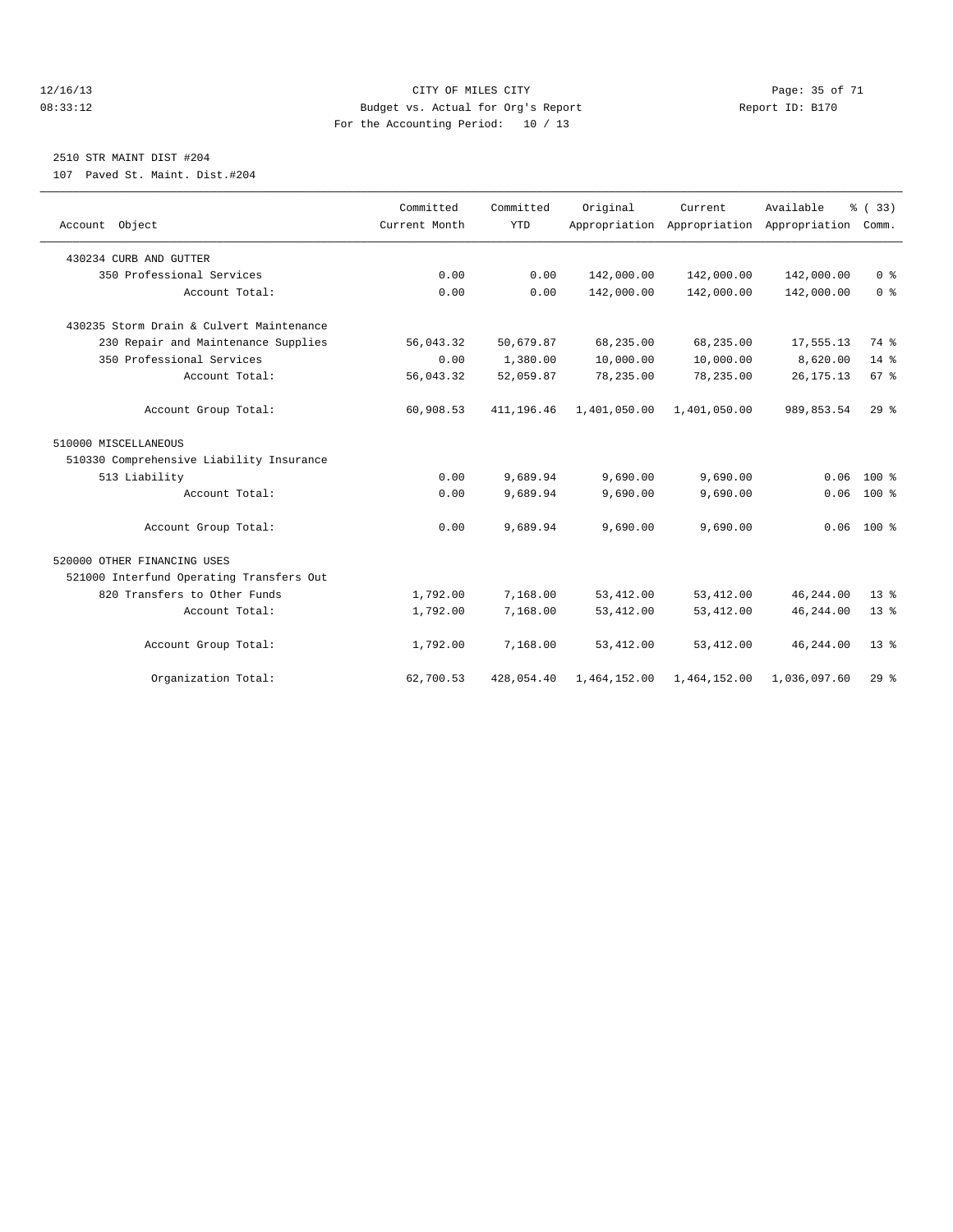#### 12/16/13 Page: 36 of 71 08:33:12 Budget vs. Actual for Org's Report Report ID: B170 For the Accounting Period: 10 / 13

# 2510 STR MAINT DIST #204

108 Unpaved St.Maint.Dist#205

| Account Object                           | Committed<br>Current Month | Committed<br>YTD | Original | Current<br>Appropriation Appropriation | Available<br>Appropriation | % (33)<br>Comm. |
|------------------------------------------|----------------------------|------------------|----------|----------------------------------------|----------------------------|-----------------|
| 430000 Public Works<br>430220 Operations |                            |                  |          |                                        |                            |                 |
| 370 Travel                               | 23.68                      | 23.68            | 0.00     | 0.00                                   | $-23.68$ *** \ \$          |                 |
| Account Total:                           | 23.68                      | 23.68            | 0.00     | 0.00                                   | $-23.68$ *** &             |                 |
| Account Group Total:                     | 23.68                      | 23.68            | 0.00     | 0.00                                   | $-23.68$ *** &             |                 |
| Organization Total:                      | 23.68                      | 23.68            | 0.00     | 0.00                                   | $-23.68$                   | $***$ 2         |
|                                          |                            |                  |          |                                        |                            |                 |

Fund Total: 62,724.21 428,078.08 1,464,152.00 1,464,152.00 1,036,073.92 29 %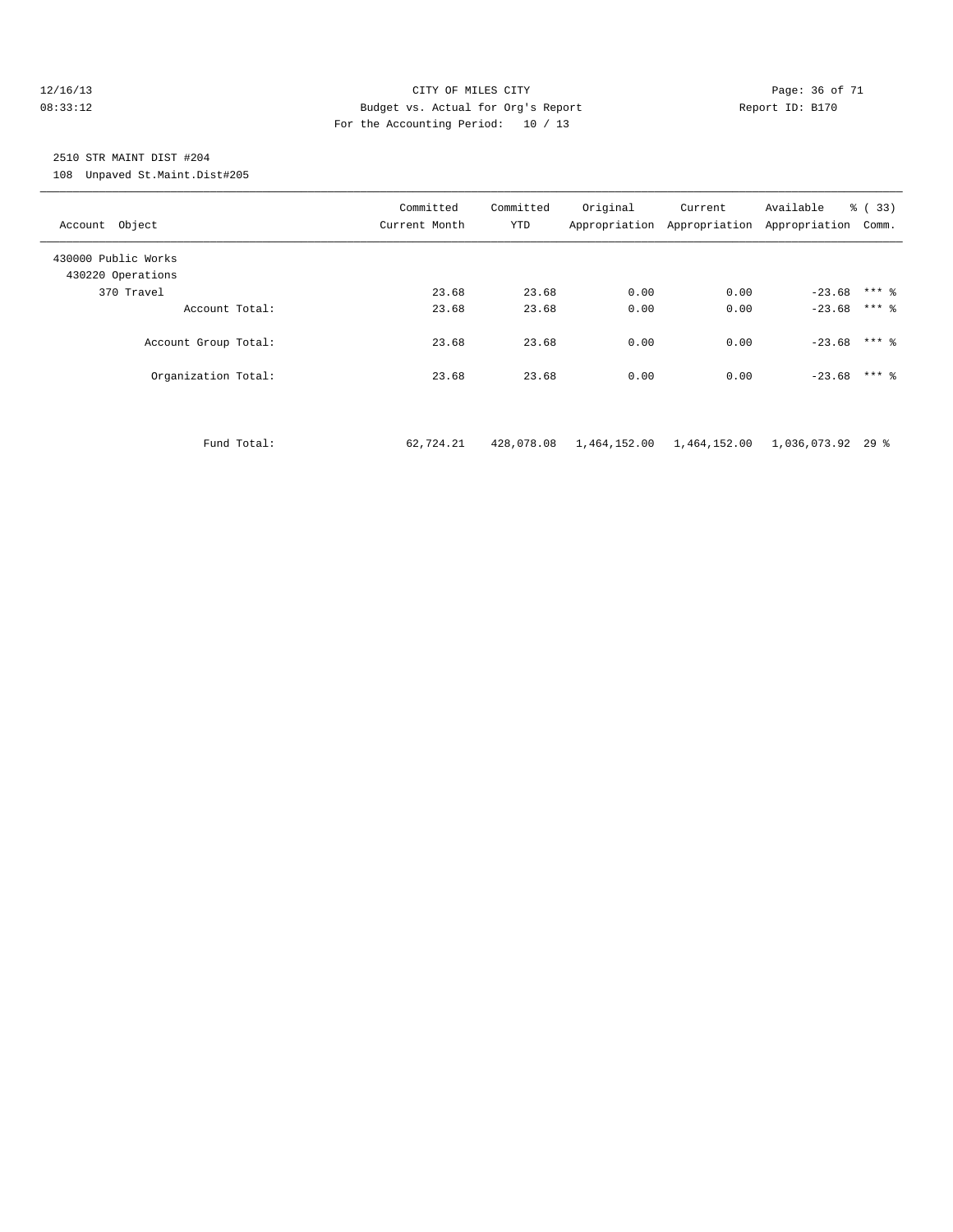#### 12/16/13 Page: 37 of 71 08:33:12 Budget vs. Actual for Org's Report Report ID: B170 For the Accounting Period: 10 / 13

————————————————————————————————————————————————————————————————————————————————————————————————————————————————————————————————————

2520 STR MAINT DIST #205

108 Unpaved St.Maint.Dist#205

|                                               | Committed     | Committed       | Original   | Current    | Available                                       | % (33)          |
|-----------------------------------------------|---------------|-----------------|------------|------------|-------------------------------------------------|-----------------|
| Account Object                                | Current Month | YTD             |            |            | Appropriation Appropriation Appropriation Comm. |                 |
| 430000 Public Works                           |               |                 |            |            |                                                 |                 |
| 430220 Operations                             |               |                 |            |            |                                                 |                 |
| 111 Salaries and Wages - Permanent            | 5,072.73      | 19,361.99       | 61,360.00  | 61,360.00  | 41,998.01                                       | $32$ $%$        |
| 121 OVERTIME-PERMANENT                        | 91.71         | 200.92          | 1,296.00   | 1,296.00   | 1,095.08                                        | 16 <sup>8</sup> |
| 131 VACATION                                  | 124.11        | 1,312.70        | 4,000.00   | 4,000.00   | 2,687.30                                        | $33$ $%$        |
| 132 SICK LEAVE                                | 184.76        | 392.18          | 4,000.00   | 4,000.00   | 3,607.82                                        | $10*$           |
| 133 OTHER LEAVE PAY                           | 0.00          | 0.00            | 2,400.00   | 2,400.00   | 2,400.00                                        | 0 <sup>8</sup>  |
| 134 HOLIDAY PAY                               | 0.00          | 16.65           | 1,632.00   | 1,632.00   | 1,615.35                                        | 1 <sup>8</sup>  |
| 141 Unemployment Insurance                    | 24.66         | 96.69           | 336.00     | 336.00     | 239.31                                          | $29$ %          |
| 142 Workers' Compensation                     | 271.98        | 802.00          | 3,611.00   | 3,611.00   | 2,809.00                                        | $22$ %          |
| 143 Health Insurance                          | 915.36        | 3,373.81        | 11,653.00  | 11,653.00  | 8,279.19                                        | $29$ %          |
| 144 FICA                                      | 392.46        | 1,539.36        | 5,706.00   | 5,706.00   | 4,166.64                                        | $27$ %          |
| 145 PERS                                      | 441.72        | 1,636.91        | 5,863.00   | 5,863.00   | 4,226.09                                        | $28$ %          |
| 196 CLOTHING ALLOTMENT                        | 0.00          | 172.50          | 180.00     | 180.00     | 7.50                                            | 96 %            |
| 210 Office Supplies and Materials             | 6.52          | 63.88           | 200.00     | 200.00     | 136.12                                          | 32 %            |
| 214 Small Items of Equipment                  | 0.00          | 265.97          | 3,000.00   | 3,000.00   | 2,734.03                                        | 9 <sup>°</sup>  |
| 220 Operating Expenses                        | 17.28         | 119.83          | 3,500.00   | 3,500.00   | 3,380.17                                        | 3 <sup>8</sup>  |
| 222 Chemicals, Lab & Med Supplies             | 0.00          | 0.00            | 500.00     | 500.00     | 500.00                                          | 0 <sup>8</sup>  |
| 226 Clothing and Uniforms                     | 0.00          | 47.99           | 150.00     | 150.00     | 102.01                                          | 32 %            |
| 230 Repair and Maintenance Supplies           | 59.67         | 540.79          | 5,000.00   | 5,000.00   | 4,459.21                                        | $11$ %          |
| 231 Gas, Oil, Diesel Fuel, Grease, etc.       | 925.40        | 2,271.39        | 10,000.00  | 10,000.00  | 7,728.61                                        | 23 %            |
| 242 Sign Parts and Supplies                   | 18.62         | 536.99          | 2,600.00   | 2,600.00   | 2,063.01                                        | 21 %            |
| 311 Postage, Box Rent, Etc.                   | 1.14          | 1.14            | 40.00      | 40.00      | 38.86                                           | 3%              |
| 330 Publicity, Subscriptions & Dues           | 0.00          | 0.00            | 100.00     | 100.00     | 100.00                                          | 0 <sup>8</sup>  |
| 334 Memberships, Registrations & Dues         | 0.00          | 0.00            | 50.00      | 50.00      | 50.00                                           | 0 <sup>8</sup>  |
| 341 Electric Utility Services                 | 5.49          | 18.88           | 150.00     | 150.00     | 131.12                                          | $13*$           |
| 344 Gas Utility Service                       | 3.23          | 8.58            | 200.00     | 200.00     | 191.42                                          | 4%              |
| 345 Telephone & Telegraph                     | 55.14         | 262.94          | 500.00     | 500.00     | 237.06                                          | 53%             |
| 347 Telephone-Internet                        | 0.00          | 0.00            | 150.00     | 150.00     | 150.00                                          | 0 <sup>8</sup>  |
| 350 Professional Services                     |               |                 |            |            |                                                 | 9 <sub>8</sub>  |
|                                               | 4.80          | 46.80           | 500.00     | 500.00     | 453.20                                          | $10*$           |
| 360 Contr R & M                               | 34.45         | 102.59          | 1,000.00   | 1,000.00   | 897.41                                          | $28$ %          |
| 363 R&M Vehicles/Equip/Labor-PW<br>370 Travel | 864.65        | 9,631.51        | 35,000.00  | 35,000.00  | 25,368.49                                       |                 |
|                                               | 30.48         | 30.48           | 250.00     | 250.00     | 219.52                                          | $12*$           |
| 380 Training Services                         | 14.00         | 14.00           | 150.00     | 150.00     | 136.00                                          | 9 <sub>8</sub>  |
| 382 Books                                     | 0.00          | 27.85           | 100.00     | 100.00     | 72.15                                           | $28$ %          |
| 511 Insurance on Buildings                    | 0.00          | 137.00          | $-44.00$   | $-44.00$   | $-181.00$                                       | $***$ $%$       |
| 512 Insurance on Vehicles & Equipment         | 0.00          | 532.37<br>48.60 | 532.00     | 532.00     | $-0.37$                                         | $100*$          |
| 513 Liability                                 | 48.60         |                 | 0.00       | 0.00       | $-48.60$                                        | $***$ $-$       |
| 531 Building & Office Rental                  | 166.66        | 666.64          | 2,000.00   | 2,000.00   | 1,333.36                                        | $33*$           |
| 532 Land Rental                               | 0.00          | 0.00            | 1,500.00   | 1,500.00   | 1,500.00                                        | 0 <sup>8</sup>  |
| Account Total:                                | 9,775.62      | 44,281.93       | 169,165.00 | 169,165.00 | 124,883.07                                      | $26$ %          |
| 430233 Roadway/Re-surfacing                   |               |                 |            |            |                                                 |                 |
| 230 Repair and Maintenance Supplies           | 0.00          | 0.00            | 12,400.00  | 12,400.00  | 12,400.00                                       | 0 <sup>8</sup>  |
| 350 Professional Services                     | 0.00          | 0.00            | 125,000.00 | 125,000.00 | 125,000.00                                      | $0$ %           |
| Account Total:                                | 0.00          | 0.00            | 137,400.00 | 137,400.00 | 137,400.00                                      | $0$ %           |
| 430235 Storm Drain & Culvert Maintenance      |               |                 |            |            |                                                 |                 |
| 230 Repair and Maintenance Supplies           | 0.00          | 0.00            | 50,000.00  | 50,000.00  | 50,000.00                                       | 0 <sup>8</sup>  |
| 350 Professional Services                     | 0.00          | 0.00            | 50,000.00  | 50,000.00  | 50,000.00                                       | 0 <sup>8</sup>  |
|                                               |               |                 |            |            |                                                 |                 |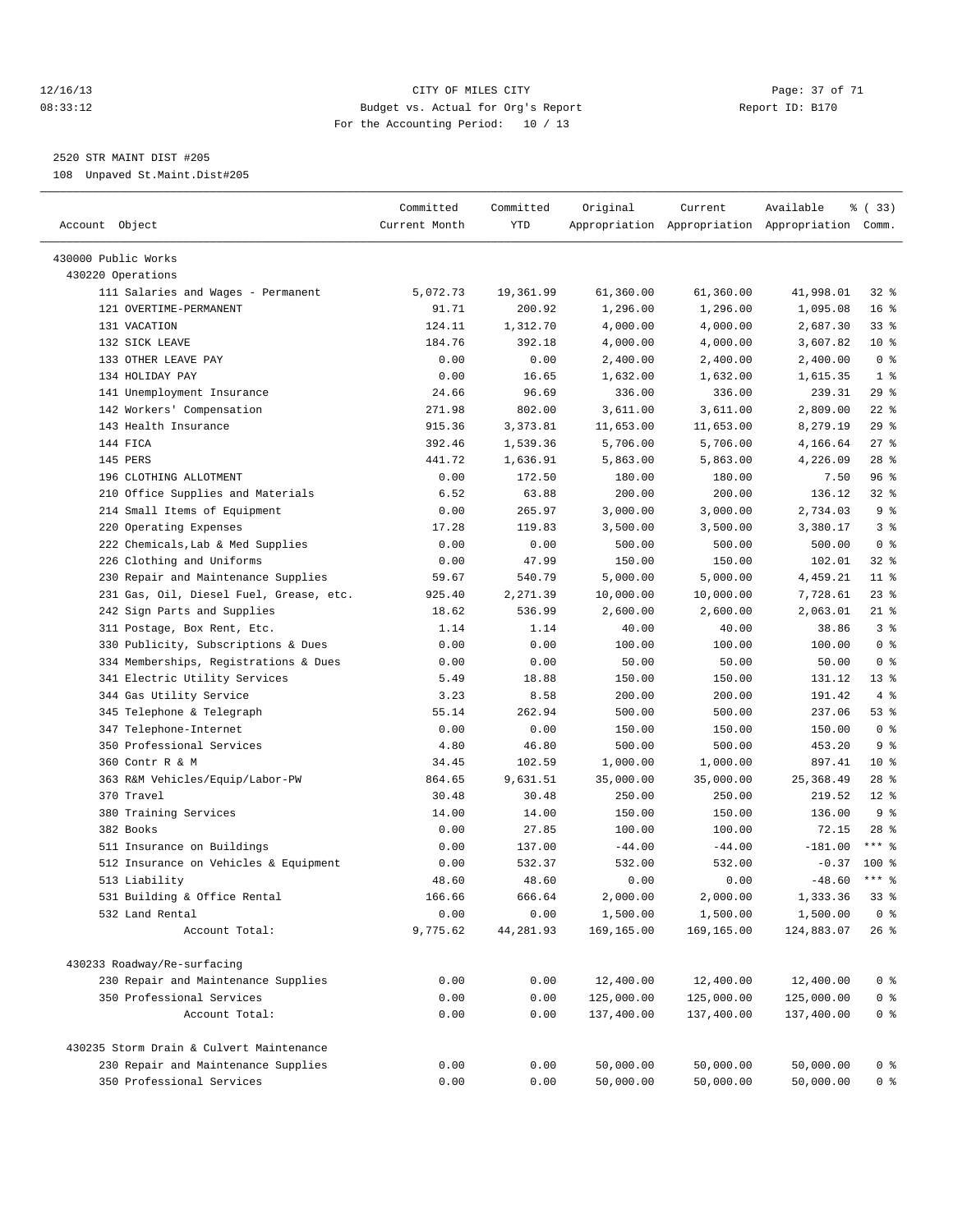#### 12/16/13 Page: 38 of 71 08:33:12 Budget vs. Actual for Org's Report Report ID: B170 For the Accounting Period: 10 / 13

# 2520 STR MAINT DIST #205

108 Unpaved St.Maint.Dist#205

| Account Object                           | Committed<br>Current Month | Committed<br><b>YTD</b> | Original   | Current<br>Appropriation Appropriation | Available<br>Appropriation | % (33)<br>Comm. |
|------------------------------------------|----------------------------|-------------------------|------------|----------------------------------------|----------------------------|-----------------|
|                                          |                            |                         |            |                                        |                            |                 |
| Account Total:                           | 0.00                       | 0.00                    | 100,000.00 | 100,000.00                             | 100,000.00                 | 0 <sup>8</sup>  |
| Account Group Total:                     | 9,775.62                   | 44,281.93               | 406,565.00 | 406,565.00                             | 362,283.07                 | 11 <sup>8</sup> |
| 510000 MISCELLANEOUS                     |                            |                         |            |                                        |                            |                 |
| 510330 Comprehensive Liability Insurance |                            |                         |            |                                        |                            |                 |
| 513 Liability                            | 0.00                       | 896.70                  | 897.00     | 897.00                                 | 0.30                       | $100*$          |
| Account Total:                           | 0.00                       | 896.70                  | 897.00     | 897.00                                 |                            | $0.30 100$ %    |
|                                          |                            |                         |            |                                        |                            |                 |
| Account Group Total:                     | 0.00                       | 896.70                  | 897.00     | 897.00                                 |                            | $0.30$ 100 %    |
| 520000 OTHER FINANCING USES              |                            |                         |            |                                        |                            |                 |
| 521000 Interfund Operating Transfers Out |                            |                         |            |                                        |                            |                 |
| 820 Transfers to Other Funds             | 949.76                     | 3,799.04                | 31,394.00  | 31,394.00                              | 27,594.96                  | $12*$           |
| Account Total:                           | 949.76                     | 3,799.04                | 31,394.00  | 31,394.00                              | 27,594.96                  | $12*$           |
|                                          |                            |                         |            |                                        |                            |                 |
| Account Group Total:                     | 949.76                     | 3,799.04                | 31,394.00  | 31,394.00                              | 27,594.96                  | $12*$           |
|                                          |                            |                         |            |                                        |                            |                 |
| Organization Total:                      | 10,725.38                  | 48,977.67               | 438,856.00 | 438,856.00                             | 389,878.33                 | 11 <sup>8</sup> |
|                                          |                            |                         |            |                                        |                            |                 |
|                                          |                            |                         |            |                                        |                            |                 |
|                                          |                            |                         |            |                                        |                            |                 |
| Fund Total:                              | 10,725.38                  | 48,977.67               | 438,856.00 | 438,856.00                             | 389,878.33 11 %            |                 |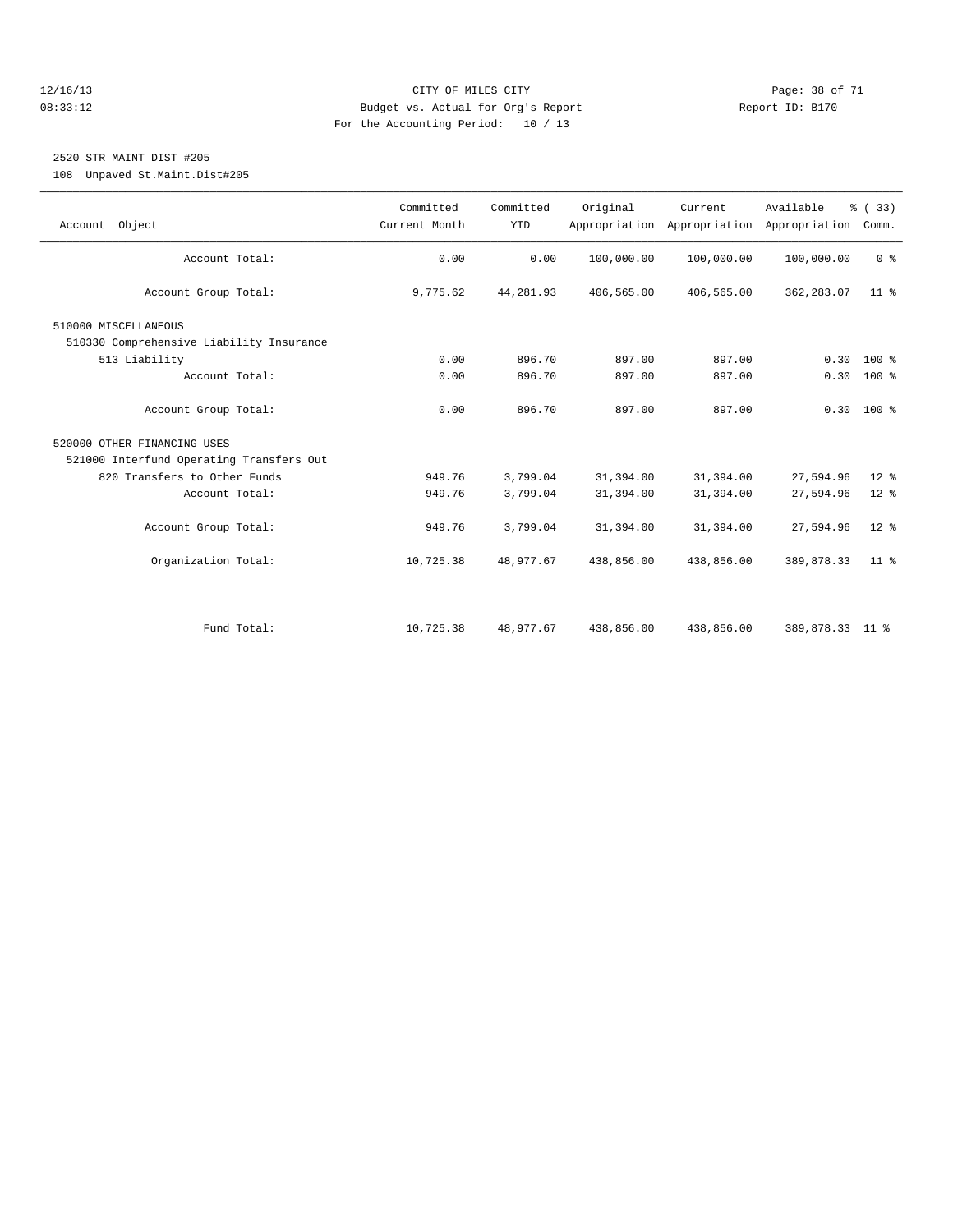#### 12/16/13 Page: 39 of 71 08:33:12 Budget vs. Actual for Org's Report Report ID: B170 For the Accounting Period: 10 / 13

#### 2540 STR MAINT DIST#207-(MILESTOWN ESTATES)

109 Milestown Estates Maintenance Dist.

| Account Object                           | Committed     | Committed  | Original | Current  | Available<br>Appropriation Appropriation Appropriation | % (33)          |  |
|------------------------------------------|---------------|------------|----------|----------|--------------------------------------------------------|-----------------|--|
|                                          | Current Month | <b>YTD</b> |          |          |                                                        | Comm.           |  |
| 430000 Public Works                      |               |            |          |          |                                                        |                 |  |
| 430220 Operations                        |               |            |          |          |                                                        |                 |  |
| 111 Salaries and Wages - Permanent       | 239.16        | 930.66     | 3,004.00 | 3,004.00 | 2,073.34                                               | 31.8            |  |
| 121 OVERTIME-PERMANENT                   | 4.49          | 9.95       | 65.00    | 65.00    | 55.05                                                  | 15 <sup>8</sup> |  |
| 131 VACATION                             | 6.21          | 68.21      | 310.00   | 310.00   | 241.79                                                 | $22$ $%$        |  |
| 132 SICK LEAVE                           | 9.24          | 19.15      | 100.00   | 100.00   | 80.85                                                  | 19 <sup>°</sup> |  |
| 133 OTHER LEAVE PAY                      | 0.00          | 0.00       | 120.00   | 120.00   | 120.00                                                 | 0 <sup>8</sup>  |  |
| 134 HOLIDAY PAY                          | 0.00          | 0.83       | 12.00    | 12.00    | 11.17                                                  | 7 <sup>°</sup>  |  |
| 141 Unemployment Insurance               | 1.17          | 4.64       | 15.00    | 15.00    | 10.36                                                  | 31.8            |  |
| 142 Workers' Compensation                | 12.84         | 39.06      | 160.00   | 160.00   | 120.94                                                 | $24$ $%$        |  |
| 143 Health Insurance                     | 43.31         | 160.88     | 520.00   | 520.00   | 359.12                                                 | 31.8            |  |
| 144 FICA                                 | 18.53         | 74.30      | 256.00   | 256.00   | 181.70                                                 | 29%             |  |
| 145 PERS                                 | 20.88         | 78.93      | 262.00   | 262.00   | 183.07                                                 | $30*$           |  |
| 196 CLOTHING ALLOTMENT                   | 0.00          | 9.00       | 8.00     | 8.00     | $-1.00$                                                | $113*$          |  |
| Account Total:                           | 355.83        | 1,395.61   | 4,832.00 | 4,832.00 | 3,436.39                                               | 29%             |  |
| Account Group Total:                     | 355.83        | 1,395.61   | 4,832.00 | 4,832.00 | 3,436.39                                               | $29*$           |  |
| 510000 MISCELLANEOUS                     |               |            |          |          |                                                        |                 |  |
| 510330 Comprehensive Liability Insurance |               |            |          |          |                                                        |                 |  |
| 513 Liability                            | 0.00          | 46.27      | 46.00    | 46.00    |                                                        | $-0.27$ 101 %   |  |
| Account Total:                           | 0.00          | 46.27      | 46.00    | 46.00    |                                                        | $-0.27$ 101 %   |  |
| Account Group Total:                     | 0.00          | 46.27      | 46.00    | 46.00    |                                                        | $-0.27$ 101 %   |  |
| Organization Total:                      | 355.83        | 1,441.88   | 4,878.00 | 4,878.00 | 3,436.12                                               | $30*$           |  |
|                                          |               |            |          |          |                                                        |                 |  |
| Fund Total:                              | 355.83        | 1,441.88   | 4,878.00 | 4,878.00 | $3,436.12$ 30 %                                        |                 |  |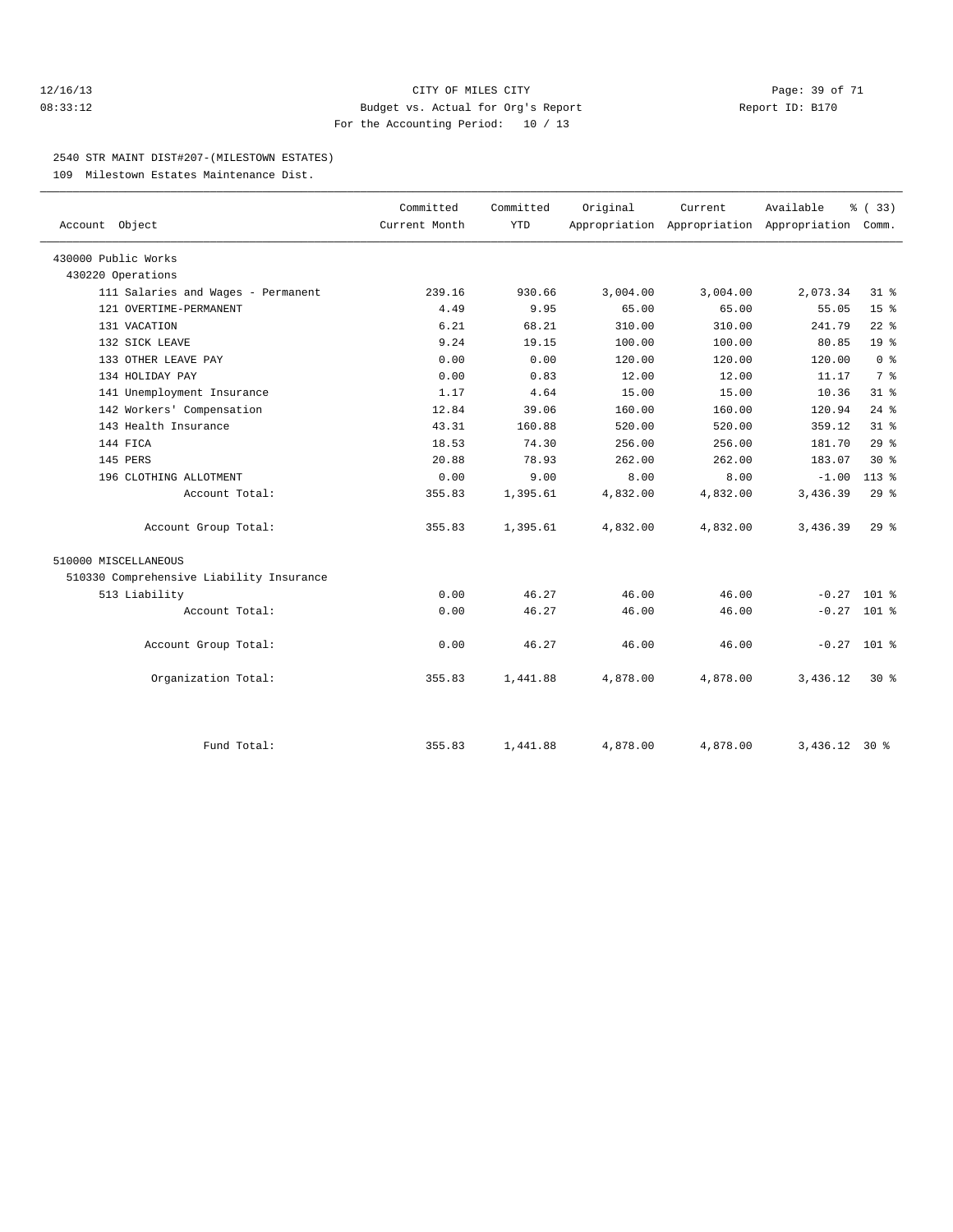#### 12/16/13 Page: 40 of 71 08:33:12 Budget vs. Actual for Org's Report Changer Report ID: B170 For the Accounting Period: 10 / 13

#### 2820 GAS TAX 34 Gas Tax

| Account Object                           | Committed<br>Current Month | Committed<br><b>YTD</b> | Original   | Current<br>Appropriation Appropriation Appropriation | Available  | % (33)<br>Comm. |  |
|------------------------------------------|----------------------------|-------------------------|------------|------------------------------------------------------|------------|-----------------|--|
| 520000 OTHER FINANCING USES              |                            |                         |            |                                                      |            |                 |  |
| 521000 Interfund Operating Transfers Out |                            |                         |            |                                                      |            |                 |  |
| 820 Transfers to Other Funds             | 480.39                     | 1,921.56                | 5,765.00   | 5,765.00                                             | 3,843.44   | 33%             |  |
| Account Total:                           | 480.39                     | 1,921.56                | 5,765.00   | 5,765.00                                             | 3,843.44   | 33 <sup>8</sup> |  |
| 521204 TRANSFER:<br>SID 204              |                            |                         |            |                                                      |            |                 |  |
| 820 Transfers to Other Funds             | 0.00                       | 0.00                    | 90,632.00  | 90,632.00                                            | 90,632.00  | 0 <sup>8</sup>  |  |
| Account Total:                           | 0.00                       | 0.00                    | 90,632.00  | 90,632.00                                            | 90,632.00  | 0 <sup>8</sup>  |  |
| 521205 TRANSFER:<br>SID 205              |                            |                         |            |                                                      |            |                 |  |
| 820 Transfers to Other Funds             | 0.00                       | 0.00                    | 90,633.00  | 90,633.00                                            | 90,633.00  | 0 <sup>8</sup>  |  |
| Account Total:                           | 0.00                       | 0.00                    | 90,633.00  | 90,633.00                                            | 90,633.00  | 0 <sup>8</sup>  |  |
| Account Group Total:                     | 480.39                     | 1,921.56                | 187,030.00 | 187,030.00                                           | 185,108.44 | 1 <sup>8</sup>  |  |
| Organization Total:                      | 480.39                     | 1,921.56                | 187,030.00 | 187,030.00                                           | 185,108.44 | 1 <sup>8</sup>  |  |
|                                          |                            |                         |            |                                                      |            |                 |  |
| Fund Total:                              | 480.39                     | 1,921.56                | 187,030.00 | 187,030.00                                           | 185,108.44 | 1 <sup>8</sup>  |  |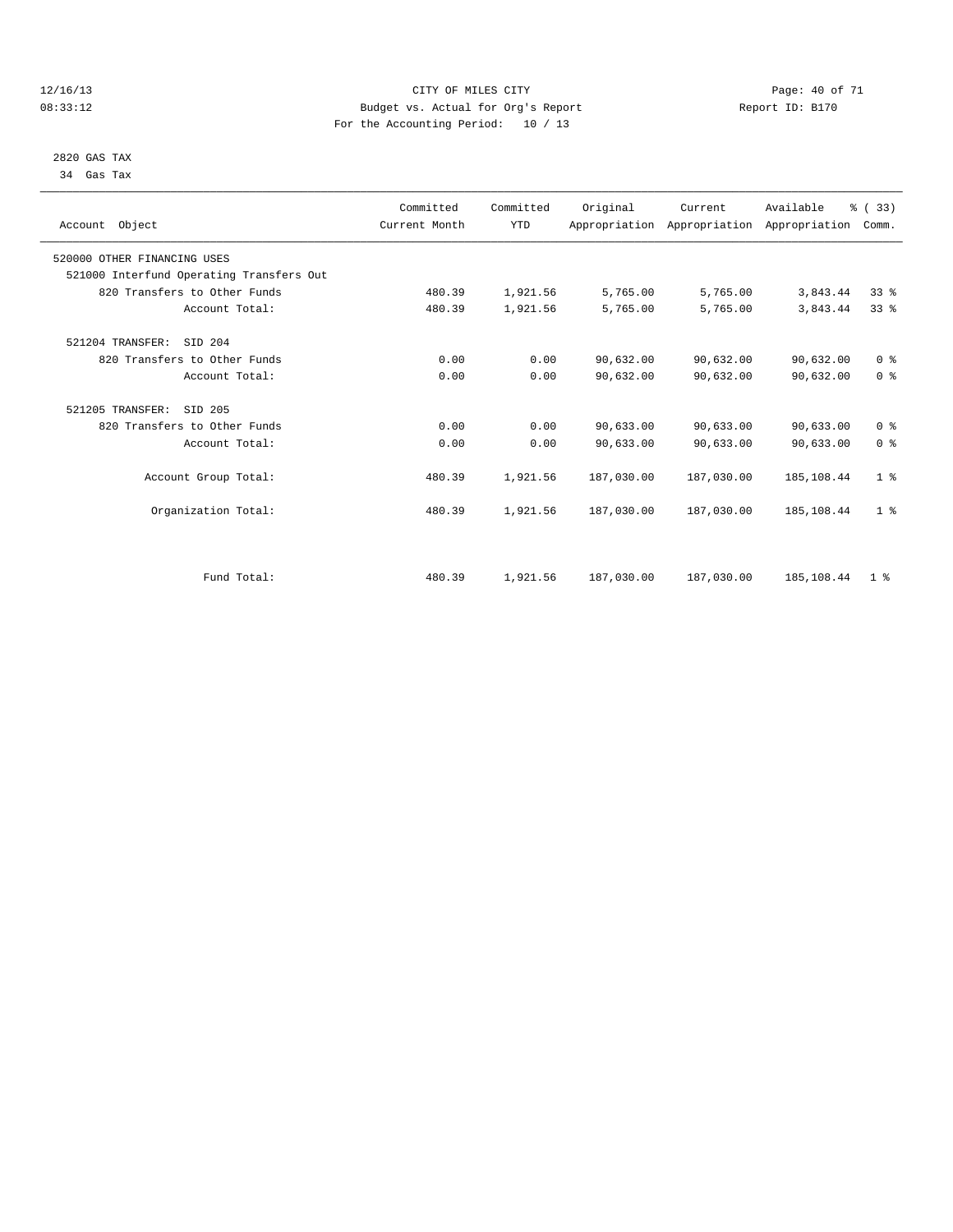#### 12/16/13 Page: 41 of 71 08:33:12 Budget vs. Actual for Org's Report Changer Report ID: B170 For the Accounting Period: 10 / 13

## 2850 911 EMERGENCY

105 Enhanced 911

| Account Object                             | Committed<br>Current Month | Committed<br><b>YTD</b> | Original   | Current    | Available<br>Appropriation Appropriation Appropriation Comm. | % (33)             |
|--------------------------------------------|----------------------------|-------------------------|------------|------------|--------------------------------------------------------------|--------------------|
| 420000 PUBLIC SAFETY                       |                            |                         |            |            |                                                              |                    |
| 420140 Crime Control and Investigation(05) |                            |                         |            |            |                                                              |                    |
| 210 Office Supplies and Materials          | 0.00                       | 0.00                    | 5,000.00   | 5,000.00   | 5,000.00                                                     | 0 <sup>8</sup>     |
| 214 Small Items of Equipment               | 0.00                       | 0.00                    | 10,000.00  | 10,000.00  | 10,000.00                                                    | 0 <sup>8</sup>     |
| 220 Operating Expenses                     | 0.00                       | 8,575.00                | 20,000.00  | 20,000.00  | 11,425.00                                                    | 43 %               |
| 231 Gas, Oil, Diesel Fuel, Grease, etc.    | 0.00                       | 0.00                    | 200.00     | 200.00     | 200.00                                                       | 0 <sup>8</sup>     |
| 311 Postage, Box Rent, Etc.                | 0.00                       | 0.00                    | 500.00     | 500.00     | 500.00                                                       | 0 <sup>8</sup>     |
| 320 Printing, Duplicating, Typing &        | 0.00                       | 0.00                    | 500.00     | 500.00     | 500.00                                                       | 0 <sup>8</sup>     |
| 334 Memberships, Registrations & Dues      | 0.00                       | 0.00                    | 300.00     | 300.00     | 300.00                                                       | 0 <sup>8</sup>     |
| 341 Electric Utility Services              | 45.79                      | 192.94                  | 1,500.00   | 1,500.00   | 1,307.06                                                     | $13*$              |
| 345 Telephone & Telegraph                  | 2,093.37                   | 8,368.18                | 30,000.00  | 30,000.00  | 21,631.82                                                    | $28$ %             |
| 350 Professional Services                  | 9,134.87                   | 14,852.14               | 100,000.00 | 100,000.00 | 85, 147.86                                                   | 15 <sup>8</sup>    |
| 370 Travel                                 | 0.00                       | 0.00                    | 5,000.00   | 5,000.00   | 5,000.00                                                     | 0 <sup>8</sup>     |
| 380 Training Services                      | 0.00                       | 378.00                  | 5,000.00   | 5,000.00   | 4,622.00                                                     | 8 %                |
| 512 Insurance on Vehicles & Equipment      | 0.00                       | 124.41                  | 124.00     | 124.00     | $-0.41$                                                      | $100*$             |
| 940 Machinery & Equipment                  | 0.00                       | 0.00                    | 35,000.00  | 35,000.00  | 35,000.00                                                    | 0 <sup>8</sup>     |
| 941 911 Eq & Software (2/01)               | 0.00                       | 0.00                    | 23,030.00  | 23,030.00  | 23,030.00                                                    | 0 <sup>8</sup>     |
| Account Total:                             | 11,274.03                  | 32,490.67               | 236,154.00 | 236,154.00 | 203,663.33                                                   | $14$ %             |
| Account Group Total:                       | 11,274.03                  | 32,490.67               | 236,154.00 | 236,154.00 | 203,663.33                                                   | $14*$              |
| 520000 OTHER FINANCING USES                |                            |                         |            |            |                                                              |                    |
| 521000 Interfund Operating Transfers Out   |                            |                         |            |            |                                                              |                    |
| 820 Transfers to Other Funds               | 0.00                       | 27, 264.96              | 112,000.00 | 112,000.00 | 84,735.04                                                    | $24$ $\frac{6}{5}$ |
| Account Total:                             | 0.00                       | 27, 264.96              | 112,000.00 | 112,000.00 | 84,735.04                                                    | $24$ %             |
| Account Group Total:                       | 0.00                       | 27, 264.96              | 112,000.00 | 112,000.00 | 84,735.04                                                    | $24$ $\frac{6}{5}$ |
| Organization Total:                        | 11,274.03                  | 59,755.63               | 348,154.00 | 348,154.00 | 288, 398.37                                                  | $17$ %             |
| Fund Total:                                | 11,274.03                  | 59,755.63               | 348,154.00 | 348,154.00 | 288, 398. 37 17 %                                            |                    |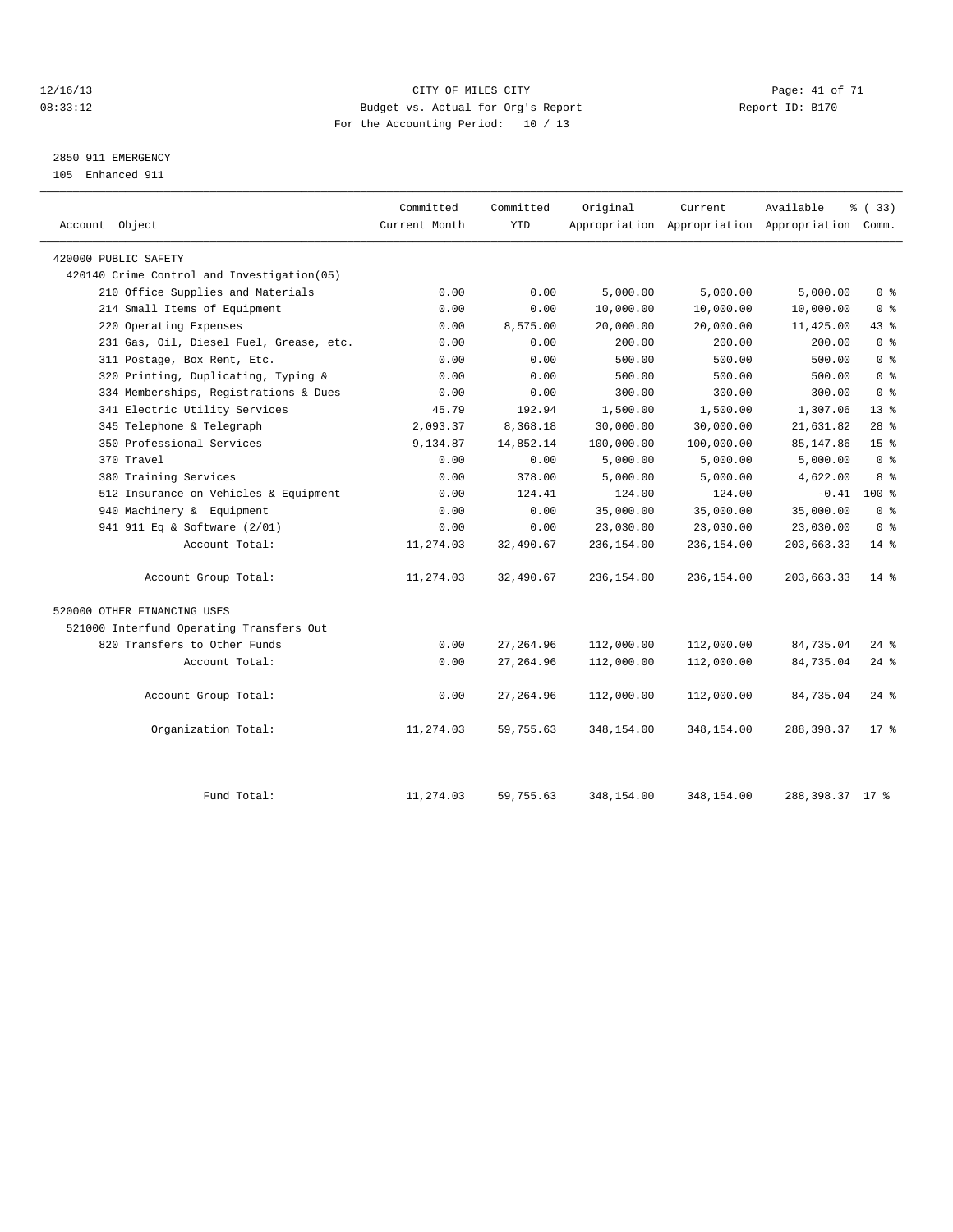#### 12/16/13 Page: 42 of 71 08:33:12 Budget vs. Actual for Org's Report Changer Report ID: B170 For the Accounting Period: 10 / 13

#### 2880 LIBRARY GRANTS

39 HB#193-Interlibrary Loan Reimb

| Object<br>Account                                            | Committed<br>Current Month | Committed<br><b>YTD</b> | Original<br>Appropriation | Current<br>Appropriation | Available<br>Appropriation | % (33)<br>Comm. |
|--------------------------------------------------------------|----------------------------|-------------------------|---------------------------|--------------------------|----------------------------|-----------------|
| 460000 CULTURE AND RECREATION<br>460100 Library Services(16) |                            |                         |                           |                          |                            |                 |
| 311 Postage, Box Rent, Etc.                                  | 214.00                     | 639.00                  | 4,400.00                  | 4,400.00                 | 3,761.00                   | 15 <sup>8</sup> |
| 382 Books                                                    | 0.00                       | 0.00                    | 100.00                    | 100.00                   | 100.00                     | 0 <sup>8</sup>  |
| Account Total:                                               | 214.00                     | 639.00                  | 4,500.00                  | 4,500.00                 | 3,861.00                   | $14*$           |
| Account Group Total:                                         | 214.00                     | 639.00                  | 4,500.00                  | 4,500.00                 | 3,861.00                   | $14*$           |
| Organization Total:                                          | 214.00                     | 639.00                  | 4,500.00                  | 4,500.00                 | 3,861.00                   | $14*$           |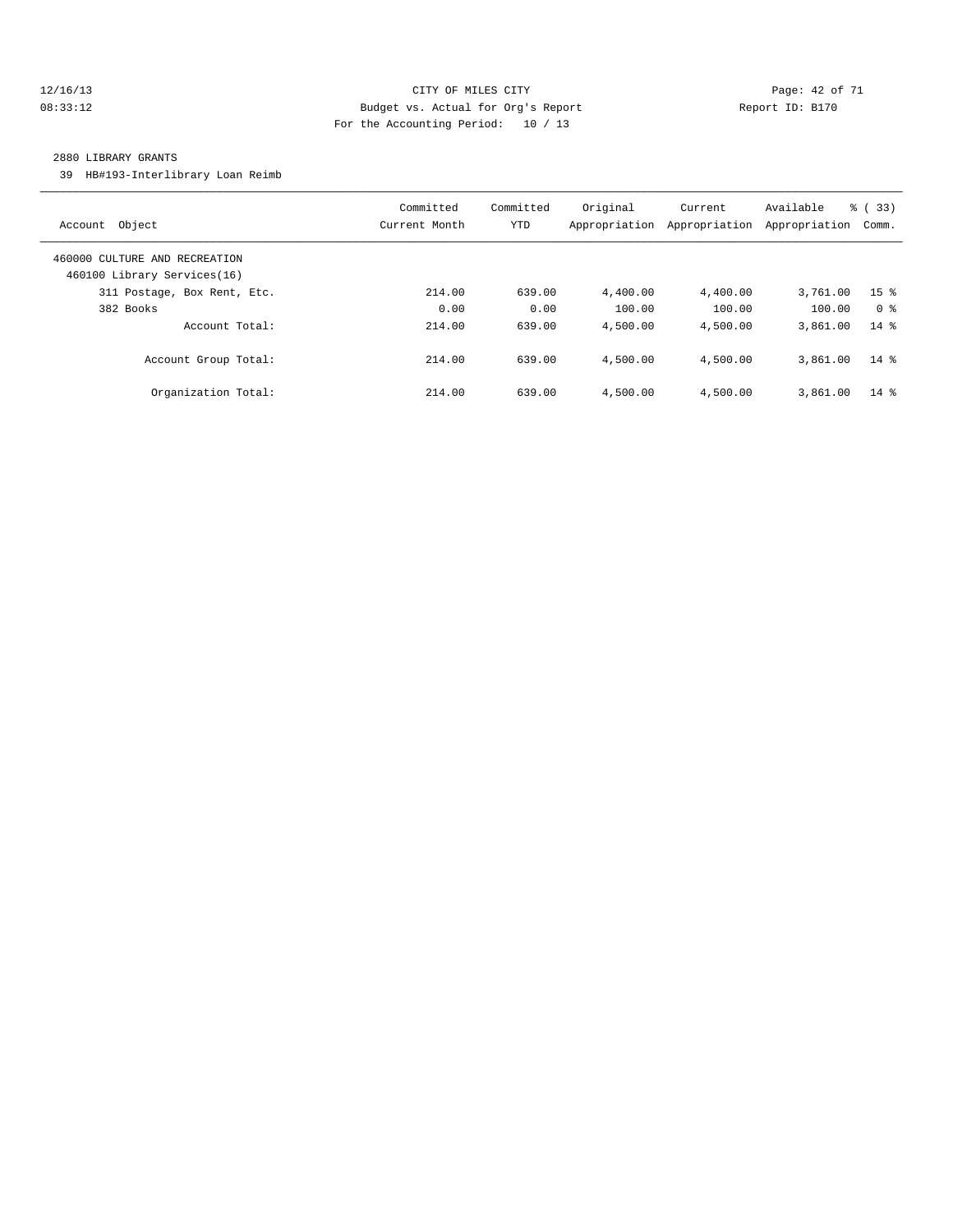#### 12/16/13 Page: 43 of 71 08:33:12 Budget vs. Actual for Org's Report Report ID: B170 For the Accounting Period: 10 / 13

#### 2880 LIBRARY GRANTS

41 Sagebrush Fed/Coal Sev Tax

| Object<br>Account                                            | Committed<br>Current Month | Committed<br>YTD | Original<br>Appropriation | Current<br>Appropriation | Available<br>Appropriation | % (33)<br>Comm. |
|--------------------------------------------------------------|----------------------------|------------------|---------------------------|--------------------------|----------------------------|-----------------|
| 460000 CULTURE AND RECREATION<br>460100 Library Services(16) |                            |                  |                           |                          |                            |                 |
| 210 Office Supplies and Materials                            | 0.00                       | 0.00             | 150.00                    | 150.00                   | 150.00                     | 0 <sup>8</sup>  |
| 350 Professional Services                                    | 0.00                       | 0.00             | 2,484.00                  | 2,484.00                 | 2,484.00                   | 0 <sup>8</sup>  |
| 370 Travel                                                   | 0.00                       | 0.00             | 2,526.00                  | 2,526.00                 | 2,526.00                   | 0 <sup>8</sup>  |
| 380 Training Services                                        | 0.00                       | 0.00             | 1,000.00                  | 1,000.00                 | 1,000.00                   | 0 <sup>8</sup>  |
| Account Total:                                               | 0.00                       | 0.00             | 6,160.00                  | 6,160.00                 | 6, 160.00                  | 0 <sup>8</sup>  |
| Account Group Total:                                         | 0.00                       | 0.00             | 6.160.00                  | 6.160.00                 | 6,160.00                   | 0 <sup>8</sup>  |
| Organization Total:                                          | 0.00                       | 0.00             | 6.160.00                  | 6.160.00                 | 6,160.00                   | 0 <sup>8</sup>  |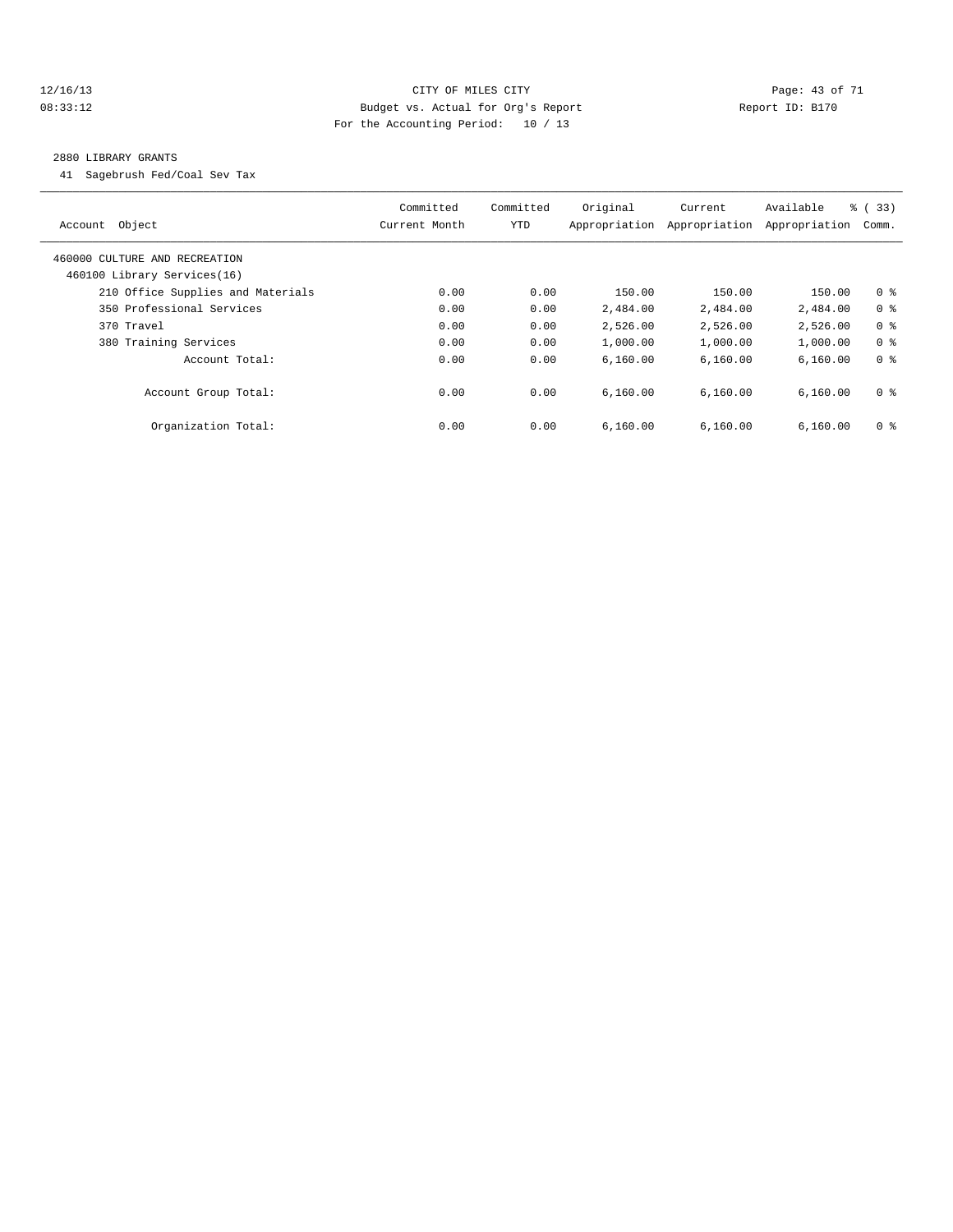#### 12/16/13 Page: 44 of 71 08:33:12 Budget vs. Actual for Org's Report Changer Report ID: B170 For the Accounting Period: 10 / 13

#### 2880 LIBRARY GRANTS

43 State Aid Per Capita-Tech Serv

| Account Object                                               | Committed<br>Current Month | Committed<br>YTD | Original<br>Appropriation | Current<br>Appropriation | Available<br>Appropriation | % (33)<br>Comm. |
|--------------------------------------------------------------|----------------------------|------------------|---------------------------|--------------------------|----------------------------|-----------------|
| 460000 CULTURE AND RECREATION<br>460100 Library Services(16) |                            |                  |                           |                          |                            |                 |
| 360 Contr R & M                                              | 0.00                       | 0.00             | 6.417.00                  | 6,417.00                 | 6.417.00                   | 0 <sup>8</sup>  |
| Account Total:                                               | 0.00                       | 0.00             | 6.417.00                  | 6.417.00                 | 6,417.00                   | 0 <sup>8</sup>  |
| Account Group Total:                                         | 0.00                       | 0.00             | 6.417.00                  | 6.417.00                 | 6.417.00                   | 0 <sup>8</sup>  |
| Organization Total:                                          | 0.00                       | 0.00             | 6.417.00                  | 6,417.00                 | 6.417.00                   | 0 <sup>8</sup>  |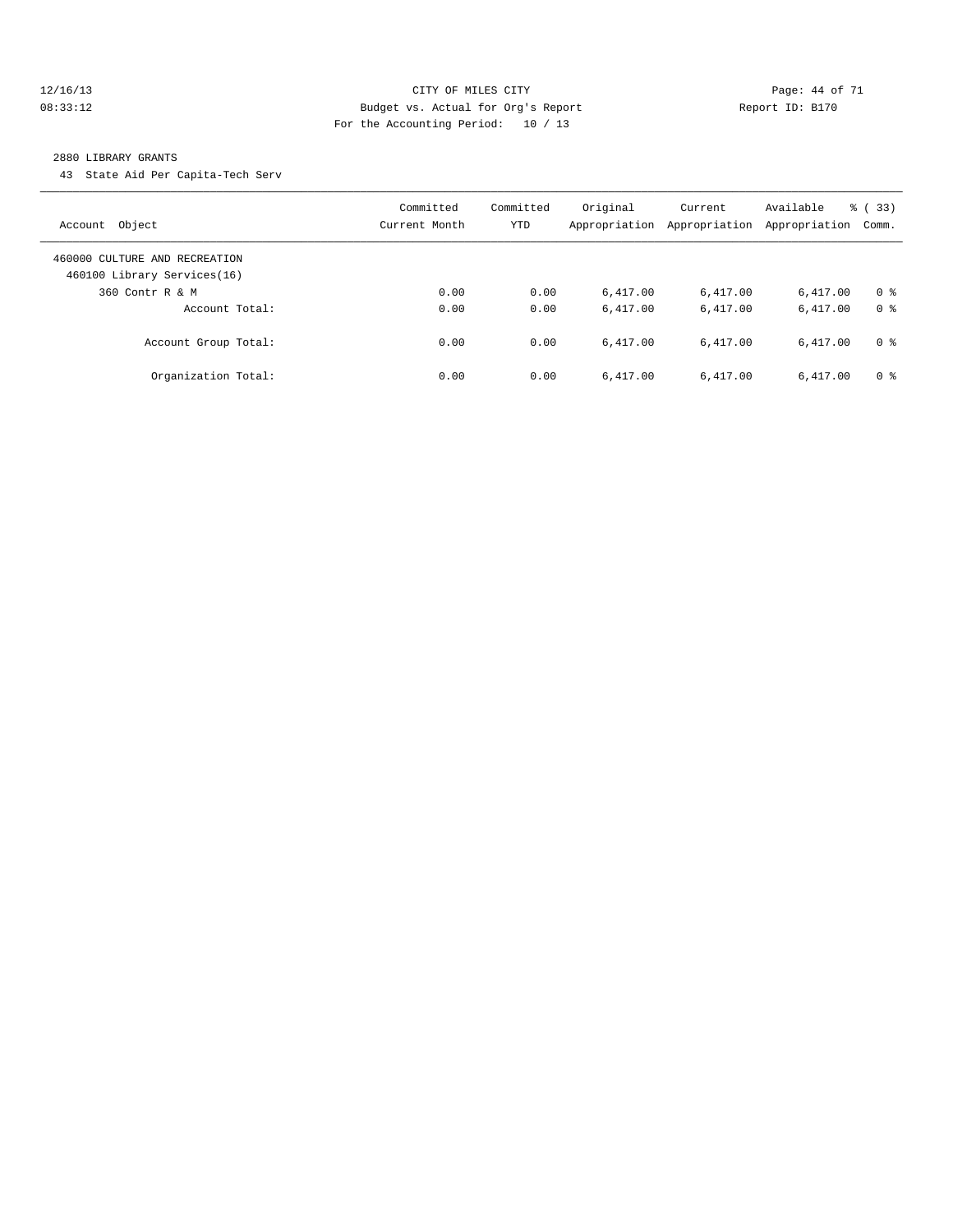#### 12/16/13 Page: 45 of 71 08:33:12 Budget vs. Actual for Org's Report Changer Report ID: B170 For the Accounting Period: 10 / 13

# 2880 LIBRARY GRANTS

44 Humanities Grant

| Account Object                      | Committed<br>Current Month | Committed<br><b>YTD</b> | Original  | Current   | Available<br>Appropriation Appropriation Appropriation | % (33)<br>Comm. |  |
|-------------------------------------|----------------------------|-------------------------|-----------|-----------|--------------------------------------------------------|-----------------|--|
| 460000 CULTURE AND RECREATION       |                            |                         |           |           |                                                        |                 |  |
| 460100 Library Services(16)         |                            |                         |           |           |                                                        |                 |  |
| 210 Office Supplies and Materials   | 0.00                       | 0.00                    | 571.00    | 571.00    | 571.00                                                 | 0 <sup>8</sup>  |  |
| 220 Operating Expenses              | 0.00                       | 0.00                    | 87.00     | 87.00     | 87.00                                                  | 0 <sup>8</sup>  |  |
| 311 Postage, Box Rent, Etc.         | 0.00                       | 0.00                    | 87.00     | 87.00     | 87.00                                                  | 0 <sup>8</sup>  |  |
| 320 Printing, Duplicating, Typing & | 0.00                       | 0.00                    | 159.00    | 159.00    | 159.00                                                 | 0 <sup>8</sup>  |  |
| 330 Publicity, Subscriptions & Dues | 0.00                       | 0.00                    | 250.00    | 250.00    | 250.00                                                 | 0 <sup>8</sup>  |  |
| 350 Professional Services           | 0.00                       | 400.00                  | 1,066.00  | 1,066.00  | 666.00                                                 | 38 <sup>8</sup> |  |
| 370 Travel                          | 0.00                       | 301.63                  | 88.00     | 88.00     | $-213.63$                                              | $343$ $%$       |  |
| 382 Books                           | 0.00                       | 0.00                    | 153.00    | 153.00    | 153.00                                                 | 0 <sup>8</sup>  |  |
| Account Total:                      | 0.00                       | 701.63                  | 2,461.00  | 2,461.00  | 1,759.37                                               | $29*$           |  |
| Account Group Total:                | 0.00                       | 701.63                  | 2,461.00  | 2,461.00  | 1,759.37                                               | $29*$           |  |
| Organization Total:                 | 0.00                       | 701.63                  | 2,461.00  | 2,461.00  | 1,759.37                                               | $29*$           |  |
|                                     |                            |                         |           |           |                                                        |                 |  |
| Fund Total:                         | 214.00                     | 1,340.63                | 19,538.00 | 19,538.00 | 18, 197. 37                                            | 7 %             |  |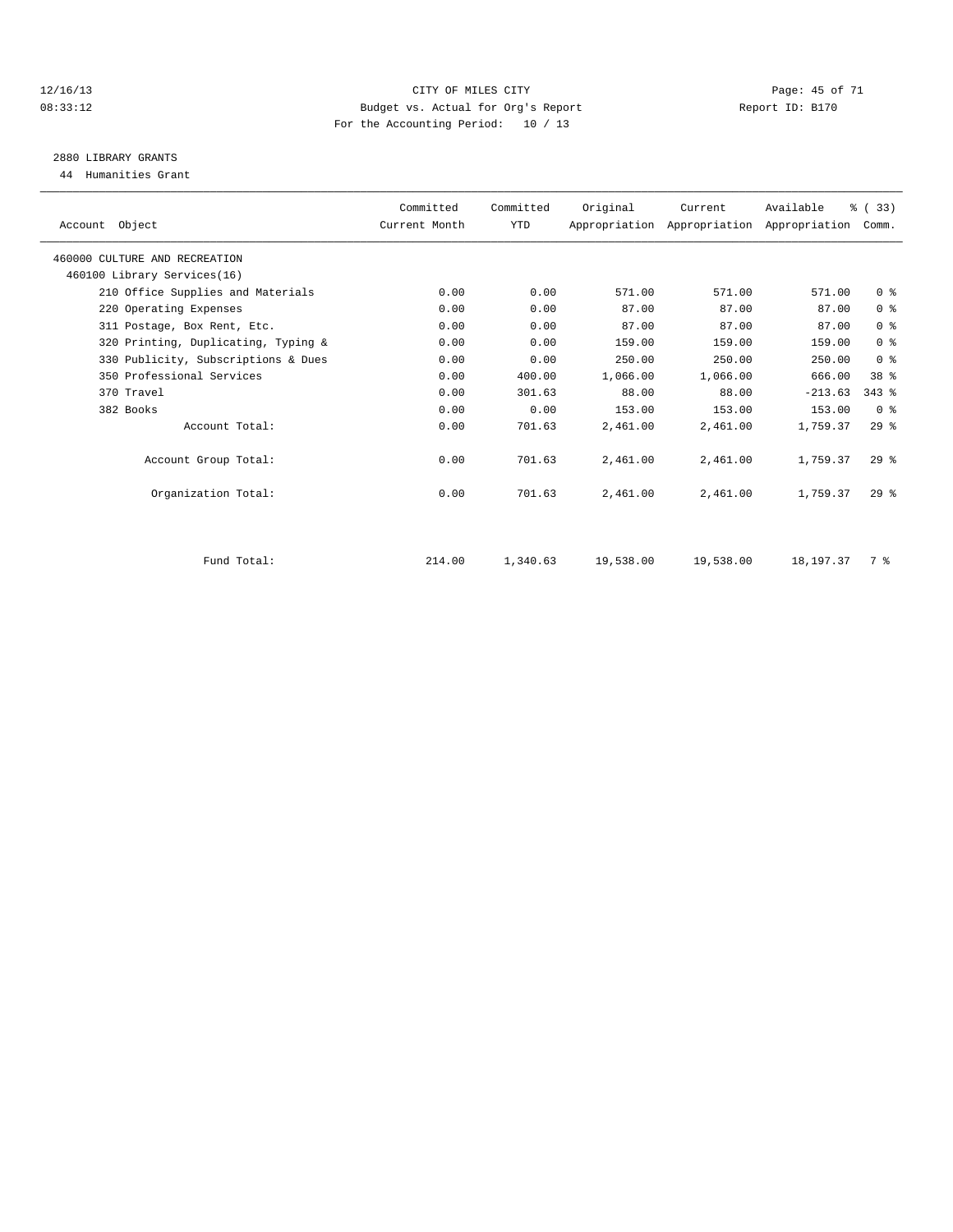#### 12/16/13 Page: 46 of 71 08:33:12 Budget vs. Actual for Org's Report Report ID: B170 For the Accounting Period: 10 / 13

2935 Historic Preservation

11 Historic Preservation

| Account Object                              | Committed<br>Current Month | Committed<br><b>YTD</b> | Original  | Current<br>Appropriation Appropriation Appropriation | Available | % (33)<br>Comm. |  |
|---------------------------------------------|----------------------------|-------------------------|-----------|------------------------------------------------------|-----------|-----------------|--|
| 460000 CULTURE AND RECREATION               |                            |                         |           |                                                      |           |                 |  |
| 460461 Historic Preservation-Administration |                            |                         |           |                                                      |           |                 |  |
| 111 Salaries and Wages - Permanent          | 1,258.10                   | 4,238.28                | 15,834.00 | 15,834.00                                            | 11,595.72 | $27$ %          |  |
| 131 VACATION                                | 0.00                       | 314.40                  | 0.00      | 0.00                                                 | $-314.40$ | $***$ $_{8}$    |  |
| 132 SICK LEAVE                              | 142.22                     | 142.22                  | 0.00      | 0.00                                                 | $-142.22$ | $***$ $%$       |  |
| 141 Unemployment Insurance                  | 6.30                       | 21.12                   | 71.00     | 71.00                                                | 49.88     | $30*$           |  |
| 142 Workers' Compensation                   | 16.14                      | 54.12                   | 183.00    | 183.00                                               | 128.88    | $30*$           |  |
| 144 FICA                                    | 107.12                     | 359.15                  | 1,211.00  | 1,211.00                                             | 851.85    | $30*$           |  |
| 145 PERS                                    | 113.00                     | 378.87                  | 1,278.00  | 1,278.00                                             | 899.13    | $30*$           |  |
| 210 Office Supplies and Materials           | 0.00                       | 0.00                    | 750.00    | 750.00                                               | 750.00    | 0 <sup>8</sup>  |  |
| 214 Small Items of Equipment                | 96.00                      | 96.00                   | 0.00      | 0.00                                                 | $-96.00$  | $***$ $-$       |  |
| 220 Operating Expenses                      | 0.00                       | 0.00                    | 200.00    | 200.00                                               | 200.00    | 0 <sup>8</sup>  |  |
| 320 Printing, Duplicating, Typing &         | 0.00                       | 0.00                    | 200.00    | 200.00                                               | 200.00    | 0 <sup>8</sup>  |  |
| 330 Publicity, Subscriptions & Dues         | 0.00                       | 0.00                    | 125.00    | 125.00                                               | 125.00    | 0 <sup>8</sup>  |  |
| 345 Telephone & Telegraph                   | 111.34                     | 445.83                  | 1,380.00  | 1,380.00                                             | 934.17    | 328             |  |
| 360 Contr R & M                             | 0.00                       | 0.00                    | 100.00    | 100.00                                               | 100.00    | 0 <sup>8</sup>  |  |
| 370 Travel                                  | 0.00                       | 438.08                  | 985.00    | 985.00                                               | 546.92    | 44 %            |  |
| 531 Building & Office Rental                | 300.00                     | 1,200.00                | 3,600.00  | 3,600.00                                             | 2,400.00  | 33%             |  |
| Account Total:                              | 2,150.22                   | 7,688.07                | 25,917.00 | 25,917.00                                            | 18,228.93 | $30*$           |  |
| Account Group Total:                        | 2,150.22                   | 7,688.07                | 25,917.00 | 25,917.00                                            | 18,228.93 | $30*$           |  |
| Organization Total:                         | 2,150.22                   | 7,688.07                | 25,917.00 | 25,917.00                                            | 18,228.93 | $30*$           |  |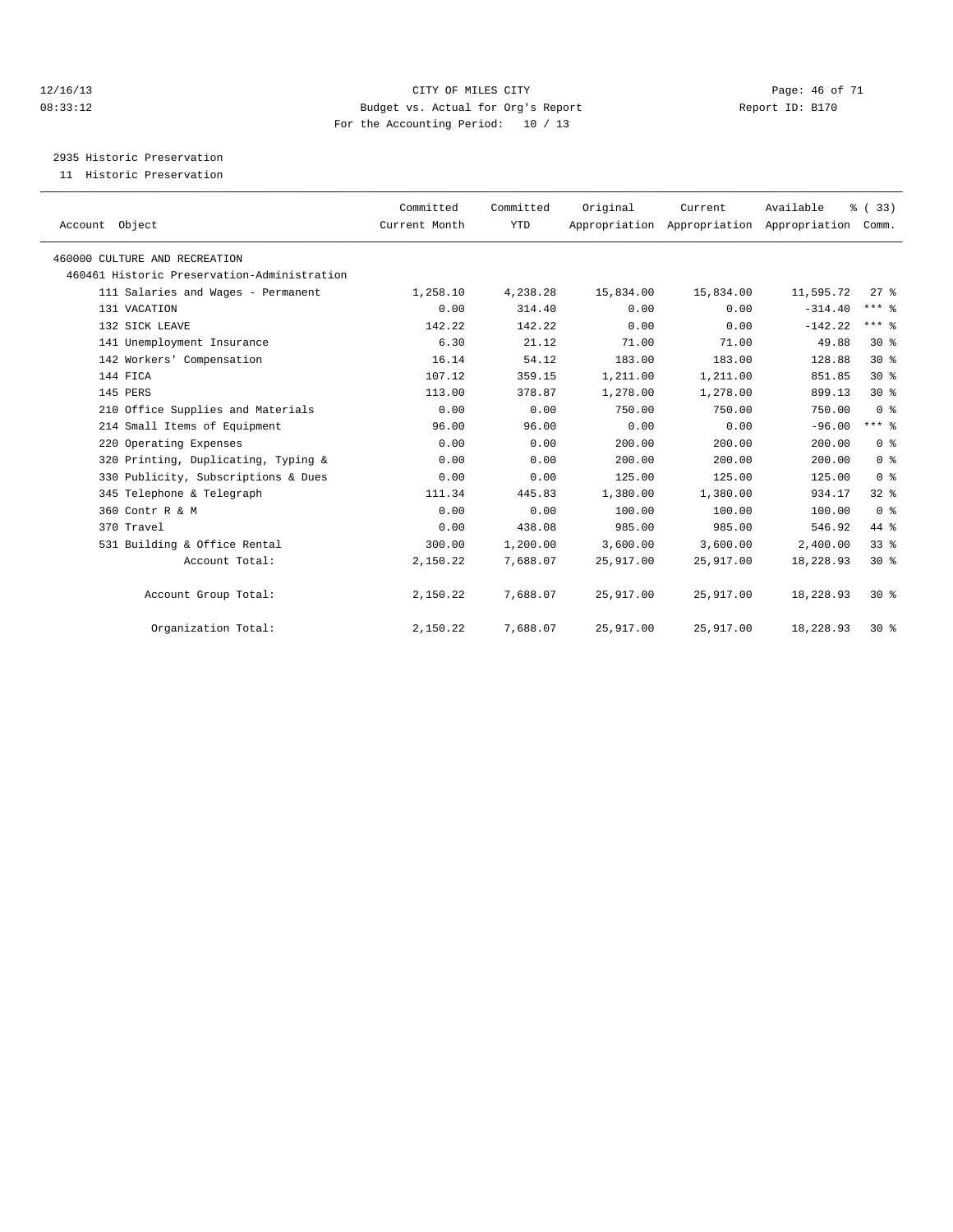#### 12/16/13 Page: 47 of 71 08:33:12 Budget vs. Actual for Org's Report Changer Report ID: B170 For the Accounting Period: 10 / 13

### 2935 Historic Preservation

91 CCHS Grant

| Account Object                                                               | Committed<br>Current Month | Committed<br>YTD | Original  | Current   | Available<br>Appropriation Appropriation Appropriation | $\frac{6}{6}$ (33)<br>Comm. |  |
|------------------------------------------------------------------------------|----------------------------|------------------|-----------|-----------|--------------------------------------------------------|-----------------------------|--|
| 460000 CULTURE AND RECREATION<br>460461 Historic Preservation-Administration |                            |                  |           |           |                                                        |                             |  |
| 380 Training Services                                                        | 0.00                       | 95.00            | 0.00      | 0.00      | $-95.00$                                               | $***$ $\frac{6}{5}$         |  |
| Account Total:                                                               | 0.00                       | 95.00            | 0.00      | 0.00      | $-95.00$                                               | $***$ 2                     |  |
| Account Group Total:                                                         | 0.00                       | 95.00            | 0.00      | 0.00      | $-95.00$                                               | $***$ 2                     |  |
| Organization Total:                                                          | 0.00                       | 95.00            | 0.00      | 0.00      | $-95.00$                                               | $***$ 2                     |  |
| Fund Total:                                                                  | 2,150.22                   | 7,783.07         | 25,917.00 | 25,917.00 | 18, 133. 93 30 %                                       |                             |  |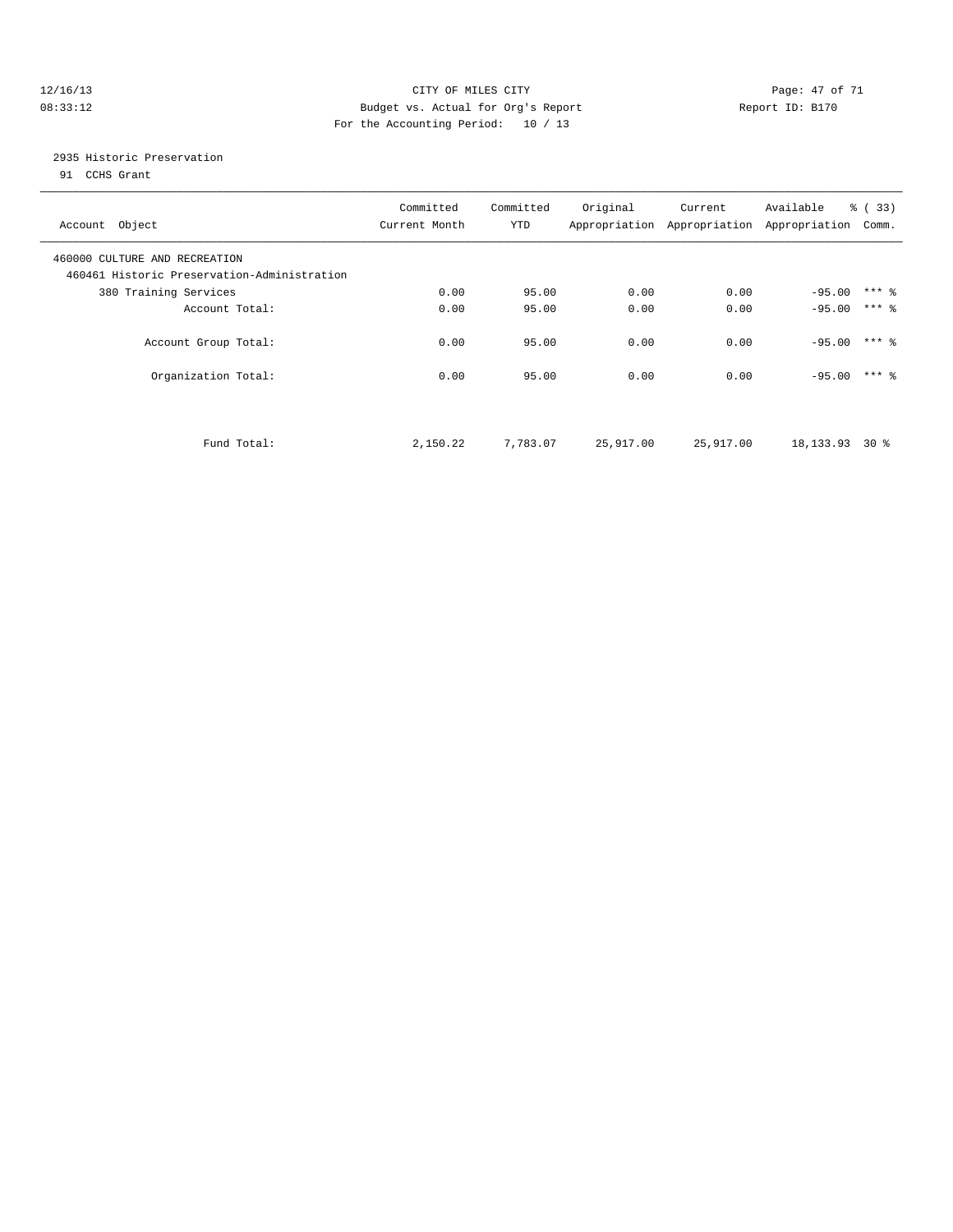#### 12/16/13 Page: 48 of 71 08:33:12 Budget vs. Actual for Org's Report Report ID: B170 For the Accounting Period: 10 / 13

#### 2985 RETIRED SENIOR VOLUNTEER PROG (RSVP)

15 Retired Senior Volunteer Program

|                                            | Committed     | Committed  | Original  | Current   | Available                                       | % (33)           |
|--------------------------------------------|---------------|------------|-----------|-----------|-------------------------------------------------|------------------|
| Account Object                             | Current Month | <b>YTD</b> |           |           | Appropriation Appropriation Appropriation Comm. |                  |
| 450000 Social and Economic Services        |               |            |           |           |                                                 |                  |
| 450300 RETIRED SENIOR VOLUNTEER PROG(RSVP) |               |            |           |           |                                                 |                  |
| 111 Salaries and Wages - Permanent         | 2,976.63      | 11,797.93  | 40,359.00 | 40,359.00 | 28,561.07                                       | 29%              |
| 131 VACATION                               | 154.63        | 434.89     | 0.00      | 0.00      | $-434.89$                                       | $***$ $%$        |
| 132 SICK LEAVE                             | 0.00          | 77.31      | 0.00      | 0.00      | $-77.31$                                        | $***$ $=$        |
| 133 OTHER LEAVE PAY                        | 231.94        | 521.87     | 0.00      | 0.00      | $-521.87$                                       | $***$ 8          |
| 141 Unemployment Insurance                 | 15.14         | 60.56      | 144.00    | 144.00    | 83.44                                           | 42 %             |
| 142 Workers' Compensation                  | 38.78         | 155.12     | 452.00    | 452.00    | 296.88                                          | $34$ $%$         |
| 143 Health Insurance                       | 618.15        | 2,472.60   | 7,980.00  | 7,980.00  | 5,507.40                                        | $31$ %           |
| 144 FICA                                   | 257.28        | 1,029.12   | 3,120.00  | 3,120.00  | 2,090.88                                        | 33 <sup>8</sup>  |
| 145 PERS                                   | 271.42        | 1,085.67   | 2,856.00  | 2,856.00  | 1,770.33                                        | 38 <sup>8</sup>  |
| 210 Office Supplies and Materials          | 321.81        | 321.81     | 617.00    | 617.00    | 295.19                                          | $52$ $%$         |
| 370 Travel                                 | 508.76        | 1,272.76   | 4,200.00  | 4,200.00  | 2,927.24                                        | $30*$            |
| Account Total:                             | 5,394.54      | 19,229.64  | 59,728.00 | 59,728.00 | 40,498.36                                       | 328              |
| 450330 RSVP Non-Federal                    |               |            |           |           |                                                 |                  |
| 111 Salaries and Wages - Permanent         | 0.00          | 620.80     | 2,825.00  | 2,825.00  | 2,204.20                                        | $22$ %           |
| 141 Unemployment Insurance                 | 0.00          | 0.00       | 14.00     | 14.00     | 14.00                                           | 0 <sup>8</sup>   |
| 142 Workers' Compensation                  | 0.00          | 0.00       | 36.00     | 36.00     | 36.00                                           | 0 <sup>8</sup>   |
| 144 FICA                                   | 0.00          | 0.00       | 240.00    | 240.00    | 240.00                                          | 0 <sup>°</sup>   |
| 145 PERS                                   | 0.00          | 0.00       | 204.00    | 204.00    | 204.00                                          | 0 <sup>8</sup>   |
| 210 Office Supplies and Materials          | 0.00          | 21.47      | 3,870.00  | 3,870.00  | 3,848.53                                        | 1 <sup>8</sup>   |
| Operating Expenses<br>220                  | 47.64         | 2,309.69   | 3,750.00  | 3,750.00  | 1,440.31                                        | 62 %             |
| 311 Postage, Box Rent, Etc.                | 59.43         | 123.44     | 1,150.00  | 1,150.00  | 1,026.56                                        | 11 <sup>8</sup>  |
| 330 Publicity, Subscriptions & Dues        | 0.00          | 136.80     | 130.00    | 130.00    | $-6.80$                                         | 105 <sub>8</sub> |
| 334 Memberships, Registrations & Dues      | 0.00          | 50.00      | 0.00      | 0.00      | $-50.00$                                        | $***$ 8          |
| 345 Telephone & Telegraph                  | 126.42        | 499.17     | 1,680.00  | 1,680.00  | 1,180.83                                        | $30*$            |
| 370 Travel                                 | 0.00          | 45.20      | 500.00    | 500.00    | 454.80                                          | 9 <sup>°</sup>   |
| 512 Insurance on Vehicles & Equipment      | 0.00          | 0.00       | 300.00    | 300.00    | 300.00                                          | 0 <sup>8</sup>   |
| 530 Rent                                   | 0.00          | 505.02     | 2,040.00  | 2,040.00  | 1,534.98                                        | 25%              |
| Account Total:                             | 233.49        | 4,311.59   | 16,739.00 | 16,739.00 | 12, 427.41                                      | 26%              |
| Account Group Total:                       | 5,628.03      | 23,541.23  | 76,467.00 | 76,467.00 | 52,925.77                                       | 31.8             |
| Organization Total:                        | 5,628.03      | 23,541.23  | 76,467.00 | 76,467.00 | 52,925.77                                       | 318              |
| Fund Total:                                | 5,628.03      | 23,541.23  | 76,467.00 | 76,467.00 | 52,925.77 31 %                                  |                  |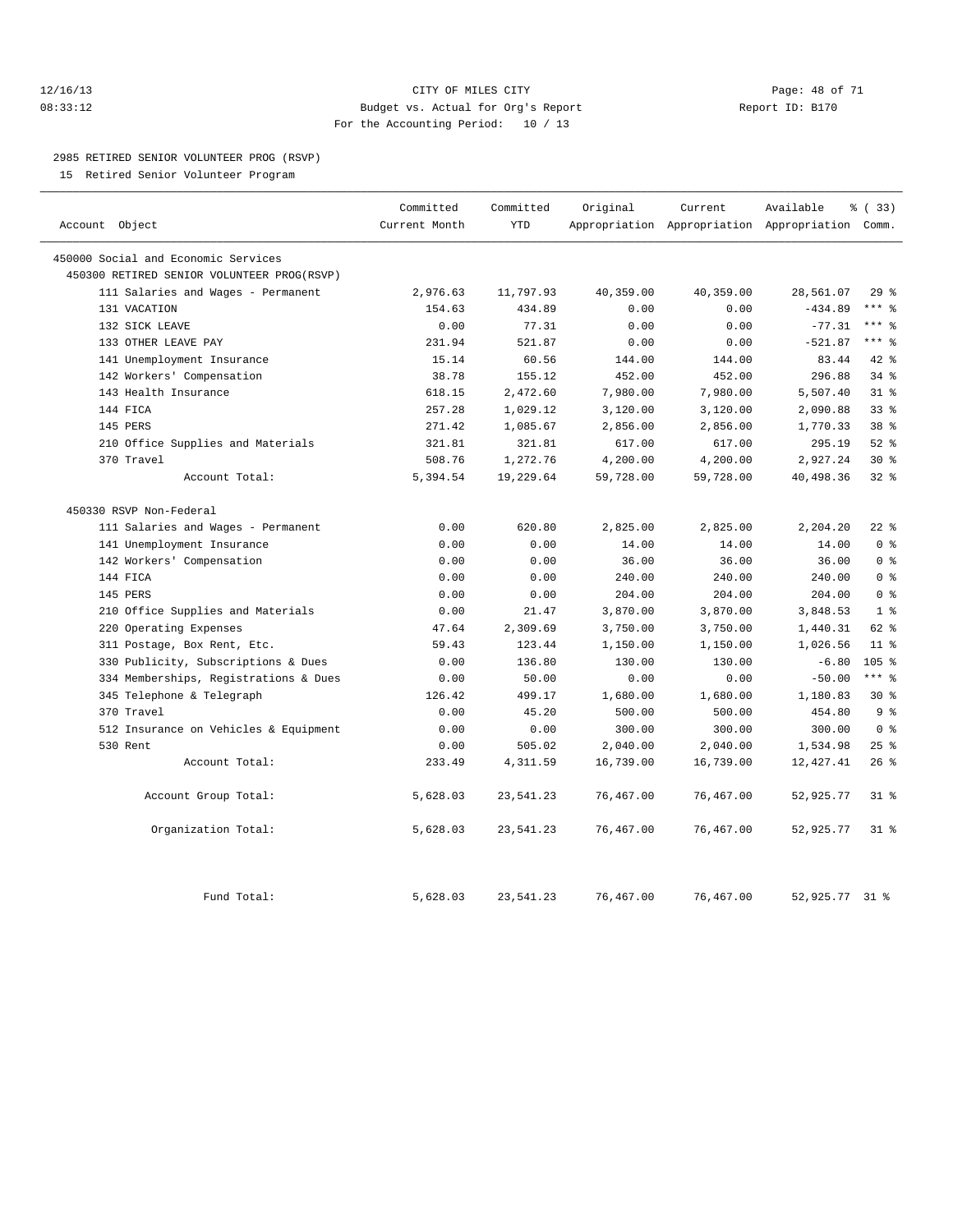#### 12/16/13 Page: 49 of 71 08:33:12 Budget vs. Actual for Org's Report Report ID: B170 For the Accounting Period: 10 / 13

#### 4000 General Fund Capitol Improvement Fund

501 Capital Purchases

| Object<br>Account                                            | Committed<br>Current Month | Committed<br>YTD | Original<br>Appropriation | Current<br>Appropriation | Available<br>Appropriation | % (33)<br>Comm. |
|--------------------------------------------------------------|----------------------------|------------------|---------------------------|--------------------------|----------------------------|-----------------|
| 410000 GENERAL GOVERNMENT<br>410100 Legislative Services(02) |                            |                  |                           |                          |                            |                 |
| 940 Machinery & Equipment                                    | 6, 239.00                  | 6, 239.00        | 46,000.00                 | 46,000.00                | 39,761.00                  | $14*$           |
| Account Total:                                               | 6, 239.00                  | 6, 239.00        | 46,000.00                 | 46,000.00                | 39,761.00                  | $14*$           |
| Account Group Total:                                         | 6, 239.00                  | 6, 239.00        | 46,000.00                 | 46,000.00                | 39,761.00                  | $14*$           |
| Organization Total:                                          | 6, 239.00                  | 6, 239.00        | 46,000.00                 | 46,000.00                | 39,761.00                  | $14*$           |
|                                                              |                            |                  |                           |                          |                            |                 |
| Fund Total:                                                  | 6, 239.00                  | 6, 239.00        | 46,000.00                 | 46,000.00                | 39,761.00 14 %             |                 |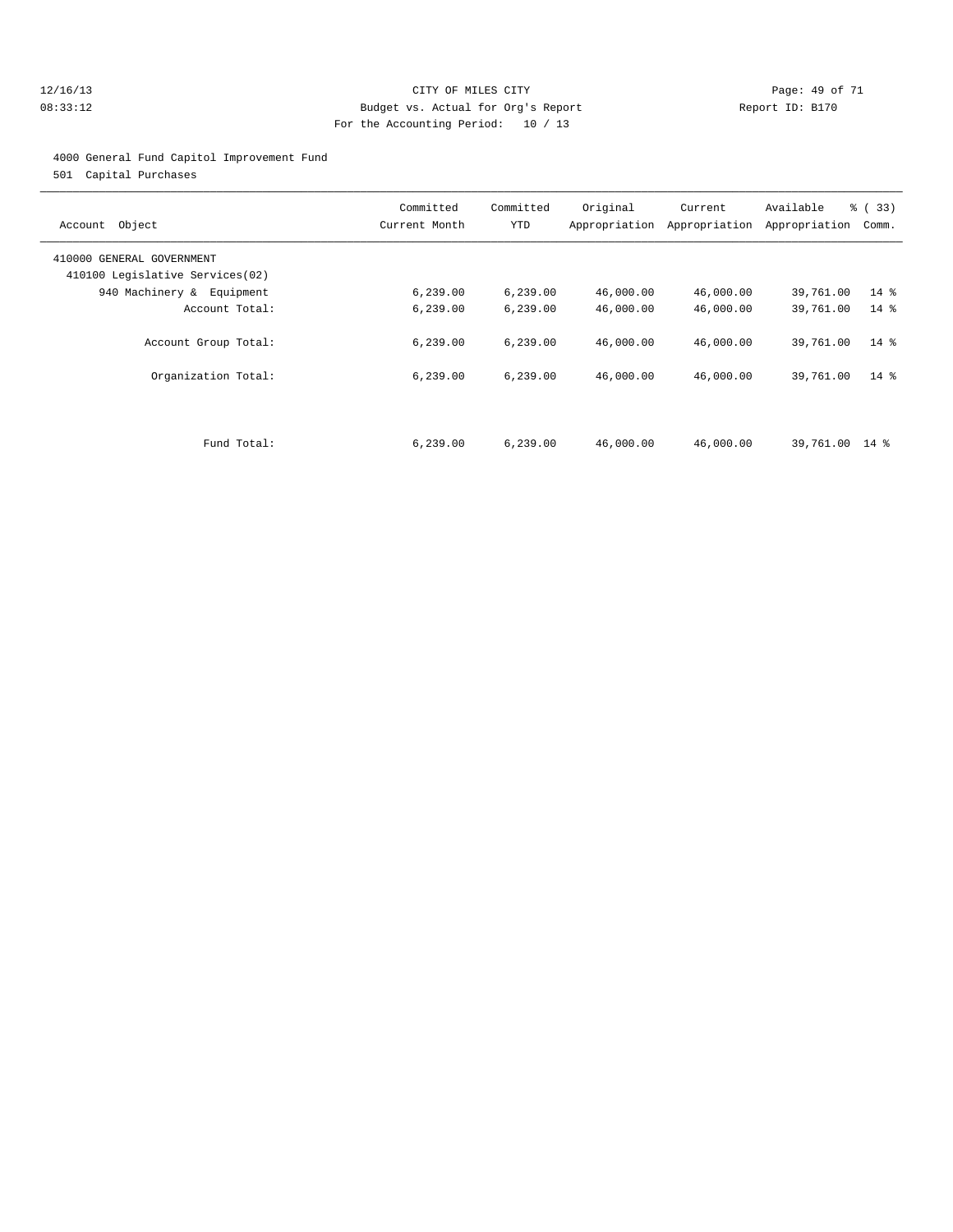#### 12/16/13 Page: 50 of 71 08:33:12 Budget vs. Actual for Org's Report Report ID: B170 For the Accounting Period: 10 / 13

### 4060 CAPITAL IMPROV-PUBLIC WORKS

911 Public Works Operations

| Object<br>Account                                  | Committed<br>Current Month | Committed<br>YTD | Original<br>Appropriation | Current<br>Appropriation | Available<br>Appropriation | % (33)<br>Comm. |
|----------------------------------------------------|----------------------------|------------------|---------------------------|--------------------------|----------------------------|-----------------|
| 430000 Public Works<br>430233 Roadway/Re-surfacing |                            |                  |                           |                          |                            |                 |
| 940 Machinery & Equipment                          | 28,822.50                  | 75,311.25        | 119,400.00                | 119,400.00               | 44,088.75                  | 63 %            |
| Account Total:                                     | 28,822.50                  | 75, 311.25       | 119,400.00                | 119,400.00               | 44,088.75                  | 63 %            |
|                                                    |                            |                  |                           |                          |                            |                 |
| Account Group Total:                               | 28,822.50                  | 75, 311.25       | 119,400.00                | 119,400.00               | 44,088.75                  | 63 %            |
| Organization Total:                                | 28,822.50                  | 75, 311.25       | 119,400.00                | 119,400.00               | 44,088.75                  | 63 %            |
|                                                    |                            |                  |                           |                          |                            |                 |
| Fund Total:                                        | 28,822.50                  | 75, 311.25       | 119,400.00                | 119,400.00               | 44,088.75 63 %             |                 |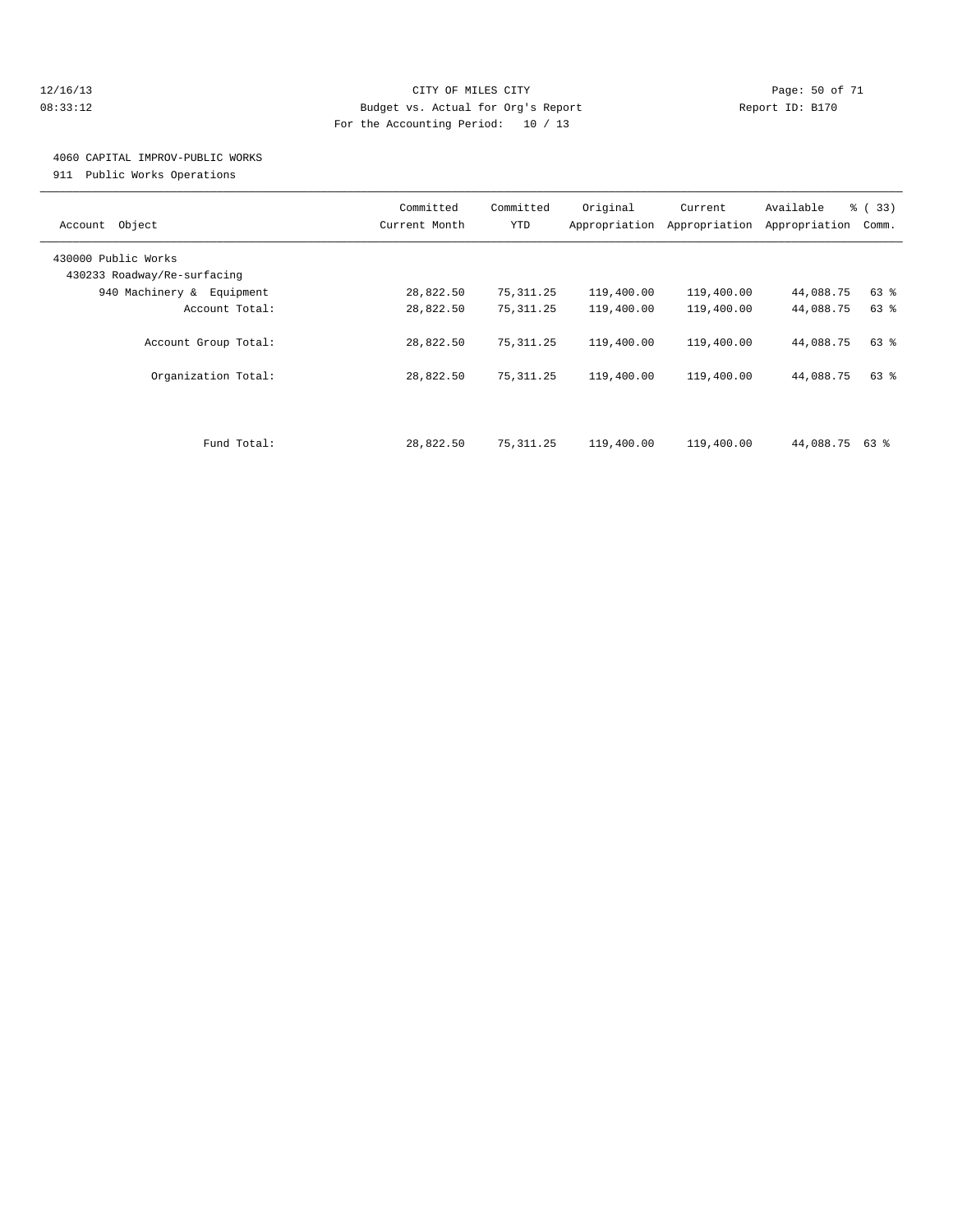#### 12/16/13 Page: 51 of 71 Page: 51 of 71 08:33:12 Budget vs. Actual for Org's Report Changer Report ID: B170 For the Accounting Period: 10 / 13

#### 5210 WATER UTILITY

22 Water Plant

| Account Object |                                               | Committed<br>Current Month | Committed<br>YTD | Original   | Current<br>Appropriation Appropriation Appropriation Comm. | Available   | % (33)          |
|----------------|-----------------------------------------------|----------------------------|------------------|------------|------------------------------------------------------------|-------------|-----------------|
|                |                                               |                            |                  |            |                                                            |             |                 |
|                | 430000 Public Works                           |                            |                  |            |                                                            |             |                 |
|                | 430530 Water Source of Supply and Pumping(22) |                            |                  |            |                                                            |             |                 |
|                | 111 Salaries and Wages - Permanent            | 16,216.50                  | 64, 285.45       | 209,832.00 | 209,832.00                                                 | 145,546.55  | $31$ $%$        |
|                | 121 OVERTIME-PERMANENT                        | 567.49                     | 2,530.95         | 16,709.00  | 16,709.00                                                  | 14,178.05   | 15 <sup>8</sup> |
|                | 131 VACATION                                  | 657.73                     | 4,455.28         | 15,773.00  | 15,773.00                                                  | 11,317.72   | $28$ %          |
|                | 132 SICK LEAVE                                | 422.29                     | 1,500.73         | 7,093.00   | 7,093.00                                                   | 5,592.27    | $21$ %          |
|                | 133 OTHER LEAVE PAY                           | 90.34                      | 104.47           | 2,516.00   | 2,516.00                                                   | 2,411.53    | 4%              |
|                | 134 HOLIDAY PAY                               | 384.42                     | 1,772.27         | 5,002.00   | 5,002.00                                                   | 3,229.73    | 35 <sup>8</sup> |
|                | 141 Unemployment Insurance                    | 82.57                      | 339.49           | 1,145.00   | 1,145.00                                                   | 805.51      | $30*$           |
|                | 142 Workers' Compensation                     | 1,068.87                   | 5,364.70         | 11,913.00  | 11,913.00                                                  | 6,548.30    | 45 %            |
|                | 143 Health Insurance                          | 3,092.32                   | 12,369.32        | 41,563.00  | 41,563.00                                                  | 29, 193.68  | $30*$           |
|                | 144 FICA                                      | 1,295.15                   | 5,337.45         | 19,463.00  | 19,463.00                                                  | 14, 125.55  | $27$ %          |
|                | 145 PERS                                      | 1,479.91                   | 6,024.45         | 20,531.00  | 20,531.00                                                  | 14,506.55   | 29%             |
|                | 196 CLOTHING ALLOTMENT                        | 0.00                       | 750.00           | 800.00     | 800.00                                                     | 50.00       | 94 %            |
|                | 210 Office Supplies and Materials             | 58.09                      | 119.50           | 200.00     | 200.00                                                     | 80.50       | 60 %            |
|                | 220 Operating Expenses                        | 172.76                     | 275.75           | 2,000.00   | 2,000.00                                                   | 1,724.25    | $14$ %          |
|                | 222 Chemicals, Lab & Med Supplies             | 0.00                       | 0.00             | 150.00     | 150.00                                                     | 150.00      | 0 <sup>8</sup>  |
|                | 226 Clothing and Uniforms                     | 42.00                      | 102.00           | 400.00     | 400.00                                                     | 298.00      | $26$ %          |
|                | 230 Repair and Maintenance Supplies           | 1,092.74                   | 2,042.20         | 4,000.00   | 4,000.00                                                   | 1,957.80    | $51$ %          |
|                | 231 Gas, Oil, Diesel Fuel, Grease, etc.       | 85.64                      | 295.66           | 1,300.00   | 1,300.00                                                   | 1,004.34    | $23$ %          |
|                | 241 Consumable Tools                          | 0.00                       | 0.00             | 150.00     | 150.00                                                     | 150.00      | 0 <sup>8</sup>  |
|                | 311 Postage, Box Rent, Etc.                   | 0.00                       | 0.00             | 50.00      | 50.00                                                      | 50.00       | 0 <sup>8</sup>  |
|                | 330 Publicity, Subscriptions & Dues           | 0.00                       | 0.00             | 500.00     | 500.00                                                     | 500.00      | 0 <sup>8</sup>  |
|                | 334 Memberships, Registrations & Dues         | 20.00                      | 20.00            | 400.00     | 400.00                                                     | 380.00      | 5 <sup>°</sup>  |
|                | 341 Electric Utility Services                 | 4,046.63                   | 20,731.53        | 55,000.00  | 55,000.00                                                  | 34, 268.47  | 38 %            |
|                | 344 Gas Utility Service                       | 118.32                     | 195.01           | 20,000.00  | 20,000.00                                                  | 19,804.99   | 1 <sup>8</sup>  |
|                | 345 Telephone & Telegraph                     | 81.91                      | 327.77           | 1,200.00   | 1,200.00                                                   | 872.23      | $27$ %          |
|                | 346 Garbage Service                           | 0.00                       | 71.12            | 300.00     | 300.00                                                     | 228.88      | $24$ %          |
|                | 347 Telephone-Internet                        | 80.25                      | 286.35           | 750.00     | 750.00                                                     | 463.65      | 38 %            |
| 350            | Professional Services                         | 0.00                       | 140.00           | 400.00     | 400.00                                                     | 260.00      | 35%             |
|                | 352 Wtr/Swr Lab Testing                       | 0.00                       | 0.00             | 1,000.00   | 1,000.00                                                   | 1,000.00    | 0 <sup>8</sup>  |
|                | 357 Architectual, Engineering Serv Etc.       | 0.00                       | 0.00             | 10,000.00  | 10,000.00                                                  | 10,000.00   | 0 <sup>8</sup>  |
|                | 360 Contr R & M                               | 0.00                       | 282.00           | 120,300.00 | 120,300.00                                                 | 120,018.00  | 0 <sup>8</sup>  |
|                | 363 R&M Vehicles/Equip/Labor-PW               | 145.31                     | 932.12           | 7,000.00   | 7,000.00                                                   | 6,067.88    | $13*$           |
| 369            | Other Repair and Maintenance                  | 0.00                       | 0.00             | 2,000.00   | 2,000.00                                                   | 2,000.00    | 0 <sup>8</sup>  |
|                | 370 Travel                                    | 5.50                       | 220.52           | 1,000.00   | 1,000.00                                                   | 779.48      | $22$ %          |
|                | 380 Training Services                         | 0.00                       | 204.20           | 1,400.00   | 1,400.00                                                   | 1,195.80    | 15 <sup>°</sup> |
|                | 382 Books                                     | 0.00                       | 0.00             | 200.00     | 200.00                                                     | 200.00      | 0 <sup>8</sup>  |
|                | 400 BUILDING MATERIALS                        | 0.00                       | 0.00             | 500.00     | 500.00                                                     | 500.00      | 0 <sup>8</sup>  |
|                | 511 Insurance on Buildings                    | 0.00                       | 7,235.61         | 7,236.00   | 7,236.00                                                   | 0.39        | 100 %           |
|                | 512 Insurance on Vehicles & Equipment         | 0.00                       | 206.25           | 206.00     | 206.00                                                     | $-0.25$     | 100 %           |
|                | 940 Machinery & Equipment                     | 0.00                       | 0.00             | 45,000.00  | 45,000.00                                                  | 45,000.00   | 0 <sup>8</sup>  |
|                | Account Total:                                | 31,306.74                  | 138,522.15       | 634,982.00 | 634,982.00                                                 | 496, 459.85 | $22$ %          |
|                | Account Group Total:                          | 31,306.74                  | 138,522.15       | 634,982.00 | 634,982.00                                                 | 496, 459.85 | $22$ %          |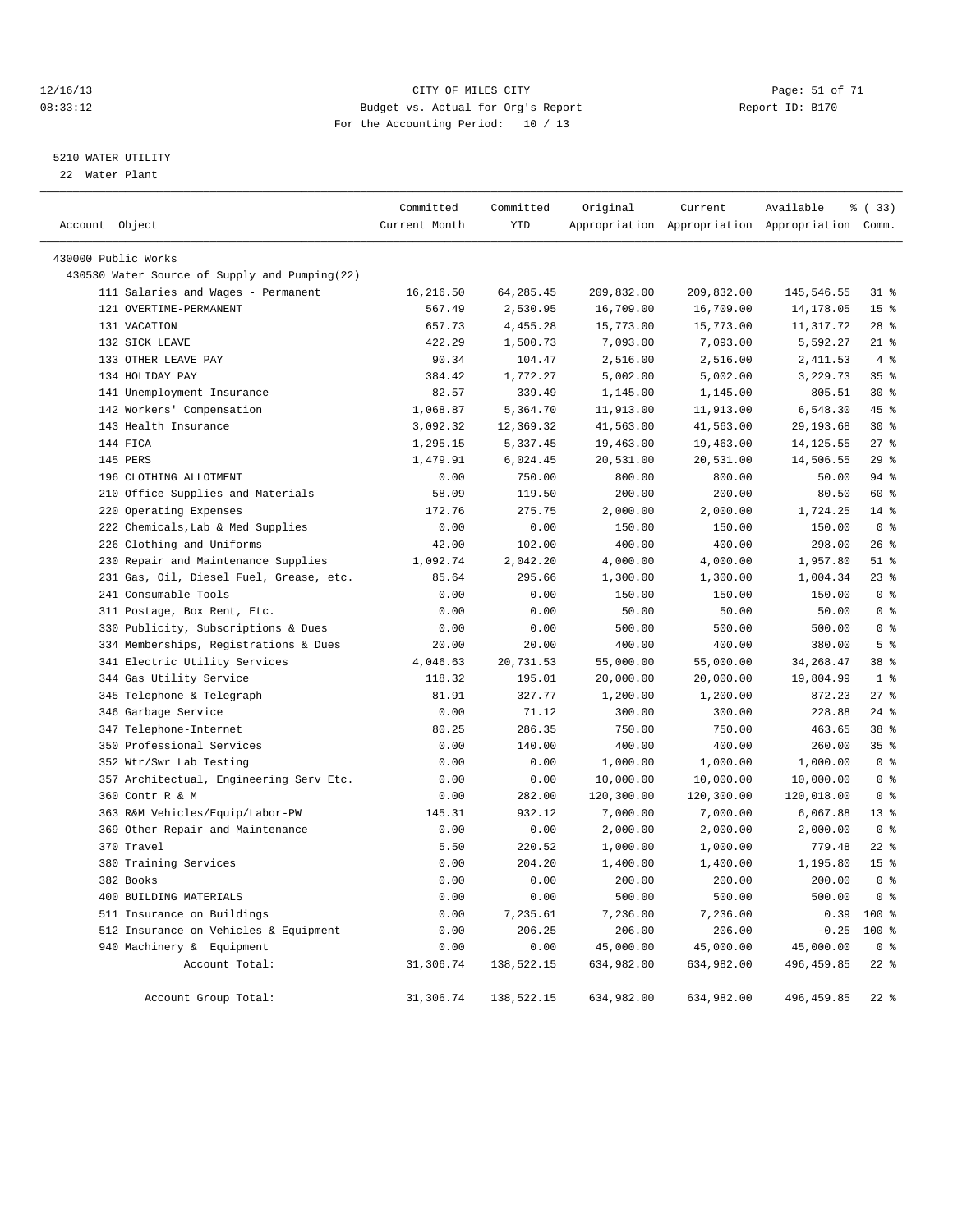#### 12/16/13 Page: 52 of 71 08:33:12 **Budget vs. Actual for Org's Report Report ID: B170** For the Accounting Period: 10 / 13

# 5210 WATER UTILITY

22 Water Plant

| Object<br>Account                                                       | Committed<br>Current Month | Committed<br><b>YTD</b> | Original<br>Appropriation | Current<br>Appropriation | Available<br>Appropriation | % (33)<br>Comm. |
|-------------------------------------------------------------------------|----------------------------|-------------------------|---------------------------|--------------------------|----------------------------|-----------------|
| 520000 OTHER FINANCING USES<br>521000 Interfund Operating Transfers Out |                            |                         |                           |                          |                            |                 |
| 820 Transfers to Other Funds                                            | 0.00                       | 0.00                    | 6.419.00                  | 6,419.00                 | 6.419.00                   | 0 <sup>8</sup>  |
| Account Total:                                                          | 0.00                       | 0.00                    | 6.419.00                  | 6.419.00                 | 6.419.00                   | 0 <sup>8</sup>  |
| Account Group Total:                                                    | 0.00                       | 0.00                    | 6.419.00                  | 6.419.00                 | 6.419.00                   | 0 <sup>8</sup>  |
| Organization Total:                                                     | 31,306.74                  | 138,522.15              | 641,401.00                | 641,401.00               | 502,878.85                 | $22$ $%$        |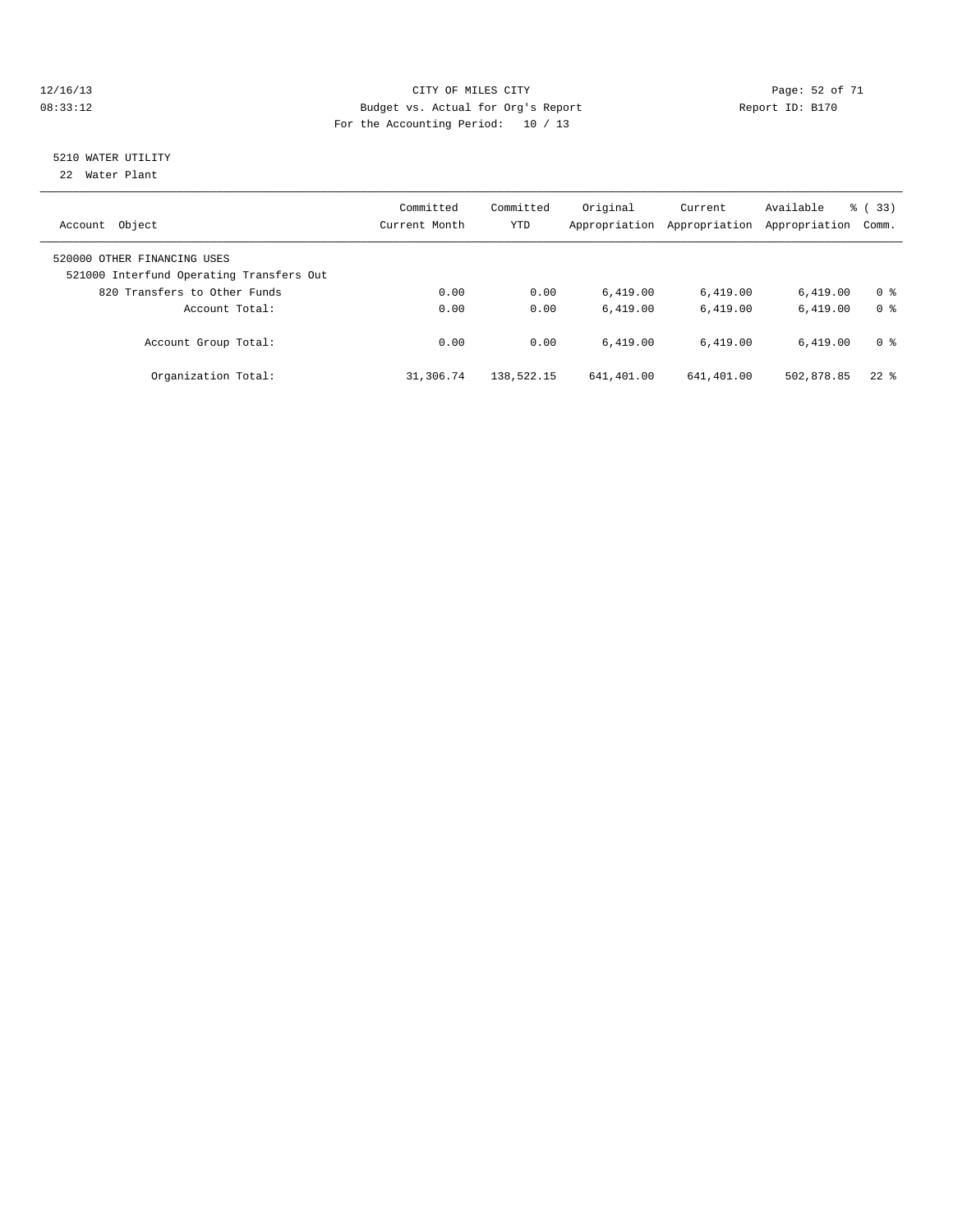#### 12/16/13 Page: 53 of 71 08:33:12 Budget vs. Actual for Org's Report Changer Report ID: B170 For the Accounting Period: 10 / 13

————————————————————————————————————————————————————————————————————————————————————————————————————————————————————————————————————

#### 5210 WATER UTILITY

23 Water Lines

|                                          | Committed     | Committed  | Original     | Current      | Available                                       | % (33)          |
|------------------------------------------|---------------|------------|--------------|--------------|-------------------------------------------------|-----------------|
| Account Object                           | Current Month | YTD        |              |              | Appropriation Appropriation Appropriation Comm. |                 |
|                                          |               |            |              |              |                                                 |                 |
| 430000 Public Works                      |               |            |              |              |                                                 |                 |
| 430550 Transmission and Distribution(23) |               |            |              |              |                                                 |                 |
| 111 Salaries and Wages - Permanent       | 12,103.69     | 48,834.29  | 163,673.00   | 163,673.00   | 114,838.71                                      | $30*$           |
| 121 OVERTIME-PERMANENT                   | 179.53        | 1,073.85   | 10,598.00    | 10,598.00    | 9,524.15                                        | $10*$           |
| 131 VACATION                             | 360.37        | 2,852.38   | 15,773.00    | 15,773.00    | 12,920.62                                       | 18 %            |
| 132 SICK LEAVE                           | 99.78         | 1,522.22   | 7,093.00     | 7,093.00     | 5,570.78                                        | $21$ %          |
| 133 OTHER LEAVE PAY                      | 0.00          | 0.00       | 2,738.00     | 2,738.00     | 2,738.00                                        | 0 <sup>8</sup>  |
| 134 HOLIDAY PAY                          | 35.58         | 159.04     | 4,558.00     | 4,558.00     | 4,398.96                                        | 3%              |
| 141 Unemployment Insurance               | 57.49         | 247.60     | 954.00       | 954.00       | 706.40                                          | 26%             |
| 142 Workers' Compensation                | 636.87        | 3,051.48   | 10,891.00    | 10,891.00    | 7,839.52                                        | $28$ %          |
| 143 Health Insurance                     | 2,226.21      | 9,291.59   | 32,286.00    | 32,286.00    | 22,994.41                                       | 29%             |
| 144 FICA                                 | 963.27        | 4,146.82   | 16,215.00    | 16,215.00    | 12,068.18                                       | $26$ %          |
| 145 PERS                                 | 1,031.24      | 4,393.37   | 17,106.00    | 17,106.00    | 12,712.63                                       | $26$ %          |
| 196 CLOTHING ALLOTMENT                   | 0.00          | 577.50     | 670.00       | 670.00       | 92.50                                           | 86 %            |
| 210 Office Supplies and Materials        | 0.00          | 5.40       | 500.00       | 500.00       | 494.60                                          | 1 <sup>8</sup>  |
| 214 Small Items of Equipment             | 0.00          | 60.00      | 6,000.00     | 6,000.00     | 5,940.00                                        | 1 <sup>°</sup>  |
| 220 Operating Expenses                   | 248.38        | 3,127.65   | 13,000.00    | 13,000.00    | 9,872.35                                        | 24 %            |
| 222 Chemicals, Lab & Med Supplies        | 0.00          | 0.00       | 200.00       | 200.00       | 200.00                                          | 0 <sup>8</sup>  |
| 226 Clothing and Uniforms                | 69.99         | 69.99      | 1,000.00     | 1,000.00     | 930.01                                          | 7 %             |
| 230 Repair and Maintenance Supplies      | 483.77        | 1,230.57   | 25,000.00    | 25,000.00    | 23,769.43                                       | 5 <sup>°</sup>  |
| 231 Gas, Oil, Diesel Fuel, Grease, etc.  | 964.50        | 3,004.12   | 12,000.00    | 12,000.00    | 8,995.88                                        | $25$ %          |
| 233 Water Main Replacement and Street    | 86.33         | 86.33      | 10,000.00    | 10,000.00    | 9,913.67                                        | 1 <sup>8</sup>  |
| 234 Hydrant Replacement, Valves          | 450.00        | 1,063.75   | 40,000.00    | 40,000.00    | 38,936.25                                       | 3%              |
| 235 Curb Stop Replacement                | 596.79        | 773.04     | 10,000.00    | 10,000.00    | 9,226.96                                        | 8 %             |
| 241 Consumable Tools                     | 0.00          | 0.00       | 200.00       | 200.00       | 200.00                                          | 0 <sup>8</sup>  |
| 311 Postage, Box Rent, Etc.              | 0.00          | 0.00       | 100.00       | 100.00       | 100.00                                          | 0 <sup>8</sup>  |
| 320 Printing, Duplicating, Typing &      | 0.00          | 0.00       | 150.00       | 150.00       | 150.00                                          | 0 <sup>8</sup>  |
| 330 Publicity, Subscriptions & Dues      | 0.00          | 0.00       | 200.00       | 200.00       | 200.00                                          | 0 <sup>8</sup>  |
| 334 Memberships, Registrations & Dues    | 0.00          | 125.00     | 300.00       | 300.00       | 175.00                                          | 42 %            |
| 341 Electric Utility Services            | 13.72         | 47.22      | 300.00       | 300.00       | 252.78                                          | 16 <sup>°</sup> |
| 344 Gas Utility Service                  | 8.06          | 21.44      | 500.00       | 500.00       | 478.56                                          | 4%              |
| 345 Telephone & Telegraph                | 42.62         | 171.58     | 800.00       | 800.00       | 628.42                                          | $21$ %          |
| 347 Telephone-Internet                   | 11.40         | 43.60      | 250.00       | 250.00       | 206.40                                          | $17*$           |
| 350 Professional Services                | 0.00          | 54.00      | 6,000.00     | 6,000.00     | 5,946.00                                        | 1 <sup>8</sup>  |
| 357 Architectual, Engineering Serv Etc.  | 6,566.97      | 6,566.97   | 20,000.00    | 20,000.00    | 13,433.03                                       | 33%             |
| 360 Contr R & M                          | 1,405.41      | 3,245.90   | 8,000.00     | 8,000.00     | 4,754.10                                        | 41 %            |
| 363 R&M Vehicles/Equip/Labor-PW          | 1,474.98      | 10,087.86  | 25,000.00    | 25,000.00    | 14,912.14                                       | 40 %            |
| 369 Other Repair and Maintenance         | 0.00          | 0.00       | 1,000.00     | 1,000.00     | 1,000.00                                        | 0 <sup>8</sup>  |
| 370 Travel                               | 59.20         | 59.20      | 750.00       | 750.00       | 690.80                                          | 8 %             |
| 380 Training Services                    | 0.00          | 0.00       | 1,000.00     | 1,000.00     | 1,000.00                                        | 0 <sup>8</sup>  |
| 382 Books                                | 0.00          | 69.63      | 200.00       | 200.00       | 130.37                                          | 35%             |
| 400 BUILDING MATERIALS                   | 0.00          | 0.00       | 500.00       | 500.00       | 500.00                                          | 0 <sup>8</sup>  |
| 511 Insurance on Buildings               | 0.00          | 3,046.85   | 3,047.00     | 3,047.00     | 0.15                                            | 100 %           |
| 512 Insurance on Vehicles & Equipment    | 0.00          | 606.15     | 606.00       | 606.00       | $-0.15$                                         | 100 %           |
| 513 Liability                            | 81.00         | 81.00      | 0.00         | 0.00         | $-81.00$                                        | $***$ $_{8}$    |
| 532 Land Rental                          | 0.00          | 132.87     | 1,500.00     | 1,500.00     | 1,367.13                                        | 9 %             |
| 533 Machinery and Equipment Rental       | 0.00          | 0.00       | 1,000.00     | 1,000.00     | 1,000.00                                        | 0 <sup>8</sup>  |
| 940 Machinery & Equipment                | 14, 411.25    | 47, 353.48 | 164,280.00   | 164,280.00   | 116,926.52                                      | 29 %            |
| 957 Cenex /Dickinson Water Line          | 0.00          | 0.00       | 845, 441.00  | 845, 441.00  | 845, 441.00                                     | $0$ %           |
| 958 Strevell/Merriam Wtr Line Proj       | 33,811.48     | 326,033.01 | 8,455,441.00 | 8,455,441.00 | 8,129,407.99                                    | 4%              |
|                                          |               |            |              |              |                                                 |                 |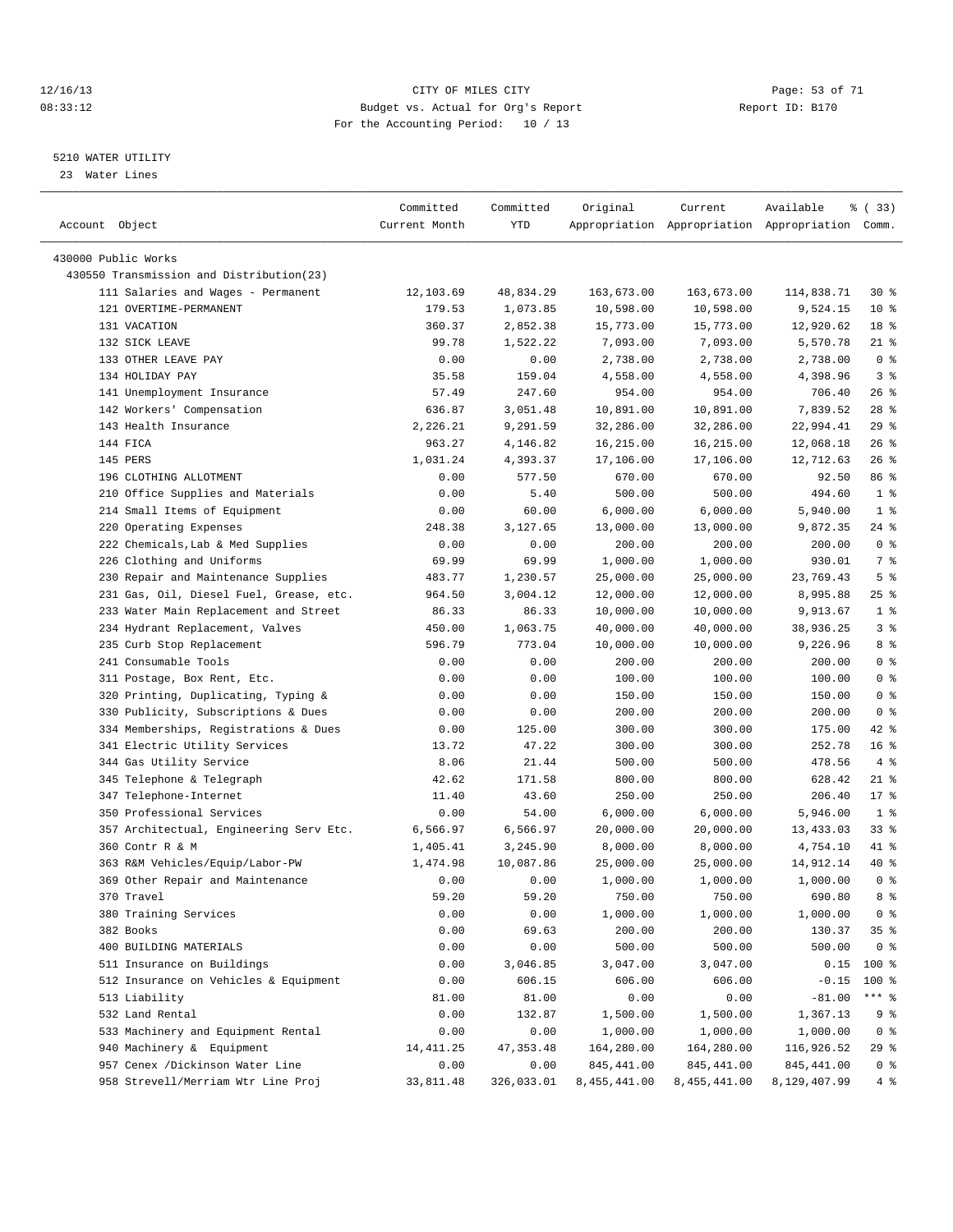#### 12/16/13 Page: 54 of 71 08:33:12 Budget vs. Actual for Org's Report Changer Report ID: B170 For the Accounting Period: 10 / 13

#### 5210 WATER UTILITY

23 Water Lines

|                                            | Committed<br>Current Month | Committed<br><b>YTD</b> | Original                                    | Current      | Available                                       | <sub>ර</sub> ි (33) |
|--------------------------------------------|----------------------------|-------------------------|---------------------------------------------|--------------|-------------------------------------------------|---------------------|
| Account Object                             |                            |                         |                                             |              | Appropriation Appropriation Appropriation Comm. |                     |
| Account Total:                             | 78,479.88                  | 483, 316.75             | 9,936,820.00                                | 9,936,820.00 | 9,453,503.25                                    | 5 <sup>°</sup>      |
| Account Group Total:                       | 78,479.88                  | 483, 316.75             | 9,936,820.00                                | 9,936,820.00 | 9, 453, 503. 25                                 | 5 <sup>8</sup>      |
| 490000 DEBT SERVICE                        |                            |                         |                                             |              |                                                 |                     |
| 490200 Revenue Bonds                       |                            |                         |                                             |              |                                                 |                     |
| 611 Principal-NE Wtr Line Phase II         | 0.00                       | 0.00                    | 16,000.00                                   | 16,000.00    | 16,000.00                                       | 0 <sup>8</sup>      |
| 615 Principal-Northeast Water Ln \$2.2     | 0.00                       | 0.00                    | 52,000.00                                   | 52,000.00    | 52,000.00                                       | 0 <sup>8</sup>      |
| 616 Principal-Carbon Hill Water Tank \$2.2 | 0.00                       | 0.00                    | 52,000.00                                   | 52,000.00    | 52,000.00                                       | 0 <sup>8</sup>      |
| 617 Principal - NE Wtr Line \$500k         | 0.00                       | 0.00                    | 13,000.00                                   | 13,000.00    | 13,000.00                                       | 0 <sup>8</sup>      |
| 618 Principal-Carbon Hill \$500k           | 0.00                       | 0.00                    | 13,000.00                                   | 13,000.00    | 13,000.00                                       | 0 <sup>8</sup>      |
| 622 Interest-NE Wtr Line Phase II          | 0.00                       | 0.00                    | 2,078.00                                    | 2,078.00     | 2,078.00                                        | 0 <sup>8</sup>      |
| 631 Interest - NE Wtr Line \$500k          | 0.00                       | 0.00                    | 12,320.00                                   | 12,320.00    | 12,320.00                                       | 0 <sup>8</sup>      |
| 632 Interest - Carbon Hill Wtr Tank \$500k | 0.00                       | 0.00                    | 12,320.00                                   | 12,320.00    | 12,320.00                                       | 0 <sup>8</sup>      |
| 634 Interest-Northeast Wtr Ln \$2.2        | 0.00                       | 0.00                    | 75, 375.00                                  | 75, 375.00   | 75, 375.00                                      | 0 <sup>8</sup>      |
| 638 Interest-Carbon Hill Tank \$2.2        | 0.00                       | 0.00                    | 75, 375.00                                  | 75, 375.00   | 75, 375.00                                      | 0 <sup>8</sup>      |
| Account Total:                             | 0.00                       | 0.00                    | 323,468.00                                  | 323,468.00   | 323,468.00                                      | 0 <sup>8</sup>      |
| Account Group Total:                       | 0.00                       | 0.00                    | 323,468.00                                  | 323,468.00   | 323,468.00                                      | 0 <sup>8</sup>      |
| 510000 MISCELLANEOUS                       |                            |                         |                                             |              |                                                 |                     |
| 510330 Comprehensive Liability Insurance   |                            |                         |                                             |              |                                                 |                     |
| 513 Liability                              | 0.00                       | 0.00                    | 4,775.00                                    | 4,775.00     | 4,775.00                                        | 0 <sup>8</sup>      |
| Account Total:                             | 0.00                       | 0.00                    | 4,775.00                                    | 4,775.00     | 4,775.00                                        | 0 <sup>8</sup>      |
| Account Group Total:                       | 0.00                       | 0.00                    | 4,775.00                                    | 4,775.00     | 4.775.00                                        | 0 <sup>8</sup>      |
| 520000 OTHER FINANCING USES                |                            |                         |                                             |              |                                                 |                     |
| 521000 Interfund Operating Transfers Out   |                            |                         |                                             |              |                                                 |                     |
| 820 Transfers to Other Funds               | 0.00                       | 0.00                    | 9,943.00                                    | 9,943.00     | 9,943.00                                        | 0 <sup>8</sup>      |
| Account Total:                             | 0.00                       | 0.00                    | 9,943.00                                    | 9,943.00     | 9,943.00                                        | 0 <sup>8</sup>      |
| Account Group Total:                       | 0.00                       | 0.00                    | 9,943.00                                    | 9,943.00     | 9,943.00                                        | 0 <sup>8</sup>      |
| Organization Total:                        | 78,479.88                  |                         | 483, 316.75 10, 275, 006.00 10, 275, 006.00 |              | 9,791,689.25                                    | 5 <sup>8</sup>      |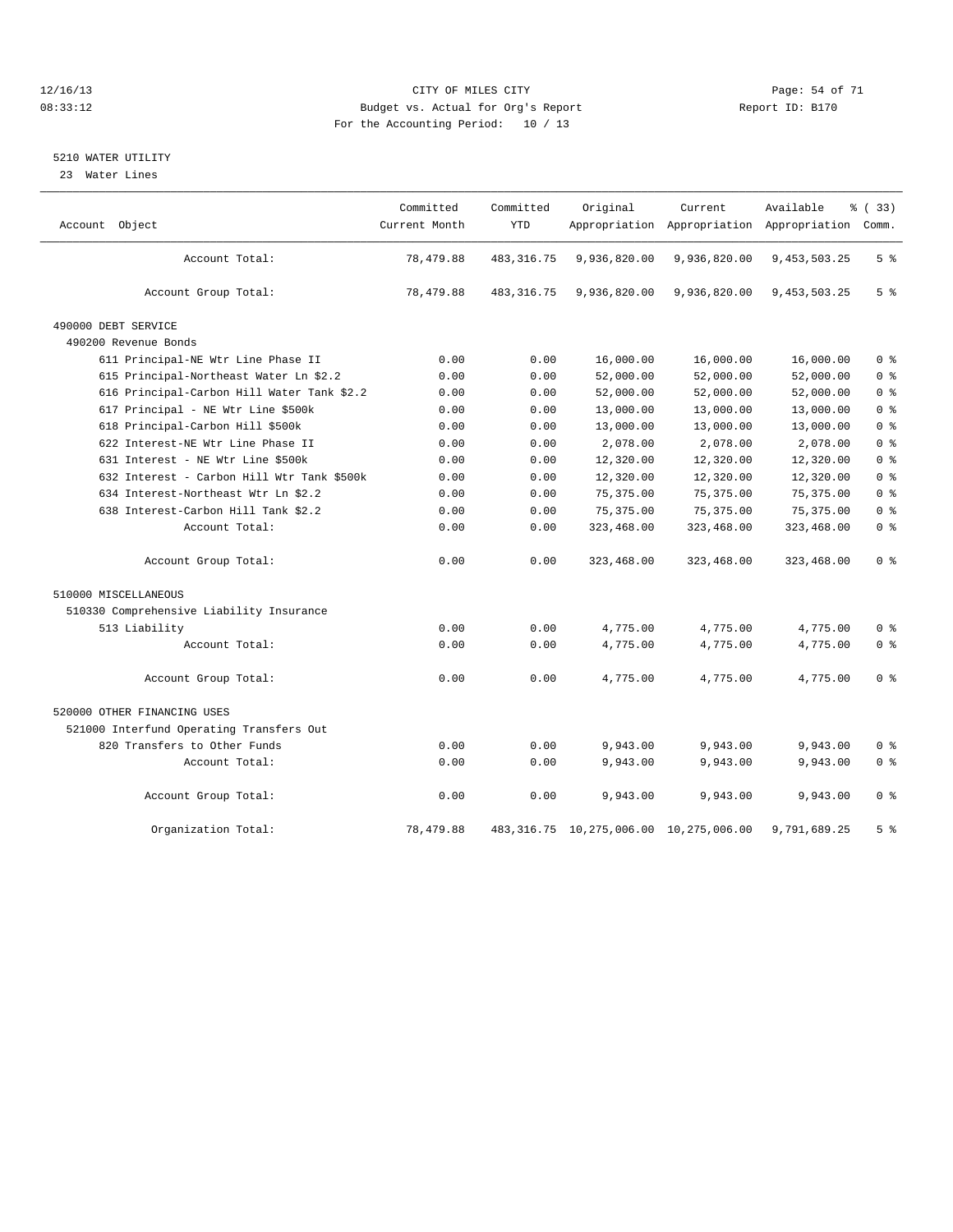#### 12/16/13 Page: 55 of 71 08:33:12 Budget vs. Actual for Org's Report Report ID: B170 For the Accounting Period: 10 / 13

————————————————————————————————————————————————————————————————————————————————————————————————————————————————————————————————————

#### 5210 WATER UTILITY

25 Water Administration

|                                            | Committed     | Committed  | Original  | Current   | Available                                       | % (33)          |
|--------------------------------------------|---------------|------------|-----------|-----------|-------------------------------------------------|-----------------|
| Account Object                             | Current Month | <b>YTD</b> |           |           | Appropriation Appropriation Appropriation Comm. |                 |
| 430000 Public Works                        |               |            |           |           |                                                 |                 |
| 430510 Water Administration(25)            |               |            |           |           |                                                 |                 |
| 111 Salaries and Wages - Permanent         | 2,031.38      | 7,803.14   | 26,663.00 | 26,663.00 | 18,859.86                                       | 29%             |
| 121 OVERTIME-PERMANENT                     | 0.00          | 28.99      | 0.00      | 0.00      | $-28.99$                                        | $***$ $-$       |
| 131 VACATION                               | 0.00          | 483.49     | 0.00      | 0.00      | $-483.49$                                       | $***$ $-$       |
| 132 SICK LEAVE                             | 118.18        | 194.02     | 0.00      | 0.00      | $-194.02$                                       | $***$ $-$       |
| 141 Unemployment Insurance                 | 9.66          | 38.75      | 115.00    | 115.00    | 76.25                                           | 34%             |
| 142 Workers' Compensation                  | 24.81         | 123.79     | 296.00    | 296.00    | 172.21                                          | 42 %            |
| 143 Health Insurance                       | 309.06        | 1,236.28   | 3,711.00  | 3,711.00  | 2,474.72                                        | 33%             |
| 144 FICA                                   | 164.44        | 659.51     | 1,960.00  | 1,960.00  | 1,300.49                                        | $34$ $%$        |
| 145 PERS                                   | 113.42        | 451.18     | 2,068.00  | 2,068.00  | 1,616.82                                        | $22$ %          |
| 196 CLOTHING ALLOTMENT                     | 0.00          | 112.50     | 128.00    | 128.00    | 15.50                                           | 88 %            |
| 210 Office Supplies and Materials          | 475.65        | 809.52     | 2,000.00  | 2,000.00  | 1,190.48                                        | 40 %            |
| 214 Small Items of Equipment               | 0.00          | 0.00       | 3,067.00  | 3,067.00  | 3,067.00                                        | 0 <sup>8</sup>  |
| 220 Operating Expenses                     | 317.00        | 397.48     | 1,500.00  | 1,500.00  | 1,102.52                                        | $26$ %          |
| 230 Repair and Maintenance Supplies        | 0.00          | 0.00       | 200.00    | 200.00    | 200.00                                          | 0 <sup>8</sup>  |
| 311 Postage, Box Rent, Etc.                | 575.71        | 2,404.94   | 10,000.00 | 10,000.00 | 7,595.06                                        | $24$ %          |
| 320 Printing, Duplicating, Typing &        | 0.00          | 70.65      | 2,100.00  | 2,100.00  | 2,029.35                                        | 3 <sup>8</sup>  |
| 330 Publicity, Subscriptions & Dues        | 139.73        | 166.40     | 1,000.00  | 1,000.00  | 833.60                                          | $17$ %          |
| 345 Telephone & Telegraph                  | 52.80         | 212.30     | 600.00    | 600.00    | 387.70                                          | 35 <sup>8</sup> |
| 347 Telephone-Internet                     | 19.52         | 80.43      | 200.00    | 200.00    | 119.57                                          | $40*$           |
| 350 Professional Services                  | 50.00         | 6,509.27   | 4,000.00  | 4,000.00  | $-2,509.27$                                     | $163*$          |
| 360 Contr R & M                            | 153.00        | 5,028.29   | 4,000.00  | 4,000.00  | $-1,028.29$                                     | $126$ %         |
| 370 Travel                                 | 0.00          | 0.00       | 225.00    | 225.00    | 225.00                                          | 0 <sup>8</sup>  |
| 380 Training Services                      | 0.00          | 0.00       | 300.00    | 300.00    | 300.00                                          | 0 <sup>8</sup>  |
| 513 Liability                              | 0.00          | 0.00       | 200.00    | 200.00    | 200.00                                          | 0 <sup>8</sup>  |
| 521 Surety Bonds for Officials & Employees | 0.00          | 0.00       | 400.00    | 400.00    | 400.00                                          | 0 <sup>8</sup>  |
| 531 Building & Office Rental               | 500.00        | 2,000.00   | 6,000.00  | 6,000.00  | 4,000.00                                        | 33%             |
| 810 Losses (Bad debt expense - Enterprise  | 0.00          | 1.00       | 500.00    | 500.00    | 499.00                                          | 0 <sup>8</sup>  |
| Account Total:                             | 5,054.36      | 28,811.93  | 71,233.00 | 71,233.00 | 42, 421.07                                      | 40 %            |
| Account Group Total:                       | 5,054.36      | 28,811.93  | 71,233.00 | 71,233.00 | 42, 421.07                                      | 40 %            |
| 510000 MISCELLANEOUS                       |               |            |           |           |                                                 |                 |
| 510330 Comprehensive Liability Insurance   |               |            |           |           |                                                 |                 |
| 513 Liability                              | 0.00          | 11,864.72  | 11,865.00 | 11,865.00 | 0.28                                            | $100$ %         |
| Account Total:                             | 0.00          | 11,864.72  | 11,865.00 | 11,865.00 |                                                 | $0.28$ 100 %    |
| Account Group Total:                       | 0.00          | 11,864.72  | 11,865.00 | 11,865.00 |                                                 | $0.28$ 100 %    |
| 520000 OTHER FINANCING USES                |               |            |           |           |                                                 |                 |
| 521000 Interfund Operating Transfers Out   |               |            |           |           |                                                 |                 |
| 820 Transfers to Other Funds               | 4,597.52      | 18,390.08  | 55,170.00 | 55,170.00 | 36,779.92                                       | 338             |
| Account Total:                             | 4,597.52      | 18,390.08  | 55,170.00 | 55,170.00 | 36,779.92                                       | $33*$           |
| Account Group Total:                       | 4,597.52      | 18,390.08  | 55,170.00 | 55,170.00 | 36,779.92                                       | 33 <sup>8</sup> |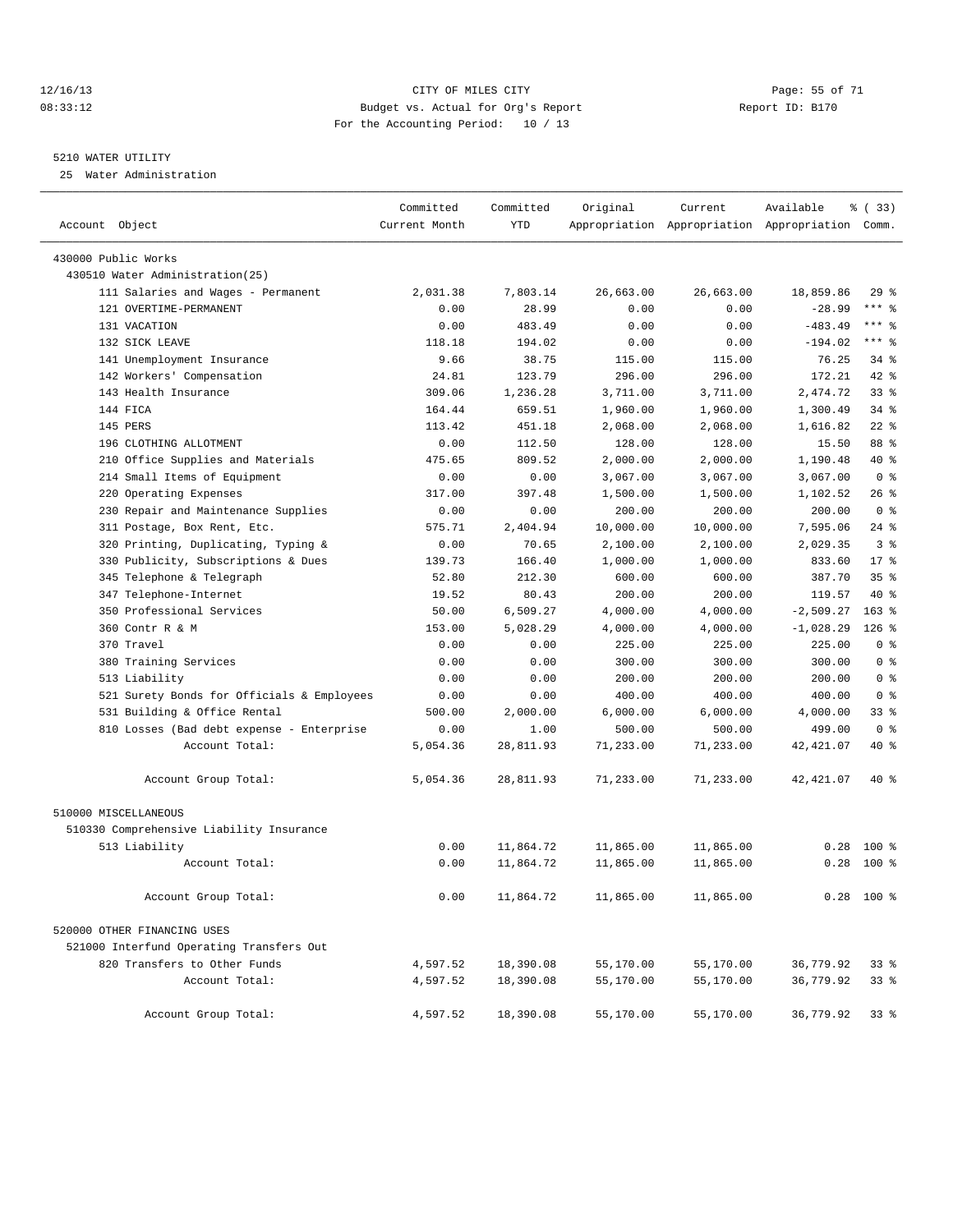#### 12/16/13 Page: 56 of 71 08:33:12 Budget vs. Actual for Org's Report Report ID: B170 For the Accounting Period: 10 / 13

# 5210 WATER UTILITY

25 Water Administration

| Account Object      | Committed<br>Current Month | Committed<br><b>YTD</b> | Original   | Current    | Available<br>Appropriation Appropriation Appropriation Comm. | 8 ( 33 ) |
|---------------------|----------------------------|-------------------------|------------|------------|--------------------------------------------------------------|----------|
| Organization Total: | 9,651.88                   | 59,066.73               | 138,268.00 | 138,268.00 | 79.201.27                                                    | 43 %     |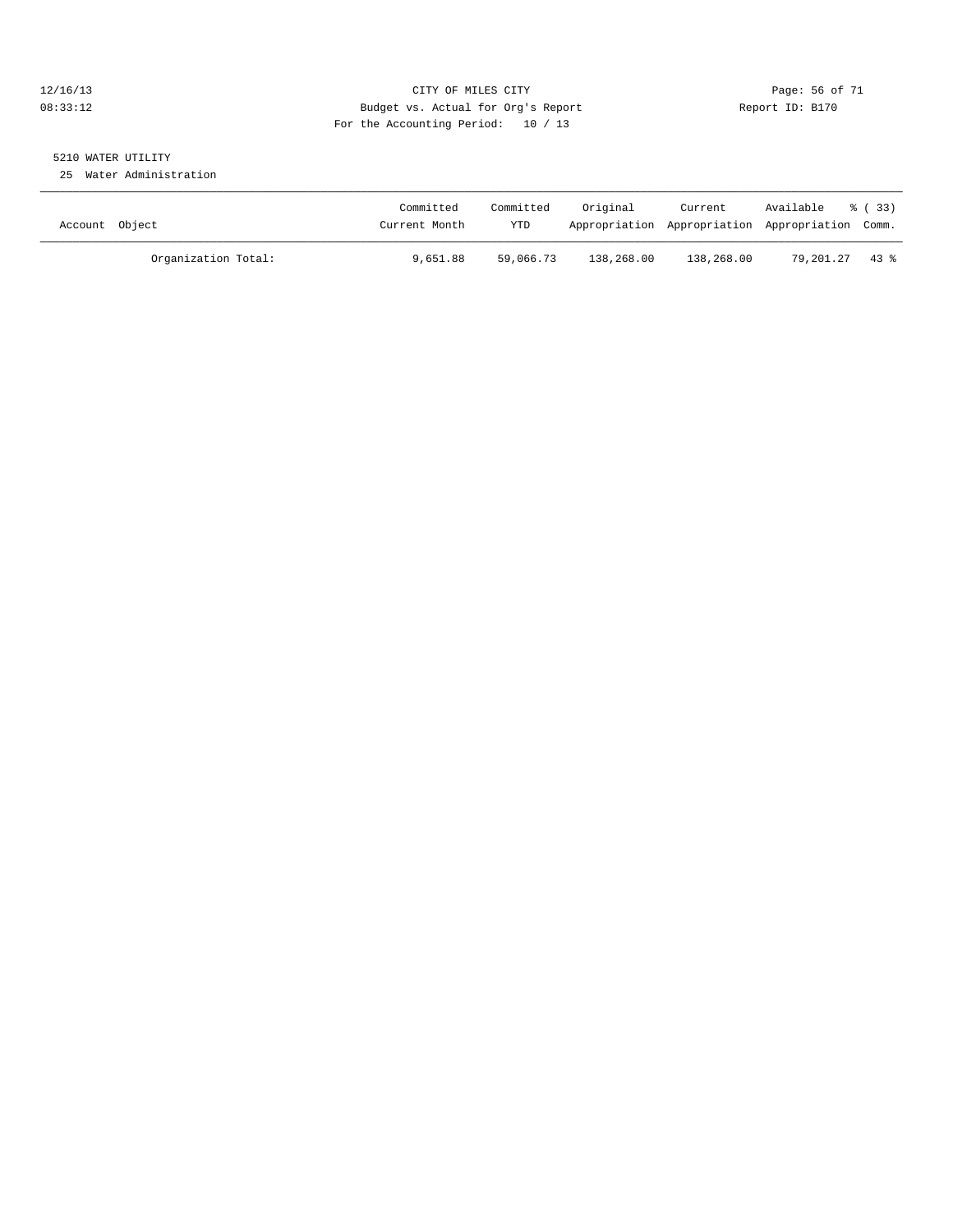#### 12/16/13 Page: 57 of 71 08:33:12 Budget vs. Actual for Org's Report Report ID: B170 For the Accounting Period: 10 / 13

## 5210 WATER UTILITY

80 Water Purification

| Account Object                          | Committed<br>Current Month | Committed<br><b>YTD</b> | Original   | Current    | Available<br>Appropriation Appropriation Appropriation | <sub>8</sub> (33)<br>Comm. |
|-----------------------------------------|----------------------------|-------------------------|------------|------------|--------------------------------------------------------|----------------------------|
| 430000 Public Works                     |                            |                         |            |            |                                                        |                            |
| 430540 Water Purification and Treatment |                            |                         |            |            |                                                        |                            |
| 210 Office Supplies and Materials       | 0.00                       | 61.40                   | 200.00     | 200.00     | 138.60                                                 | $31*$                      |
| 214 Small Items of Equipment            | 0.00                       | 0.00                    | 17,814.00  | 17,814.00  | 17,814.00                                              | 0 <sup>8</sup>             |
| 220 Operating Expenses                  | 230.86                     | 328.82                  | 3,000.00   | 3,000.00   | 2,671.18                                               | 11 <sup>8</sup>            |
| 222 Chemicals, Lab & Med Supplies       | 8,041.36                   | 24,339.30               | 58,350.00  | 58,350.00  | 34,010.70                                              | $42$ %                     |
| 226 Clothing and Uniforms               | 42.00                      | 101.99                  | 400.00     | 400.00     | 298.01                                                 | 25%                        |
| 230 Repair and Maintenance Supplies     | 678.01                     | 1,417.61                | 9,500.00   | 9,500.00   | 8,082.39                                               | 15 <sup>8</sup>            |
| 231 Gas, Oil, Diesel Fuel, Grease, etc. | 100.10                     | 346.16                  | 1,290.00   | 1,290.00   | 943.84                                                 | $27*$                      |
| 241 Consumable Tools                    | 0.00                       | 0.00                    | 100.00     | 100.00     | 100.00                                                 | 0 <sup>8</sup>             |
| 311 Postage, Box Rent, Etc.             | 1.66                       | 11.29                   | 150.00     | 150.00     | 138.71                                                 | 8 <sup>8</sup>             |
| 320 Printing, Duplicating, Typing &     | 0.00                       | 0.00                    | 100.00     | 100.00     | 100.00                                                 | 0 <sup>8</sup>             |
| 330 Publicity, Subscriptions & Dues     | 0.00                       | 0.00                    | 400.00     | 400.00     | 400.00                                                 | 0 <sup>8</sup>             |
| 334 Memberships, Registrations & Dues   | 20.00                      | 20.00                   | 430.00     | 430.00     | 410.00                                                 | 5 <sup>8</sup>             |
| 345 Telephone & Telegraph               | 0.00                       | 0.00                    | 200.00     | 200.00     | 200.00                                                 | 0 <sup>8</sup>             |
| 352 Wtr/Swr Lab Testing                 | 353.00                     | 2,200.00                | 10,000.00  | 10,000.00  | 7,800.00                                               | $22$ %                     |
| 357 Architectual, Engineering Serv Etc. | 0.00                       | 0.00                    | 12,000.00  | 12,000.00  | 12,000.00                                              | 0 <sup>8</sup>             |
| 360 Contr R & M                         | 58.97                      | 304.07                  | 6,000.00   | 6,000.00   | 5,695.93                                               | 5 <sup>8</sup>             |
| 369 Other Repair and Maintenance        | 0.00                       | 0.00                    | 1,500.00   | 1,500.00   | 1,500.00                                               | 0 <sup>8</sup>             |
| 370 Travel                              | 5.50                       | 172.74                  | 1,200.00   | 1,200.00   | 1,027.26                                               | $14*$                      |
| 380 Training Services                   | 0.00                       | 121.92                  | 1,000.00   | 1,000.00   | 878.08                                                 | $12*$                      |
| 382 Books                               | 0.00                       | 0.00                    | 200.00     | 200.00     | 200.00                                                 | 0 <sup>8</sup>             |
| 533 Machinery and Equipment Rental      | 0.00                       | 0.00                    | 1,000.00   | 1,000.00   | 1,000.00                                               | 0 <sup>8</sup>             |
| Account Total:                          | 9,531.46                   | 29, 425.30              | 124,834.00 | 124,834.00 | 95,408.70                                              | $24$ %                     |
| Account Group Total:                    | 9,531.46                   | 29, 425.30              | 124,834.00 | 124,834.00 | 95,408.70                                              | $24$ %                     |
| Organization Total:                     | 9,531.46                   | 29, 425.30              | 124,834.00 | 124,834.00 | 95,408.70                                              | $24$ %                     |
|                                         |                            |                         |            |            |                                                        |                            |

Fund Total: 128,969.96 710,330.93 11,179,509.00 11,179,509.00 10,469,178.07 6 %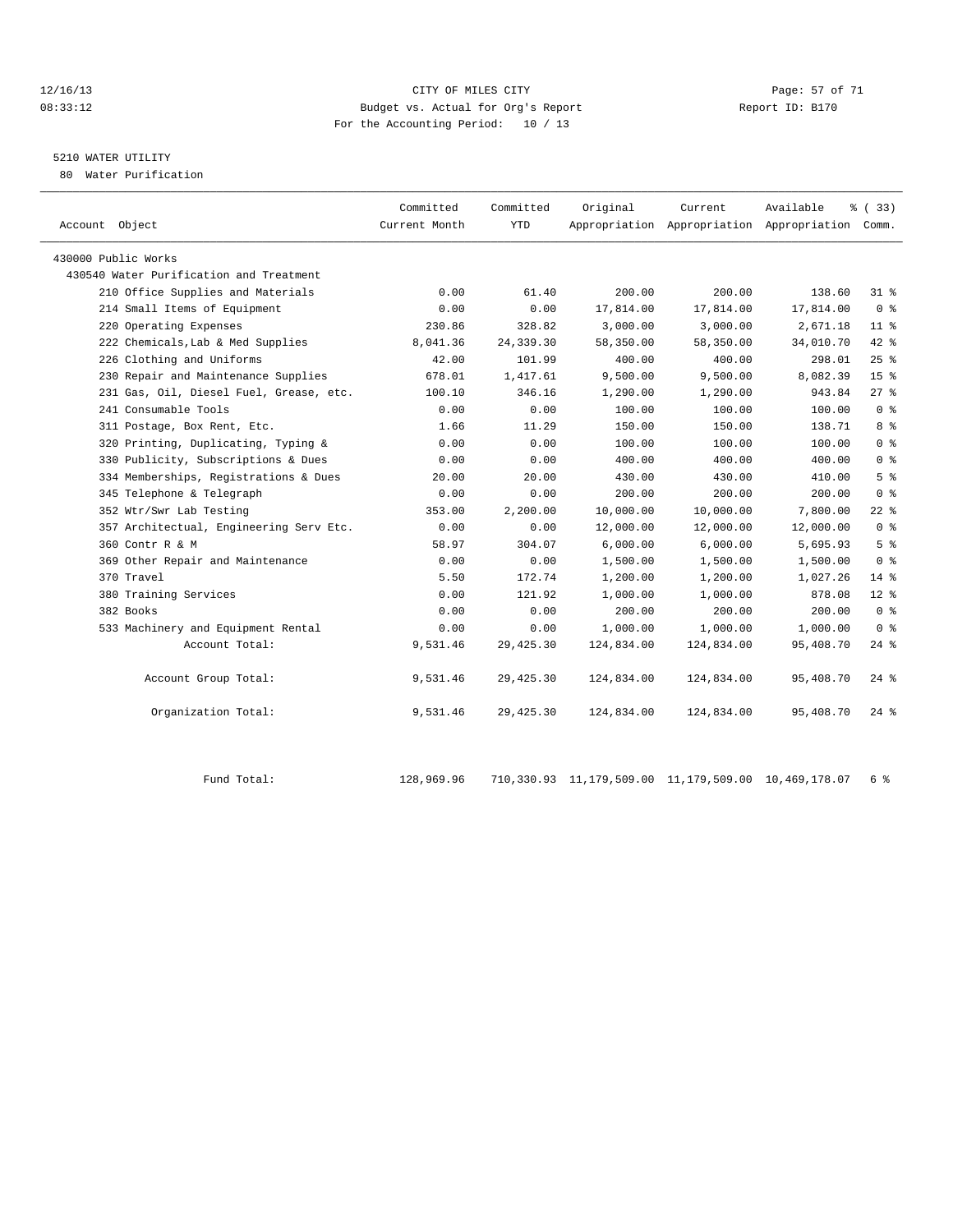#### 12/16/13 Page: 58 of 71 08:33:12 Budget vs. Actual for Org's Report Report ID: B170 For the Accounting Period: 10 / 13

————————————————————————————————————————————————————————————————————————————————————————————————————————————————————————————————————

#### 5310 SEWER UTILITY

29 Sewer Administration

|                                                     | Committed     | Committed       | Original   | Current    | Available                                       | 8 (33)          |
|-----------------------------------------------------|---------------|-----------------|------------|------------|-------------------------------------------------|-----------------|
| Account Object                                      | Current Month | <b>YTD</b>      |            |            | Appropriation Appropriation Appropriation Comm. |                 |
| 430000 Public Works                                 |               |                 |            |            |                                                 |                 |
| 430610 Sewer Administration(29)                     |               |                 |            |            |                                                 |                 |
| 111 Salaries and Wages - Permanent                  | 2,031.40      | 7,802.95        | 25,623.00  | 25,623.00  | 17,820.05                                       | $30*$           |
| 121 OVERTIME-PERMANENT                              | 0.00          | 29.00           | 0.00       | 0.00       | $-29.00$                                        | $***$ $-$       |
| 131 VACATION                                        | 0.00          | 483.51          | 0.00       | 0.00       | $-483.51$                                       | *** 응           |
| 132 SICK LEAVE                                      | 118.18        | 193.91          | 0.00       | 0.00       | $-193.91$                                       | $***$ $-$       |
| 141 Unemployment Insurance                          | 9.68          | 38.83           | 115.00     | 115.00     | 76.17                                           | 34 %            |
| 142 Workers' Compensation                           | 24.78         | 74.91           | 296.00     | 296.00     | 221.09                                          | 25%             |
| 143 Health Insurance                                | 309.09        | 1,236.32        | 3,711.00   | 3,711.00   | 2,474.68                                        | 33%             |
| 144 FICA                                            | 164.45        | 659.67          | 1,960.00   | 1,960.00   | 1,300.33                                        | $34$ $%$        |
| 145 PERS                                            | 113.40        | 451.10          | 2,068.00   | 2,068.00   | 1,616.90                                        | $22$ %          |
| 196 CLOTHING ALLOTMENT                              | 0.00          | 112.50          | 128.00     | 128.00     | 15.50                                           | 88 %            |
| 210 Office Supplies and Materials                   | 475.66        | 809.53          | 2,000.00   | 2,000.00   | 1,190.47                                        | 40 %            |
| 214 Small Items of Equipment                        | 0.00          | 0.00            | 3,067.00   | 3,067.00   | 3,067.00                                        | 0 <sup>8</sup>  |
|                                                     | 246.36        |                 |            |            |                                                 | $27$ %          |
| 220 Operating Expenses                              |               | 397.50          | 1,500.00   | 1,500.00   | 1,102.50<br>200.00                              | 0 <sup>8</sup>  |
| 230 Repair and Maintenance Supplies                 | 0.00          | 0.00            | 200.00     | 200.00     |                                                 | 40 %            |
| 311 Postage, Box Rent, Etc.                         | 575.71        | 2,404.94        | 6,000.00   | 6,000.00   | 3,595.06                                        | 3 <sup>8</sup>  |
| 320 Printing, Duplicating, Typing &                 | 70.64         | 70.64<br>166.40 | 2,100.00   | 2,100.00   | 2,029.36                                        | $17*$           |
| 330 Publicity, Subscriptions & Dues                 | 139.74        |                 | 1,000.00   | 1,000.00   | 833.60                                          |                 |
| 345 Telephone & Telegraph                           | 52.78         | 212.22          | 600.00     | 600.00     | 387.78                                          | 35 <sup>8</sup> |
| 347 Telephone-Internet<br>350 Professional Services | 19.51         | 80.39           | 225.00     | 225.00     | 144.61                                          | 36%             |
| 360 Contr R & M                                     | 50.00         | 6,509.26        | 4,000.00   | 4,000.00   | $-2,509.26$                                     | $163*$          |
|                                                     | 153.00        | 5,028.28        | 3,000.00   | 3,000.00   | $-2,028.28$                                     | 168 %           |
| 370 Travel                                          | 0.00          | 0.00            | 200.00     | 200.00     | 200.00                                          | 0 <sup>8</sup>  |
| 380 Training Services                               | 0.00          | 0.00            | 300.00     | 300.00     | 300.00                                          | 0 <sup>8</sup>  |
| 382 Books                                           | $-69.63$      | 0.00            | 0.00       | 0.00       | 0.00                                            | 0 <sup>8</sup>  |
| 513 Liability                                       | 0.00          | 0.00            | 200.00     | 200.00     | 200.00                                          | 0 <sup>8</sup>  |
| 521 Surety Bonds for Officials & Employees          | 0.00          | 0.00            | 400.00     | 400.00     | 400.00                                          | 0 <sup>8</sup>  |
| 531 Building & Office Rental                        | 333.33        | 1,333.32        | 5,500.00   | 5,500.00   | 4,166.68                                        | 24 %            |
| 540 Special Assessments                             | 0.00          | 0.00            | 5,200.00   | 5,200.00   | 5,200.00                                        | 0 <sup>8</sup>  |
| 810 Losses (Bad debt expense - Enterprise           | 0.00          | 1.00            | 500.00     | 500.00     | 499.00                                          | 0 <sup>8</sup>  |
| Account Total:                                      | 4,818.08      | 28,096.18       | 69,893.00  | 69,893.00  | 41,796.82                                       | 40 %            |
| Account Group Total:                                | 4,818.08      | 28,096.18       | 69,893.00  | 69,893.00  | 41,796.82                                       | 40 %            |
| 490000 DEBT SERVICE                                 |               |                 |            |            |                                                 |                 |
| 490200 Revenue Bonds                                |               |                 |            |            |                                                 |                 |
| 608 Prpl-Wastewater Project Phase I                 | 0.00          | 0.00            | 58,000.00  | 58,000.00  | 58,000.00                                       | 0 %             |
| 626 Interest-Wastewater Project Phase I             | 0.00          | 0.00            | 43,185.00  | 43,185.00  | 43,185.00                                       | 0 <sup>8</sup>  |
| Account Total:                                      | 0.00          | 0.00            | 101,185.00 | 101,185.00 | 101,185.00                                      | 0 <sup>8</sup>  |
| Account Group Total:                                | 0.00          | 0.00            | 101,185.00 | 101,185.00 | 101,185.00                                      | 0 <sup>8</sup>  |
| 510000 MISCELLANEOUS                                |               |                 |            |            |                                                 |                 |
| 510330 Comprehensive Liability Insurance            |               |                 |            |            |                                                 |                 |
| 513 Liability                                       | 0.00          | 40,152.57       | 40,153.00  | 40,153.00  |                                                 | $0.43$ 100 %    |
| Account Total:                                      | 0.00          | 40,152.57       | 40,153.00  | 40,153.00  |                                                 | $0.43$ 100 %    |
|                                                     |               |                 |            |            |                                                 |                 |
| Account Group Total:                                | 0.00          | 40,152.57       | 40,153.00  | 40,153.00  |                                                 | $0.43$ 100 %    |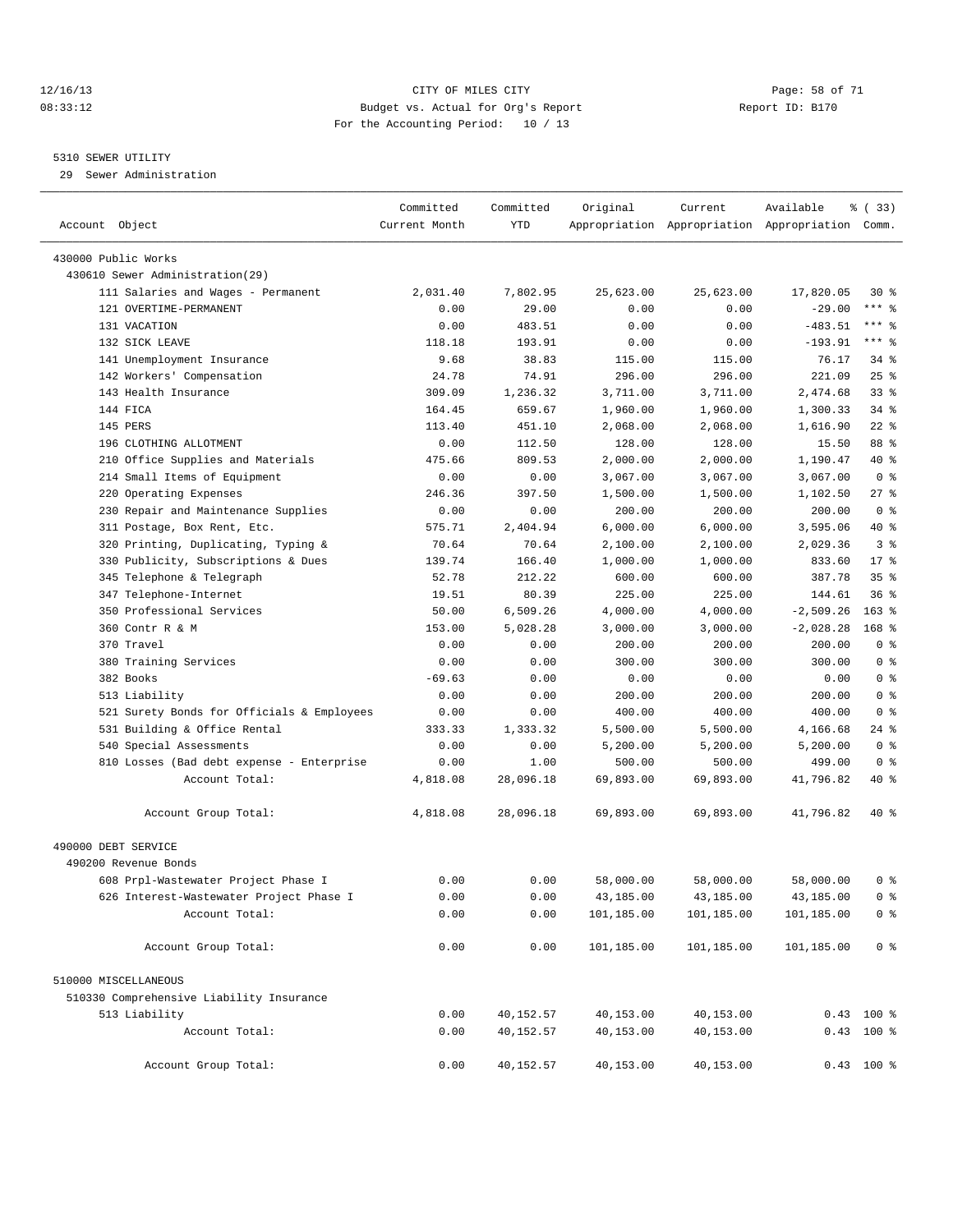#### 12/16/13 Page: 59 of 71 08:33:12 **Budget vs. Actual for Org's Report Report ID: B170** For the Accounting Period: 10 / 13

#### 5310 SEWER UTILITY

29 Sewer Administration

| Object<br>Account                                                                                       | Committed<br>Current Month | Committed<br><b>YTD</b> | Original<br>Appropriation | Current<br>Appropriation | Available<br>Appropriation | % (33)<br>Comm. |
|---------------------------------------------------------------------------------------------------------|----------------------------|-------------------------|---------------------------|--------------------------|----------------------------|-----------------|
| 520000 OTHER FINANCING USES<br>521000 Interfund Operating Transfers Out<br>820 Transfers to Other Funds | 3,418.85                   | 13,675.40               | 41,026.00                 | 41,026.00                | 27,350.60                  | 338             |
| Account Total:                                                                                          | 3,418.85                   | 13,675.40               | 41,026.00                 | 41,026.00                | 27,350.60                  | 338             |
| Account Group Total:                                                                                    | 3,418.85                   | 13,675.40               | 41,026.00                 | 41,026.00                | 27,350.60                  | 338             |
| Organization Total:                                                                                     | 8,236.93                   | 81,924.15               | 252, 257, 00              | 252, 257, 00             | 170, 332.85                | $32*$           |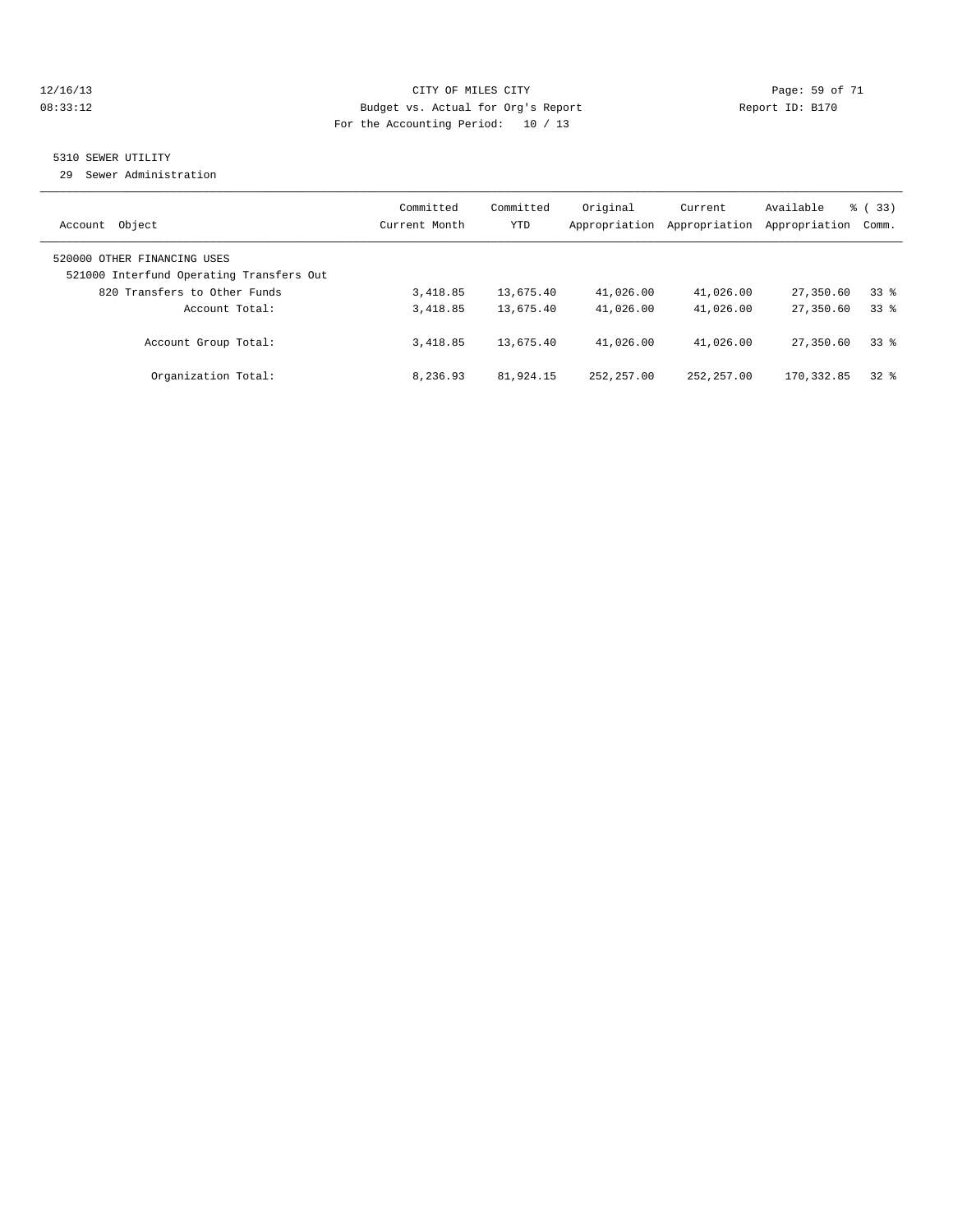#### 12/16/13 Page: 60 of 71 08:33:12 Budget vs. Actual for Org's Report Changer Report ID: B170 For the Accounting Period: 10 / 13

————————————————————————————————————————————————————————————————————————————————————————————————————————————————————————————————————

#### 5310 SEWER UTILITY

31 Sewer Lines

|                                              | Committed     | Committed  | Original   | Current    | Available                                       | % (33)          |
|----------------------------------------------|---------------|------------|------------|------------|-------------------------------------------------|-----------------|
| Account Object                               | Current Month | YTD        |            |            | Appropriation Appropriation Appropriation Comm. |                 |
| 430000 Public Works                          |               |            |            |            |                                                 |                 |
| 430630 Sewer Collection and Transmission(31) |               |            |            |            |                                                 |                 |
| 111 Salaries and Wages - Permanent           | 8,055.61      | 33,025.03  | 114,383.00 | 114,383.00 | 81, 357.97                                      | $29$ $%$        |
| 121 OVERTIME-PERMANENT                       | 179.54        | 1,057.50   | 10,598.00  | 10,598.00  | 9,540.50                                        | $10*$           |
| 131 VACATION                                 | 287.90        | 2,523.09   | 15,773.00  | 15,773.00  | 13,249.91                                       | 16 <sup>8</sup> |
| 132 SICK LEAVE                               | 99.78         | 1,232.07   | 7,093.00   | 7,093.00   | 5,860.93                                        | $17*$           |
| 133 OTHER LEAVE PAY                          | 0.00          | 0.00       | 2,738.00   | 2,738.00   | 2,738.00                                        | 0 <sup>8</sup>  |
| 134 HOLIDAY PAY                              | 35.58         | 71.92      | 4,558.00   | 4,558.00   | 4,486.08                                        | 2 <sub>8</sub>  |
| 141 Unemployment Insurance                   | 38.97         | 172.57     | 698.00     | 698.00     | 525.43                                          | $25$ $%$        |
| 142 Workers' Compensation                    | 421.16        | 1,366.99   | 8,325.00   | 8,325.00   | 6,958.01                                        | $16*$           |
| 143 Health Insurance                         | 1,576.87      | 6,694.13   | 24,493.00  | 24,493.00  | 17,798.87                                       | $27$ %          |
| 144 FICA                                     | 648.33        | 2,871.39   | 11,871.00  | 11,871.00  | 8,999.61                                        | 24 %            |
| 145 PERS                                     | 698.74        | 3,059.30   | 44,326.00  | 44,326.00  | 41,266.70                                       | 7 %             |
| 196 CLOTHING ALLOTMENT                       | 0.00          | 420.00     | 475.00     | 475.00     | 55.00                                           | 88 %            |
| 210 Office Supplies and Materials            | 0.00          | 0.00       | 350.00     | 350.00     | 350.00                                          | 0 <sup>8</sup>  |
| 214 Small Items of Equipment                 | 0.00          | 0.00       | 5,200.00   | 5,200.00   | 5,200.00                                        | 0 <sup>8</sup>  |
| 220 Operating Expenses                       | 248.38        | 410.88     | 3,000.00   | 3,000.00   | 2,589.12                                        | $14$ %          |
| 222 Chemicals, Lab & Med Supplies            | 0.00          | 1,889.00   | 3,000.00   | 3,000.00   | 1,111.00                                        | 63 %            |
| 226 Clothing and Uniforms                    | 69.99         | 69.99      | 700.00     | 700.00     | 630.01                                          | $10*$           |
| 230 Repair and Maintenance Supplies          | 0.00          | 0.00       | 7,500.00   | 7,500.00   | 7,500.00                                        | 0 <sup>8</sup>  |
| 231 Gas, Oil, Diesel Fuel, Grease, etc.      | 964.51        | 3,004.12   | 11,000.00  | 11,000.00  | 7,995.88                                        | $27$ %          |
| 233 Water Main Replacement and Street        | 0.00          | 0.00       | 10,000.00  | 10,000.00  | 10,000.00                                       | 0 <sup>8</sup>  |
| 234 Hydrant Replacement, Valves              | 0.00          | 0.00       | 10,000.00  | 10,000.00  | 10,000.00                                       | 0 <sup>8</sup>  |
| 241 Consumable Tools                         | 0.00          | 0.00       | 150.00     | 150.00     | 150.00                                          | 0 <sup>8</sup>  |
| 311 Postage, Box Rent, Etc.                  | 0.00          | 0.00       | 50.00      | 50.00      | 50.00                                           | 0 <sup>8</sup>  |
| 320 Printing, Duplicating, Typing &          | 0.00          | 0.00       | 75.00      | 75.00      | 75.00                                           | 0 <sup>8</sup>  |
| 330 Publicity, Subscriptions & Dues          | 0.00          | 0.00       | 125.00     | 125.00     | 125.00                                          | 0 <sup>8</sup>  |
| 334 Memberships, Registrations & Dues        | 0.00          | 125.00     | 150.00     | 150.00     | 25.00                                           | 83 %            |
| 341 Electric Utility Services                | 13.72         | 47.22      | 200.00     | 200.00     | 152.78                                          | $24$ %          |
| 344 Gas Utility Service                      | 8.06          | 21.44      | 400.00     | 400.00     | 378.56                                          | 5 <sup>°</sup>  |
| 345 Telephone & Telegraph                    | 42.61         | 171.54     | 550.00     | 550.00     | 378.46                                          | $31$ %          |
| 346 Garbage Service                          | 0.00          | 0.00       | 300.00     | 300.00     | 300.00                                          | 0 <sup>8</sup>  |
| 347 Telephone-Internet                       | 11.40         | 43.60      | 125.00     | 125.00     | 81.40                                           | 35 %            |
| 350 Professional Services                    | 0.00          | 54.00      | 12,000.00  | 12,000.00  | 11,946.00                                       | 0 <sup>8</sup>  |
| 356 Purchsed Services (MMIA Div '01)         | 0.00          | 0.00       | 2,000.00   | 2,000.00   | 2,000.00                                        | 0 <sup>8</sup>  |
| 357 Architectual, Engineering Serv Etc.      | 0.00          | 0.00       | 20,000.00  | 20,000.00  | 20,000.00                                       | 0 <sup>8</sup>  |
| 360 Contr R & M                              | 232.25        | 1,819.50   | 3,000.00   | 3,000.00   | 1,180.50                                        | 61 %            |
| 363 R&M Vehicles/Equip/Labor-PW              | 1,474.98      | 8,438.68   | 27,000.00  | 27,000.00  | 18,561.32                                       | $31$ %          |
| 369 Other Repair and Maintenance             | 0.00          | 299.90     | 2,500.00   | 2,500.00   | 2,200.10                                        | $12*$           |
| 370 Travel                                   | 59.19         | 59.19      | 400.00     | 400.00     | 340.81                                          | 15 <sup>°</sup> |
| 380 Training Services                        | 0.00          | 0.00       | 500.00     | 500.00     | 500.00                                          | 0 <sup>8</sup>  |
| 382 Books                                    | 69.63         | 69.63      | 100.00     | 100.00     | 30.37                                           | 70 %            |
| 400 BUILDING MATERIALS                       | 0.00          | 0.00       | 500.00     | 500.00     | 500.00                                          | 0 <sup>8</sup>  |
| 512 Insurance on Vehicles & Equipment        | 0.00          | 1,304.99   | 1,305.00   | 1,305.00   | 0.01                                            | $100$ %         |
| 513 Liability                                | 81.00         | 81.00      | 5,000.00   | 5,000.00   | 4,919.00                                        | 2 <sup>8</sup>  |
| 532 Land Rental                              | 0.00          | 515.00     | 500.00     | 500.00     | $-15.00$                                        | $103$ %         |
| 533 Machinery and Equipment Rental           | 0.00          | 0.00       | 1,000.00   | 1,000.00   | 1,000.00                                        | 0 <sup>8</sup>  |
| 940 Machinery & Equipment                    | 14, 411.25    | 33,735.75  | 159,520.00 | 159,520.00 | 125,784.25                                      | 21 %            |
| Account Total:                               | 29,729.45     | 104,654.42 | 533,531.00 | 533,531.00 | 428,876.58                                      | $20*$           |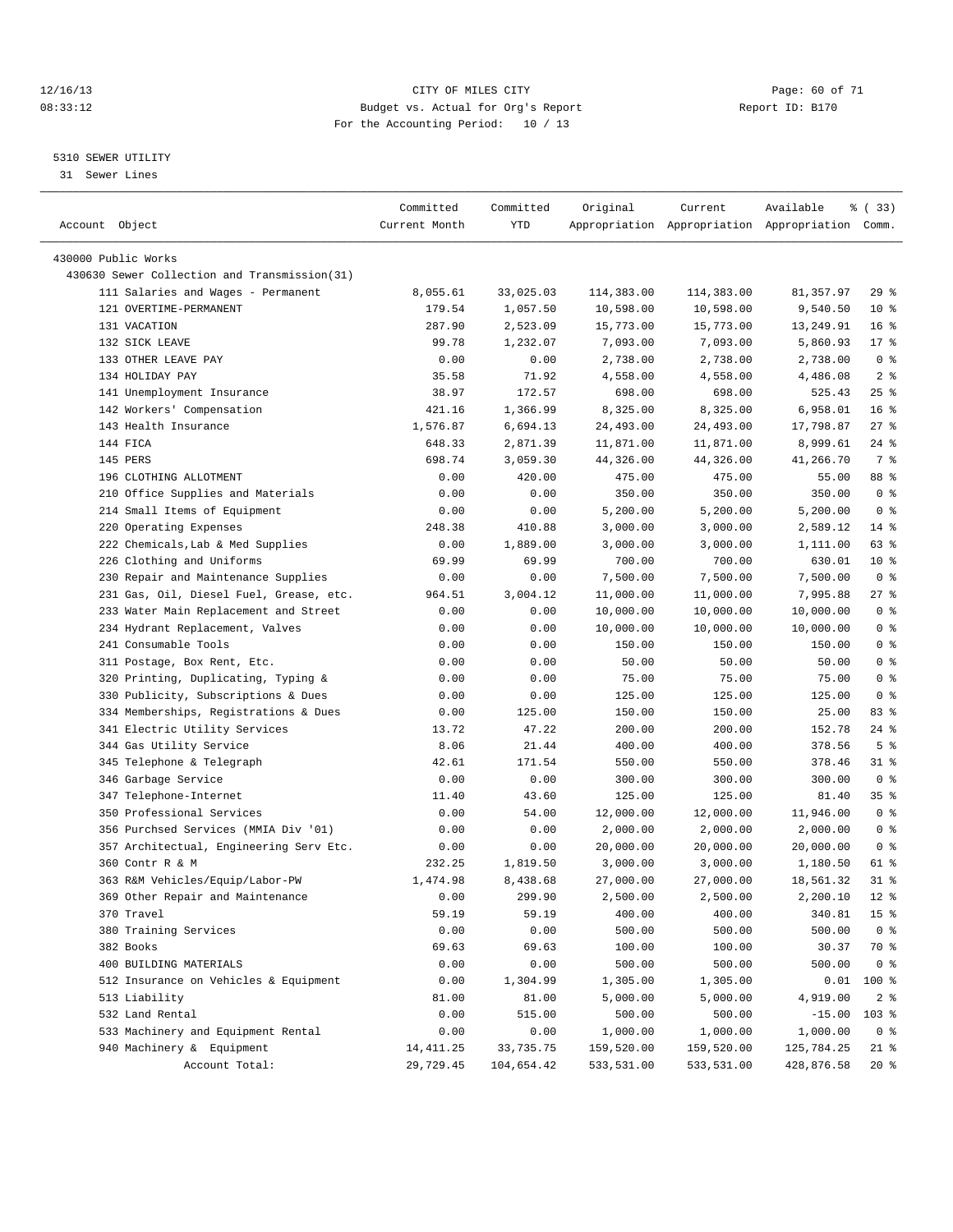#### 12/16/13 Page: 61 of 71 08:33:12 **Budget vs. Actual for Org's Report Report ID: B170** For the Accounting Period: 10 / 13

#### 5310 SEWER UTILITY

31 Sewer Lines

| Object<br>Account                                                       | Committed<br>Current Month | Committed<br><b>YTD</b> | Original<br>Appropriation | Current<br>Appropriation | Available<br>Appropriation | % (33)<br>Comm. |
|-------------------------------------------------------------------------|----------------------------|-------------------------|---------------------------|--------------------------|----------------------------|-----------------|
| Account Group Total:                                                    | 29,729.45                  | 104,654.42              | 533,531.00                | 533,531.00               | 428,876.58                 | $20*$           |
| 520000 OTHER FINANCING USES<br>521000 Interfund Operating Transfers Out |                            |                         |                           |                          |                            |                 |
| 820 Transfers to Other Funds                                            | 0.00                       | 0.00                    | 16,362.00                 | 16,362.00                | 16,362.00                  | 0 <sup>8</sup>  |
| Account Total:                                                          | 0.00                       | 0.00                    | 16,362.00                 | 16,362.00                | 16,362.00                  | 0 <sup>8</sup>  |
| Account Group Total:                                                    | 0.00                       | 0.00                    | 16,362.00                 | 16,362.00                | 16,362.00                  | 0 <sup>8</sup>  |
| Organization Total:                                                     | 29,729.45                  | 104,654.42              | 549,893.00                | 549,893.00               | 445, 238.58                | $19*$           |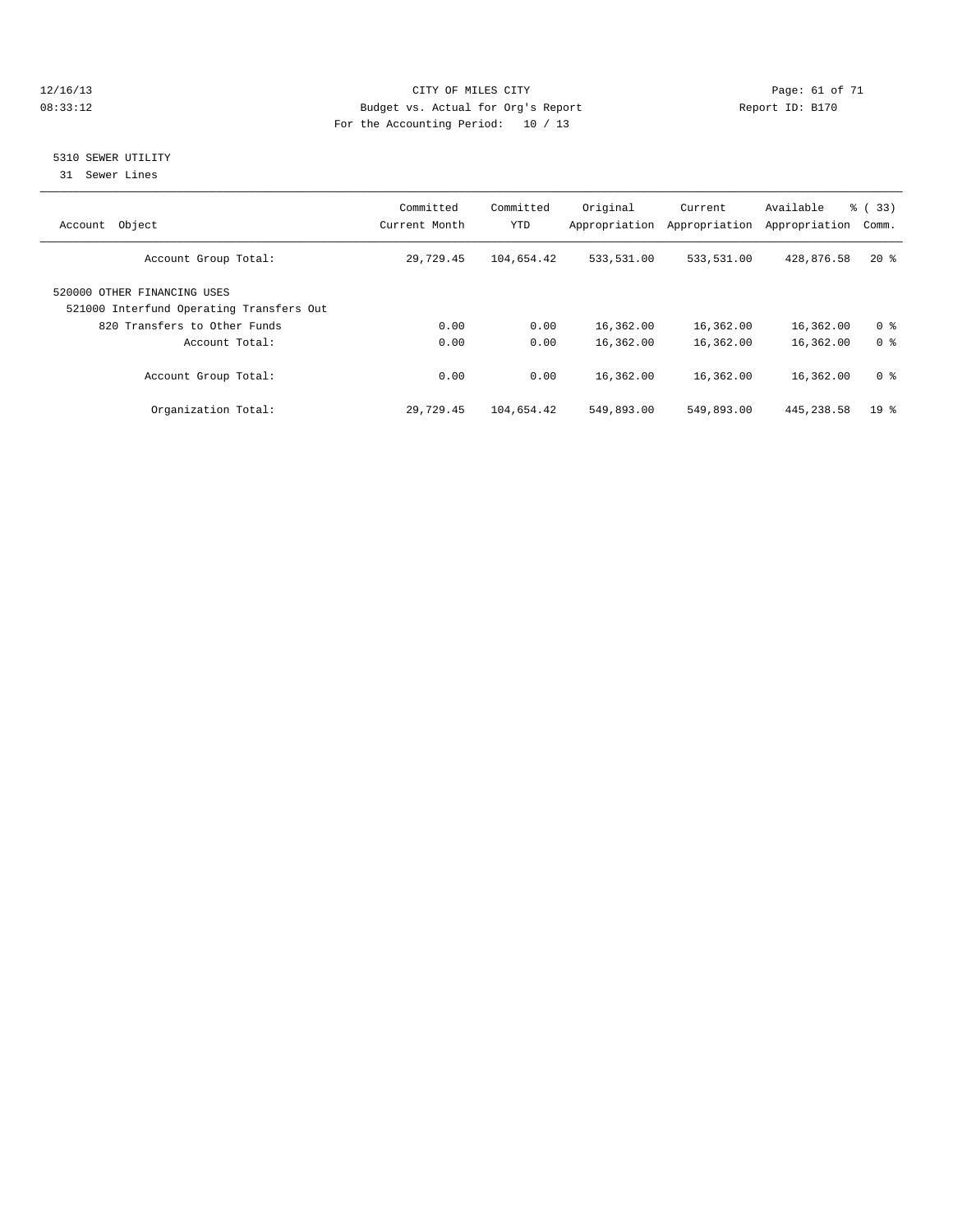#### 12/16/13 Page: 62 of 71 08:33:12 Budget vs. Actual for Org's Report Changer Report ID: B170 For the Accounting Period: 10 / 13

#### 5310 SEWER UTILITY

32 Sewer Lifts

|                                         | Committed     | Committed  | Original   | Current    | Available                                       | % (33)          |
|-----------------------------------------|---------------|------------|------------|------------|-------------------------------------------------|-----------------|
| Account Object                          | Current Month | <b>YTD</b> |            |            | Appropriation Appropriation Appropriation Comm. |                 |
| 430000 Public Works                     |               |            |            |            |                                                 |                 |
| 430690 Sewer Lift Stations(32)          |               |            |            |            |                                                 |                 |
| 111 Salaries and Wages - Permanent      | 4,407.64      | 17,447.22  | 57,124.00  | 57,124.00  | 39,676.78                                       | $31$ %          |
| 121 OVERTIME-PERMANENT                  | 150.97        | 674.86     | 3,134.00   | 3,134.00   | 2,459.14                                        | $22$ %          |
| 131 VACATION                            | 185.00        | 1,213.15   | 4,206.00   | 4,206.00   | 2,992.85                                        | 29%             |
| 132 SICK LEAVE                          | 112.61        | 438.74     | 1,840.00   | 1,840.00   | 1,401.26                                        | $24$ %          |
| 133 OTHER LEAVE PAY                     | 24.09         | 27.86      | 705.00     | 705.00     | 677.14                                          | 4%              |
| 134 HOLIDAY PAY                         | 102.52        | 472.54     | 1,133.00   | 1,133.00   | 660.46                                          | 42 %            |
| 141 Unemployment Insurance              | 22.42         | 92.16      | 306.00     | 306.00     | 213.84                                          | $30*$           |
| 142 Workers' Compensation               | 289.95        | 916.74     | 3,568.00   | 3,568.00   | 2,651.26                                        | 26%             |
| 143 Health Insurance                    | 834.97        | 3,339.80   | 11,207.00  | 11,207.00  | 7,867.20                                        | $30*$           |
| 144 FICA                                | 352.37        | 1,451.39   | 5,213.00   | 5,213.00   | 3,761.61                                        | 28 <sup>8</sup> |
| 145 PERS                                | 402.14        | 1,636.50   | 5,499.00   | 5,499.00   | 3,862.50                                        | $30*$           |
| 196 CLOTHING ALLOTMENT                  | 0.00          | 202.50     | 236.00     | 236.00     | 33.50                                           | 86%             |
| 210 Office Supplies and Materials       | 30.98         | 94.51      | 100.00     | 100.00     | 5.49                                            | 95 <sub>8</sub> |
| 214 Small Items of Equipment            | 0.00          | 0.00       | 43,000.00  | 43,000.00  | 43,000.00                                       | 0 <sup>8</sup>  |
| 220 Operating Expenses                  | 274.18        | 274.18     | 1,000.00   | 1,000.00   | 725.82                                          | $27$ $%$        |
| 222 Chemicals, Lab & Med Supplies       | 0.00          | 0.00       | 3,000.00   | 3,000.00   | 3,000.00                                        | 0 <sup>8</sup>  |
| 226 Clothing and Uniforms               | 13.99         | 52.99      | 100.00     | 100.00     | 47.01                                           | 53%             |
| 230 Repair and Maintenance Supplies     | 293.34        | 381.22     | 5,500.00   | 5,500.00   | 5,118.78                                        | 7 <sup>°</sup>  |
| 231 Gas, Oil, Diesel Fuel, Grease, etc. | 232.83        | 573.68     | 2,500.00   | 2,500.00   | 1,926.32                                        | $23$ $%$        |
| 241 Consumable Tools                    | 0.00          | 0.00       | 50.00      | 50.00      | 50.00                                           | 0 <sup>8</sup>  |
| 311 Postage, Box Rent, Etc.             | 0.00          | 0.00       | 50.00      | 50.00      | 50.00                                           | 0 <sup>8</sup>  |
| 341 Electric Utility Services           | 1,026.22      | 4,221.56   | 11,000.00  | 11,000.00  | 6,778.44                                        | 38 %            |
| 344 Gas Utility Service                 | 52.42         | 202.77     | 1,500.00   | 1,500.00   | 1,297.23                                        | 14 %            |
| 345 Telephone & Telegraph               | 0.00          | 0.00       | 500.00     | 500.00     | 500.00                                          | 0 <sup>8</sup>  |
| 347 Telephone-Internet                  | 0.00          | 0.00       | 230.00     | 230.00     | 230.00                                          | 0 <sup>8</sup>  |
| 352 Wtr/Swr Lab Testing                 | 0.00          | 132.87     | 250.00     | 250.00     | 117.13                                          | 53%             |
| 360 Contr R & M                         | 0.00          | 60.00      | 2,500.00   | 2,500.00   | 2,440.00                                        | 2 <sup>°</sup>  |
| 369 Other Repair and Maintenance        | 0.00          | 0.00       | 1,000.00   | 1,000.00   | 1,000.00                                        | 0 <sup>8</sup>  |
| 370 Travel                              | 35.64         | 71.48      | 500.00     | 500.00     | 428.52                                          | $14$ %          |
| 380 Training Services                   | 0.00          | 60.96      | 500.00     | 500.00     | 439.04                                          | $12*$           |
| 382 Books                               | 0.00          | 0.00       | 50.00      | 50.00      | 50.00                                           | 0 <sup>8</sup>  |
| 400 BUILDING MATERIALS                  | 0.00          | 0.00       | 100.00     | 100.00     | 100.00                                          | 0 <sup>8</sup>  |
| 511 Insurance on Buildings              | 0.00          | 470.79     | 471.00     | 471.00     | 0.21                                            | $100*$          |
| 513 Liability                           | 0.00          | 0.00       | 3,750.00   | 3,750.00   | 3,750.00                                        | 0 <sup>8</sup>  |
| 532 Land Rental                         | 0.00          | 0.00       | 500.00     | 500.00     | 500.00                                          | 0 <sup>8</sup>  |
| 533 Machinery and Equipment Rental      | 0.00          | 0.00       | 150.00     | 150.00     | 150.00                                          | 0 <sup>8</sup>  |
| 940 Machinery & Equipment               | 284.57        | 1,138.16   | 153,191.00 | 153,191.00 | 152,052.84                                      | 1 <sup>8</sup>  |
| Account Total:                          | 9,128.85      | 35,648.63  | 325,663.00 | 325,663.00 | 290,014.37                                      | 11 <sup>8</sup> |
| Account Group Total:                    | 9,128.85      | 35,648.63  | 325,663.00 | 325,663.00 | 290,014.37                                      | $11$ %          |
| Organization Total:                     | 9,128.85      | 35,648.63  | 325,663.00 | 325,663.00 | 290,014.37                                      | $11*$           |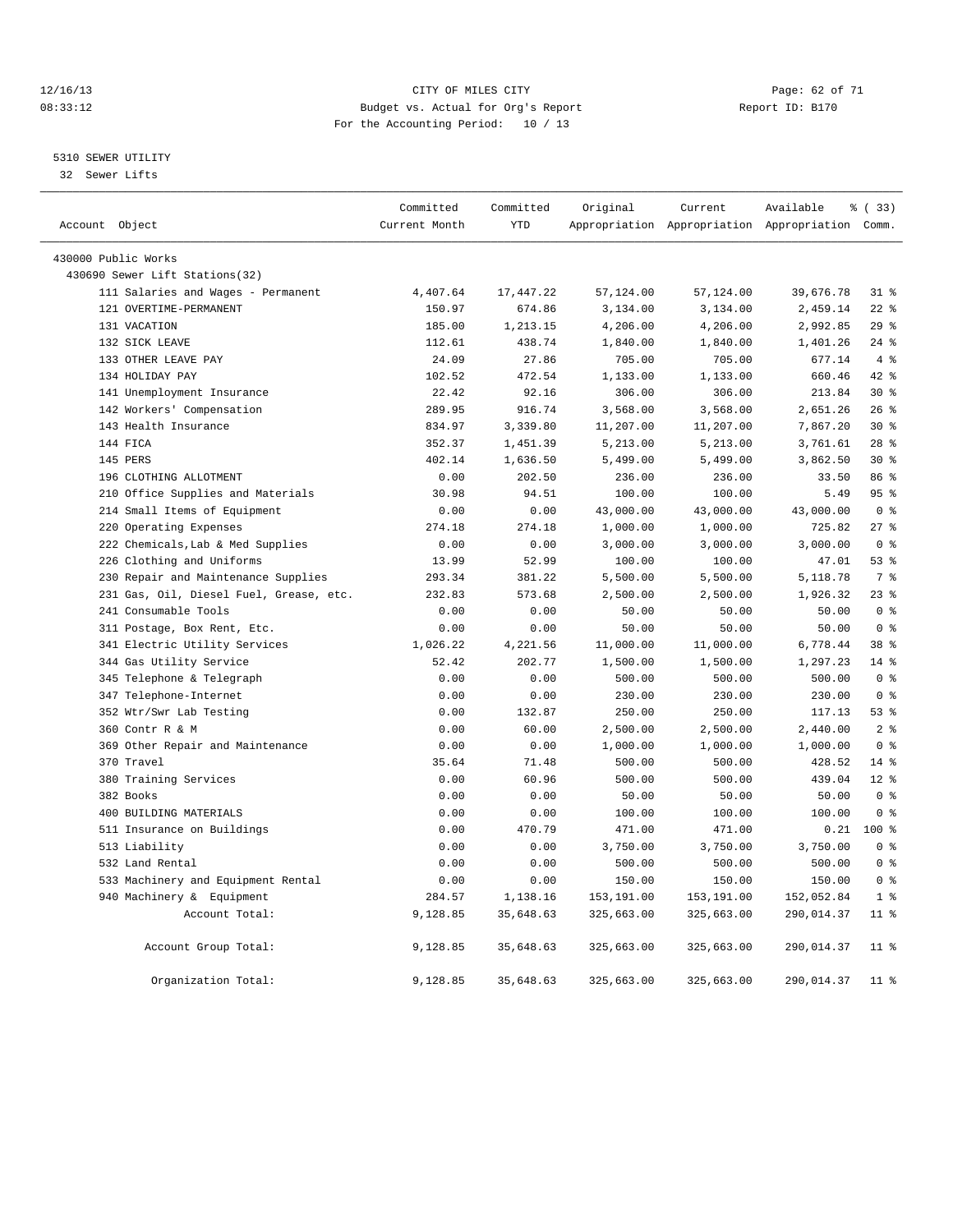#### 12/16/13 Page: 63 of 71 08:33:12 Budget vs. Actual for Org's Report Changer Report ID: B170 For the Accounting Period: 10 / 13

————————————————————————————————————————————————————————————————————————————————————————————————————————————————————————————————————

#### 5310 SEWER UTILITY

33 Sewer Plant

|                                           | Committed     | Committed  | Original     | Current      | Available                                       | १ (33)          |
|-------------------------------------------|---------------|------------|--------------|--------------|-------------------------------------------------|-----------------|
| Account Object                            | Current Month | YTD        |              |              | Appropriation Appropriation Appropriation Comm. |                 |
|                                           |               |            |              |              |                                                 |                 |
| 430000 Public Works                       |               |            |              |              |                                                 |                 |
| 430640 Sewer Treatment and Disposal(33)   |               |            |              |              |                                                 |                 |
| 111 Salaries and Wages - Permanent        | 6,986.03      | 27,557.41  | 90,664.00    | 90,664.00    | 63,106.59                                       | $30*$           |
| 121 OVERTIME-PERMANENT                    | 227.33        | 1,012.49   | 6,848.00     | 6,848.00     | 5,835.51                                        | 15 <sup>8</sup> |
| 131 VACATION                              | 320.71        | 1,932.54   | 6,309.00     | 6,309.00     | 4,376.46                                        | $31$ $8$        |
| 132 SICK LEAVE                            | 168.91        | 832.38     | 2,810.00     | 2,810.00     | 1,977.62                                        | $30*$           |
| 133 OTHER LEAVE PAY                       | 36.13         | 41.78      | 1,170.00     | 1,170.00     | 1,128.22                                        | 4%              |
| 134 HOLIDAY PAY                           | 153.77        | 708.98     | 2,167.00     | 2,167.00     | 1,458.02                                        | 338             |
| 141 Unemployment Insurance                | 35.49         | 145.71     | 495.00       | 495.00       | 349.29                                          | 29%             |
| 142 Workers' Compensation                 | 456.74        | 1,441.02   | 5,873.00     | 5,873.00     | 4,431.98                                        | 25%             |
| 143 Health Insurance                      | 1,298.68      | 5,194.79   | 16,922.00    | 16,922.00    | 11,727.21                                       | $31$ $%$        |
| 144 FICA                                  | 560.11        | 2,304.15   | 8,413.00     | 8,413.00     | 6,108.85                                        | $27$ %          |
| 145 PERS                                  | 636.96        | 2,589.64   | 8,874.00     | 8,874.00     | 6,284.36                                        | 29%             |
| 196 CLOTHING ALLOTMENT                    | 0.00          | 315.00     | 351.00       | 351.00       | 36.00                                           | $90*$           |
| 210 Office Supplies and Materials         | 46.47         | 141.77     | 150.00       | 150.00       | 8.23                                            | 95%             |
| 214 Small Items of Equipment              | 0.00          | 59.99      | 8,500.00     | 8,500.00     | 8,440.01                                        | 1 <sup>8</sup>  |
| 220 Operating Expenses                    | 137.19        | 216.18     | 3,000.00     | 3,000.00     | 2,783.82                                        | 7 %             |
| 222 Chemicals, Lab & Med Supplies         | 374.97        | 1,204.20   | 7,000.00     | 7,000.00     | 5,795.80                                        | $17*$           |
| 226 Clothing and Uniforms                 | 42.00         | 93.00      | 500.00       | 500.00       | 407.00                                          | 19 <sup>°</sup> |
| 230 Repair and Maintenance Supplies       | 241.51        | 492.53     | 5,000.00     | 5,000.00     | 4,507.47                                        | 10 <sup>8</sup> |
| 231 Gas, Oil, Diesel Fuel, Grease, etc.   | 116.68        | 937.02     | 2,000.00     | 2,000.00     | 1,062.98                                        | 47 %            |
| 241 Consumable Tools                      | 0.00          | 0.00       | 50.00        | 50.00        | 50.00                                           | 0 <sup>8</sup>  |
| 300 PURCHASED SERVICES                    | 0.00          | 0.00       | 750.00       | 750.00       | 750.00                                          | 0 <sup>8</sup>  |
| 311 Postage, Box Rent, Etc.               | 4.44          | 14.52      | 100.00       | 100.00       | 85.48                                           | 15 <sup>°</sup> |
| 320 Printing, Duplicating, Typing &       | 0.00          | 0.00       | 100.00       | 100.00       | 100.00                                          | 0 <sup>8</sup>  |
| 330 Publicity, Subscriptions & Dues       | 0.00          | 0.00       | 100.00       | 100.00       | 100.00                                          | 0 <sup>8</sup>  |
| 334 Memberships, Registrations & Dues     | 20.00         | 20.00      | 700.00       | 700.00       | 680.00                                          | 3%              |
| 341 Electric Utility Services             | 4,716.81      | 17,166.22  | 49,000.00    | 49,000.00    | 31,833.78                                       | 35%             |
| 342 Water Utility Services                | 62.41         | 285.56     | 1,000.00     | 1,000.00     | 714.44                                          | 29%             |
| 343 Sewer Utility Services                | 43.67         | 174.68     | 300.00       | 300.00       | 125.32                                          | 58 %            |
| 345 Telephone & Telegraph                 | 40.65         | 161.17     | 800.00       | 800.00       | 638.83                                          | $20*$           |
| 346 Garbage Service                       | 0.00          | 47.41      | 250.00       | 250.00       | 202.59                                          | 19 <sup>°</sup> |
| 347 Telephone-Internet                    | 45.60         | 182.40     | 250.00       | 250.00       | 67.60                                           | 73 %            |
| 350 Professional Services                 | 0.00          | 0.00       | 500.00       | 500.00       | 500.00                                          | 0 <sup>8</sup>  |
| 352 Wtr/Swr Lab Testing                   | 354.56        | 1,969.56   | 10,000.00    | 10,000.00    | 8,030.44                                        | $20*$           |
| 357 Architectual, Engineering Serv Etc.   | 0.00          | 0.00       | 5,000.00     | 5,000.00     | 5,000.00                                        | 0 <sup>8</sup>  |
| 360 Contr R & M                           | 60.48         | 221.12     | 7,500.00     | 7,500.00     | 7,278.88                                        | 3%              |
| 363 R&M Vehicles/Equip/Labor-PW           | 145.31        | 1,176.63   | 8,000.00     | 8,000.00     | 6,823.37                                        | 15 <sup>°</sup> |
| 370 Travel                                | 0.00          | 143.36     | 750.00       | 750.00       | 606.64                                          | 19 <sup>°</sup> |
| 380 Training Services                     | 0.00          | 261.92     | 750.00       | 750.00       | 488.08                                          | 35 <sub>8</sub> |
| 382 Books                                 | 0.00          | 0.00       | 200.00       | 200.00       | 200.00                                          | 0 <sup>8</sup>  |
| 400 BUILDING MATERIALS                    | 0.00          | 0.00       | 100.00       | 100.00       | 100.00                                          | 0 <sup>8</sup>  |
| 511 Insurance on Buildings                | 0.00          | 6,497.73   | 6,498.00     | 6,498.00     | 0.27                                            | 100 %           |
| 512 Insurance on Vehicles & Equipment     | 0.00          | 212.14     | 212.00       | 212.00       | $-0.14$                                         | 100 %           |
| 513 Liability                             | 0.00          | 0.00       | 2,000.00     | 2,000.00     | 2,000.00                                        | 0 <sup>8</sup>  |
| 533 Machinery and Equipment Rental        | 0.00          | 0.00       | 2,000.00     | 2,000.00     | 2,000.00                                        | 0 <sup>8</sup>  |
| 810 Losses (Bad debt expense - Enterprise | 0.00          | 0.00       | 2,000.00     | 2,000.00     | 2,000.00                                        | 0 <sup>8</sup>  |
| 920 Buildings                             | 0.00          | 0.00       | 8,008,805.00 | 8,008,805.00 | 8,008,805.00                                    | 0 %             |
| 940 Machinery & Equipment                 | 200,993.81    | 393,665.70 | 8,800,805.00 | 8,800,805.00 | 8,407,139.30                                    | 4 %             |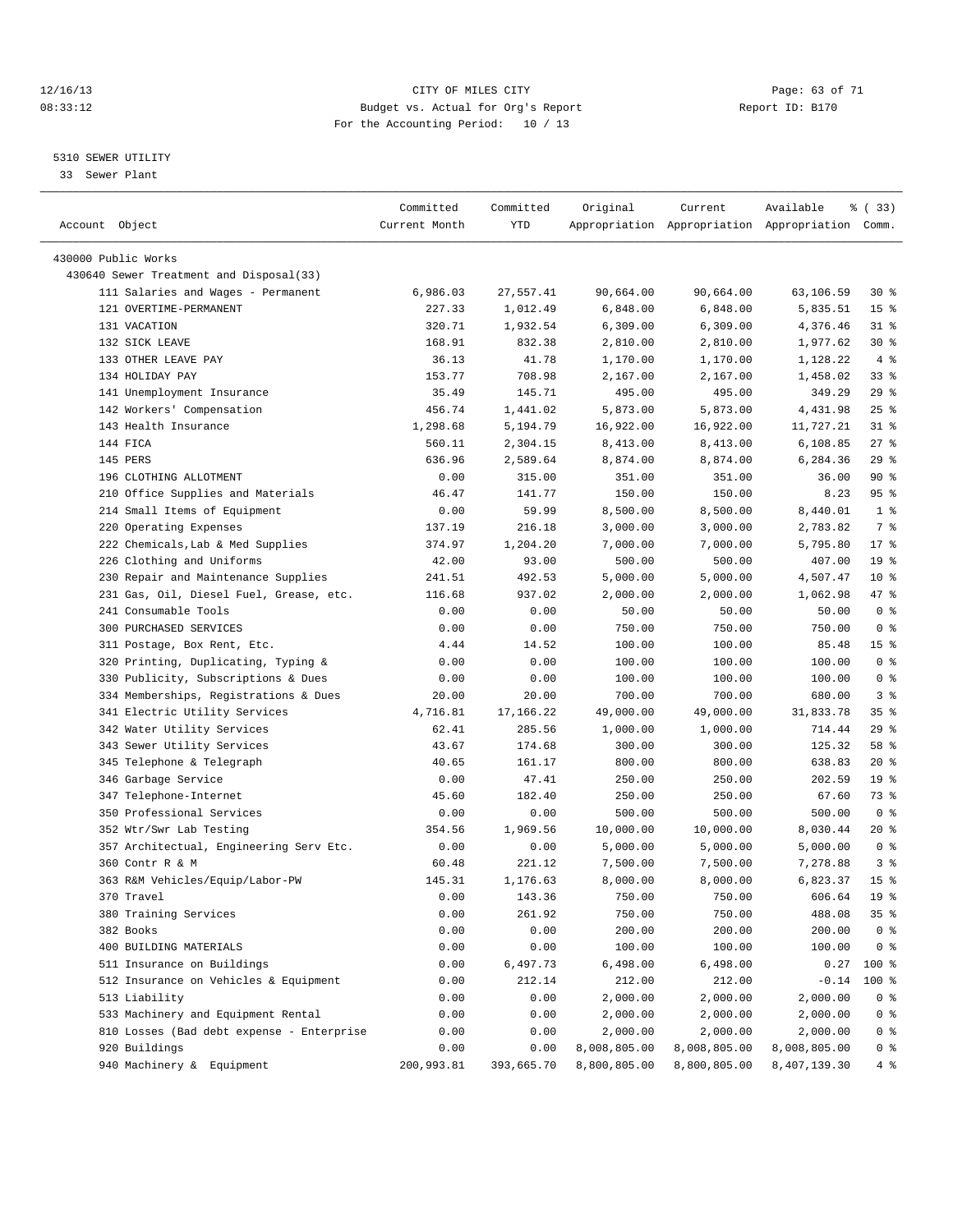#### 12/16/13 Page: 64 of 71 08:33:12 Budget vs. Actual for Org's Report Changer Report ID: B170 For the Accounting Period: 10 / 13

#### 5310 SEWER UTILITY

33 Sewer Plant

| Object<br>Account                                                       | Committed<br>Current Month | Committed<br><b>YTD</b> | Original                                                    | Current<br>Appropriation Appropriation | Available<br>Appropriation | $\frac{6}{6}$ (33)<br>Comm. |
|-------------------------------------------------------------------------|----------------------------|-------------------------|-------------------------------------------------------------|----------------------------------------|----------------------------|-----------------------------|
| Account Total:                                                          | 218,327.42                 | 469,420.70              | 17,085,566.00 17,085,566.00                                 |                                        | 16,616,145.30              | 3 <sup>8</sup>              |
| Account Group Total:                                                    | 218,327.42                 |                         | 469, 420.70 17, 085, 566.00 17, 085, 566.00 16, 616, 145.30 |                                        |                            | 3 <sup>8</sup>              |
| 520000 OTHER FINANCING USES<br>521000 Interfund Operating Transfers Out |                            |                         |                                                             |                                        |                            |                             |
|                                                                         |                            |                         |                                                             |                                        |                            |                             |
| 820 Transfers to Other Funds                                            | 0.00                       | 0.00                    | 6,420.00                                                    | 6,420.00                               | 6,420.00                   | 0 <sup>8</sup>              |
| Account Total:                                                          | 0.00                       | 0.00                    | 6.420.00                                                    | 6.420.00                               | 6,420.00                   | 0 <sup>8</sup>              |
| Account Group Total:                                                    | 0.00                       | 0.00                    | 6,420.00                                                    | 6,420.00                               | 6,420.00                   | 0 <sup>8</sup>              |
| Organization Total:                                                     | 218,327.42                 |                         | 469, 420.70 17, 091, 986.00 17, 091, 986.00 16, 622, 565.30 |                                        |                            | 3 <sup>8</sup>              |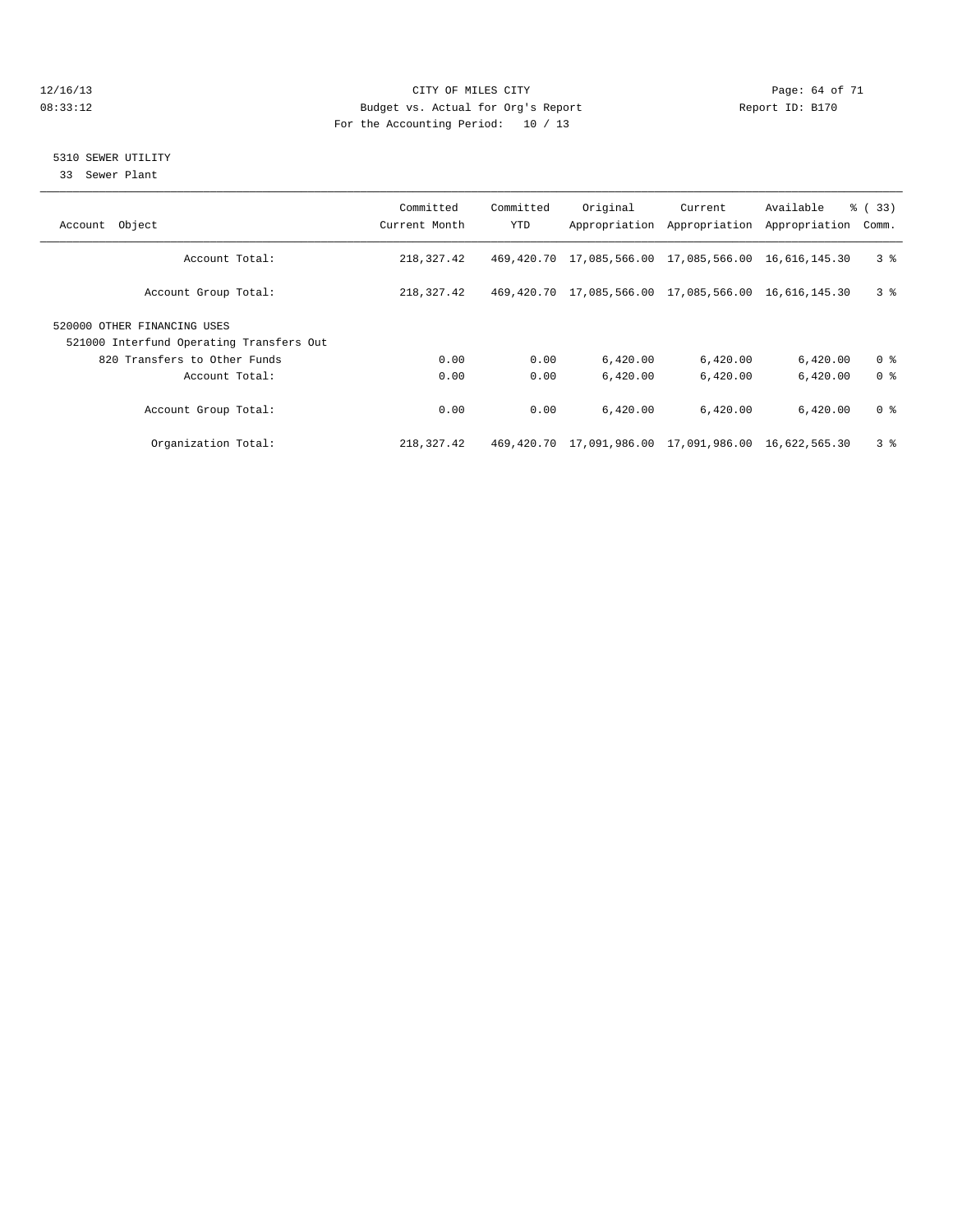#### 12/16/13 Page: 65 of 71 08:33:12 Budget vs. Actual for Org's Report Report ID: B170 For the Accounting Period: 10 / 13

#### 5310 SEWER UTILITY

36 Planning & Community Services

| Account Object                                                 | Committed<br>Current Month | Committed<br>YTD | Original | Current<br>Appropriation Appropriation Appropriation | Available | $\frac{6}{6}$ (33)<br>Comm. |
|----------------------------------------------------------------|----------------------------|------------------|----------|------------------------------------------------------|-----------|-----------------------------|
| 430000 Public Works<br>430640 Sewer Treatment and Disposal(33) |                            |                  |          |                                                      |           |                             |
| 370 Travel                                                     | $-35.64$                   | 0.20             | 0.00     | 0.00                                                 | $-0.20$   | $***$ 2                     |
| Account Total:                                                 | $-35.64$                   | 0.20             | 0.00     | 0.00                                                 |           | $-0.20$ *** $\frac{6}{5}$   |
| Account Group Total:                                           | $-35.64$                   | 0.20             | 0.00     | 0.00                                                 |           | $-0.20$ *** $\frac{6}{5}$   |
| Organization Total:                                            | $-35.64$                   | 0.20             | 0.00     | 0.00                                                 |           | $-0.20$ *** $\frac{6}{5}$   |
|                                                                |                            |                  |          |                                                      |           |                             |

Fund Total: 265,387.01 691,648.10 18,219,799.00 18,219,799.00 17,528,150.90 4 %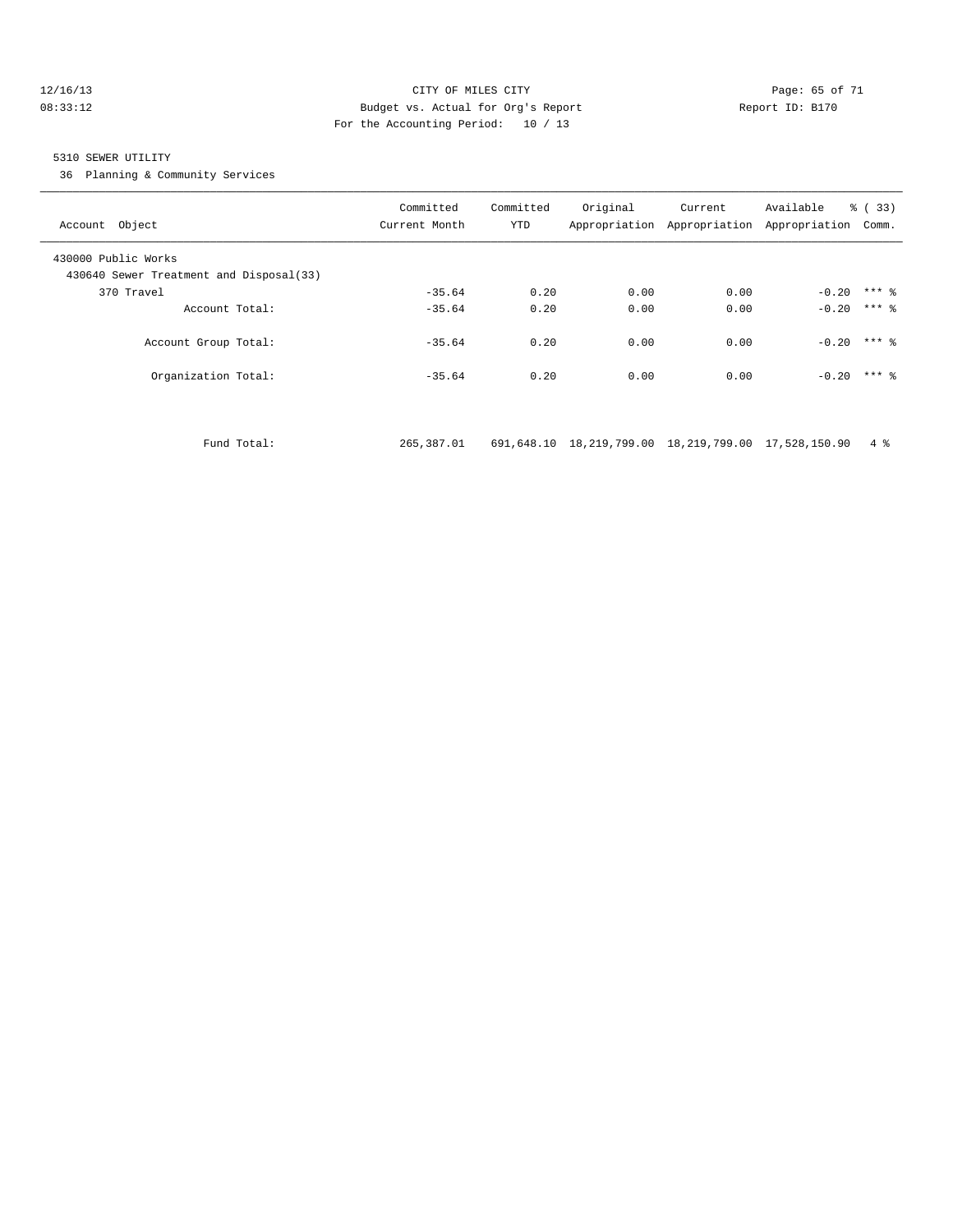#### 12/16/13 Page: 66 of 71 08:33:12 Budget vs. Actual for Org's Report Changer Report ID: B170 For the Accounting Period: 10 / 13

#### 5510 AMBULANCE FUND

10 Ambulance

| Account Object                              | Committed     | Committed<br><b>YTD</b> | Original   | Current    | Available                                       | % (33)          |
|---------------------------------------------|---------------|-------------------------|------------|------------|-------------------------------------------------|-----------------|
|                                             | Current Month |                         |            |            | Appropriation Appropriation Appropriation Comm. |                 |
| 420000 PUBLIC SAFETY                        |               |                         |            |            |                                                 |                 |
| 420730 Emergency Medical Services-Ambulance |               |                         |            |            |                                                 |                 |
| 111 Salaries and Wages - Permanent          | 21,682.41     | 85,266.04               | 263,767.00 | 263,767.00 | 178,500.96                                      | 32%             |
| 112 SALARIES AND WAGES - PART PAID          | 0.00          | 1,196.35                | 4,000.00   | 4,000.00   | 2,803.65                                        | $30*$           |
| 121 OVERTIME-PERMANENT                      | 5,244.21      | 25, 152.34              | 60,000.00  | 60,000.00  | 34,847.66                                       | 42.8            |
| 131 VACATION                                | 5,344.68      | 9,039.77                | 8,800.00   | 8,800.00   | $-239.77$                                       | 103%            |
| 132 SICK LEAVE                              | 5,434.01      | 7,576.14                | 10,000.00  | 10,000.00  | 2,423.86                                        | 76 %            |
| 133 OTHER LEAVE PAY                         | 0.00          | 9.61                    | 950.00     | 950.00     | 940.39                                          | 1 <sup>°</sup>  |
| 134 HOLIDAY PAY                             | 590.57        | 1,736.66                | 7,000.00   | 7,000.00   | 5,263.34                                        | 25%             |
| 141 Unemployment Insurance                  | 172.32        | 584.90                  | 1,178.00   | 1,178.00   | 593.10                                          | 50%             |
| 142 Workers' Compensation                   | 1,293.24      | 3, 373.40               | 9,199.00   | 9,199.00   | 5,825.60                                        | 37 <sup>8</sup> |
| 143 Health Insurance                        | 3,724.49      | 14,635.56               | 44,680.00  | 44,680.00  | 30,044.44                                       | 33 <sup>8</sup> |
| 144 FICA                                    | 554.26        | 1,954.58                | 3,795.00   | 3,795.00   | 1,840.42                                        | $52$ $%$        |
| 147 Firemen's Pension                       | 3,089.63      | 12,100.84               | 37,574.00  | 37,574.00  | 25, 473. 16                                     | $32*$           |
| 210 Office Supplies and Materials           | 159.66        | 324.32                  | 1,000.00   | 1,000.00   | 675.68                                          | $32*$           |
| 214 Small Items of Equipment                | 340.75        | 2,104.33                | 3,000.00   | 3,000.00   | 895.67                                          | 70 %            |
| 220 Operating Expenses                      | 96.88         | 2,119.00                | 4,000.00   | 4,000.00   | 1,881.00                                        | 53%             |
| 222 Chemicals, Lab & Med Supplies           | 450.19        | 875.85                  | 8,000.00   | 8,000.00   | 7,124.15                                        | $11*$           |
| 230 Repair and Maintenance Supplies         | 30.96         | 1,952.23                | 5,000.00   | 5,000.00   | 3,047.77                                        | 39 <sup>8</sup> |
| 231 Gas, Oil, Diesel Fuel, Grease, etc.     | 1,358.69      | 3,954.70                | 15,000.00  | 15,000.00  | 11,045.30                                       | 26%             |
| 241 Consumable Tools                        | 0.00          | 0.00                    | 50.00      | 50.00      | 50.00                                           | 0 <sup>8</sup>  |
| 300 PURCHASED SERVICES                      | 0.00          | 0.00                    | 2,000.00   | 2,000.00   | 2,000.00                                        | 0 <sup>8</sup>  |
| 311 Postage, Box Rent, Etc.                 | 4.28          | 18.38                   | 250.00     | 250.00     | 231.62                                          | 7 %             |
| 320 Printing, Duplicating, Typing &         | 0.00          | 55.21                   | 200.00     | 200.00     | 144.79                                          | 28 <sup>8</sup> |
| 341 Electric Utility Services               | 231.05        | 1,035.14                | 2,500.00   | 2,500.00   | 1,464.86                                        | 41.8            |
| 342 Water Utility Services                  | 23.32         | 108.42                  | 400.00     | 400.00     | 291.58                                          | 27%             |
| 343 Sewer Utility Services                  | 13.98         | 60.46                   | 200.00     | 200.00     | 139.54                                          | $30*$           |
| 344 Gas Utility Service                     | 8.79          | 38.79                   | 1,500.00   | 1,500.00   | 1,461.21                                        | 3 <sup>8</sup>  |
| 345 Telephone & Telegraph                   | 199.01        | 629.58                  | 1,800.00   | 1,800.00   | 1,170.42                                        | 35%             |
| 346 Garbage Service                         | 0.00          | 493.41                  | 700.00     | 700.00     | 206.59                                          | 70 %            |
| 347 Telephone-Internet                      | 28.24         | 112.96                  | 350.00     | 350.00     | 237.04                                          | 32%             |
| 350 Professional Services                   | 5,397.66      | 12,576.29               | 30,000.00  | 30,000.00  | 17, 423.71                                      | 42.8            |
| 360 Contr R & M                             | 0.00          | 639.51                  | 1,000.00   | 1,000.00   | 360.49                                          | 64 %            |
| 364 R&M Vehicles - Fire/Amb                 | 0.00          | 2,004.22                | 6,000.00   | 6,000.00   | 3,995.78                                        | 33%             |
| 370 Travel                                  | 0.00          | 458.43                  | 1,912.00   | 1,912.00   | 1,453.57                                        | $24$ %          |
| 380 Training Services                       | 0.00          | 0.00                    | 1,768.00   | 1,768.00   | 1,768.00                                        | 0 <sup>8</sup>  |
| 382 Books                                   | 0.00          | 0.00                    | 200.00     | 200.00     | 200.00                                          | 0 <sup>8</sup>  |
| 400 BUILDING MATERIALS                      | 0.00          | 0.00                    | 500.00     | 500.00     | 500.00                                          | 0 <sup>8</sup>  |
| 512 Insurance on Vehicles & Equipment       | 0.00          | 2,115.48                | 2,116.00   | 2,116.00   | 0.52                                            | $100*$          |
| 810 Losses (Bad debt expense - Enterprise   | 46,520.79     | 46,676.18               | 70,000.00  | 70,000.00  | 23, 323.82                                      | 67 %            |
| 811 Contractual Allowances (Ambl)           | 17,961.01     | 63,879.55               | 180,000.00 | 180,000.00 | 116,120.45                                      | 35%             |
| Account Total:                              | 119,955.08    | 304,858.63              | 790,389.00 | 790,389.00 | 485,530.37                                      | 39 %            |
|                                             |               |                         |            |            |                                                 |                 |
| Account Group Total:                        | 119,955.08    | 304,858.63              | 790,389.00 | 790,389.00 | 485,530.37                                      | 39 %            |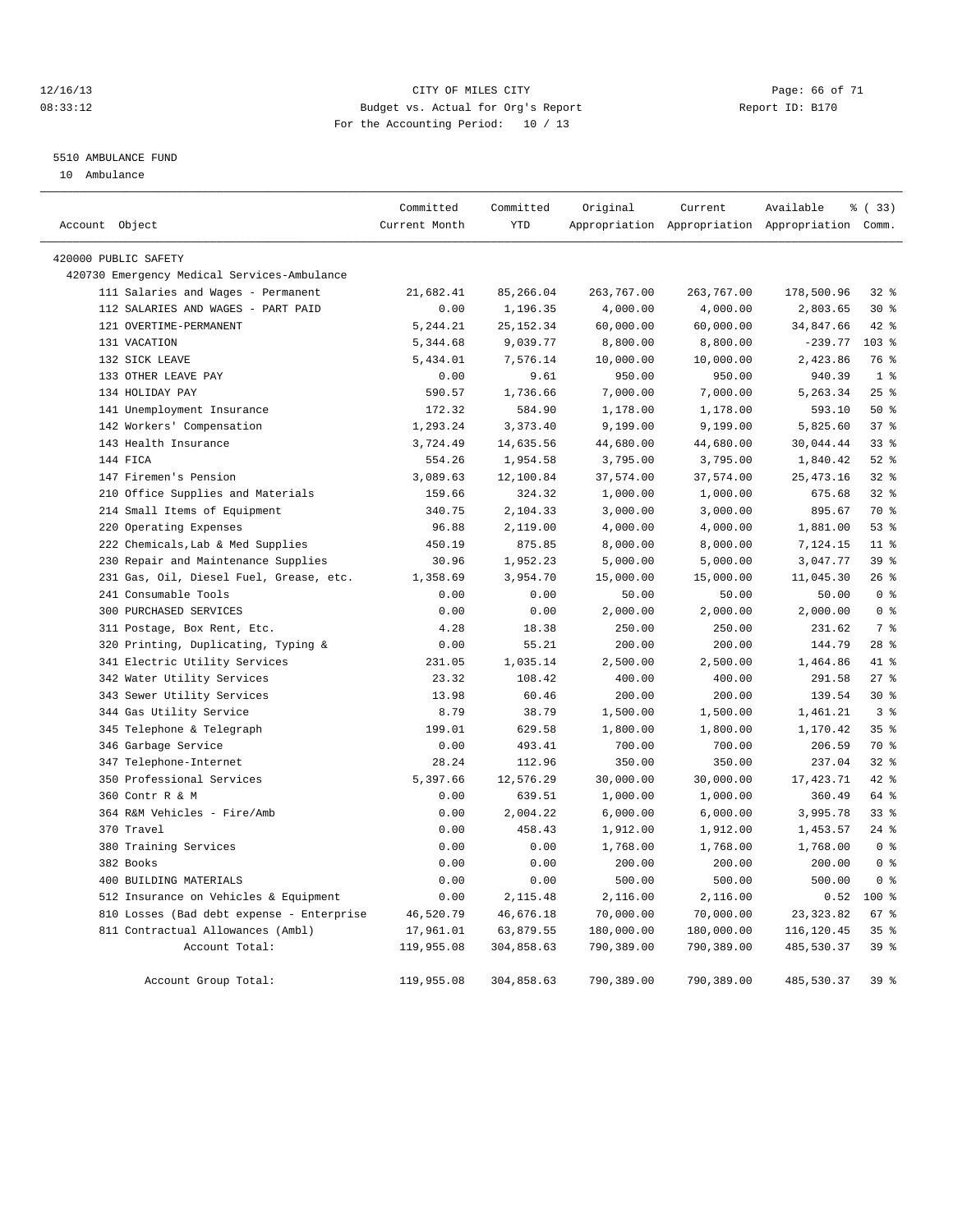#### 12/16/13 Page: 67 of 71 08:33:12 Budget vs. Actual for Org's Report Changer Report ID: B170 For the Accounting Period: 10 / 13

#### 5510 AMBULANCE FUND

10 Ambulance

|                                          | Committed     | Committed  | Original   | Current                                         | Available       | % (33)         |
|------------------------------------------|---------------|------------|------------|-------------------------------------------------|-----------------|----------------|
| Account Object                           | Current Month | <b>YTD</b> |            | Appropriation Appropriation Appropriation Comm. |                 |                |
| 490000 DEBT SERVICE                      |               |            |            |                                                 |                 |                |
| 490200 Revenue Bonds                     |               |            |            |                                                 |                 |                |
| 602 Prpl-Ambulance                       | $-12,604.28$  | 0.00       | 0.00       | 0.00                                            | 0.00            | 0 <sup>8</sup> |
| 629 Interest-Ambulance                   | $-449.44$     | 0.00       | 0.00       | 0.00                                            | 0.00            | 0 <sup>8</sup> |
| Account Total:                           | $-13,053.72$  | 0.00       | 0.00       | 0.00                                            | 0.00            | 0 <sup>8</sup> |
| 490500 Other Debt Service Payments       |               |            |            |                                                 |                 |                |
| 602 Prpl-Ambulance                       | 12,604.28     | 12,604.28  | 26, 161.00 | 26, 161.00                                      | 13,556.72       | 48 %           |
| 629 Interest-Ambulance                   | 449.44        | 449.44     | 843.00     | 843.00                                          | 393.56          | 53%            |
| Account Total:                           | 13,053.72     | 13,053.72  | 27,004.00  | 27,004.00                                       | 13,950.28       | 48 %           |
| Account Group Total:                     | 0.00          | 13,053.72  | 27,004.00  | 27,004.00                                       | 13,950.28       | 48 %           |
| 510000 MISCELLANEOUS                     |               |            |            |                                                 |                 |                |
| 510330 Comprehensive Liability Insurance |               |            |            |                                                 |                 |                |
| 513 Liability                            | 0.00          | 8,433.96   | 8,434.00   | 8,434.00                                        |                 | $0.04$ 100 %   |
| Account Total:                           | 0.00          | 8,433.96   | 8,434.00   | 8,434.00                                        |                 | $0.04$ 100 %   |
| Account Group Total:                     | 0.00          | 8,433.96   | 8,434.00   | 8,434.00                                        |                 | $0.04$ 100 %   |
| 520000 OTHER FINANCING USES              |               |            |            |                                                 |                 |                |
| 521000 Interfund Operating Transfers Out |               |            |            |                                                 |                 |                |
| 820 Transfers to Other Funds             | 2,059.67      | 8,238.68   | 34,716.00  | 34,716.00                                       | 26, 477.32      | $24$ $%$       |
| Account Total:                           | 2,059.67      | 8,238.68   | 34,716.00  | 34,716.00                                       | 26, 477.32      | $24$ $%$       |
| Account Group Total:                     | 2,059.67      | 8,238.68   | 34,716.00  | 34,716.00                                       | 26, 477.32      | $24$ $%$       |
| Organization Total:                      | 122,014.75    | 334,584.99 | 860,543.00 | 860,543.00                                      | 525,958.01      | $39*$          |
|                                          |               |            |            |                                                 |                 |                |
| Fund Total:                              | 122,014.75    | 334,584.99 | 860,543.00 | 860,543.00                                      | 525,958.01 39 % |                |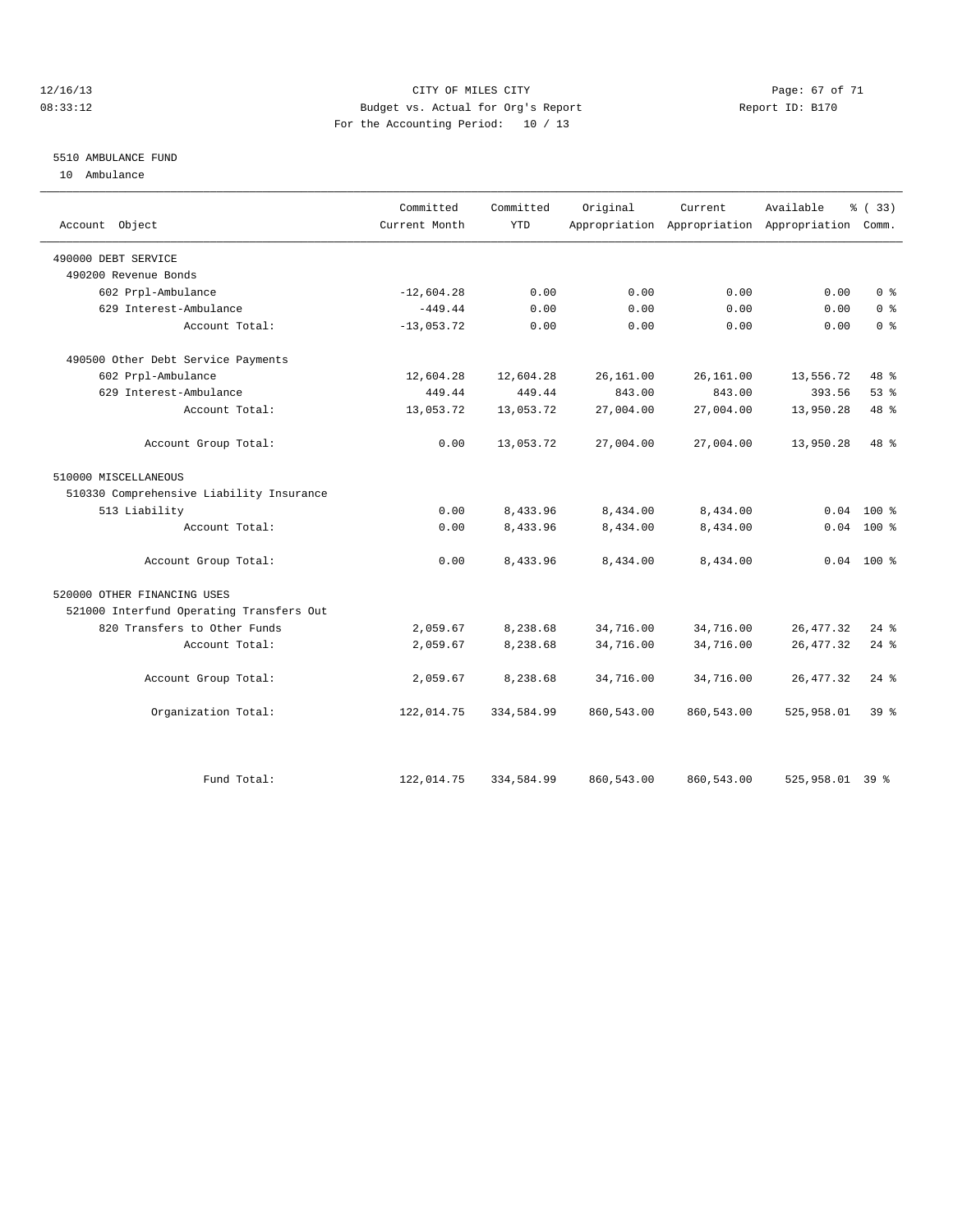#### 12/16/13 Page: 68 of 71 08:33:12 Budget vs. Actual for Org's Report Changer Report ID: B170 For the Accounting Period: 10 / 13

————————————————————————————————————————————————————————————————————————————————————————————————————————————————————————————————————

#### 5610 AIRPORT OPERATING

87 Airport

|                                                              | Committed           | Committed         | Original               | Current                | Available                                       | % (33)              |  |
|--------------------------------------------------------------|---------------------|-------------------|------------------------|------------------------|-------------------------------------------------|---------------------|--|
| Account Object                                               | Current Month       | YTD               |                        |                        | Appropriation Appropriation Appropriation Comm. |                     |  |
|                                                              |                     |                   |                        |                        |                                                 |                     |  |
| 430000 Public Works                                          |                     |                   |                        |                        |                                                 |                     |  |
| 430300 Airport (87)                                          |                     |                   |                        |                        |                                                 |                     |  |
| 111 Salaries and Wages - Permanent<br>121 OVERTIME-PERMANENT | 8,060.84            | 35,545.96         | 123,824.00             | 123,824.00             | 88,278.04                                       | 29%                 |  |
|                                                              | 0.00                | 1,221.82          | 4,511.00               | 4,511.00               | 3,289.18                                        | $27$ %<br>$***$ $%$ |  |
| 132 SICK LEAVE<br>133 OTHER LEAVE PAY                        | 0.00                | 127.76            | 0.00<br>4,498.00       | 0.00                   | $-127.76$                                       | 0 <sup>8</sup>      |  |
| 134 HOLIDAY PAY                                              | 0.00                | 0.00<br>687.91    |                        | 4,498.00               | 4,498.00<br>$-687.91$                           | $***$ $-$           |  |
| 141 Unemployment Insurance                                   | 320.00<br>37.72     | 170.85            | 0.00<br>598.00         | 0.00<br>598.00         | 427.15                                          | 29%                 |  |
| 142 Workers' Compensation                                    | 430.44              | 1,948.54          | 6,327.00               | 6,327.00               | 4,378.46                                        | $31$ %              |  |
| 143 Health Insurance                                         | 1,236.65            | 4,946.60          |                        | 14,844.00              | 9,897.40                                        | $33$ $%$            |  |
| 144 FICA                                                     | 641.15              | 2,903.88          | 14,844.00<br>10,162.00 | 10,162.00              | 7,258.12                                        | 29%                 |  |
| 145 PERS                                                     | 676.33              | 3,032.98          | 9,558.00               | 9,558.00               | 6,525.02                                        | $32$ $%$            |  |
| 196 CLOTHING ALLOTMENT                                       | 0.00                | 375.00            | 300.00                 | 300.00                 | $-75.00$                                        | $125$ %             |  |
| 210 Office Supplies and Materials                            | 976.07              | 1,344.47          | 700.00                 | 700.00                 | $-644.47$                                       | 192 %               |  |
|                                                              |                     |                   | 2,000.00               | 2,000.00               | 2,000.00                                        | 0 <sup>8</sup>      |  |
| 214 Small Items of Equipment<br>220 Operating Expenses       | 0.00<br>$-3,655.00$ | 0.00<br>$-285.21$ | 3,000.00               | 3,000.00               | 3,285.21                                        | $-10$ %             |  |
| 230 Repair and Maintenance Supplies                          | 821.25              | 1,165.25          |                        | 18,000.00              |                                                 | 6 %                 |  |
| 231 Gas, Oil, Diesel Fuel, Grease, etc.                      | 837.73              | 1,895.51          | 18,000.00              |                        | 16,834.75<br>6,104.49                           | $24$ %              |  |
| 237 Aviation Fuel                                            | 47,904.36           | 88,926.23         | 8,000.00               | 8,000.00<br>300,000.00 | 211,073.77                                      | $30*$               |  |
| 239 Tires, Tubes Etc.                                        | 1,940.07            | 1,940.07          | 300,000.00<br>2,000.00 | 2,000.00               | 59.93                                           | 97%                 |  |
| 250 Supplies for Resale                                      | 0.00                | 225.00            | 1,000.00               | 1,000.00               | 775.00                                          | $23$ %              |  |
| 311 Postage, Box Rent, Etc.                                  | 0.00                | 2.15              | 250.00                 | 250.00                 | 247.85                                          | 1 <sup>8</sup>      |  |
| 319 Other Communication and Transportation                   | 36.74               | 110.22            | 350.00                 | 350.00                 | 239.78                                          | $31$ %              |  |
| 330 Publicity, Subscriptions & Dues                          | 0.00                | 0.00              | 100.00                 | 100.00                 | 100.00                                          | 0 <sup>8</sup>      |  |
| 334 Memberships, Registrations & Dues                        | 0.00                | 40.00             | 250.00                 | 250.00                 | 210.00                                          | 16 <sup>°</sup>     |  |
| 341 Electric Utility Services                                | 0.00                | 1,642.53          | 11,000.00              | 11,000.00              | 9,357.47                                        | 15 <sup>°</sup>     |  |
| 344 Gas Utility Service                                      | 0.00                | 96.54             | 5,000.00               | 5,000.00               | 4,903.46                                        | 2 <sup>°</sup>      |  |
| 345 Telephone & Telegraph                                    | 91.48               | 584.17            | 3,000.00               | 3,000.00               | 2,415.83                                        | 19 <sup>°</sup>     |  |
| 347 Telephone-Internet                                       | 0.00                | 75.20             | 450.00                 | 450.00                 | 374.80                                          | $17$ %              |  |
| 350 Professional Services                                    | 0.00                | 1,015.00          | 43,900.00              | 43,900.00              | 42,885.00                                       | 2 <sup>8</sup>      |  |
| 360 Contr R & M                                              | 0.00                | 0.00              | 4,000.00               | 4,000.00               | 4,000.00                                        | 0 <sup>8</sup>      |  |
| 363 R&M Vehicles/Equip/Labor-PW                              | 350.45              | 350.45            | 2,000.00               | 2,000.00               | 1,649.55                                        | 18 %                |  |
| 367 Plumbing, Heating, Electrical                            | 0.00                | 0.00              | 3,500.00               | 3,500.00               | 3,500.00                                        | 0 <sup>8</sup>      |  |
| 380 Training Services                                        | 0.00                | 0.00              | 500.00                 | 500.00                 | 500.00                                          | 0 <sup>8</sup>      |  |
| 511 Insurance on Buildings                                   | 0.00                | 2,813.13          | 2,813.00               | 2,813.00               | $-0.13$                                         | $100*$              |  |
| 512 Insurance on Vehicles & Equipment                        | 0.00                | 1,767.75          | 1,768.00               | 1,768.00               | 0.25                                            | $100*$              |  |
| 530 Rent                                                     | 7,400.00            | 7,400.00          | 22,000.00              | 22,000.00              | 14,600.00                                       | 34 %                |  |
| 940 Machinery & Equipment                                    | 0.00                | 0.00              | 15,000.00              | 15,000.00              | 15,000.00                                       | 0 <sup>8</sup>      |  |
| Account Total:                                               | 68,106.28           | 162,069.76        | 625,203.00             | 625,203.00             | 463, 133. 24                                    | 26%                 |  |
|                                                              |                     |                   |                        |                        |                                                 |                     |  |
| Account Group Total:                                         | 68,106.28           | 162,069.76        | 625,203.00             | 625,203.00             | 463,133.24                                      | $26*$               |  |
| 490000 DEBT SERVICE                                          |                     |                   |                        |                        |                                                 |                     |  |
| 490500 Other Debt Service Payments                           |                     |                   |                        |                        |                                                 |                     |  |
| 641 Principal - Aeronautics Loan 08                          | 0.00                | 0.00              | 4,921.00               | 4,921.00               | 4,921.00                                        | 0 <sup>8</sup>      |  |
| 642 Interest - Aeronautics Loan 08                           | 0.00                | 0.00              | 892.00                 | 892.00                 | 892.00                                          | 0 <sup>8</sup>      |  |
| Account Total:                                               | 0.00                | 0.00              | 5,813.00               | 5,813.00               | 5,813.00                                        | 0 <sup>8</sup>      |  |
|                                                              |                     |                   |                        |                        |                                                 |                     |  |
| Account Group Total:                                         | 0.00                | 0.00              | 5,813.00               | 5,813.00               | 5,813.00                                        | 0 <sup>8</sup>      |  |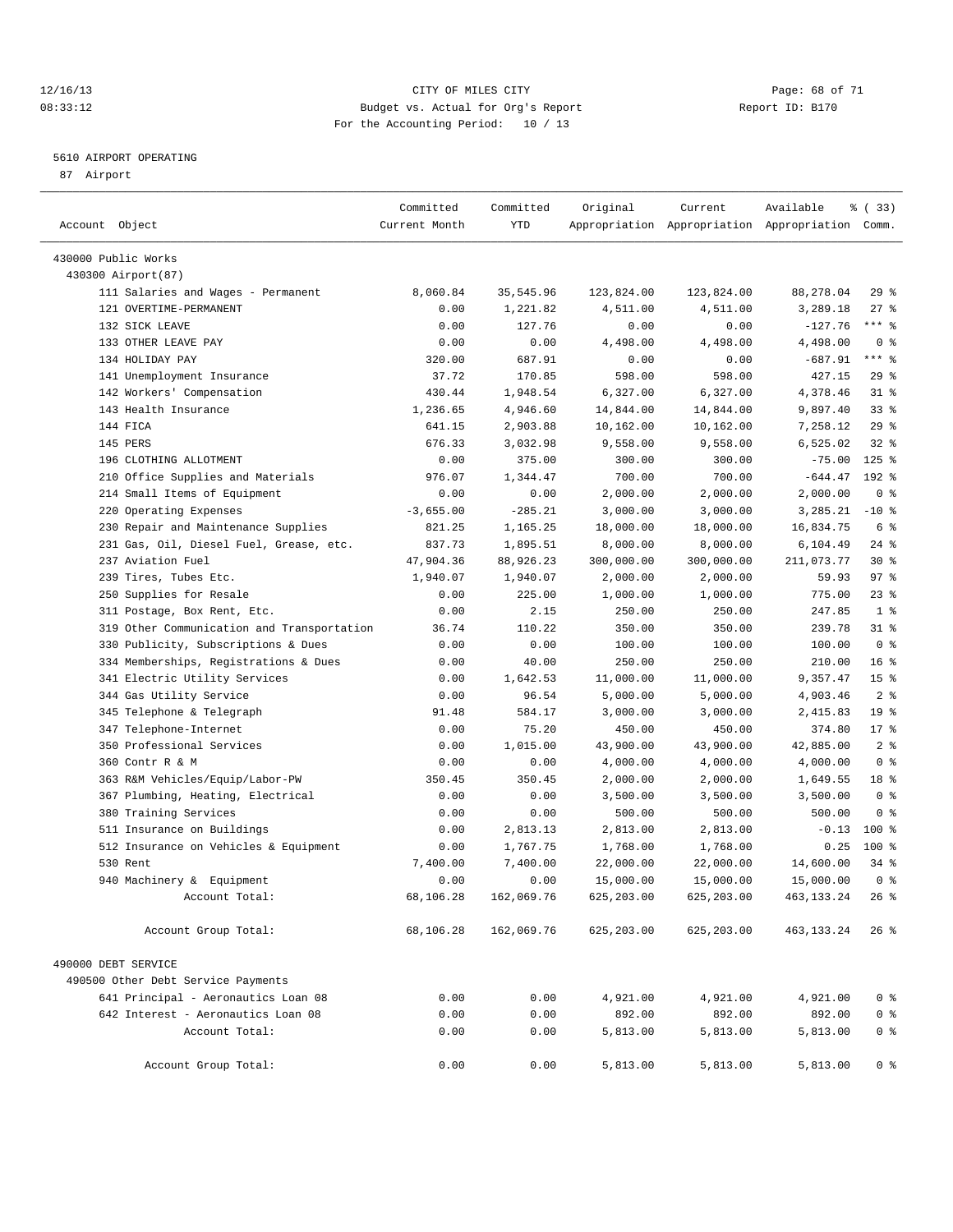#### 12/16/13 Page: 69 of 71 08:33:12 Budget vs. Actual for Org's Report Changer Report ID: B170 For the Accounting Period: 10 / 13

#### 5610 AIRPORT OPERATING

87 Airport

| Account Object                           | Committed<br>Current Month | Committed<br><b>YTD</b> | Original   | Current    | Available<br>Appropriation Appropriation Appropriation | % (33)<br>Comm. |  |
|------------------------------------------|----------------------------|-------------------------|------------|------------|--------------------------------------------------------|-----------------|--|
| 510000 MISCELLANEOUS                     |                            |                         |            |            |                                                        |                 |  |
| 510330 Comprehensive Liability Insurance |                            |                         |            |            |                                                        |                 |  |
| 513 Liability                            | 0.00                       | 0.00                    | 5,800.00   | 5,800.00   | 5,800.00                                               | 0 <sup>8</sup>  |  |
| Account Total:                           | 0.00                       | 0.00                    | 5,800.00   | 5,800.00   | 5,800.00                                               | 0 <sup>8</sup>  |  |
| Account Group Total:                     | 0.00                       | 0.00                    | 5,800.00   | 5,800.00   | 5,800.00                                               | 0 <sup>8</sup>  |  |
| 520000 OTHER FINANCING USES              |                            |                         |            |            |                                                        |                 |  |
| 521000 Interfund Operating Transfers Out |                            |                         |            |            |                                                        |                 |  |
| 820 Transfers to Other Funds             | 1,280.69                   | 5,122.76                | 15,368.00  | 15,368.00  | 10,245.24                                              | 338             |  |
| Account Total:                           | 1,280.69                   | 5,122.76                | 15,368.00  | 15,368.00  | 10,245.24                                              | 33 <sup>8</sup> |  |
| Account Group Total:                     | 1,280.69                   | 5,122.76                | 15,368.00  | 15,368.00  | 10,245.24                                              | $33*$           |  |
| Organization Total:                      | 69,386.97                  | 167, 192.52             | 652,184.00 | 652,184.00 | 484, 991.48                                            | $26$ %          |  |
|                                          |                            |                         |            |            |                                                        |                 |  |
| Fund Total:                              | 69,386.97                  | 167, 192.52             | 652,184.00 | 652,184.00 | 484,991.48                                             | $26$ %          |  |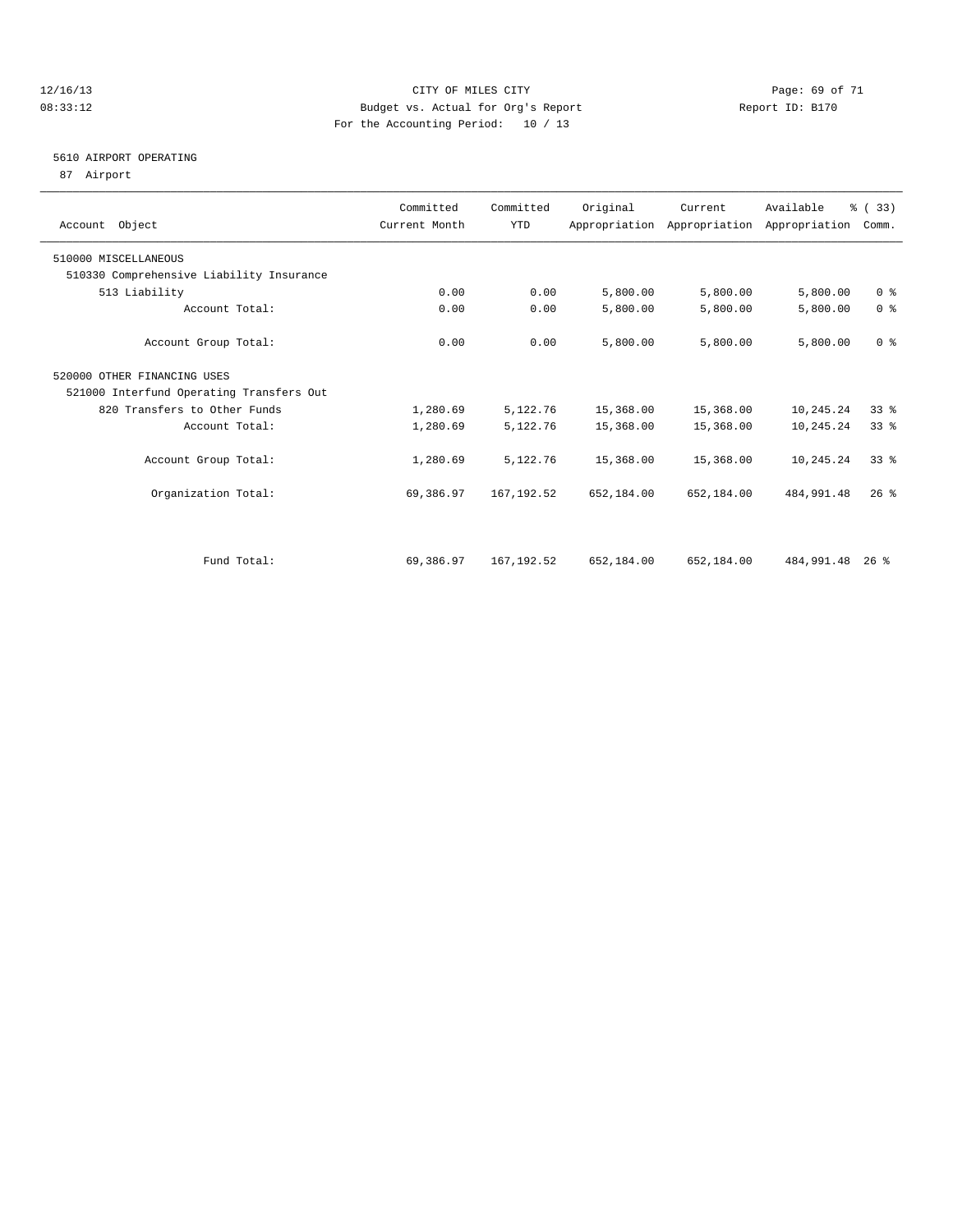#### 12/16/13 Page: 70 of 71 08:33:12 Budget vs. Actual for Org's Report Report ID: B170 For the Accounting Period: 10 / 13

————————————————————————————————————————————————————————————————————————————————————————————————————————————————————————————————————

#### 6040 PUBLIC WORKS

910 Public Works City Garage

|                                          | Committed     | Committed | Original   | Current    | Available                                       | % (33)         |
|------------------------------------------|---------------|-----------|------------|------------|-------------------------------------------------|----------------|
| Account Object                           | Current Month | YTD       |            |            | Appropriation Appropriation Appropriation Comm. |                |
|                                          |               |           |            |            |                                                 |                |
| 430000 Public Works                      |               |           |            |            |                                                 |                |
| 430220 Operations                        |               |           |            |            |                                                 |                |
| 111 Salaries and Wages - Permanent       | 6,802.15      | 25,603.49 | 69,915.00  | 69,915.00  | 44, 311.51                                      | 37 %           |
| 121 OVERTIME-PERMANENT                   | 0.00          | 39.10     | 1,000.00   | 1,000.00   | 960.90                                          | 4%             |
| 131 VACATION                             | 81.22         | 1,807.38  | 6,000.00   | 6,000.00   | 4,192.62                                        | $30*$          |
| 132 SICK LEAVE                           | 0.00          | 29.72     | 4,000.00   | 4,000.00   | 3,970.28                                        | 1 <sup>°</sup> |
| 133 OTHER LEAVE PAY                      | 0.00          | 0.00      | 1,000.00   | 1,000.00   | 1,000.00                                        | 0 <sup>8</sup> |
| 134 HOLIDAY PAY                          | 0.00          | 79.24     | 3,000.00   | 3,000.00   | 2,920.76                                        | 3 <sup>8</sup> |
| 141 Unemployment Insurance               | 30.98         | 125.37    | 383.00     | 383.00     | 257.63                                          | 338            |
| 142 Workers' Compensation                | 360.40        | 1,455.90  | 4,453.00   | 4,453.00   | 2,997.10                                        | 338            |
| 143 Health Insurance                     | 1,237.00      | 4,948.00  | 14,844.00  | 14,844.00  | 9,896.00                                        | $33$ $%$       |
| 144 FICA                                 | 519.48        | 2,102.87  | 6,507.00   | 6,507.00   | 4,404.13                                        | $32$ $%$       |
| 145 PERS                                 | 555.50        | 2,224.03  | 6,864.00   | 6,864.00   | 4,639.97                                        | $32$ $%$       |
| 196 CLOTHING ALLOTMENT                   | 0.00          | 300.00    | 300.00     | 300.00     | 0.00                                            | 100 %          |
| 210 Office Supplies and Materials        | 298.40        | 301.40    | 500.00     | 500.00     | 198.60                                          | 60 %           |
| 214 Small Items of Equipment             | 0.00          | 0.00      | 11,900.00  | 11,900.00  | 11,900.00                                       | 0 <sup>8</sup> |
| 220 Operating Expenses                   | 83.85         | 207.57    | 1,800.00   | 1,800.00   | 1,592.43                                        | $12$ %         |
| 222 Chemicals, Lab & Med Supplies        | 0.00          | 0.00      | 150.00     | 150.00     | 150.00                                          | 0 <sup>8</sup> |
| 226 Clothing and Uniforms                | 0.00          | 0.00      | 400.00     | 400.00     | 400.00                                          | 0 <sup>8</sup> |
| 230 Repair and Maintenance Supplies      | 0.00          | 0.00      | 600.00     | 600.00     | 600.00                                          | 0 <sup>8</sup> |
| 231 Gas, Oil, Diesel Fuel, Grease, etc.  | 0.00          | 0.00      | 1,200.00   | 1,200.00   | 1,200.00                                        | 0 <sup>8</sup> |
| 241 Consumable Tools                     | 0.00          | 0.00      | 100.00     | 100.00     | 100.00                                          | 0 <sup>8</sup> |
| 341 Electric Utility Services            | 285.27        | 1,365.23  | 5,000.00   | 5,000.00   | 3,634.77                                        | $27$ %         |
| 342 Water Utility Services               | 98.09         | 404.76    | 1,300.00   | 1,300.00   | 895.24                                          | $31$ %         |
| 343 Sewer Utility Services               | 60.43         | 241.72    | 750.00     | 750.00     | 508.28                                          | $32$ $%$       |
| 344 Gas Utility Service                  | 30.36         | 177.29    | 1,800.00   | 1,800.00   | 1,622.71                                        | $10*$          |
| 345 Telephone & Telegraph                | 43.74         | 175.88    | 750.00     | 750.00     | 574.12                                          | $23$ $%$       |
| 346 Garbage Service                      | 0.00          | 71.12     | 300.00     | 300.00     | 228.88                                          | $24$ %         |
| 347 Telephone-Internet                   | 61.61         | 214.93    | 200.00     | 200.00     | $-14.93$                                        | 107 %          |
| 360 Contr R & M                          | 0.00          | 792.00    | 3,500.00   | 3,500.00   | 2,708.00                                        | $23$ $%$       |
| 370 Travel                               | 0.00          | 0.00      | 200.00     | 200.00     | 200.00                                          | 0 <sup>8</sup> |
| 380 Training Services                    | 0.00          | 0.00      | 100.00     | 100.00     | 100.00                                          | 0 <sup>8</sup> |
| 513 Liability                            | 0.00          | 0.00      | 1,561.00   | 1,561.00   | 1,561.00                                        | 0 <sup>8</sup> |
| Account Total:                           | 10,548.48     | 42,667.00 | 150,377.00 | 150,377.00 | 107,710.00                                      | $28$ %         |
| Account Group Total:                     | 10,548.48     | 42,667.00 | 150,377.00 | 150,377.00 | 107,710.00                                      | $28$ %         |
| 510000 MISCELLANEOUS                     |               |           |            |            |                                                 |                |
| 510330 Comprehensive Liability Insurance |               |           |            |            |                                                 |                |
| 513 Liability                            | 0.00          | 1,426.89  | 1,427.00   | 1,427.00   |                                                 | $0.11$ 100 %   |
| Account Total:                           | 0.00          | 1,426.89  | 1,427.00   | 1,427.00   |                                                 | $0.11$ 100 %   |
|                                          |               |           |            |            |                                                 |                |
| Account Group Total:                     | 0.00          | 1,426.89  | 1,427.00   | 1,427.00   |                                                 | $0.11$ 100 %   |
| 520000 OTHER FINANCING USES              |               |           |            |            |                                                 |                |
| 521000 Interfund Operating Transfers Out |               |           |            |            |                                                 |                |
| 820 Transfers to Other Funds             | 0.00          | 0.00      | 10,961.00  | 10,961.00  | 10,961.00                                       | 0 %            |
| Account Total:                           | 0.00          | 0.00      | 10,961.00  | 10,961.00  | 10,961.00                                       | 0 <sup>8</sup> |